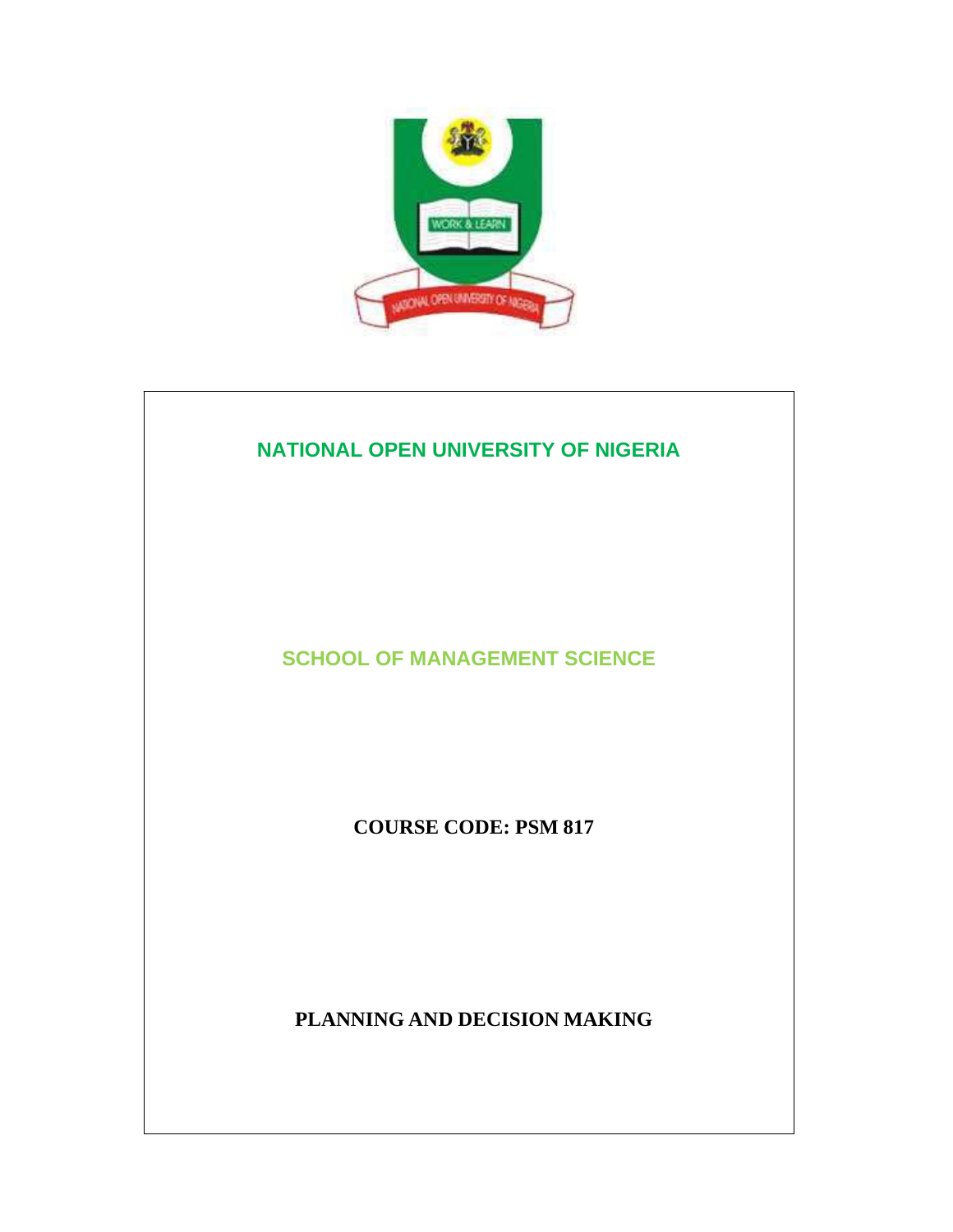# **PSM 817 PLANNING AND DECISION MAKING**

**Course Team Dr. Ernest Okwuonu/Miss Oluwatomi Adu** (Course Developers/Writers) - NOUN Dr. O.J. Onwe (Course Editor) - NOUN Dr. C.I. Okeke (Programme Leader) - NOUN Mrs. P.N. Ibeme (Course Coordinator) - NOUN

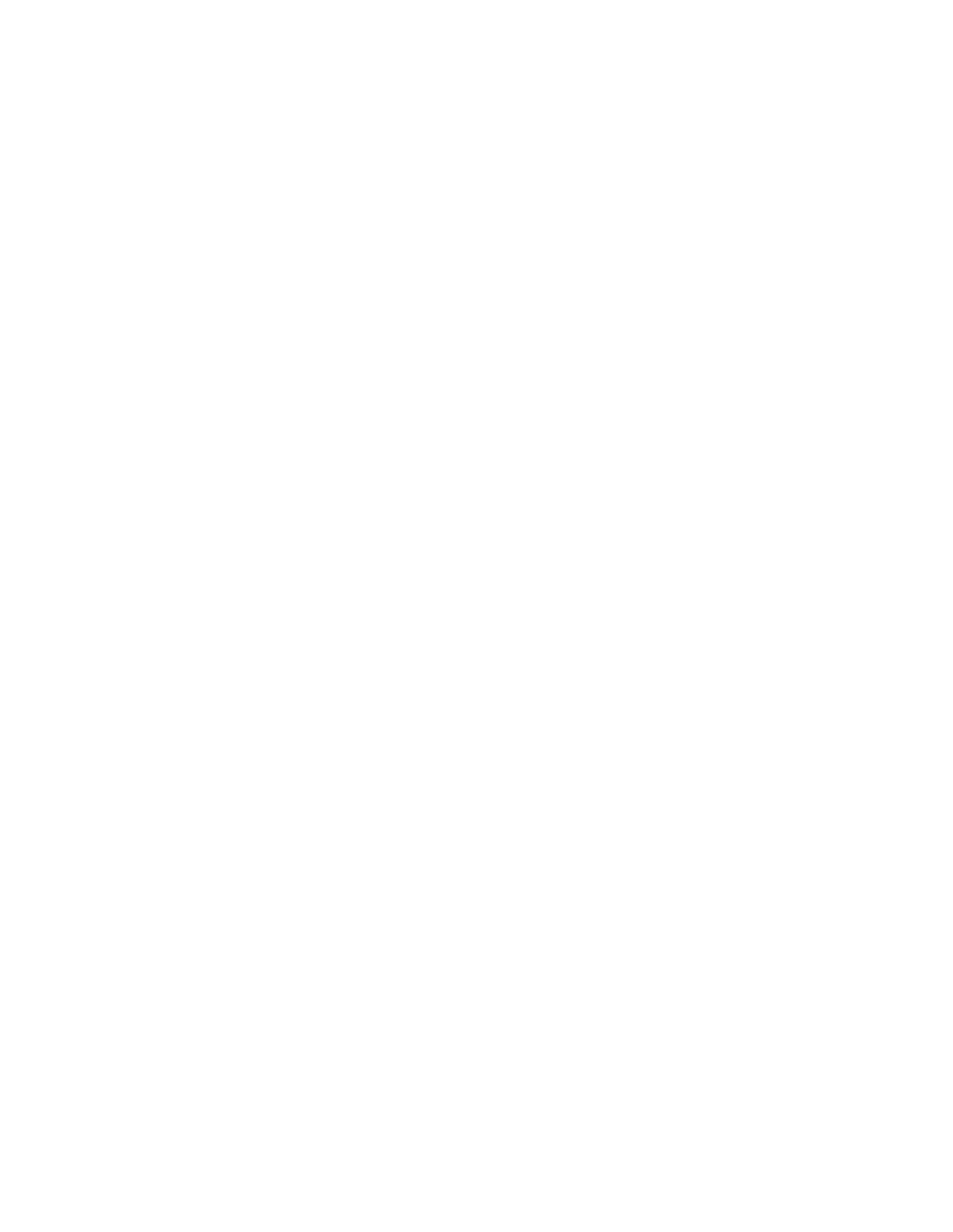National Open University of Nigeria Headquarters 14/16 Ahmadu Bello Way Victoria Island, Lagos

Abuja Office No. 5 Dar es Salaam Street Off Aminu Kano Crescent Wuse II, Abuja

e-mail: centralinfo@nou.edu.ng URL: www.nou.edu.ng

Published by National Open University of Nigeria

Printed 2013

ISBN: 978-058-698-9

All Rights Reserved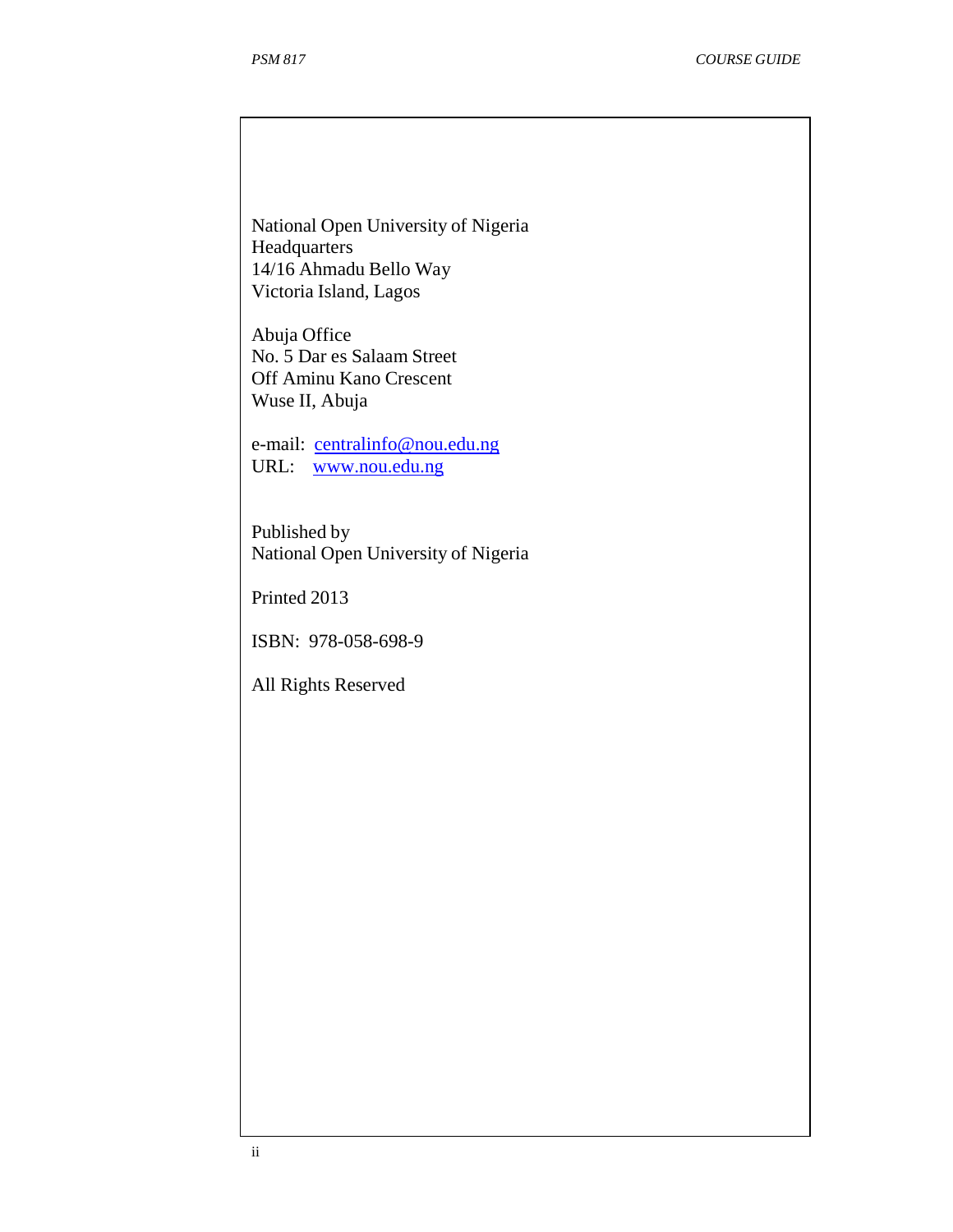# **CONTENTS**

# **PAGE**

| iv |
|----|
|    |
| 1V |
|    |
| V  |
| V  |
|    |
|    |
|    |
|    |
|    |
|    |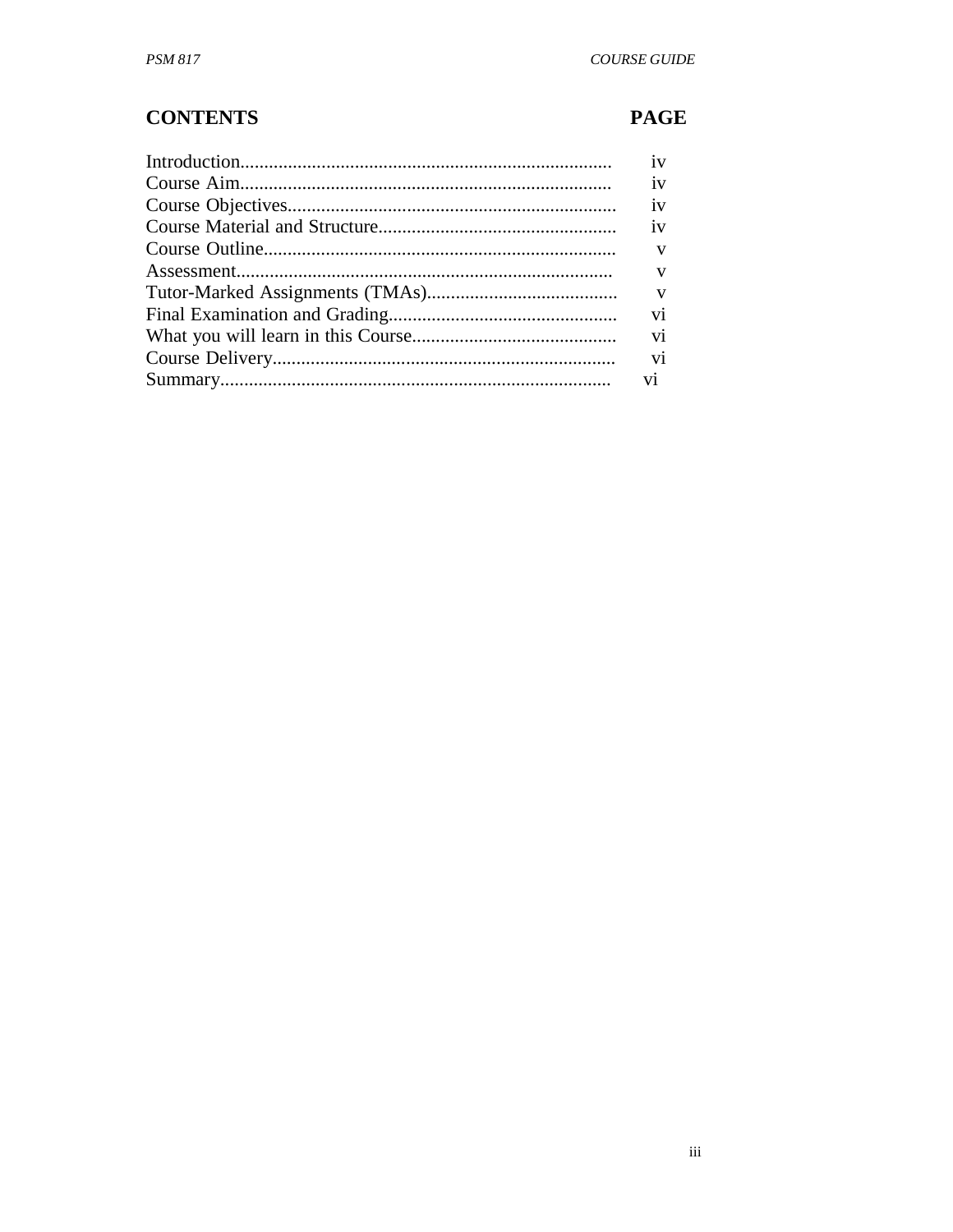## **INTRODUCTION**

PSM 817 Planning and Decision Making is a first semester course of two-credit units. It is available to students of Master of Science in Public Sector Management in the School of Management Sciences, National Open University of Nigeria (NOUN).

This course guide gives you a brief summary of what the course is all about. It stipulates the guidelines on how long you have to spend on each unit so that you will complete it at the stipulated time and not lag behind. The course guide tells you how you can work through the course material. It also provides assignments for you, these assignments are referred to as tutor-marked assignments. The tutor-marked assignments are to test your understanding of a particular unit.

It is therefore recommended that you go through this course guide so as to know what you are to expect in the main course material.

#### **COURSE AIM**

This course aims at equipping you with the concept of planning and the nitty-gritty of decision making that we employ as managers and individuals in carrying out our day-to-day activities and smooth running of organisations.

#### **COURSE OBJECTIVES**

At the beginning of each unit there are specific objectives for that unit which you should study before you study the main content of the unit. You should also endeavour to go back to the objectives once you finish a unit in order to affirm if you have learnt or done what is required of you.

#### **COURSE MATERIAL AND STRUCTURE**

You are encouraged to go through this course guide as this will explain what you are to expect in the material. You are expected to read the study units, you are also expected to complete and submit all tutormarked assignments found at the end of each unit. There will be an examination at the end of the course; the course should take you about 18 weeks to complete. You are also advised to go through the recommended sources for further reading.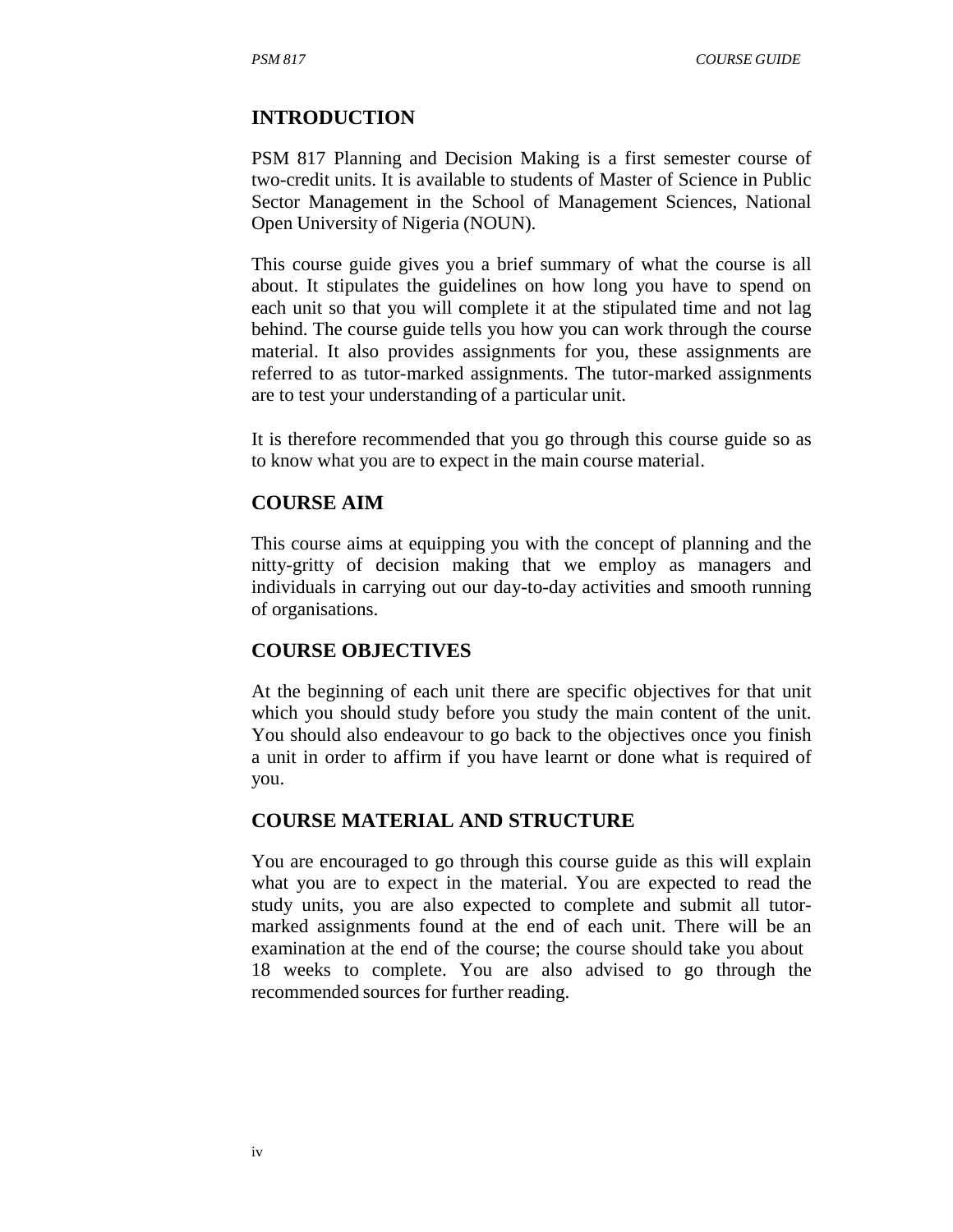# **COURSE OUTLINE**

This course is expected to give you an in-depth understanding of the core concept of planning and decision making. The contents are as follows:

## **Module 1 Overview of Planning**

- Unit 1 Primacy of Planning
- Unit 2 Types of Planning
- Unit 3 Planning Process
- Unit 4 Strategic Planning
- Unit 5 Types of Strategic Planning
- Unit 6 Barriers to Strategic Planning

# **Module 2 Forecasting Techniques**

- Unit 1 Budgeting
- Unit 2 Management by Objective
- Unit 3 Forecasting

## **Module 3 Decision Making Concept**

- Unit 1 What is Decision Making?
- Unit 2 Types of Decision Making
- Unit 3 Conditions of Decision making
- Unit 4 Models of Decision Making
- Unit 5 Management Science Approaches to Decision Making
- Unit 6 Nature of Managerial Decision Making

## **ASSESSMENT**

Assessment for this course is divided into two: the tutor-marked assignment and the end of semester examination. Result from these two is what you will be graded upon to achieve the total score at the end.

# **TUTOR-MARKED ASSIGNMENTS (TMAs)**

This is your continuous assessment and you must write three continuous assessments of 10 marks each. The TMA is designed to cover all areas and topics treated in the material. The best three of the four TMAs will be regarded and accounts for 30% of the total score.

# **FINAL EXAMINATION AND GRADING**

The examination for PSM 817 accounts for 70% of the total course grade. It will be added to your TMA score to get the grading. You will be informed when the time for examination comes.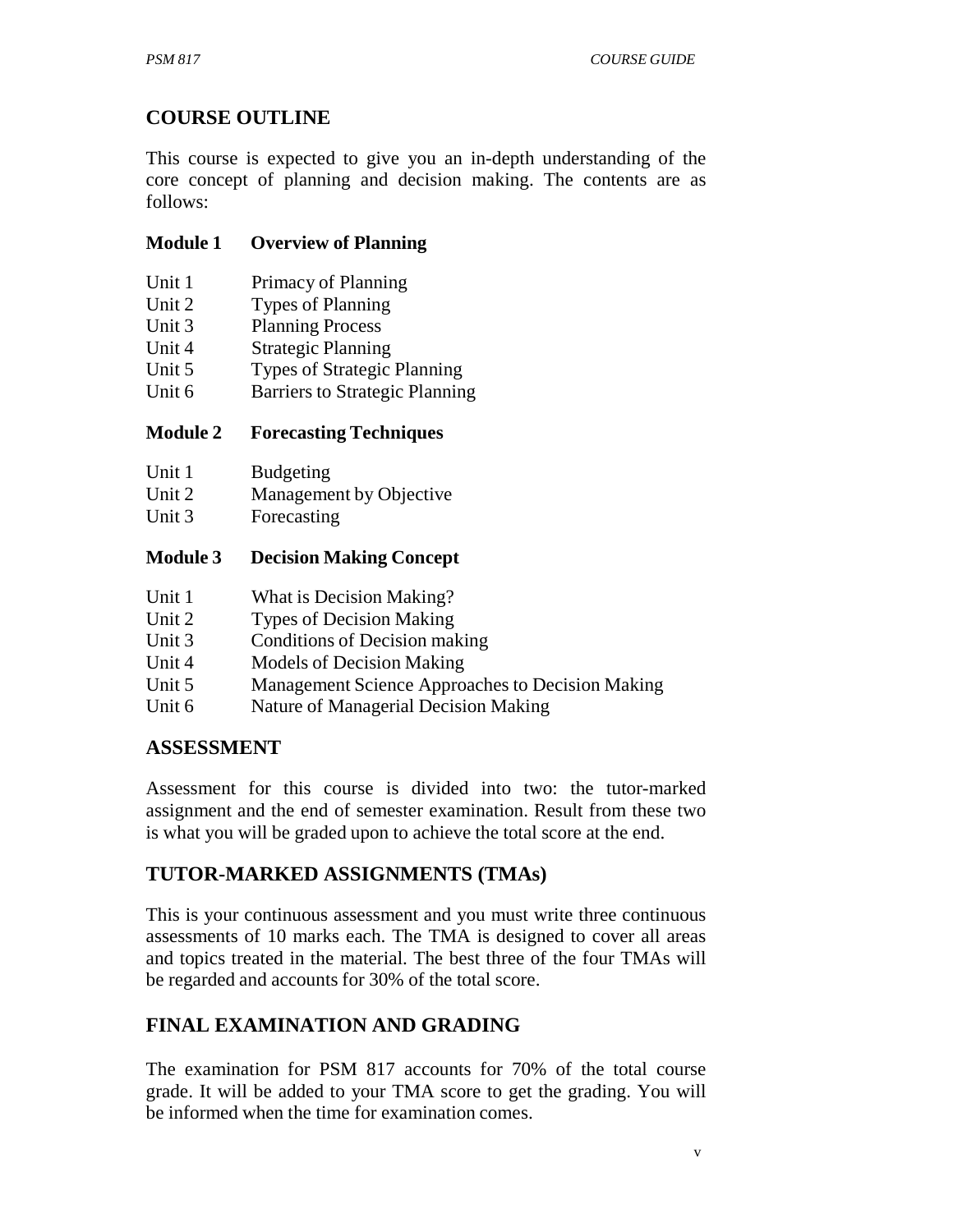#### **WHAT YOU WILL LEARN IN THIS COURSE**

The course consists of 15 units including the overview and concept of planning and critical decision making in government and businesses. The course sets out simplified methods, tools, techniques and parameters for decision making process. Each unit requires at least 2 hours of reading with undivided attention. The units are prudently chosen, designed and arranged to ease understanding and reinforce your learning skills and competency through careful study of course material and references made.

In order to make a positive impact on your study and provide progress, the tutor-marked assignment (TMA) will be of great relevance and significance. You should pay serious attention to the tutor-marked assessments and refrain from any form of procrastination will in no small measure accelerate your success.

#### **COURSE DELIVERY**

For an open and distant learner there are quite a number of ways of learning. Learning is done when interaction is made with the study material as it is the case in conventional institution where students interact with their lecturer. By reason of studying the course material you might have questions and as such, services such as counselling support, tutorial sessions, etc. are organised to assist you. Attendance of this services is not compulsory but it will assist you if you utilise the opportunity.

#### **SUMMARY**

The course PSM 817 - Planning and Decision Making is designed to provide you with the basic foundation which helps you to understand the fundamental principles and practices involved with planning and decision making both at organisational and individual levels. It is expected that the knowledge gained will be used in performing effective and efficient managerial skills as managers, decision makers, or planners, in order to add to the expansion of successful organisations which will in turn impact the economy and the nation as a whole.

All the best and good luck as you study the course. I hope you find PSM 817 very satisfying and useful.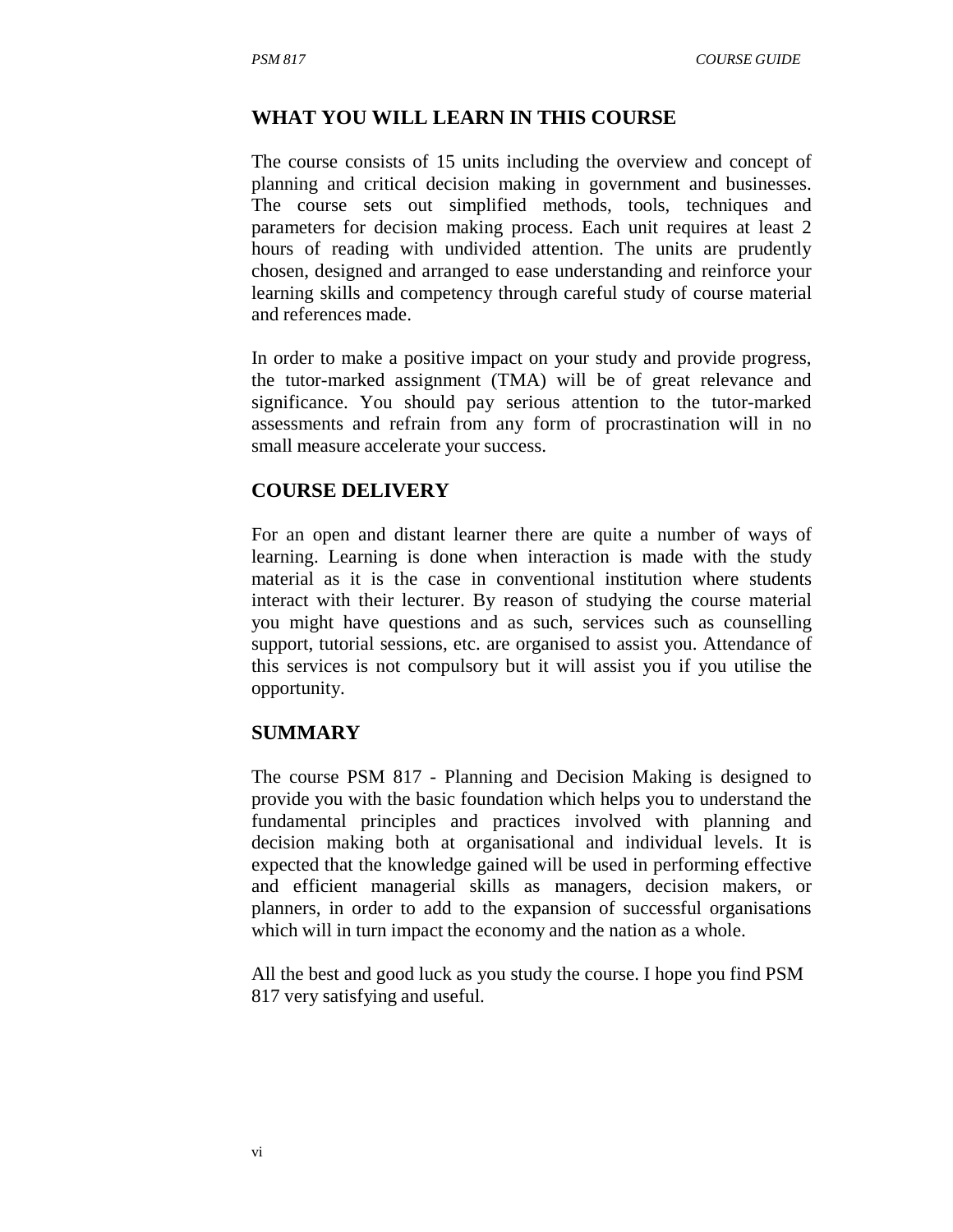# **MAIN COURSE**

# **CONTENTS PAGE**

| <b>MODULE 1</b> | <b>OVERVIEW OF PLANNING</b>               | 1            |
|-----------------|-------------------------------------------|--------------|
| Unit 1          |                                           | $\mathbf{1}$ |
| Unit 2          |                                           | 7            |
| Unit 3          |                                           | 15           |
| Unit 4          |                                           | 18           |
| Unit 5          |                                           | 24           |
| Unit 6          |                                           | 32           |
| <b>MODULE 2</b> | <b>FORECASTING TECHNIQUES</b>             | 37           |
| Unit 1          |                                           | 37           |
| Unit 2          |                                           | 48           |
| Unit 3          |                                           | 55           |
| <b>MODULE 3</b> | <b>DECISION MAKING CONCEPT</b>            | 62           |
| Unit 1          |                                           | 62           |
| Unit 2          |                                           | 67           |
| Unit 3          |                                           | 74           |
| Unit 4          |                                           | 84           |
| Unit 5          | Management Science Approaches to Decision |              |
|                 |                                           | 91           |
| Unit 6          | Nature of Managerial Decision Making      | 96           |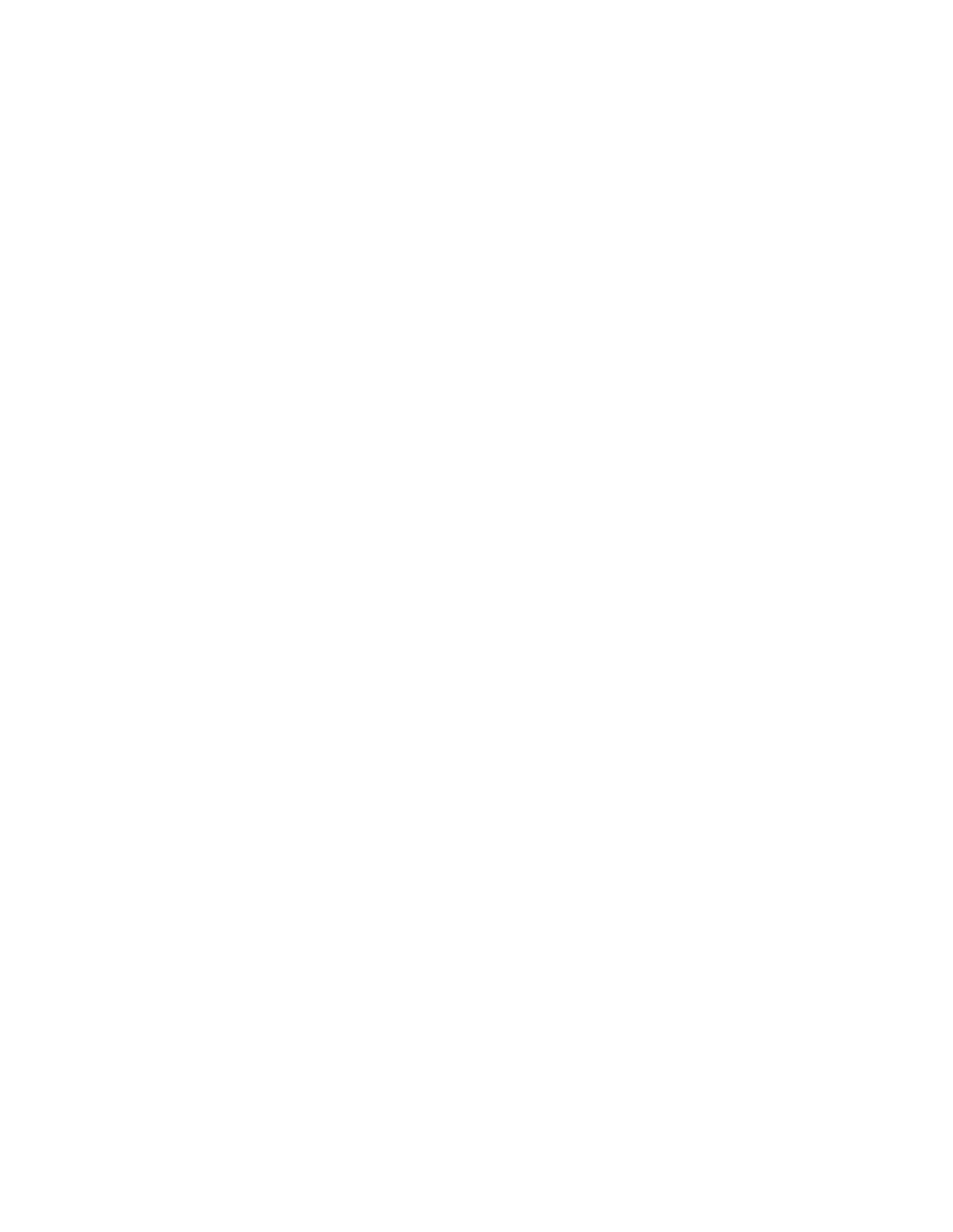# **MODULE 1 OVERVIEW OF PLANNING**

- Unit 1 Primacy of Planning
- Unit 2 Types of Planning
- Unit 3 Planning Process
- Unit 4 Strategic Planning
- Unit 5 Types of Strategic Planning
- Unit 6 Barriers to Strategic Planning

# **UNIT 1 PRIMACY OF PLANNING**

# **CONTENTS**

- 1.0 Introduction
- 2.0 Objectives
- 3.0 Main Content
	- 3.1 Definition of Planning
	- 3.2 Purpose of Planning
	- 3.3 Characteristics of a Good Plan
	- 3.4 Planning Misconceptions/Barriers
- 4.0 Conclusion
- 5.0 Summary
- 6.0 Tutor-Marked Assignment
- 7.0 References/Further Reading

# **1.0 INTRODUCTION**

In our increasingly complex and fast growing organisations of today, making decision through instinct alone cannot be relied upon; hence the need for planning. Planning takes place in all types of activities we might engage ourselves in. Whether you are proposing a get-together, an excursion, or the next step in your career, planning is the essential process by which you come to a decision on what your goals are and ways in which you will achieve them (Stoner, 1978).

Although planning is helpful in our everyday lives, it is much more essential in organisations for their growth and sustenance. Organisational planning takes pre-eminence over all other functions of management. This is because the other functions operate only to carry out the decisions of planning (Stoner, 1978). Stainer (1969:7) opines that managers of organisations decide 'what is to be done, when it is to be done, how it is to be done, and who is to do it.' What then is planning?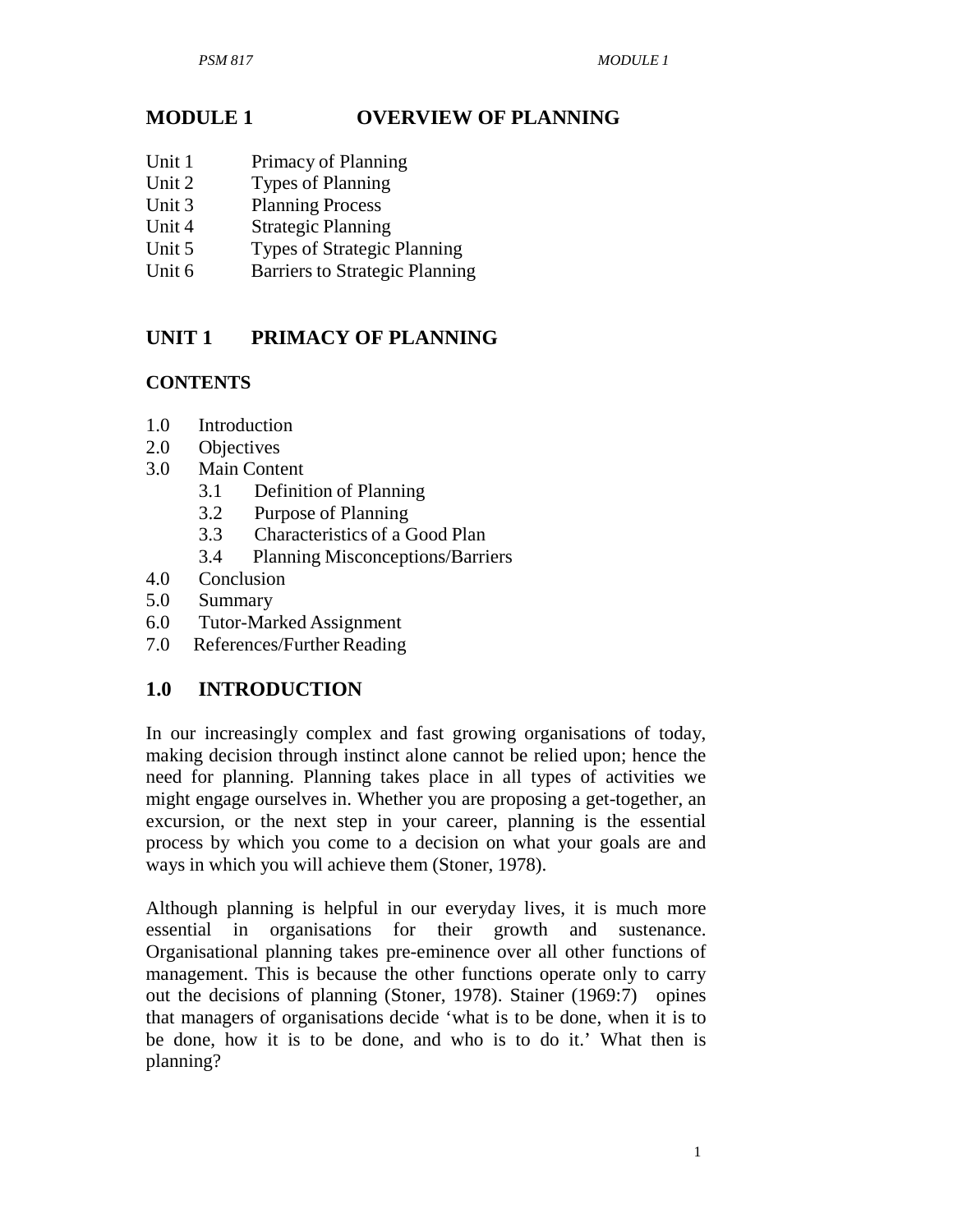# **2.0 OBJECTIVES**

At the end of this unit, you should be able to:

- explain what planning is
- describe the importance and the need for planning
- explain the characteristics of a good plan
- identify the barriers to effective planning.

# **3.0 MAIN CONTENT**

# **3.1 Definition of Planning**

A plan is like a map, when following a plan you can always make out how much you have advanced towards the achievement of your project, goals and how much you will still have to cover to get to your desired destination. Having knowledge of this is essential for making good decisions on what next is to be done.

Planning is the process of deciding what objectives to pursue and choosing strategies that will help the organisation reach those objectives. According to Robins & Coulter (1999), "Planning involves defining the organisation's objectives or goals, establishing an overall strategy for achieving those goals and developing a comprehensive hierarchy of plans to integrate and coordinate activities."

Planning as put forward by Agabi (1995), is "a process which essentially involves deciding in advance the specific future course of action to be adopted with a view to optimising the use of limited organisational resources toward desirable and specified goal attainment." A plan (which is the result of a planning process) is a written design or document for achieving a purpose as it usually indicates the predetermined course of action.

Planning is a continuous process because factors both within and outside the organisation might change which may affect the initial plan. As managers or planners we must regularly monitor the situation of the organisation to determine if there are changes to be made to the goals and objectives of the organisation and the procedures for achieving them. Hence, flexibility is an important aspect of planning and it determines whether an organisation succeeds or not.

## **3.2 Purpose of Planning**

The purpose of planning is quite numerous but for the purpose of this study we will limit ourselves to four basic reasons: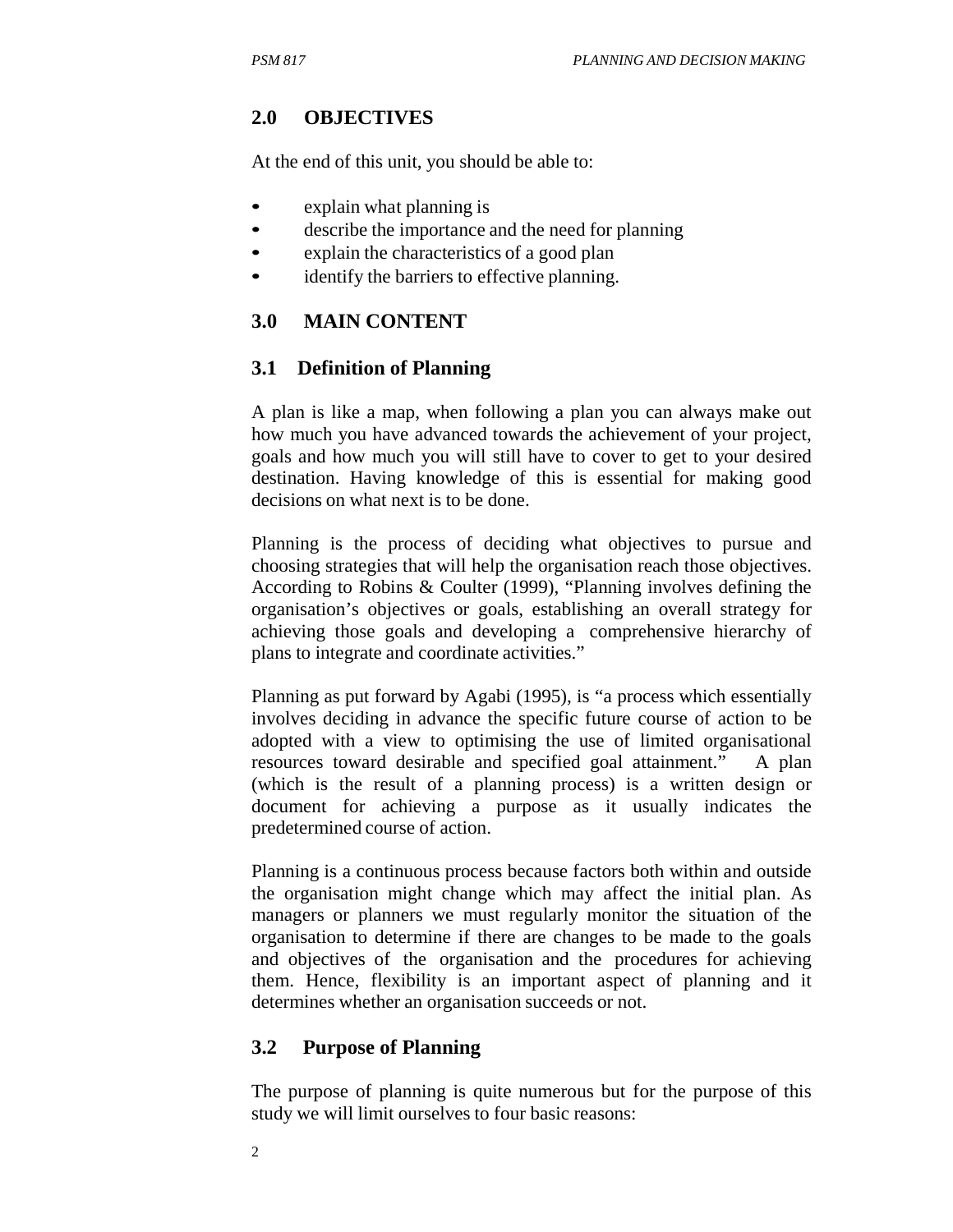- gives direction
- minimises waste
- sets standards used for controlling
- reduces the impact of change.

Firstly, planning helps us to focus on the organisational goals which make it simpler to coordinate the organisation's resources more efficiently. It also assists in defining the activities and purposes of an organisation. Furthermore, planning helps to minimise the risk and uncertainty by compelling us as managers to focus ahead, prepare for and deal with change and also know the appropriate responses to these.

Planning also provides us with reference points against which achievements can be measured. This enables the organisation do away with the possibility of progressing erratically or incorrectly. In addition, planning trims down wasteful activities; this is because when means and ends are clear, inefficiencies become obvious and they can be corrected or eliminated (Robins & Coulter, 1998).

In management terms, expected behaviours are performance standards. These standards can be used to measure actual performance. Planning helps management develop a rational, objective basis for performance standards, without planning performance standards are likely to be nonrational and subjective (Donnelly *et al*, 1984:101).

Planning also enables us as managers to rationally allocate resources among departments within the organisation. It leads to organisational success, feeling of success and fulfilment by employees. Glueck (1980:201) is of the opinion that "... planning does not guarantee success." Nevertheless, studies have shown that companies that plan consistently outperform those that do not plan. The effective performance of other management functions like leading and controlling, organising, staffing, etc. is dependent on good planning.

# **3.3 Characteristics of a Good Plan**

For us to say that we have a good plan, there are certain characteristics that the plan must contain or adhere to. The characteristics are as follows:

# **a. Specific**

A good plan must be specific i.e. it must have a particular issue that it is addressing. For example, a plan for your academic attainment in the next 5 years should only include academic attainment for the stated period. It should address the main reason for your planning and not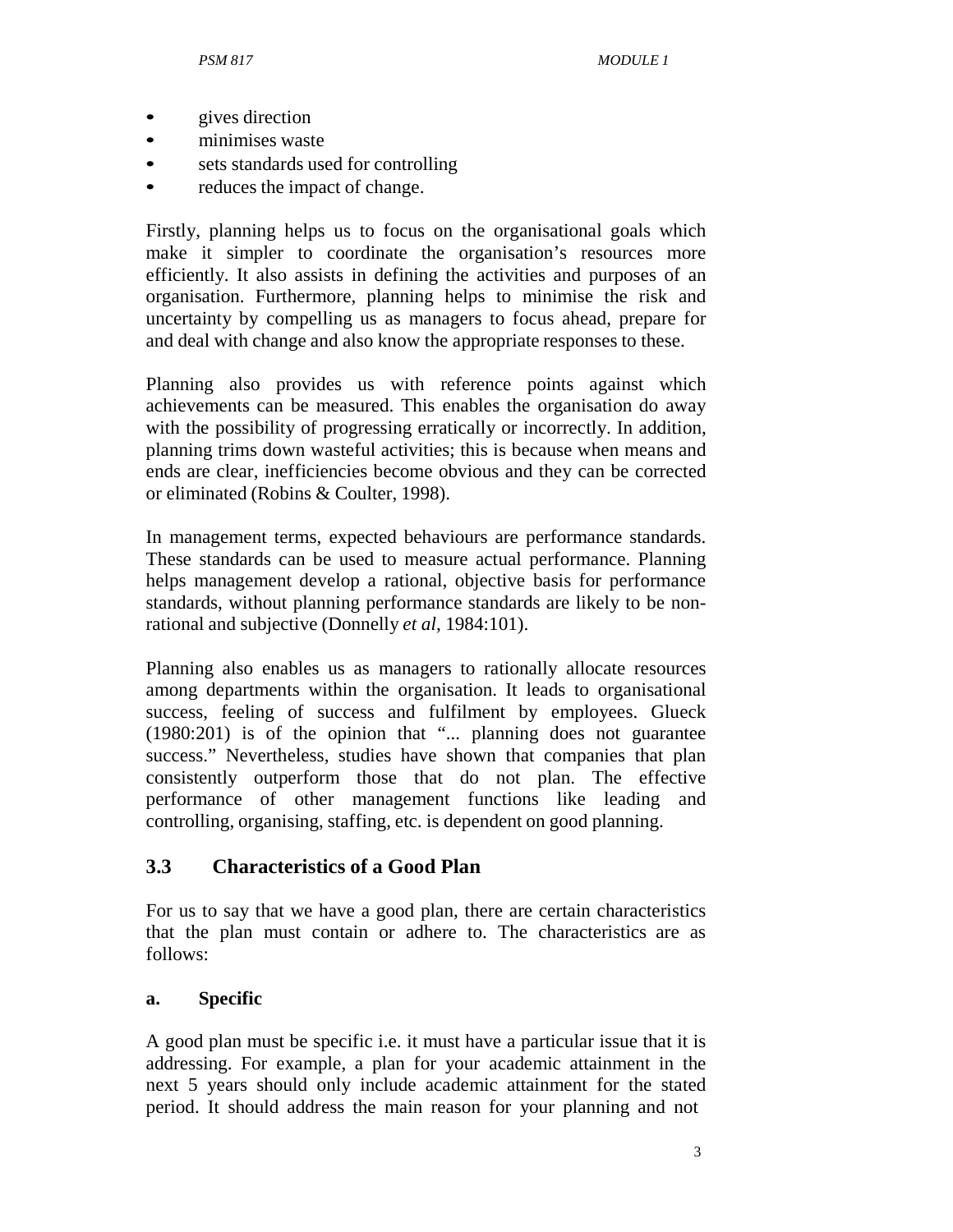something else like your marital plans. In this case, the plan will no longer be specific because planner's focus is now divided or altered. So for you to have a good plan make sure it is specific.

## **b. Measurable**

For a plan to be classified as good it must be measurable. This in essence means that it is capable of being measured. Your plan should have limits; its exact size can be ascertained.

# **c. Accurate**

A good plan must be accurate. This means that the information on which you are basing your plan is up–to-date, without any form of falsification or inaccuracy in the plan - especially if it contains figures or facts about certain things. The exact and correct information must be used before making your plan on such information.

# **d. Realistic**

A good plan must be realistic; targets and objectives set must be reasonable and practical in all ways. For instance, having a plan to construct a gigantic bridge and setting the completion of it for six weeks is not realistic.

## **e. Time Bound**

A good plan must have a time limit of achieving the set goal. Having a plan without a duration for which it would be completed is not a good plan. Hence, for a plan to be considered good, it must have a set time target for each phase of the project.

# **3.4 Barriers to Planning**

There are a number of factors that inhibit an effective and successful planning in the organisation. For us to have an effective plan as managers, we must litigate against common barriers in planning. The barriers are as follows:

## • **Obsolete Information**

In a situation where we plan but the facts and information at our disposal are out of date, there is no way that plan will be effective, it will most probably fail. As managers we must therefore equip ourselves with the right information and also go to the right source to obtain information or facts.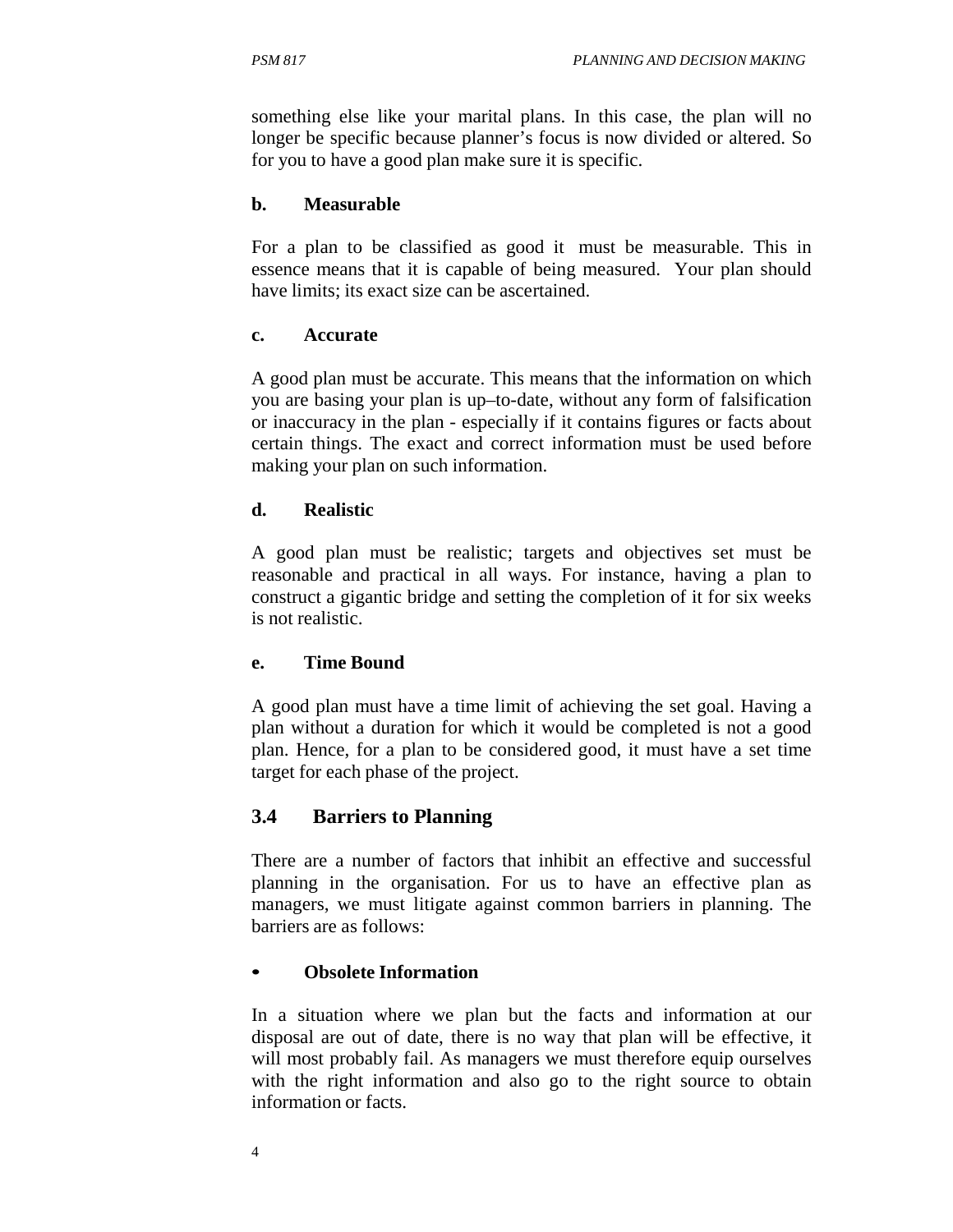## • **Fear of Failure**

Some of us are afraid to fail hence we would rather not plan. But we are quick to forget that he who does not plan has already planned to fail without even noticing.

## • **Concentrating on the Present at the Expense of the Future**

Failure to look at the long term effects of plan rather than highlighting or placing too much emphasis on short term basis will lead to poor planning. As managers, we are to have the picture of the future in mind while developing our plans.

# • **Lack of Knowledge of the Planner's External Environment**

Some managers still find themselves focusing on things that are out of their control. For example, in the development of a new product, managers fail to consider the interaction of outside factors such as the economic instability of the country.

• Another very important barrier to effective planning is the **unwillingness of managers to give up already established alternative goals**.

For managers to have a successful plan they need to make use of effective communication, acquire adequate information and knowledge about planning and they should also involve others in the planning. These are some of the ways to deal with the barriers mentioned above.

# **4.0 CONCLUSION**

The unit has looked extensively at the primacy of planning. We have seen what makes a good plan. Planning has been identified as the beginning of the process of management. It was also highlighted that managers who do a good job in carrying out other management functions may not achieve the best results if they are not good planners. We also saw in this unit that due to the situation of change which no one has control over, inventing a new plan when old ones fail is expensive and takes a lot of time to create a new one. It is advisable to allow for as many contingencies as possible which in turn lead to the plan having built-in flexibility which makes it susceptible to change at any time.

# **5.0 SUMMARY**

This unit has looked at what planning is and the reason we plan. It was said that if we fail to plan, we plan to fail and this led us to the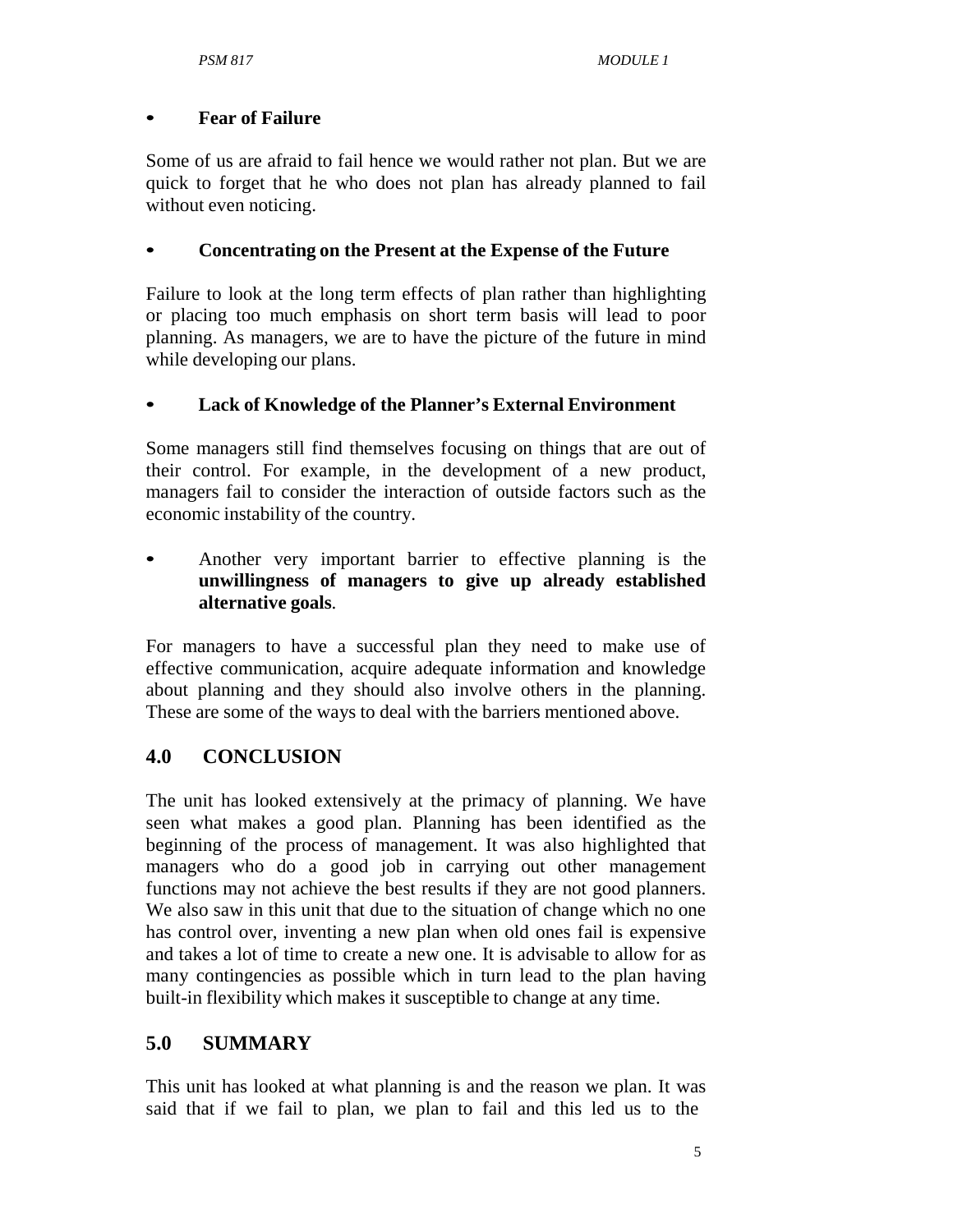importance of planning to individuals, managers, and everyone. The ingredients that make up a good plan were also considered. Also, the various barriers to planning were considered and different measures to mitigate against such barriers were discussed. Planning has primacy over other functions of management and as such is an all-encompassing element in the organisation. By planning, managers reduce uncertainty and help focus on the organisation's goals.

# **6.0 TUTOR-MARKED ASSIGNMENT**

- 1. Discuss what planning is.
- 2. List and explain the characteristics of a good plan.

# **7.0 REFERENCES/FURTHER READING**

- James, A. F. Stoner (1978). *Management*. New Jersey: Prentice–Hall Incorporation.
- Stephen, P. Robins & Coulter, Mary (1998). *Management.* (6<sup>th</sup> ed.). London: Prentice-Hall.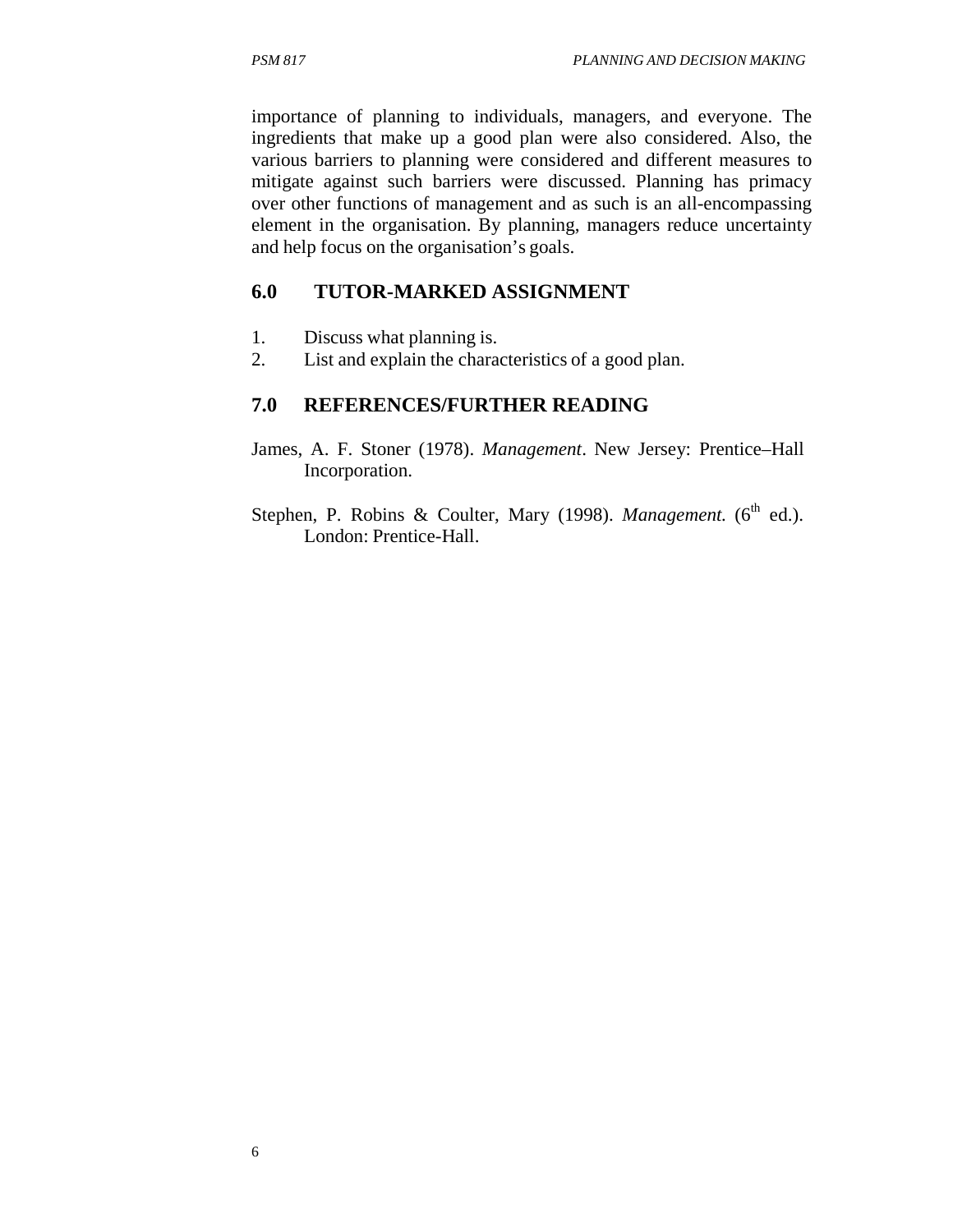# **UNIT 2 THE TYPES OF PLANNING**

## **CONTENTS**

- 1.0 Introduction
- 2.0 Objectives
- 3.0 Main Content
	- 3.1 Types of Planning
	- 3.2 Classifying Plans and Planning
- 4.0 Conclusion
- 5.0 Summary
- 6.0 Tutor-Marked Assignment
- 7.0 References/Further Reading

# **1.0 INTRODUCTION**

From the previous unit, it was established that planning has primacy over the other functions of management. We established that planning helps managers to minimise uncertainty while they focus on their organisational goals. This unit will expose you to the different types of plans we have that you can adopt. Also in this unit, we will also consider the classification of plans and that of planning.

# **2.0 OBJECTIVES**

At the end of this unit, you should be able to:

- identify the different types of plans
- explain how a manager can minimise uncertainty through careful planning
- discuss plan classification and its usefulness
- elaborate on importance of plan classification.

# **3.0 MAIN CONTENT**

## **3.1 Types of Plans**

As stated in the earlier unit, a plan is a format drawn at the present for accomplishing a future purpose, or a written document for achieving a purpose. It usually indicates the predetermined courses of action. A general plan at the top level of management will give rise to series of increasingly detailed plans contributing to the success of the general plan. For example, if the top management of Dangote Group made a decision to start producing soap, this singular decision would generate a whole lot of plans in the production, sales, and marketing departments.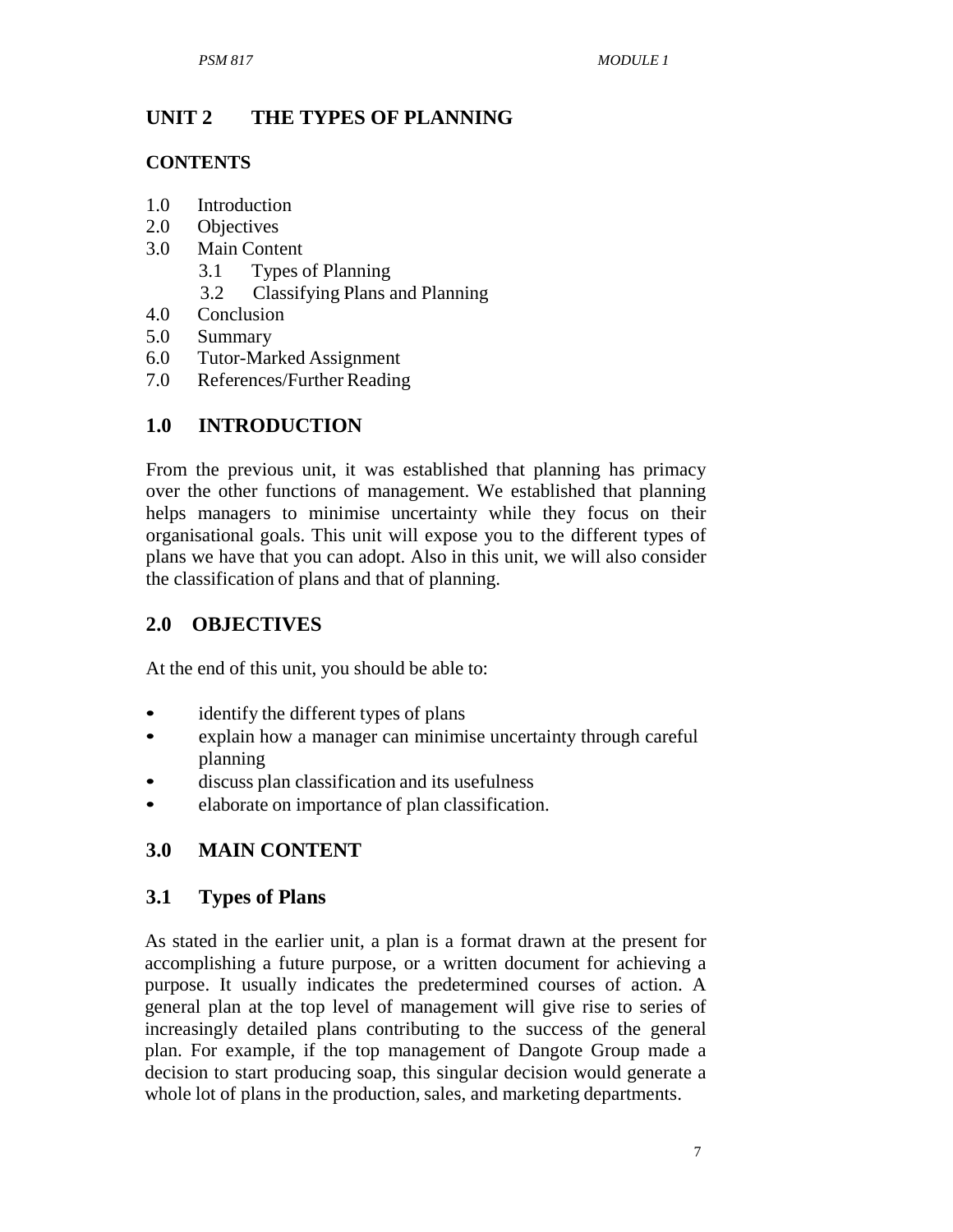The types of plans can be categorised into 3 major parts in which planners or managers are to take adequate note, because the understanding of these divisions will lead to the plan being effective. The 3 major categories are goals, single-use plans, standing plans.

## • **Goals**

This is defined as a desired result a person or system envisions, plans, and commits to achieve. Goals make available the fundamental sense of direction for activities in the organisation. It consists of purpose, mission, objectives and strategies of the organisation. These we will consider in a more detailed sense.

## **a. Purpose**

The purpose of an organisation is its primary or basic role or function as defined or assigned to it by the society in which it operates. For instance, the purpose that is the basic function of a business is to make profit by producing goods for sale to customers or services to their clients within certain procedures and boundaries set by the society. The purpose of universities is to impart knowledge to students through research and teaching programmes, banks are expected to keep people's money, hospitals are expected to provide health care (Stoner, 1978:98).

## **b. Mission**

A mission statement is a formal short written statement of the purpose of an organisation. The mission statement is what acts as a guide of action for an organisation, it spells out the organisation's overall goal, gives a sense of direction and helps in making decisions. Stoner (1978) defines mission as the broad unique aim that sets an organisation apart from others of its type. Mission is used interchangeably with purpose by many writers and authors.

The general purpose of business organisations is the production of goods and services, but the mission of a particular organisation will be to produce a specific type of goods or services. For instance, the National Open University of Nigeria (NOUN) is an institute of learning like other universities but its own specific mission is to provide specific service to learners: i.e. an open and distance learning which allows for flexible learning and very cost effective. The mission of an organisation determines to a large extent its survival, this is because the mission is what the organisation run or works with and it informs whatever decision they take.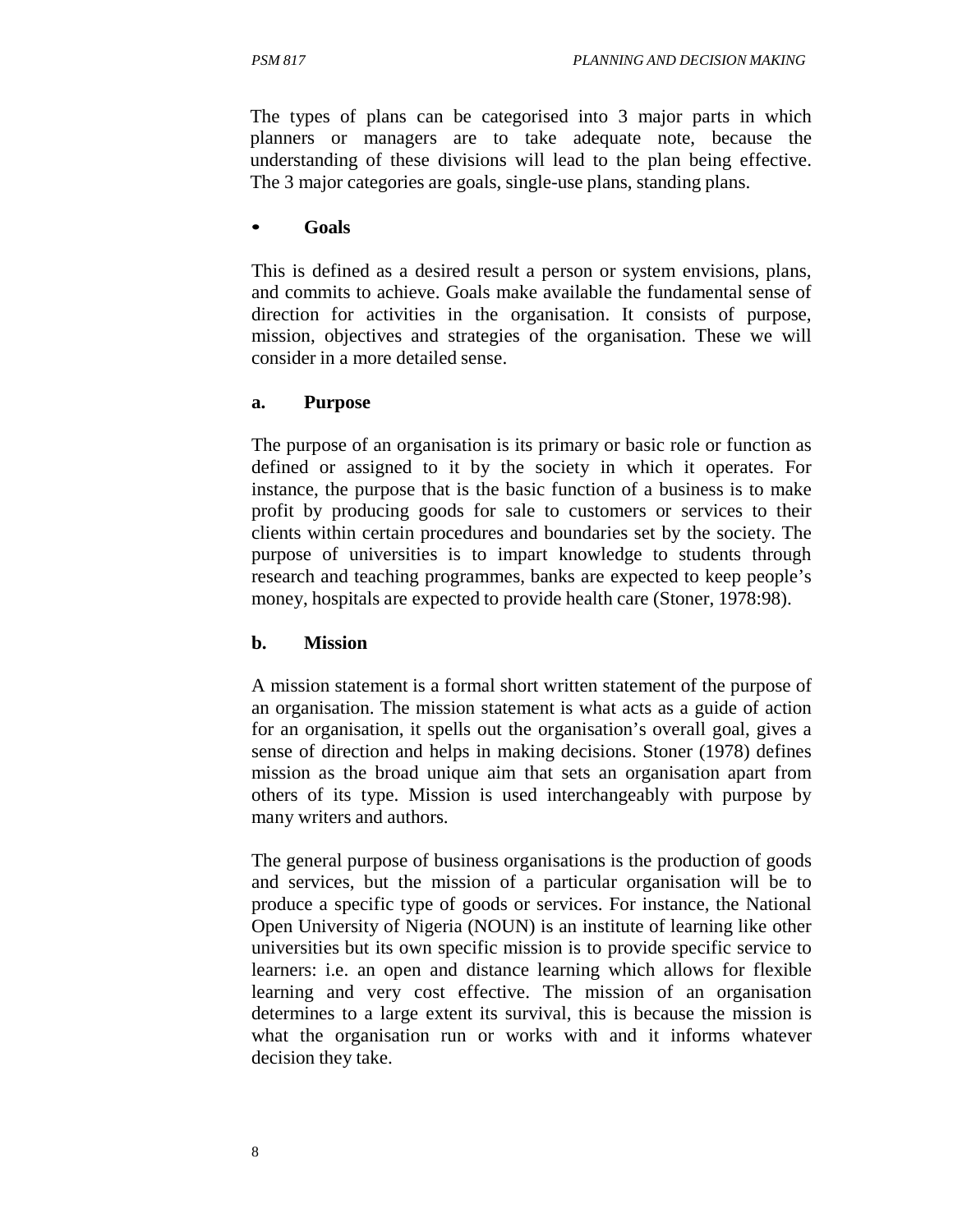## **c. Objectives**

An organisation's objectives are those ends that it must achieve in order to carry out its mission. Objectives are more specific than the mission statement; for instance, the mission statement for NOUN is 'to provide functional, cost effective, flexible learning that can add lifelong value to quality education.' This broad mission can then be translated into a specific objective: which is 'to reduce the cost, inconvenience and hassle of and access to education and its delivery' and 'to provide a wider access to university education in Nigeria.'

# **d. Strategies**

Strategy refers to a plan of action designed to achieve a particular goal. Strategies are broad agenda plans for realising the organisation's objectives and thus, implementing its mission. Strategies establish a combined direction for the organisation in terms of its many objectives. It channels the resources that will be used to move the organisation towards such objectives.

# • **Single–Use Plan**

These are plans that are developed to accomplish a specific end, and when the particular project is completed the plan is dissolved. Single– use plans are plans used to carry out courses of action that will probably not be repeated in the same form in the future. For example, if a company wants to start distributing its products to 3 new areas, the company will need to have a specific single–use plan for this project. The company cannot use the same plan that was used in the existing areas they were distributing before. This is because the new areas are different locations with their own peculiarities different from those of the existing ones in which the company distributes to before.

Single–use plans are majorly divided into programmes, projects and budgets.

## **a. Programme**

This is a plan covering relatively large set of activities showing major steps required to reach an objective, the resources to be employed, the individual or organisation responsible for each step, and the order and timing in which the steps will be completed. The programme may be accompanied by a budget or a set of budgets for the activities required (Stoner, 1978).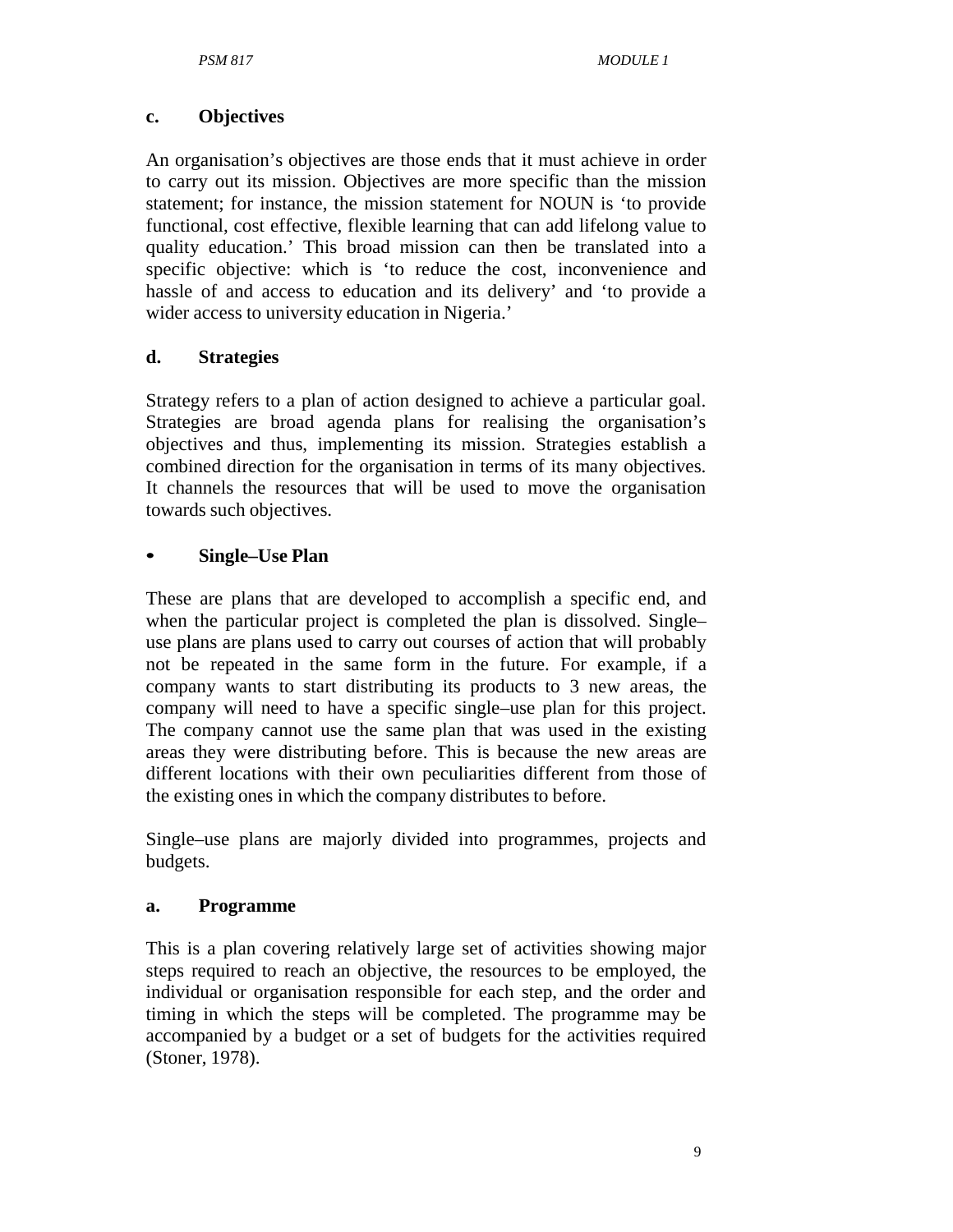# **b. Project**

This is a single – use plan that consists of the same steps as a programme but does not cover as large a set of activities. A project can be formulated and executed as an independent plan or as a relatively separate and clear-cut part of a programme (Stoner, 1978).

# **c. Budget**

A budget is a financial document used to project future income and expenses (Jean Murray, 2011). Budget is a tool used to control all activities in the organisation. As a financial control device, budgets are of course important components of programmes and projects. Budgets can be regarded as single – use plans, this is because more often than not managers use the budget–developing process as a guide to making decisions on how to distribute resources among different activities the organisation engages in. When the distribution of resources during the budgeting process does not take strategic objectives into consideration; the organisation's strategy can at best have only a limited effect on its actual activities. The budgeting process is often the key planning process around which other activities are planned and coordinated (Stoner 1978).

# • **Standing Plans**

These are devised for activities in the organisation that reoccur repeatedly. This is because once the plan is established it can be used for the different activities that reoccur severally. Standing plans enable managers to conserve planning time and decision making time to handle related situations in a consistent manner.

A disadvantage of this is that because it allows managers to make use of the decisions used in the past, it however limits them in bringing new ideas or methods in handling a new situation. The major types of standing plan are policies, procedures, and rules.

## **a. Policies**

A policy is a general guideline for decision making. It sets up boundaries around decisions including those that can be made and shutting out those that cannot. Weihrich & Koontz (1996) considers policies as plans in that they are general statements or understanding that guide or channel thinking in decision making. Policies, they argue, "define an area within which a decision is to be made and ensure that the decision will be consistent with and contribute to an objective."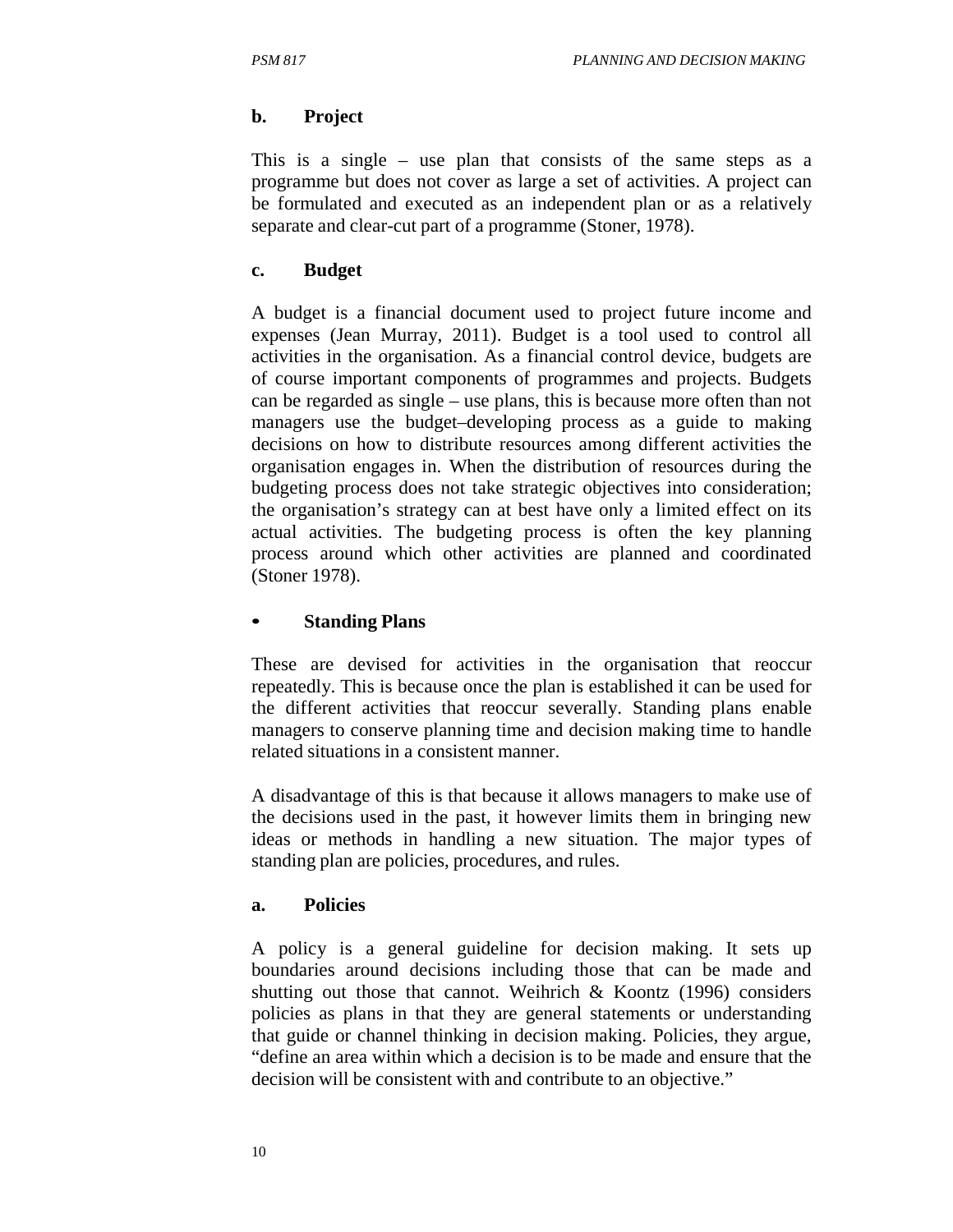## **b. Procedures**

A procedure provides a detailed set of instructions for performing a sequence of actions that occurs often or regularly. Policies are carried out by means of more detailed guidelines called 'Standard Procedure'.

## **c. Rules**

These are statements that specific action must or must not be taken in a given situation. Rules are also the simplest type of plan, they are not guides to decision making or thinking but rather, they serve as substitute for them. Rules are signs of managerial decision that certain action must or must not be taken. For example, "No Loitering" or "No Entry" on a company's gate is a rule and not a policy or procedure.



# **3.2 Classifying Plans and Planning**

Planning in practice takes many forms though the planning process is same for all managers. This is because every organisation has their peculiarity and as such adopts different approach. A planning approach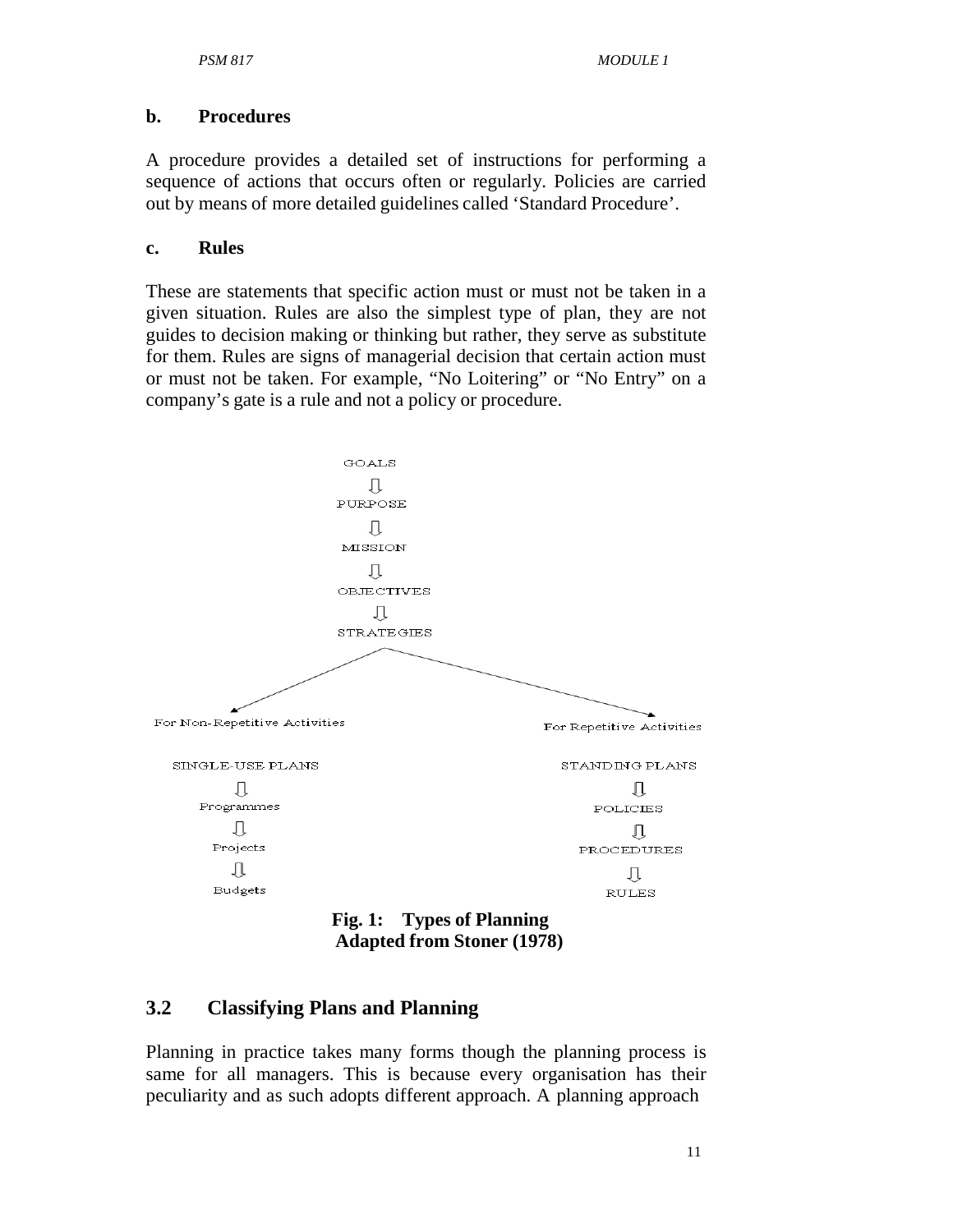that organisation 'A' adopts might not work for organisation 'B' hence, 'B' adopts an approach that suits it.

Plans and planning can be classified in the following ways:

## • **The Time Horizon**

In planning we try to tell when certain events will occur in the future. Using the time horizon, planning can be subdivided into short term, medium term or long term. Short term planning is usually not more than one year, medium term plan is usually between two to five years; long term planning lies between five to ten years or even more. Whatever the type of plan taken it should be for a period of time and can sustain the desired objectives to be attainted.

# • **Strategic and Tactical Planning**

Strategic planning is a process of collaborative thinking and decision making that is usually bottom-top and top-bottom about the major directions and initiatives necessary to respond to the dynamic external environment in order to provide greater competitive distinctiveness to an organisation and achieve internal goals. It enables the organisation to systematically analyse its strengths, weaknesses, opportunities and threats (Paris, 2003).

Tactical planning involves deciding specifically how organisation's resources will be utilised in the achievement of the organisation's strategic goals. Tactical planning is usually more detailed and involves a shorter period of time than strategic planning (Stoner, 1978).

## • **Scope of the Plan**

Here we have the micro-level planning and macro level planning. Planning at the departmental or unit level is referred to as micro level planning; while planning done at the national or the highest echelon of an organisation is called macro level planning. For example, making a policy or setting the general target for the organisation as a whole.

Government is also involved in planning but at different levels of involvement which includes: imperative, incentive, indicative and laissez-faire.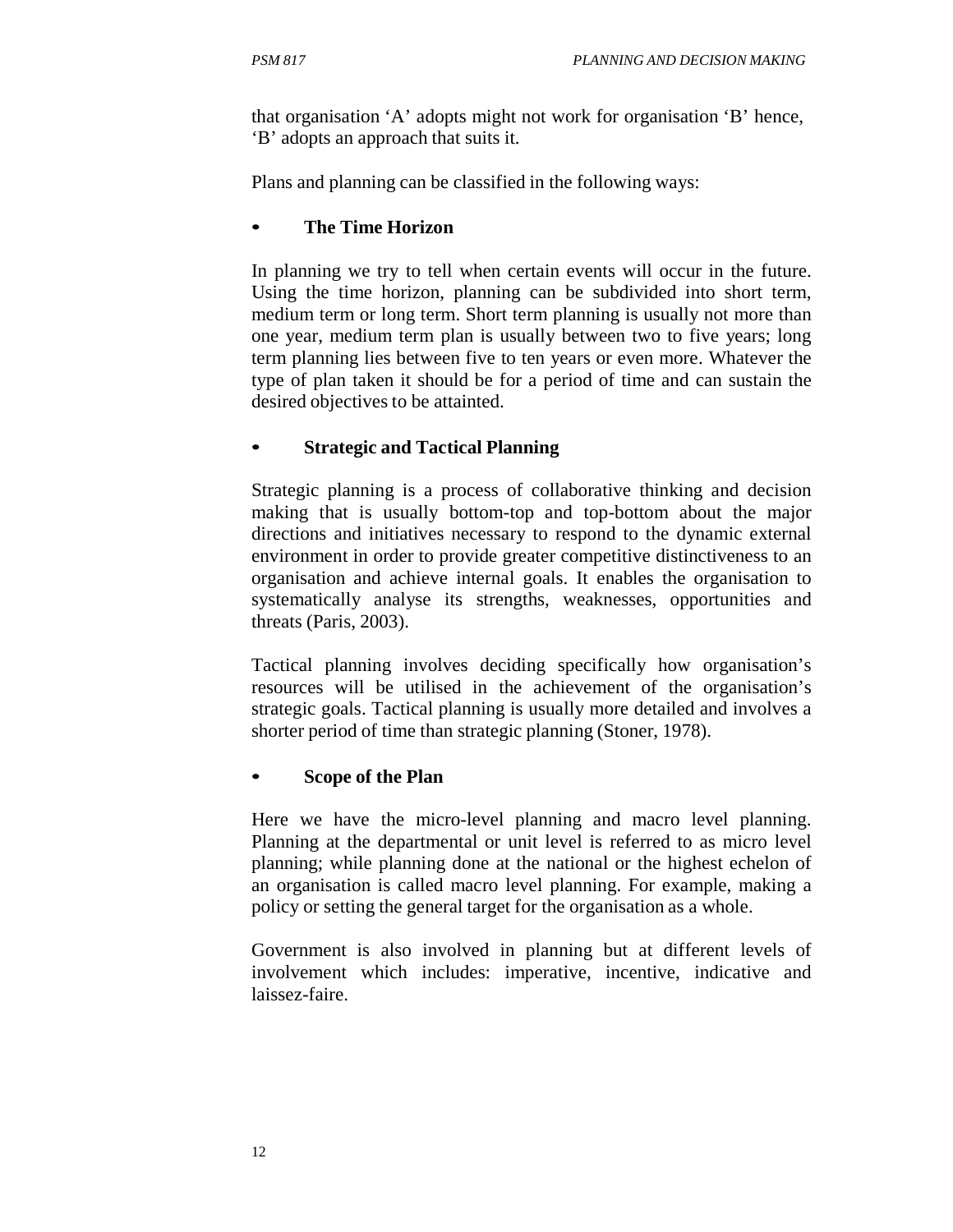## **a. Imperative planning**

Here the government is fully involved from goal setting to implementation and the provision of services to citizens.

## **b. Incentive planning**

This is a situation whereby government sets the targets and provides incentives to encourage individuals and companies to invest in the socially desirable areas.

# **c. Indicative planning**

This approach can be regarded as one devoid of planning. The government does not set desirable targets but leaves everything to the market mechanisms to regulate (Tibi, 1970).

# **4.0 CONCLUSION**

In this unit we have considered the different types of plans and the classification of plans and planning. As we earlier noted, it is of great importance that both planners and managers should understand and recognise the several types of plans explained in the unit and should know which will be best suitable for the project being planned for.

# **5.0 SUMMARY**

We have looked at the different types of plans that can be engaged in; we saw that the type of plan to be adopted will be dependent on the planner's level in the organisation, the size and type of organisation. As earlier discussed, a plan can be divided into three broad categories of the organisation which includes the organisation's purpose, mission, objectives and strategies. Single-use plans are built up for specific activity that will most likely not be repeated while standing plans are used for methods of operation that have become standardised.

# **6.0 TUTOR-MARKED ASSIGNMENT**

- 1. List and explain the different types of planning.
- 2. Explain the government level of involvement in planning.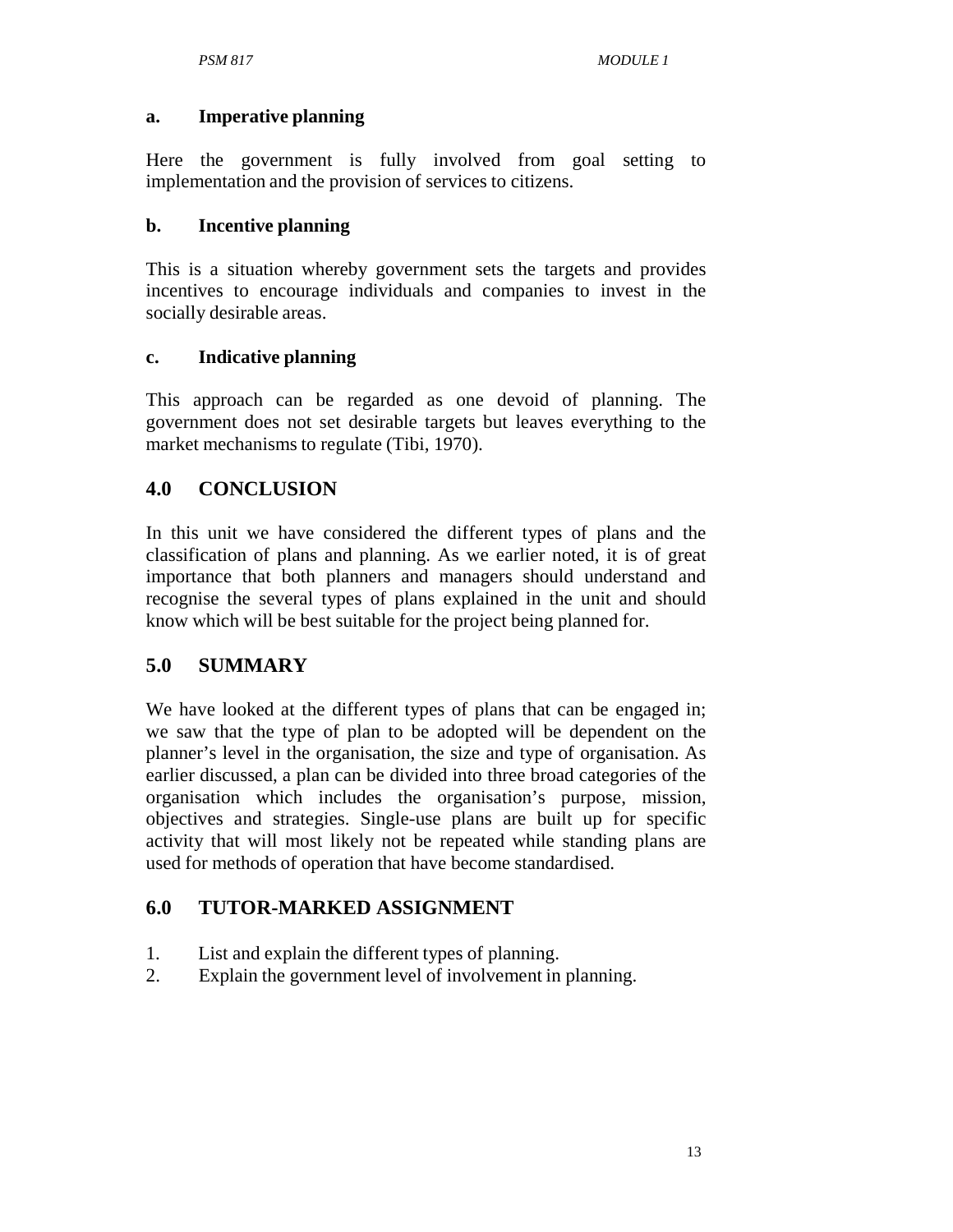## **7.0 REFERENCES/FURTHER READING**

- Paris, Kathleen A. (2003). *Strategic Planning in the University: Quality Improvement*. Madison: Office of Quality Improvement, University of Wisconsin.
- Peretomode, V. F. (2008). *Fundamentals of Management and Organisational Behaviour*. Lagos: Onosomegbowho Ogbinaka Publishers Ltd.
- Stoner, James A. F. (1978). *Management*. New Jersey: Prentice-Hall Inc.
- Weihrich, H. & Koontz, H. (1996). *Management: A Global Perspective*. New York: McGraw-Hill Inc.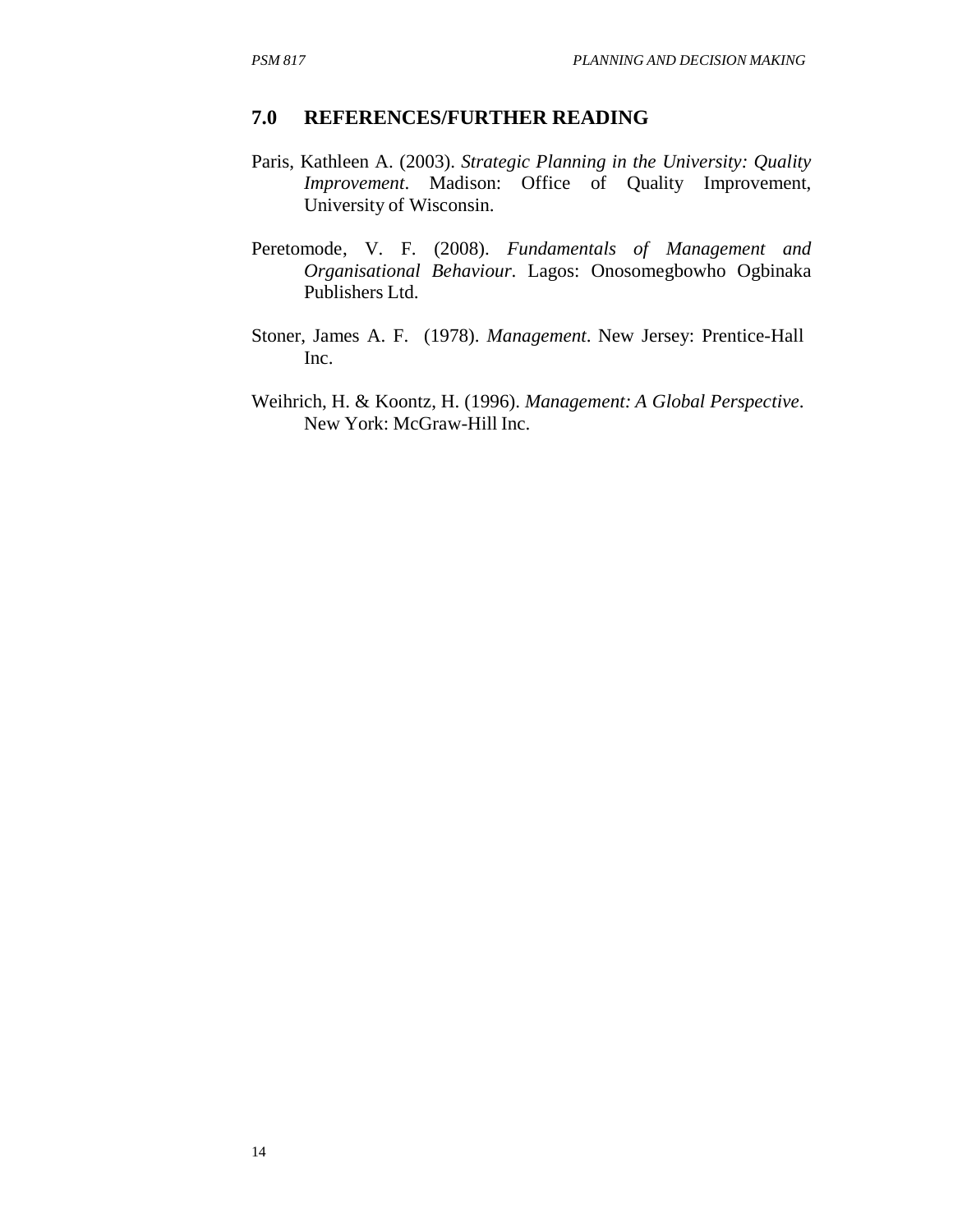# **UNIT 3 PLANNING PROCESS**

## **CONTENTS**

- 1.0 Introduction
- 2.0 Objectives
- 3.0 Main Content
	- 3.1 Planning Process
		- 3.1.1 Reasonable Analysis of the Current Situation
		- 3.1.2 Setting Organisational Objectives
		- 3.1.3 Determining Resources and Constraints
		- 3.1.4 Developing various Realistic Alternatives to the Plan
		- 3.1.5 Evaluating the Alternatives
		- 3.1.6 Choosing a Course among the Alternatives
		- 3.1.7 Implementation
		- 3.1.8 Monitoring and Evaluating the Plan
- 4.0 Conclusion
- 5.0 Summary
- 6.0 Tutor-Marked Assignment
- 7.0 References/Further Reading

# **1.0 INTRODUCTION**

Planning generally goes through some processes or stages, though there is no specific number of stages or processes among planners and the titles given to each planning process. This unit discusses the steps in the planning process.

# **2.0 OBJECTIVES**

At the end of this unit, you should be able to:

- mention the stages or steps involved in the planning process
- discuss monitoring and evaluating a plan.

# **3.0 MAIN CONTENT**

# **3.1 The Planning Process**

# **3.1.1 Reasonable Analysis of the Current Situation**

A critical analysis of the current situation will enable the planner to know the extent to which the goals set are being met or how far they are from the achievement of the organisation's goals and objectives.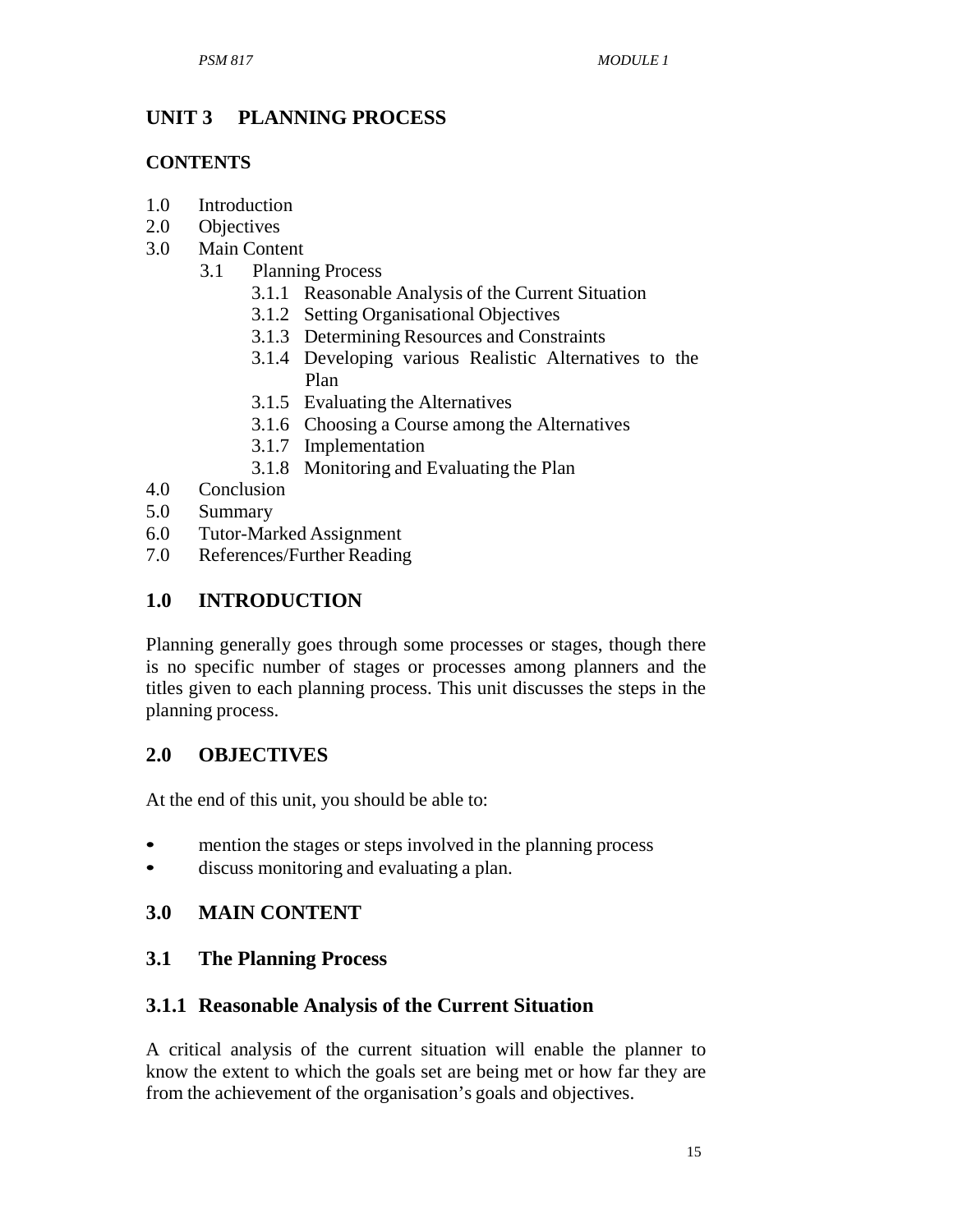# **3.1.2 Setting Organisational Objectives**

This has to do with setting objectives for the whole organisation and its sub-units. It also has to do with deciding exactly what the organisation wants to achieve in the short and long term. The objectives need to be set as they give direction to the plans of the organisation and point out areas that need to be emphasised.

# **3.1.3 Determining Resources and Constraints**

The next stage after planners have analysed the organisational situation in which they currently are and new objectives set, is to find out the resources available and the constraints. Personnel available, finances, equipment, etc. are the resources we are referring to, and they are the resources that facilitate the accomplishment of set goals and objectives.

# **3.1.4 Developing Various Realistic Alternatives to the Plan**

For realising the set objectives and goals, planners must have realistic alternative course of action for the achievement of the objectives and goals they set so that if an existing plan is not working or not successful they can employ another.

# **3.1.5 Evaluating the Alternatives**

Here the planner or manager generating possible positive and negative consequences possibly to be associated with each of the alternative courses of action developed earlier, that is 'the manager/planner estimates the cost of carrying out each alternative and balances it against the probable benefits that will be derived from it.'

## **3.1.6 Choosing a Course among the Alternatives**

At this stage the manager will select a plan that will likely yield the desired result after striking the balance between the costs and benefits associated with each alternative course of action.

## **3.1.7 Implementation**

This means making use of the plan that is the ways and means of carrying out the selected plan must be included in the plan. This is important because when a very good plan is made without implementation, it cannot lead to the achievement of the organisational objectives.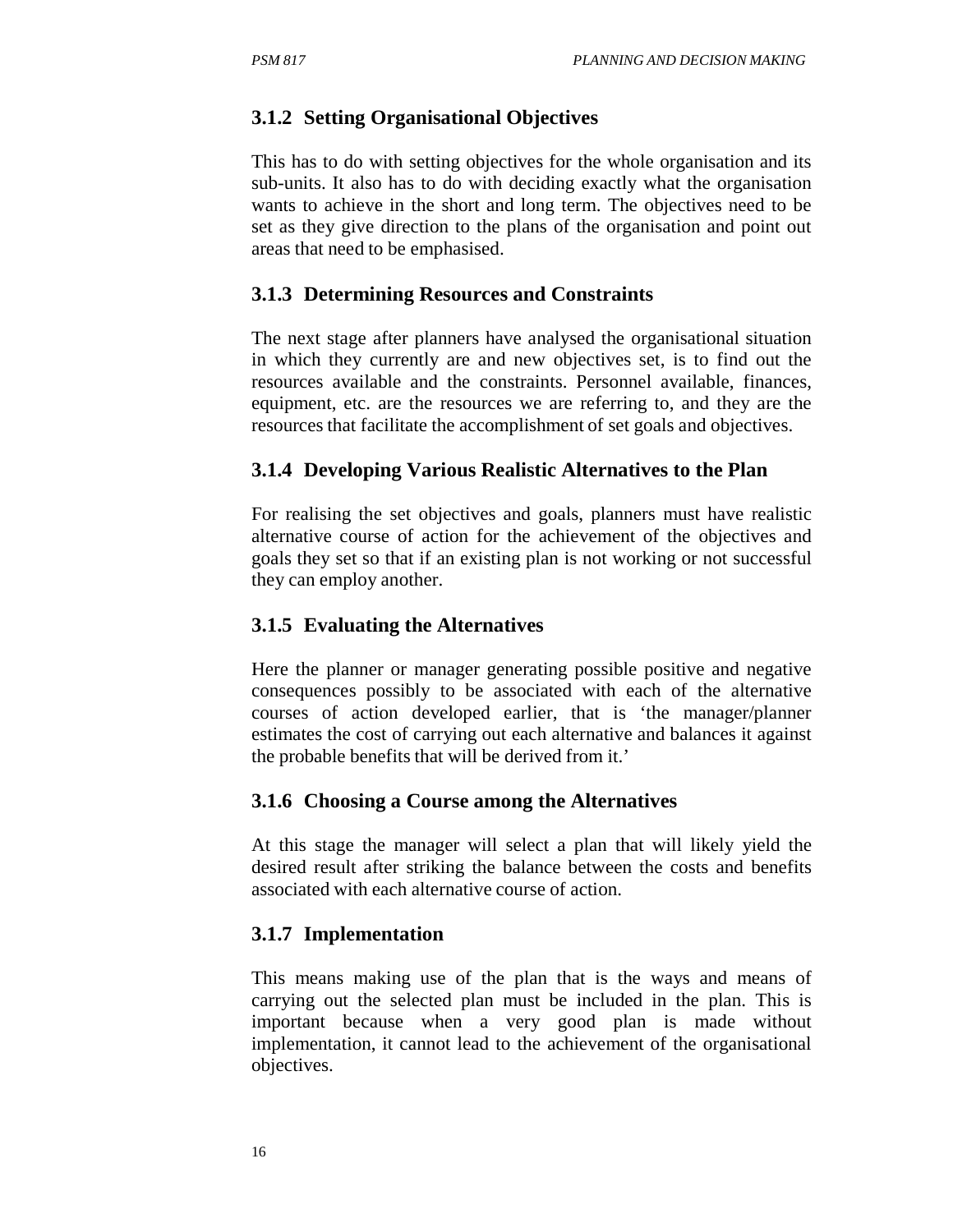# **3.1.8 Monitoring and Evaluating the Plan**

Measures should be put in place as ways of monitoring and evaluation of the implementation of the plan and also this will allow for review as at when due.

# **4.0 CONCLUSION**

Planning has a process and knowing the stages and what to be done at each stage is very important and crucial to the planner or the management of an organisation as the case may be as this serves as a guide when they are about to make a plan.

# **5.0 SUMMARY**

This unit has examined critically the planning processes, the stages involved and what is done or considered at each level. It was also observed that a good planning process will lead to the achievement of the organisation's overall goals and objectives. It should be noted that once plans have been made, they must be implemented and monitored in order to have practical effects. As a result of this, other functions of management particularly controlling are closely related to the planning function.

## **6.0 TUTOR-MARKED ASSIGNMENT**

1. List and carefully examine the various steps involved in the planning process.

# **7.0 REFERENCES/FURTHER READING**

- Peretomode, O. (2008). *Fundamentals of Management and Organisational Behaviour*. Lagos: Onosomegbowho Ogbinaka Publishers Ltd.
- Stoner, James A. F. (1978). *Management*. New Jersey: Prentice-Hall Incorporation.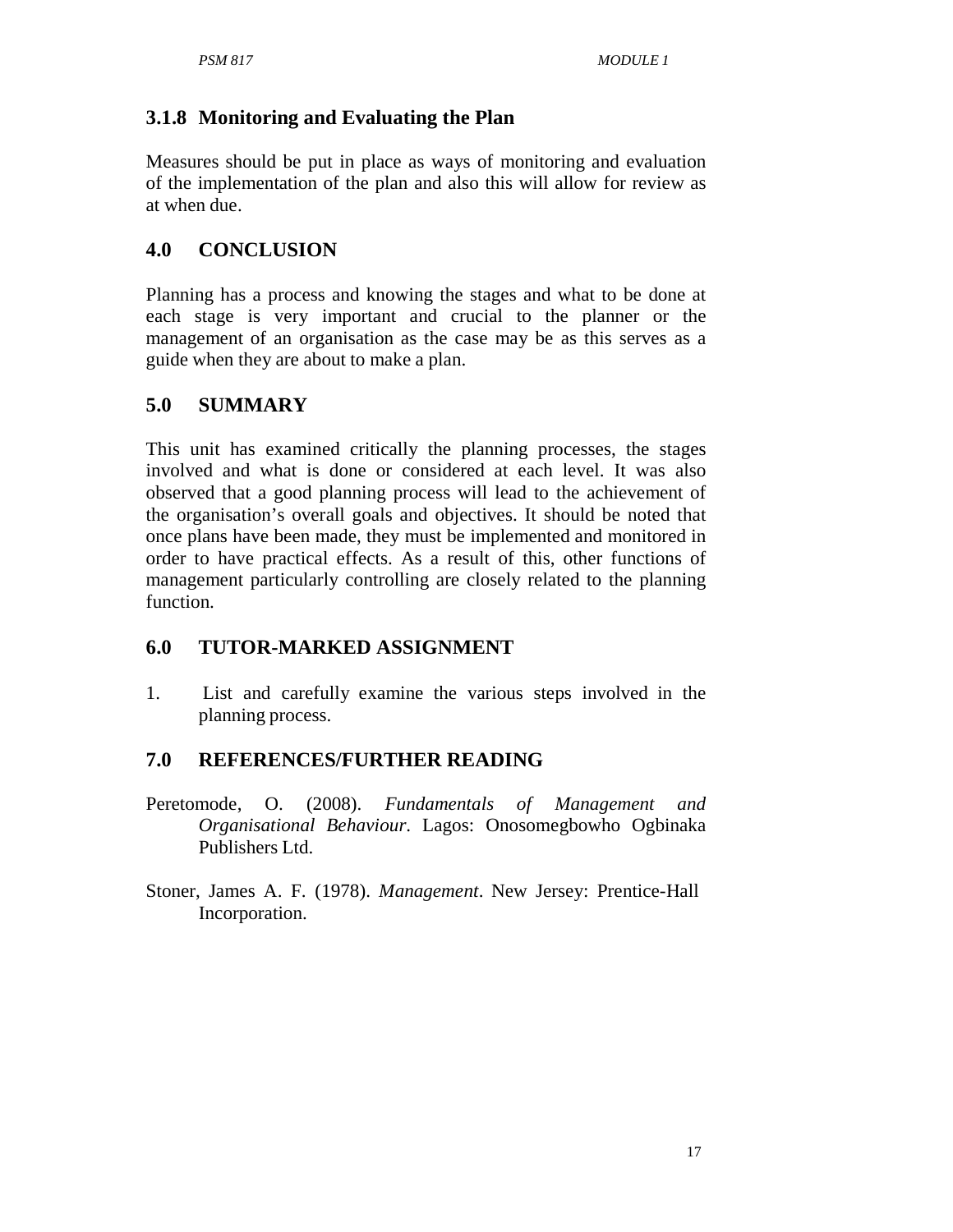# **UNIT 4 STRATEGIC PLANNING**

#### **CONTENTS**

- 1.0 Introduction
- 2.0 Objectives
- 3.0 Main Content
	- 3.1 Why Strategic Planning?
	- 3.2 The Concept of Strategic
	- 3.3 Approaches to Strategic Planning
	- 3.4 Types of Strategic Planning
- 4.0 Conclusion
- 5.0 Summary
- 6.0 Tutor-Marked Assignment
- 7.0 References/Further Reading

# **1.0 INTRODUCTION**

In the previous unit we discussed the planning process that can be adopted by managers or planners in general. In this unit we will focus on a specific type of planning referred to as strategic planning. Strategic planning is what managers use to describe the basic mission of their organisation and decide what resources will be devoted to its accomplishment. Strategic planning becomes advantageous for managers and planners to understand, this is because strategic planning is the most important type of planning done. Managers direct the detailed operation of their organisation only after they have decided on what goals are to be pursued and how the goals will be achieved. The performance of an organisation from its survival and growth will eventually depend on its strategic plan. Strategic planning will give managers/planners a useful insight into the operations of an organisation and the concerns of managers at different levels of the organisation.

## **2.0 OBJECTIVES**

At the end of this unit, you should be able to:

- describe the importance of strategic planning to planners and the organisation as a whole
- explain the concept of strategic planning
- describe the types of strategic planning.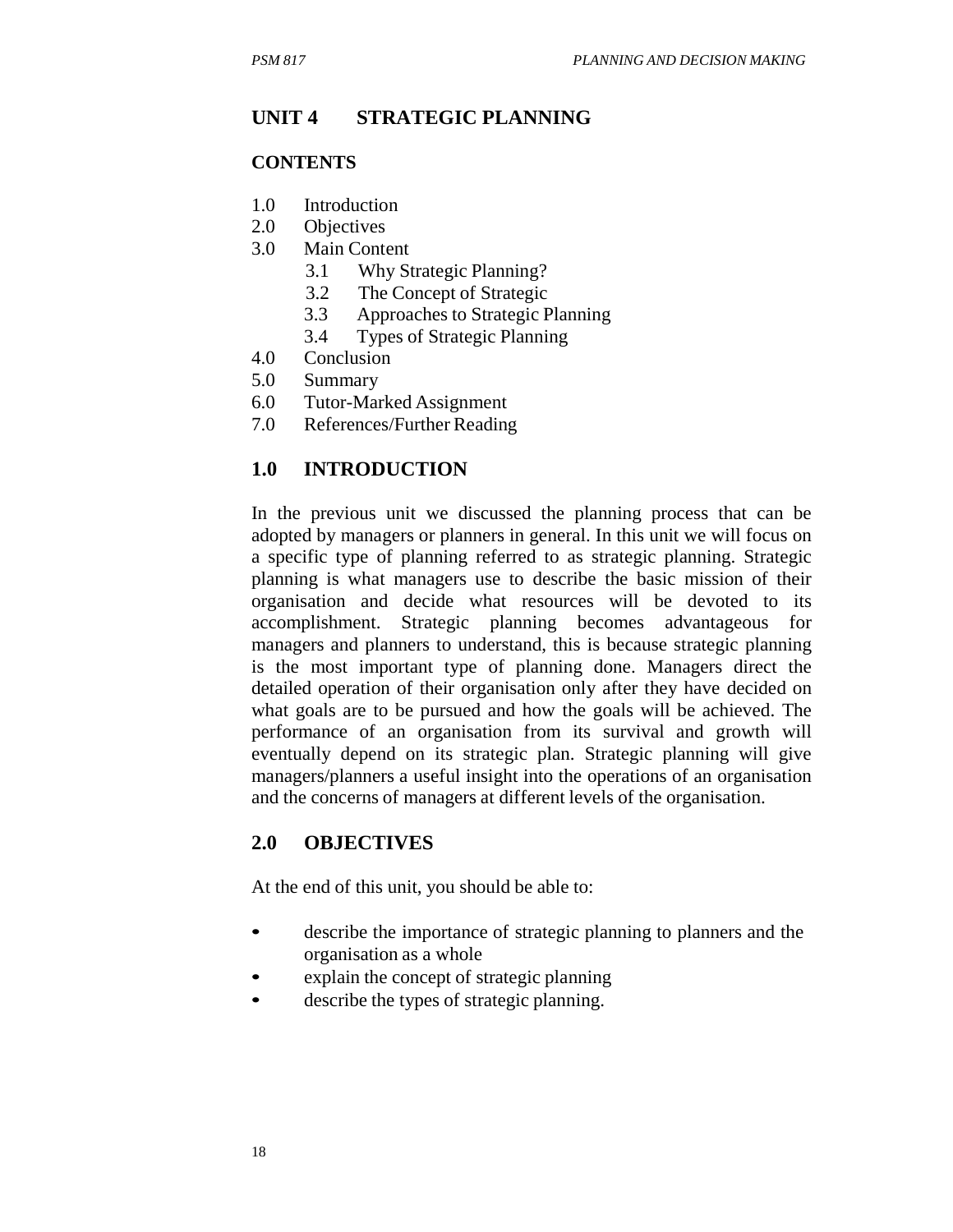# **3.0 MAIN CONTENT**

# **3.1 Why Strategic Planning?**

The importance of strategic planning for managers and organisations has grown in recent years. Managers discovered that by defining the mission of their organisation in specific terms, they were better able to give their organisation direction and purpose. Thus, strategic planning helps managers or planners to develop a clear-cut concept of their organisation. This will make it easier for managers to formulate the plans and objectives that will bring the organisation closer to its goals. Also, by defining the mission of the organisation in specific terms, managers will be able to focus the organisation's resources more efficiently and effectively.

Another importance of strategic planning is that it allows managers to prepare for and deal with the fast changing environment of their organisations. When the speed of life was slower, managers operated on the assumption that the future would be considerably like the past. Then, managers could establish goals and plans simply by extrapolating from past experience.

Today, events are moving rapidly for experience to always be a reliable guide. According to Stoner, since World War II, there have been several major developments that have increased the importance of strategic planning. These include:

## **a. The Mounting Complexity of the Managerial Job**

Management today must deal with such matters as the growing size and diversity of organisation, increasing overhead cost, shift of people and markets from cities to suburbs, and the relationship between social responsibility and managerial practice. It is only through long-range planning that managers can anticipate such problems and opportunities.

## **b. The Mounting Complexity of the External Environment**

Management can no longer enjoy the luxury of focusing exclusively on the firm's internal affairs, changes in social values, government relations, union activities, etc. must be considered by the management.

#### **c. The Tempo of Technological Change**

In the midst of the post-war technological explosion, new industries have sprang up, we have moved from typewriters to laptops. This new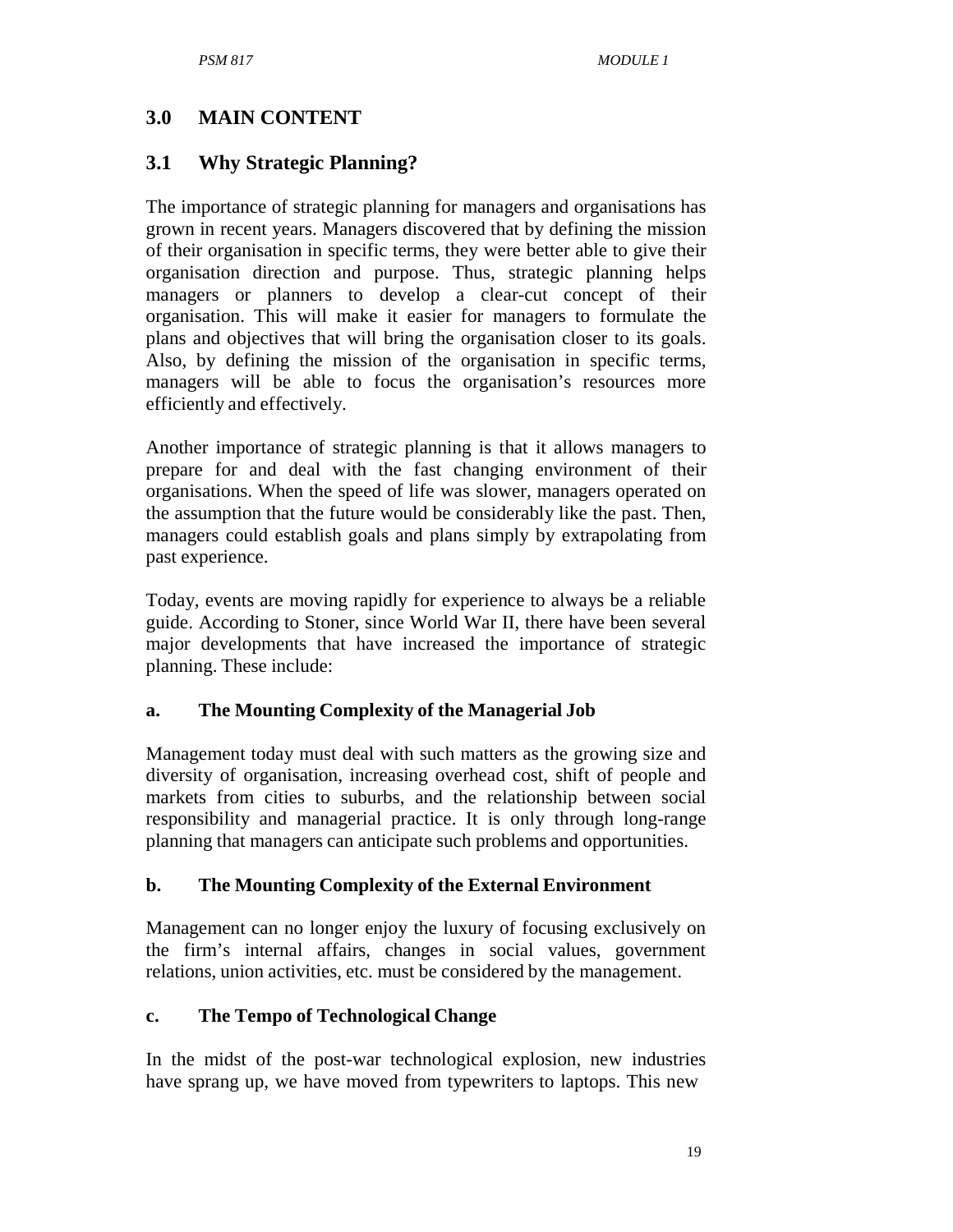tempo has made it necessary for firms to actively seek new opportunities instead of reacting defensively to competition.

## **d. The Longer Lead Time between Current Decisions and their Future Results**

Quite a number of management decisions rest more upon long term profit expectations than upon immediate sales prospects. This means that planners must look farther ahead than ever before. Through strategic planning better preparation can be made for the future.

# **3.2 The Concept of Strategy**

To devise an effective strategy, the first thing to be done is to find 'common thread' or subject for the activities of organisations. For example; if MTN Nigeria has defined the common thread of the company as 'providing network'; it would not have distinguished them from their competitors. The management of MTN would have had a difficult time devising a marketing strategy for the company, but the management of MTN defined the network as 'providing network everywhere you go' which is an effective marketing strategy. Finding the common thread allows the managers to determine the future capability of their organisation. This however enables them to plan strategically how they will best apply these capabilities. Managers have to explore several possibilities and make many false starts before finding a useful theme. Many managers find the common thread of their organisations by asking themselves some of the following questions:

## **1. What is our business and what should it be?**

If an organisation's business or purpose is defined too broadly the organisation may lack a sense of direction. On the other hand, if its business or purpose is defined too narrowly, the organisation may overlook effective opportunities.

## **2. Where our customers are and who they are?**

Knowing what customers need and will demand for will help put the organisation on the right track.

## **3. Where is the organisation heading?**

When an organisation produces generally unrelated goods or services, managers can find its common thread by determining in which direction the organisation is.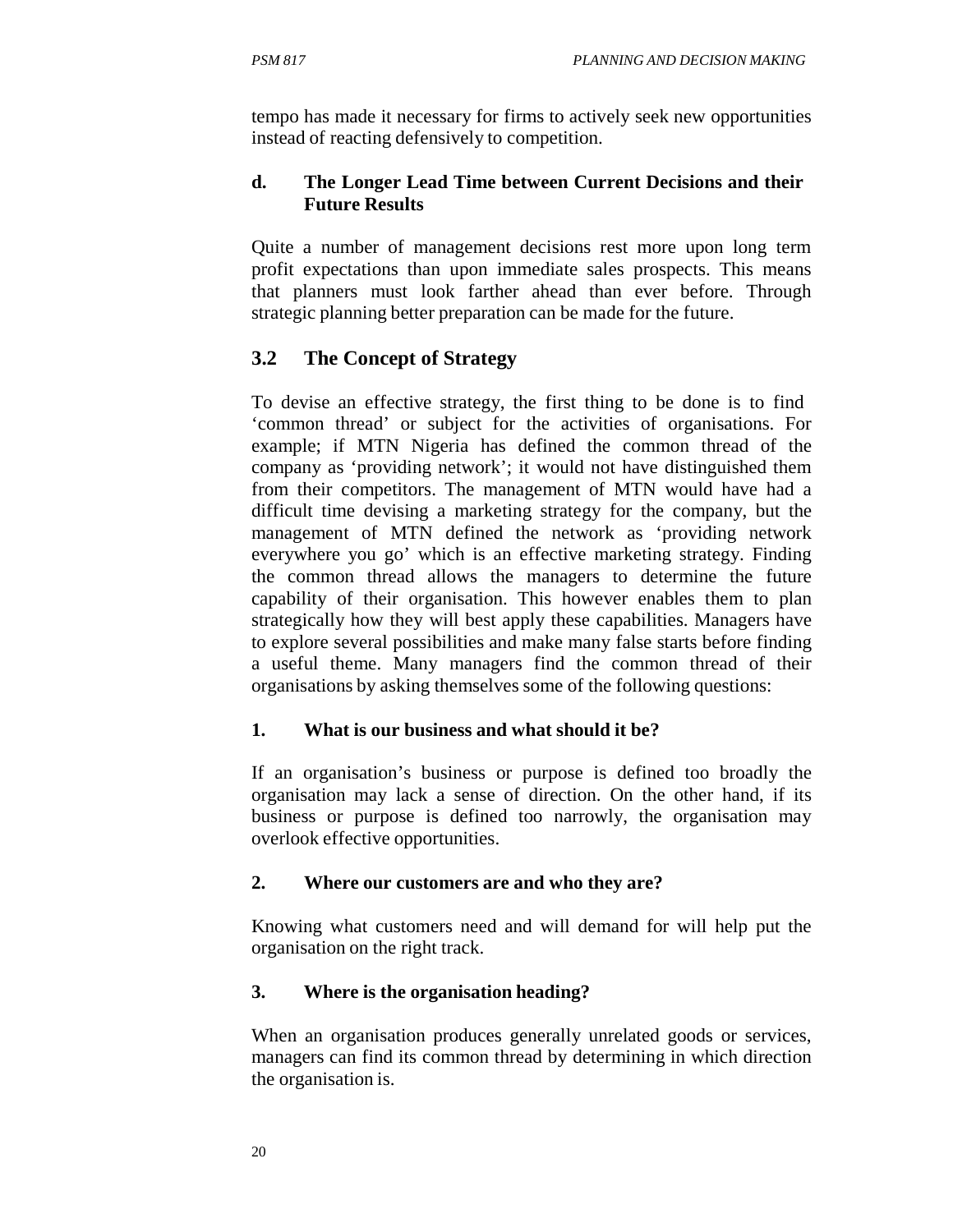# **4. What major competitive advantages does the organisation enjoy?**

Managers can identify and isolate those factors that give the firm a strong competitive position Doing this will enable managers focus on mission that hold the greatest promise for the future development of the organisation.

# 5. **Will the organisation acquire new resources or develop them internally?**

Managers must decide whether their organisation will emphasise internal growth or growth through acquisition. Growing through acquisition may be preferred if the organisation wants the resources it is purchasing fairly quickly. For example, if an oil palm company wants to expand into making soaps, it may prefer to purchase a soap making company with its existing facilities and experienced personnel rather than go through the time consuming process of obtaining a licence and building its own industry from the scratch.

# **3.3 Approaches to Strategic Planning**

Once the organisation has found its common thread, managers can begin the strategic planning process. The type of strategic planning that would be adopted by managers will depend on the personal style of the manager and the type of organisation involved. Before focusing on the formal steps in strategic planning, we will consider the different ways strategic plan and decision can be made. According to Henry Mintzberg (1973), there are three modes of managerial strategy making: the entrepreneurial mode, the adaptive and the planning mode.

# • **Entrepreneurial Mode**

Here, one strong leader usually the founder of the business makes risktaking decision more or less intuitively. That is, personal judgement formed by experience is relied upon. Power is centralised in the chief executive's hands and as such the entrepreneurial organisation is motivated essentially by one overriding goal: constant growth. Strategy making here is dominated by an active search for new opportunities with choices guided not by charted rule but by the chief executive's personalised plan of attack.

# • **The Adaptive Mode**

This has been referred to as "the science of muddling through". Where the entrepreneur confronts the environment as a force to be controlled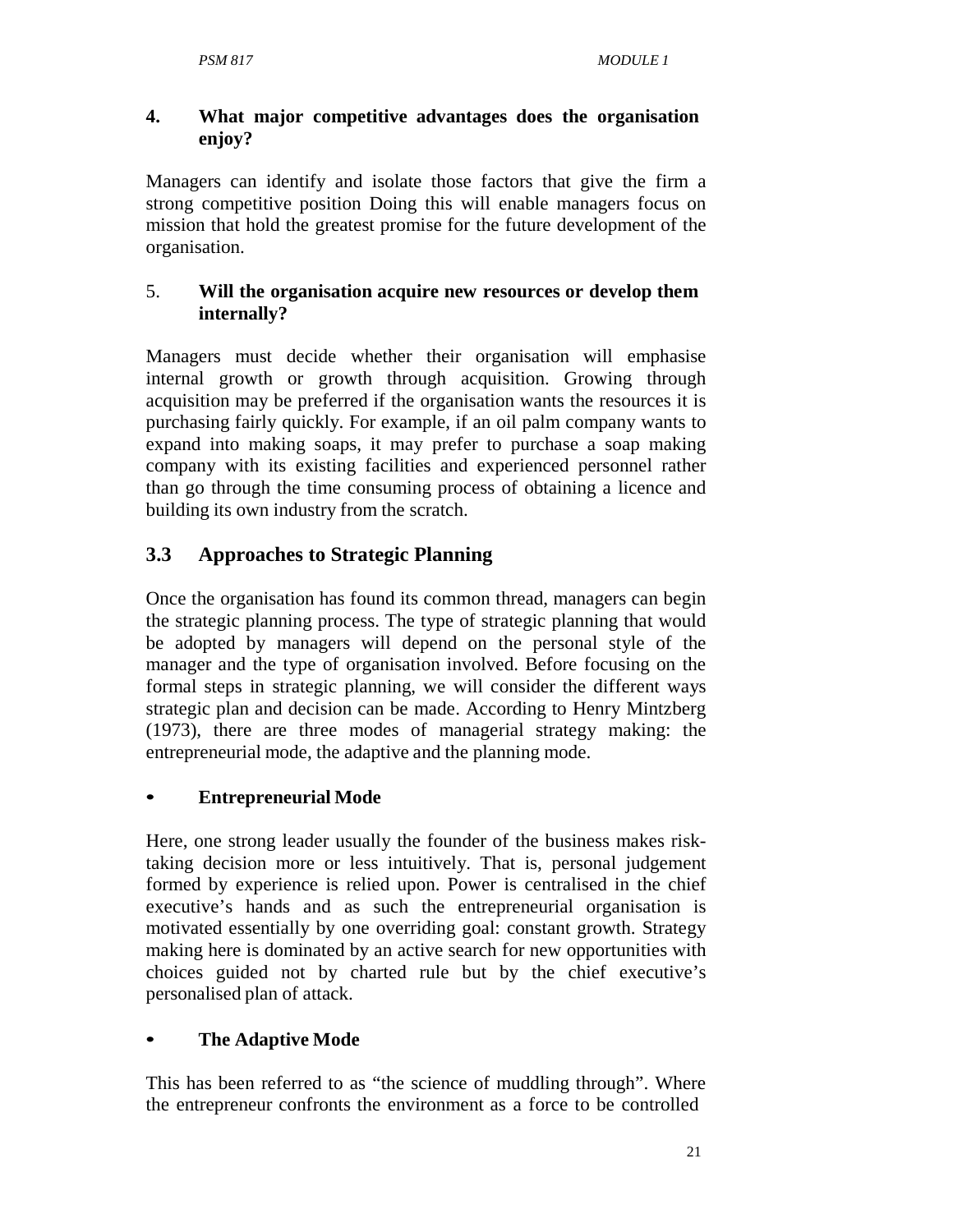the adaptive manager reacts to each situation as it arises. The entrepreneur constantly seeks to beat competition to the punch; the adoptive manager on the other hand tends to react defensively to the action of the adaptive manager.

## • **The Planning Mode**

This provides the guiding framework and strong sense of direction the other modes lack. The entrepreneur relies on judgement and the adaptive manager waits to see the shape of the future, the planner turns to the professional practitioners of management science: the analysts, model stimulators and computer programmers. Planners also make risk-taking decisions, their choices are systematic and structured, and it is based on rational estimate of costs and benefits and adapted to fit the overall strategy of the organisation. For an organisation to make use of this mode it must be able to afford the costs in manpower and finance of financial analysis. A good sized firm in a basically non-competitive industry would be in the best position to adopt this.

However, in practice, most organisations put together these three modes in various ways to meet their particular needs. For example, plant managers who deal with specific production goals and schedules may lean towards the planning mode. Marketing department which has to do with imagination and boldness the managers might take action in a more entrepreneurial way. The adaptive approach might be used in personnel section which must deal with complicated labour market.

# **4.0 CONCLUSION**

This unit has carefully considered the concept of strategic planning. Managers have found that describing the mission of the organisation in specific terms helps to give the organisation a purpose and direction. Strategic planning enables management to be better prepared for the future which in turn helps them to keep away from costly investment in services that will not be demanded for. To devise correct strategy, managers/planners must find the 'common thread' of their organisation the way in which the organisation should be heading; doing these will help determine the true potentials of the organisation and create the most effective strategy.

Goal setting as we have discussed is a major step in strategic planning and as a result it is essential to consider correctly the strengths and weaknesses of the organisation before choosing its goals.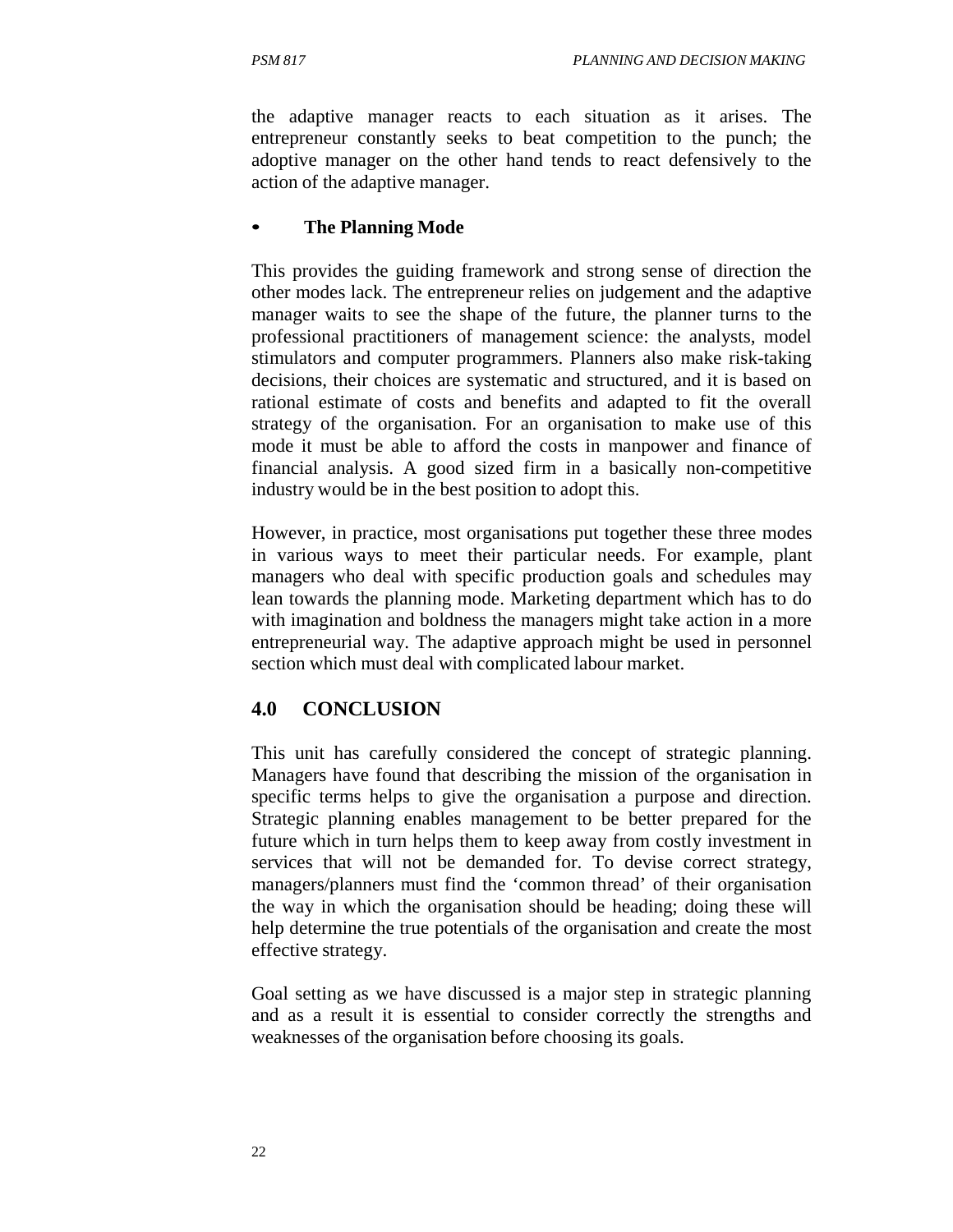# **5.0 SUMMARY**

In summary, strategic planning helps organisations to define their mission in definite terms; this makes it simpler for managers to give their organisation a sense of purpose. Furthermore, the changing environment of organisations has shown planners the importance of preparing for the future.

The different modes and types of strategic planning managers can adopt was also considered and it was found that the formal approach is more effective than the informal. It was also noted that large organisations are likely to adopt the formal planning approach. These organisations make use of specialised planning staff to devise strategies, goals and to organise other planning activities of the organisation unlike the smaller organisations that may not have formal planning staff.

# **6.0 TUTOR-MARKED ASSIGNMENT**

- 1. Describe the importance of understanding strategic planning.
- 2. Explain the steps involved in the formal planning approach.
- 3. Describe the entrepreneurial, adaptive and planning modes of strategy making and give conditions under which each can be used.
- 4. As planners/managers, how can you find the common thread in your organisation and in what ways will it help in devising strategy?

# **7.0 REFERNCES/FURTHER READING**

- Drucker, P.F. (1974). *Management Tasks, Responsibilities, Practices*. New York: Harper and Row.
- Steiner, G.A. (1969). *Top Management Planning***.** New York: McGraw-Hill.
- Stoner, J.A.F. (1978). *Management.* Englewood Cliffs, New Jersey: Prentice-Hall Incorporation.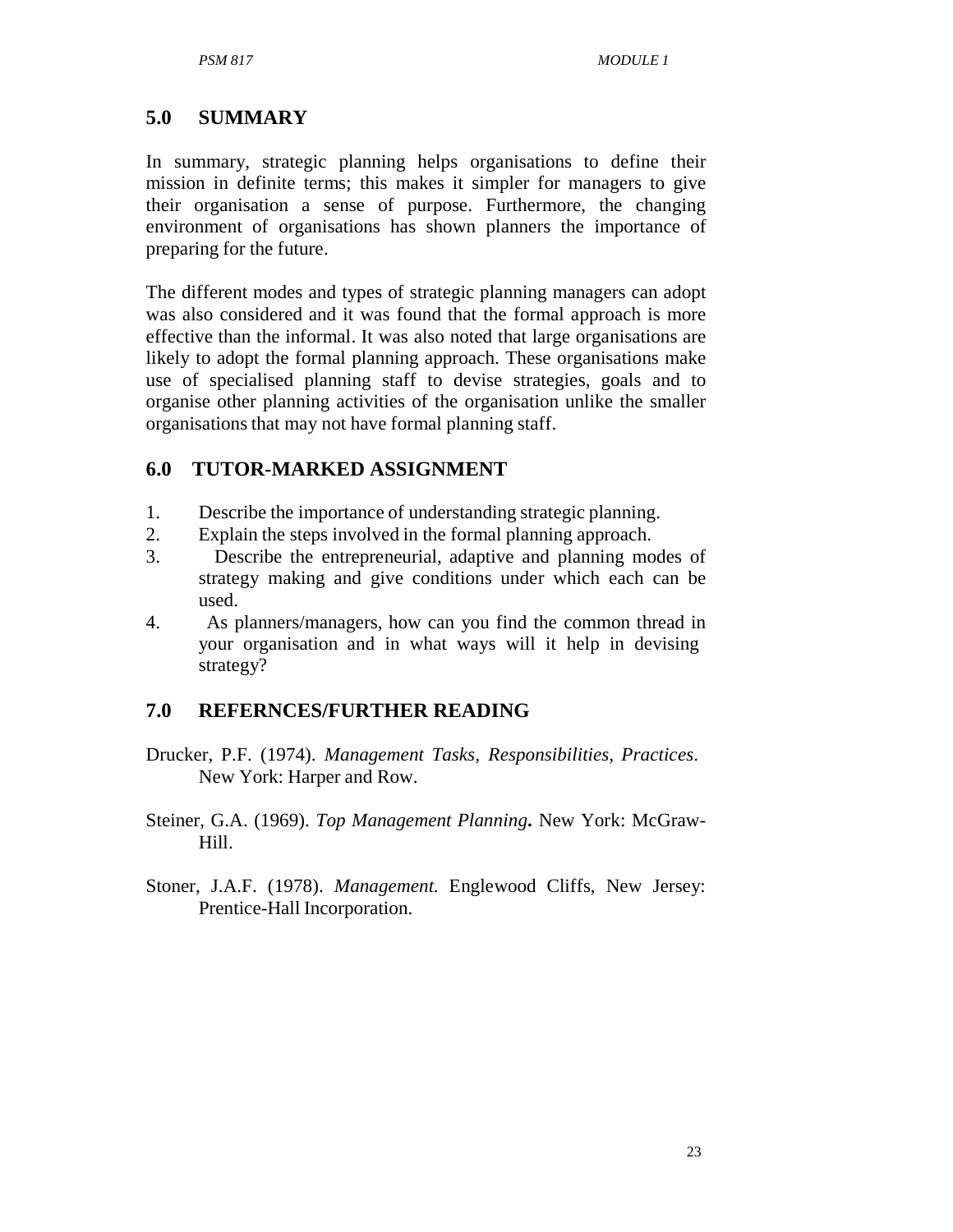# **UNIT 5 TYPES OF STRATEGIC PLANNING**

## **CONTENTS**

- 1.0 Introduction
- 2.0 Objectives
- 3.0 Main Content
	- 3.1 Formal Approach to Planning
	- 3.2 Place of Strategic Planning in Organisations
	- 3.3 The Responsibility of Planning Staff
	- 3.4 Advantages and Disadvantages of Strategic Planning
- 4.0 Conclusion
- 5.0 Summary
- 6.0 Tutor-Marked Assignment
- 7.0 References/Further Reading

# **1.0 INTRODUCTION**

This unit will consider the types of strategic planning that could be adopted by managers. McCaskey (1974) distinguishes between two types of strategic planning, planning with specific goals and directional planning.

## **Planning with Specific Goals**

This type of planning tends to be formal and structured; here, it is managers that decide what organisation is going to do and the way it will be done. Through goal oriented plans, managers give the organisation a strong sense of focus and ultimately channel the organisation's resources.

## **Directional Planning**

In directional planning, managers decide what they would like to do rather than what they should do, the direction they want the organisation to go. When managers have selected a desired direction or activity for their organisation, it is at this point they make a decision on how to make their desire a reality. Directional planning may involve greater expenditures than planning with goals because managers may have to spend more before finalising plans. Directional plan is more flexible than planning with goals. As a result of this, directional planning may be more suited to the early stage of an organisational life before managers decide specifically what the organisation should do.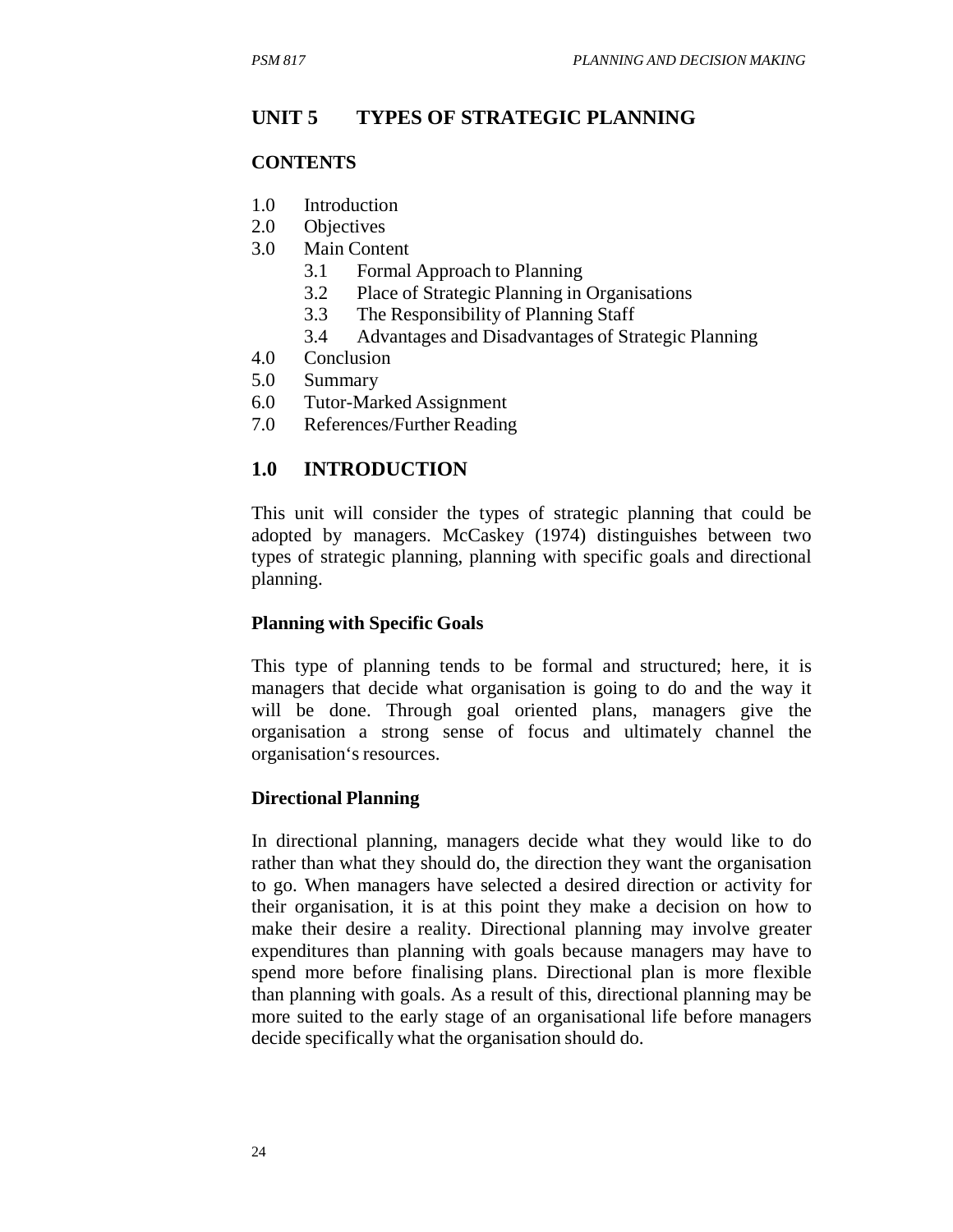# **2.0 OBJECTIVES**

At the end of this unit, you should be able to:

- describe the types of strategic planning
- state when to use each strategy.

# **3.0 MAIN CONTENT**

# **3.1 Formal Approach to Planning**

Despite the type of planning adopted by managers, it has been proved that formal step-by-step, long term approach to the planning process is more useful than a short term informal approach. Managers who take time and effort to plan cautiously and logically are more likely to be successful. Also, organisations in which their managers engage in formal planning are going to be better prepared for the future.

The following are steps involved in the formal approach planning as given by Stoner (1980).

# **Step 1- Select the Goals**

Setting the goals of the organisation is the most critical step in the strategic planning process. The goals selected will take up a large amount of the organisation's resources and will govern many of its activities for a considerable length of time. As a result of this, strategic goals are often set by upper level or top managers; this is done after several possible goals have been considered carefully. Most importantly, the type of goal selected by the manager will rely to a large extent on a number of factors such as: the mission of the organisation, the values its managers hold, the strengths and weaknesses of the organisation.

## **Step 2 – Analyse the Environment**

When managers are selecting goals they must think about the problems and opportunities given by the environment. This is an essential step because whatever the goals they may be affected by factors outside the organisation.

# **Step 3 – Establish Measurable Goals**

Like earlier mentioned in our discussion in unit 1 of this module, our goals must be 'SMART'. It can be specific as a desired rate of growth. Irrespective of the type of goal selected, it will be most effectively met if it is spelt out in precise, measurable terms.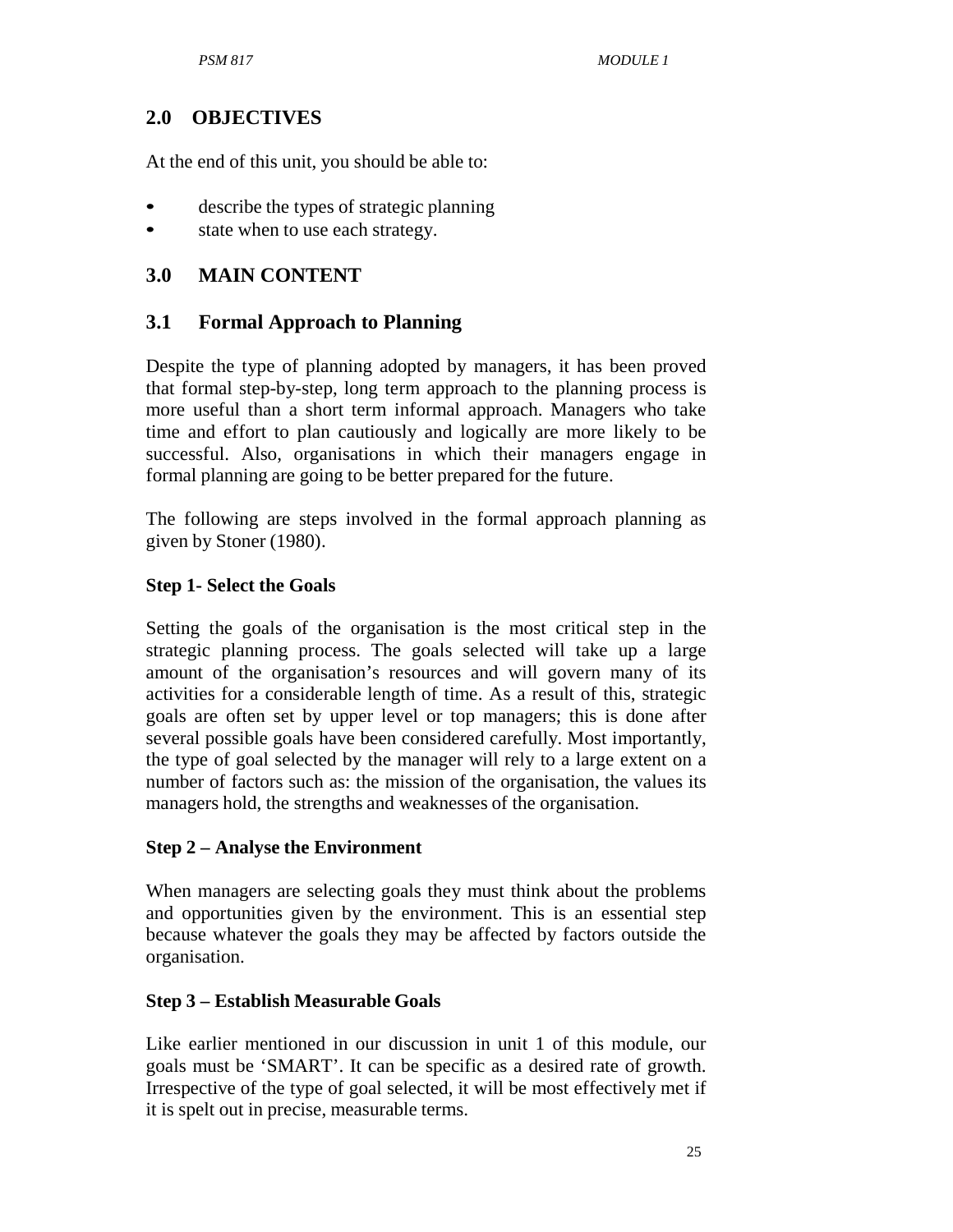## **Step 4 – Sub Units Develop their Own Plans**

When management has selected and stated their basic long term goals, it is pertinent for the lower – level managers to decide what their own sub units will do to help meet these goals. Lower level manager's planning is essential because they will do a better job of implementing the strategic plan if they contributed towards it.

# **Step 5 – Compare Lower Level Plans with the Strategic Plan**

Once the lower level managers have come up with their plans, they send these plans up through different levels of the organisations management for review and approval. The plans for sub units in a particular division are integrated and made part of an overall plan for division. Be it at the sub unit or the top management level, plans are examined to see how close to or far from the strategic goals they are. For example: if the strategic plan for Honeywell Superfine company is  $\mathbb{N}$ 5m profit in 2 years, the profit goal for each unit will be put together to see if it amounts to the overall figure  $(M5m)$ . If it does not reach the stated figure, then a breach exits between the organisation's goal and what it actually expects to achieve.

## **Step 6 – Close the Gap**

When a gap exists or occurs between the overall strategic plan goal and those of the organisation's sub units, new changes in the strategic plan must be made. In which case the managers have to develop several new alternatives to make the original plan workable; they might suggest for example cost cutting, the managers however create a variety of alternatives to bridge the gap between goals they desire and the present capabilities of their organisation.

## **Step 7 – Select the Best Alternatives**

Managers are responsible for the development of as many alternatives that will help make their strategy feasible. It is however worthy of note that not all the alternatives will eventually be part of the strategic plan; this is because not all will be necessary. Managers will have to decide which alternative will help bridge the gap most efficiently and effectively. Whatever alternative is chosen becomes part of the revised strategic plan.

## **Step 8 – Implement the Strategic Plan**

Once the final strategic plan has been formulated, its broad goals must be translated into the detailed day to day operations of the organisation.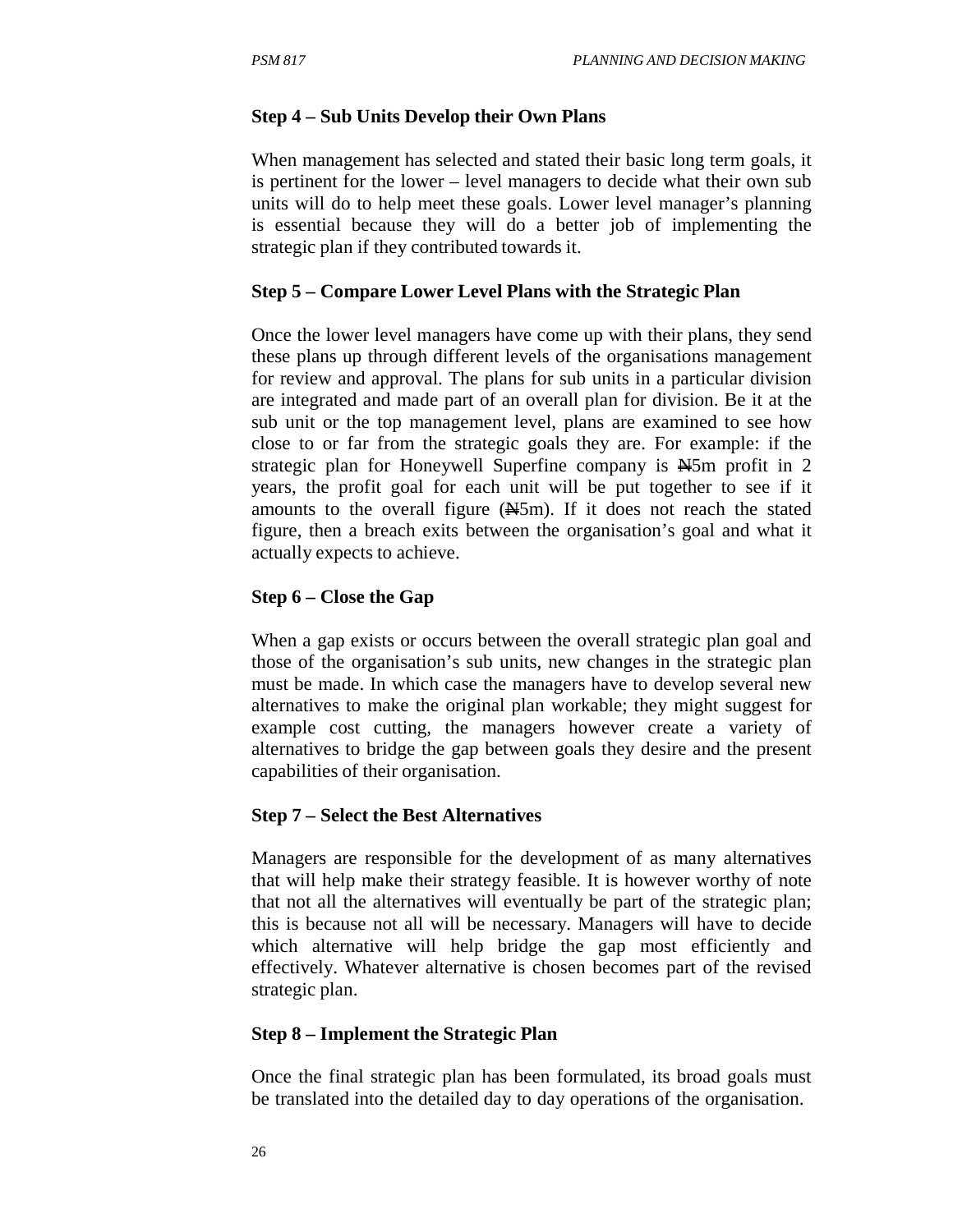The middle and lower level managers must draw up the appropriate plans, programmes and budget for their sub units.

## **Step 9 – Measure and Control the Progress of the Plan**

The process of controlling is a crucial aspect of any plan. It is essential for managers to check the development of their plans so that they can take any necessary action in order to make the plan work or if they need to change the original plan if it is unrealistic.

To have a good control system four elements are involved: standard of performance, the feedback loop, evaluation, and corrective action (Stoner, 1980).

## **The Standard of Performance**

This is the benchmark against which the progress of a plan can be measured. Most strategic plans at least in their preliminary stages use budgets as standards of performance rather than profit and loss statements. This is because strategic plans usually involve considerable start up costs or investment at the beginning and do not show profit until fairly late in the time period covered by the plan. It has also been found out that budget do not in all situation provide an adequate standard of performance, this is because a plan can be on budget and still off course or misguided; for example, the development of a new product may be proceeding smoothly but its demand may have declined. In situations like this, managers use variety of standards to measure progress of the plan.

### **The Feedback Loop**

For the control process to be effective there must be free flow of information between the managers and their operating units. Managers must receive feedback from subordinates whenever a major deviation from the plan occurs.

### **Evaluation**

As information is received, managers must evaluate it to see if some corrective action should be taken. There is no perfect plan, some digression from the plan is bound to occur. Managers must decide how great a deviation can be tolerated for what length of time.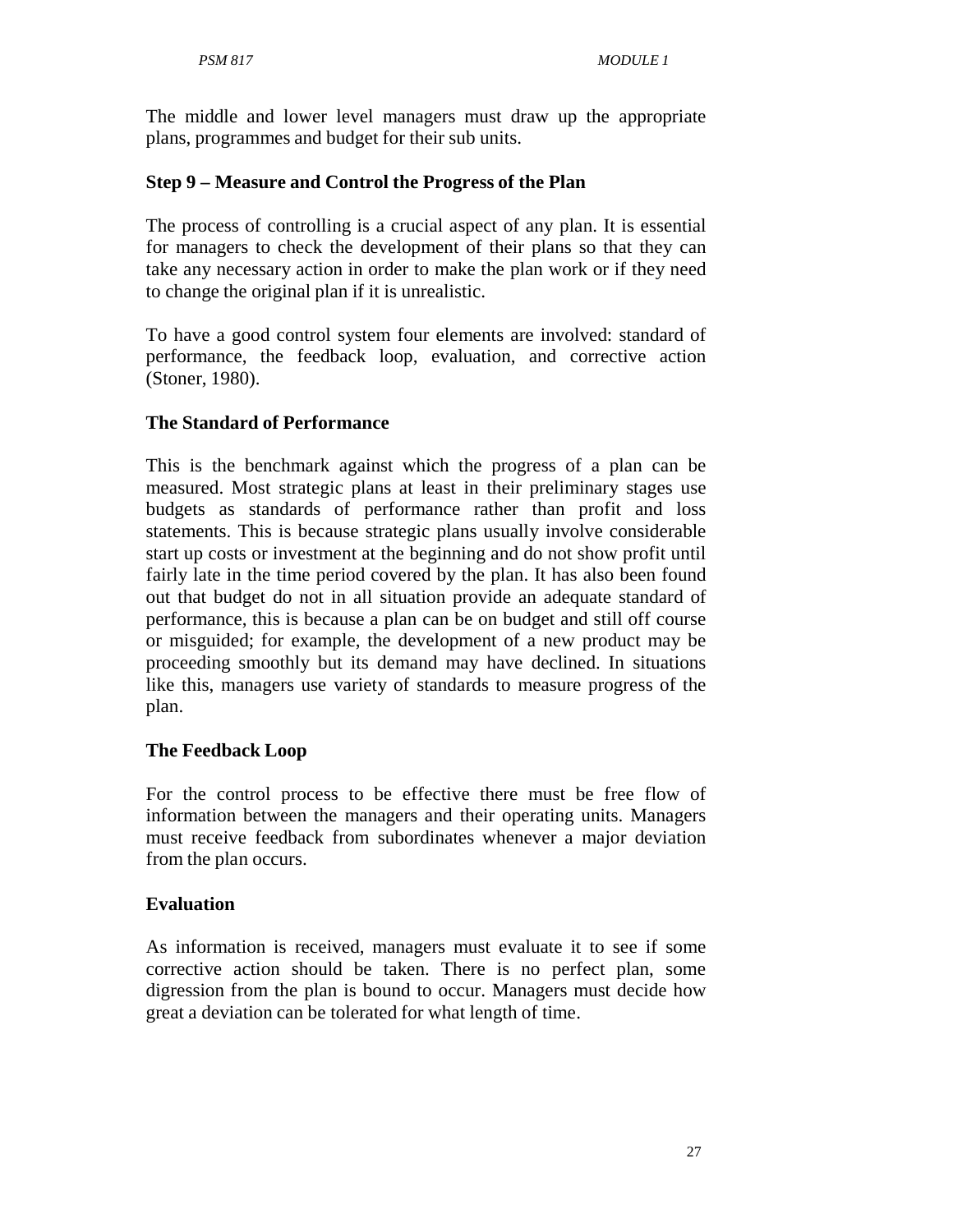### **Corrective Action**

When subordinates have digressed too much from the plan, managers must decide what action is necessary to bring them back on track. Often, a manager's course of action will be suggested by contingency plans that have been drawn up along with the basic strategic plan. For example, if sales of a new product is less than what was expected, contingency plan will be adopted for cutting prices to increase sales or simply revising the original sales estimate.

## **3.2 The Place of Strategic Planning in Organisations**

Organisations' approach to strategic planning differs from organisation to organisation. In small organisation the manager might decide to communicate their strategic plan verbally as against writing it down which makes the approach less formal. On the other hand, in larger organisations the strategic process is likely to be more formalised.

The following factors affect the way an organisation structures its planning activities:

#### **The size of the organisation**

Larger organisations tend to have a well structured planning department unlike small organisations.

#### **Centralised or Decentralised Management**

In a centrally controlled organisation strategic goals are set up by top management, planning instructions will flow down from the top management to the middle managers and then the lower level managers. However, in a decentralised organisation, planning authority is more circulated. Divisional managers or planning staffs may set the strategic goals for their division. They may work together with the central planning authority of the organisation to help set its overall strategic goals.

#### **Nature of the Product**

The planning structure of an organisation will also vary with goods or services it produces. For example, in an organisation like Peak Milk that deals with the production milk, a formal long term planning may not be necessary this is because consumer demand and habits can be predicted from year to year. But in a company like Toyota, all aspect of the formal planning process are probably essential, this is because huge investment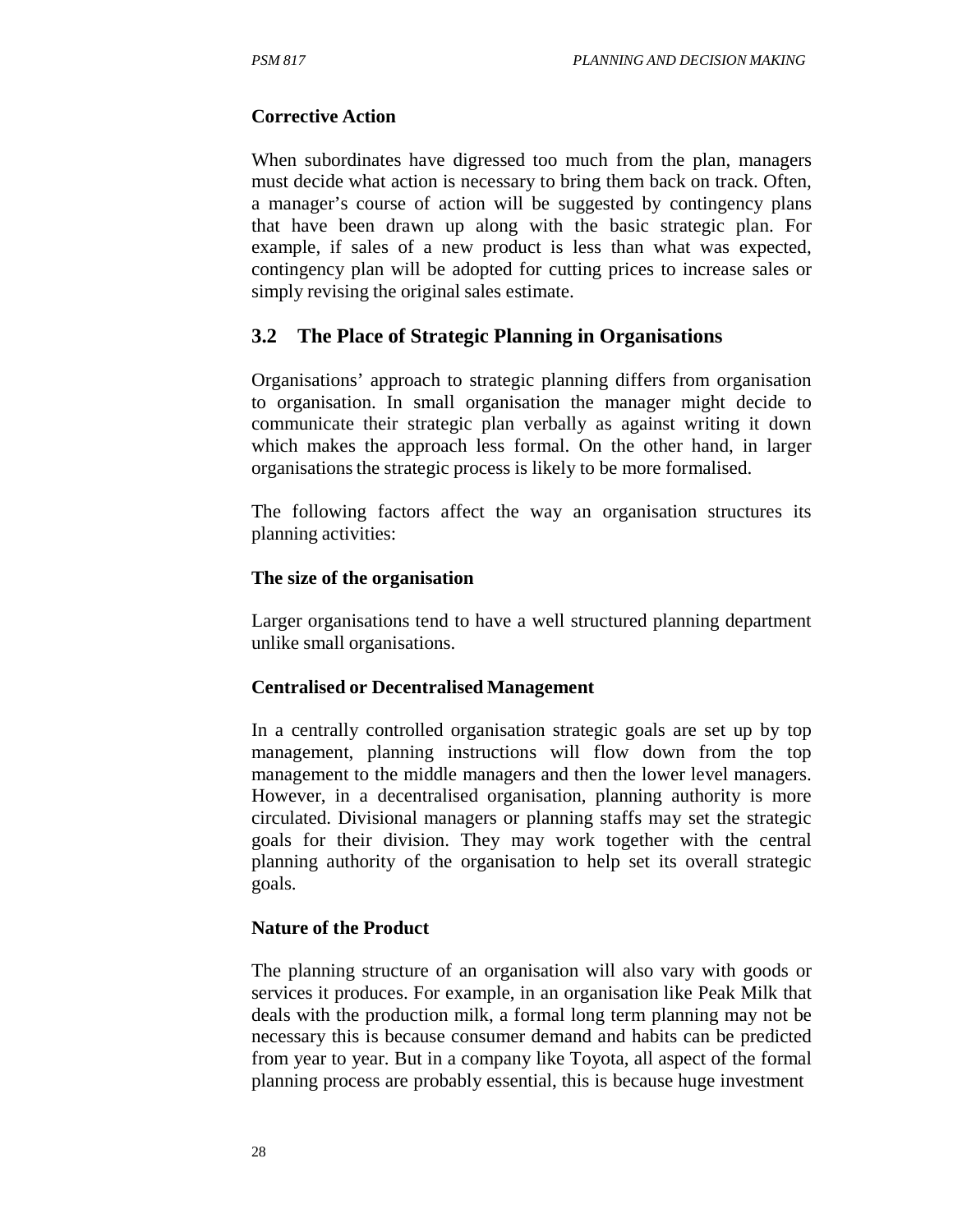is involved; a planning error will however have serious financial implications.

### **Personality of Top Executives**

Some top executives like to work independently and as such may avoid hiring a separate planning staff instead they do the planning on their own.

# **3.3 Responsibilities of a Planning Staff**

The major responsibility of the planning staff is to help top managers devise their strategies and goals. This is done by regular monitoring through research and survey of those factors that may likely affect the organisation. They may also evaluate the strategies and goals that top managers propose.

Another responsibility of the planning staff is to coordinate the planning efforts of the organisation, as discussed before; when the top level strategic plans have been made, lower level managers are asked to make up plans for their own sub units to help top managers accomplish their goals. It is the planning staffs that provide lower level manager with the background information they will need to make up their plans. Such as the organisational resources each lower level manager can count on. When the lower level manager has completed their plans they then send to a higher level manager to check. The planning staffs then go over these plans and measure them with the strategic plan. If gaps exist, the planning staffs work with the top and lower level managers to find ways the gaps can be closed. The final major responsibility of the planning staff is to help divisional managers who are inexperienced with formal, long term planning develop such plans for their divisions.

# **3.4 Advantages and Disadvantages of Strategic Planning**

It is essential for us to know the problems and opportunities strategic planning can generate, as a decision of whether to adopt strategic planning in the organisation or not needs to be made.

### **Advantages of Strategic Planning**

The main advantage of strategic planning is that it gives consistent guidelines for the organisation's activities. The use of strategic planning enables managers give their organisations clearly defined goals and methods for achieving these goals; thus, their organisations have purpose and direction. Another essential advantage of strategic planning is that it helps planners make decisions. At times, opportunities that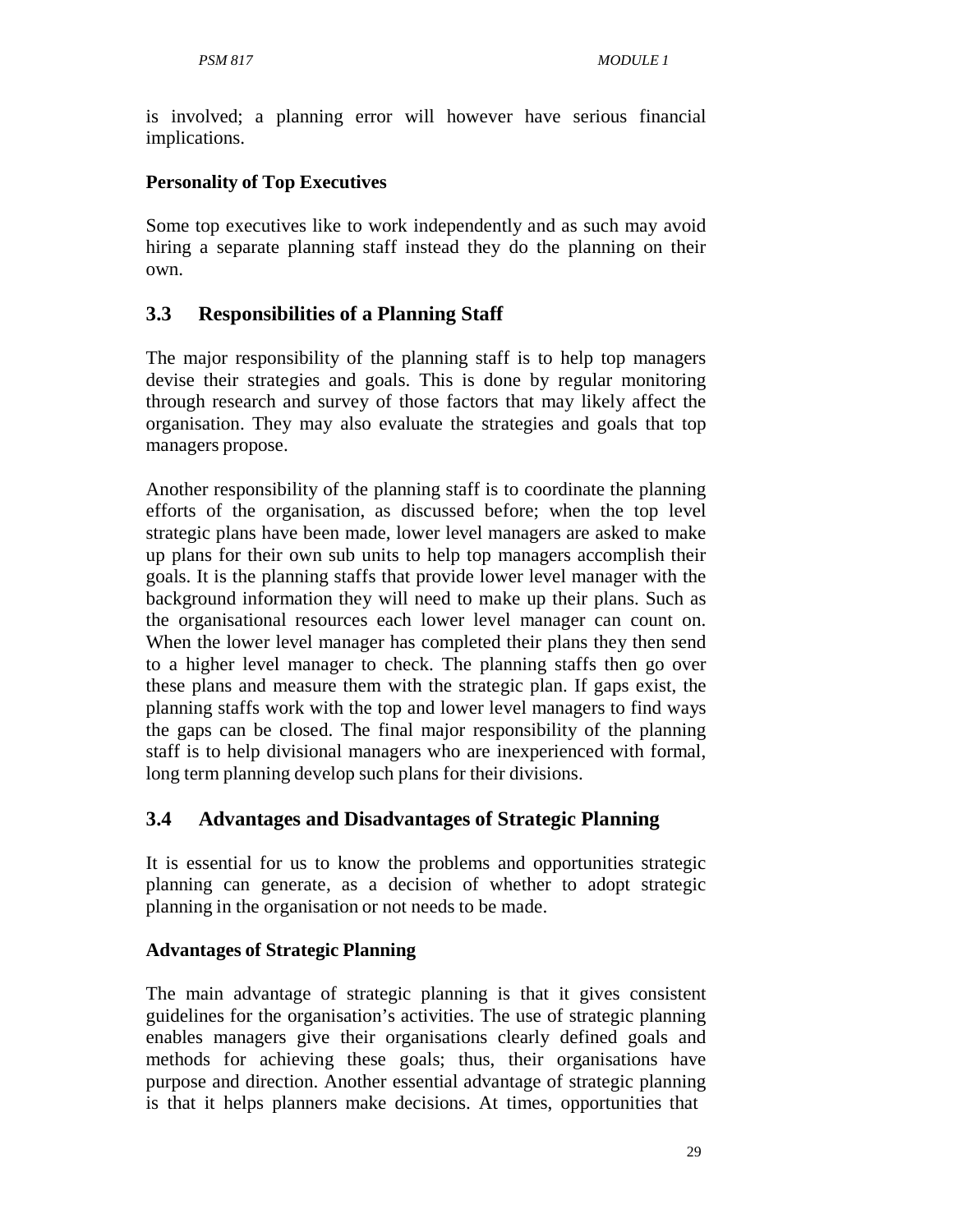appear too risky might in fact be quite practicable; again opportunities that seem quite safe might prove disastrous to the organisation. Without strategic planning managers would have a difficult time discovering the pertinent facts in each case.

Another advantage of strategic planning is that it minimises the chance of mistakes and bad surprises, this is because strategies and goals are analysed several times. They are therefore less likely to be faulty. It also helps managers to predict future events and as such managers who use it are more likely than others to adjust successfully to change. The edge given by strategic planning is essential in organisations where there is a long period between a manger's decision and its results.

#### **Disadvantages of Strategic Planning**

We can infer from our discussion that the major disadvantage of strategic planning is that it requires a substantial investment in time, money, and people. It may take years before the planning process in an organisation begins to work smoothly. Based on these, smaller organisations are usually unable to adopt a formal strategic planning programme.

Another disadvantage is that it sometimes tends to limit the organisation to the most logical and risk-free opportunities, but it is found out that attractive opportunities that involve high degrees of uncertainty might be avoided or overlooked.

## **4.0 CONCLUSION**

This unit has considered the processes involved in strategic planning that managers/planners can adopt. It was discussed that the type of goal selected will depend on the number of factors such as the basic mission of the organisation, the values its managers hold, and the strengths and weaknesses of the organisation before deciding on the goal to be chosen. Goal setting is a major step in strategic planning and managers need to ask questions such as: how realistic is it for them to achieve their goals considering the talent, resources and limitations of the organisation, this question is important to planners/managers if their competitors are trying to achieve same goals.

### **5.0 SUMMARY**

There are many types of strategic planning managers can use, each is best suited to a particular organisation or situation. It has been seen that the formal approach is more effective than the informal approach. The formal approach involves managers selecting their goals, analysing the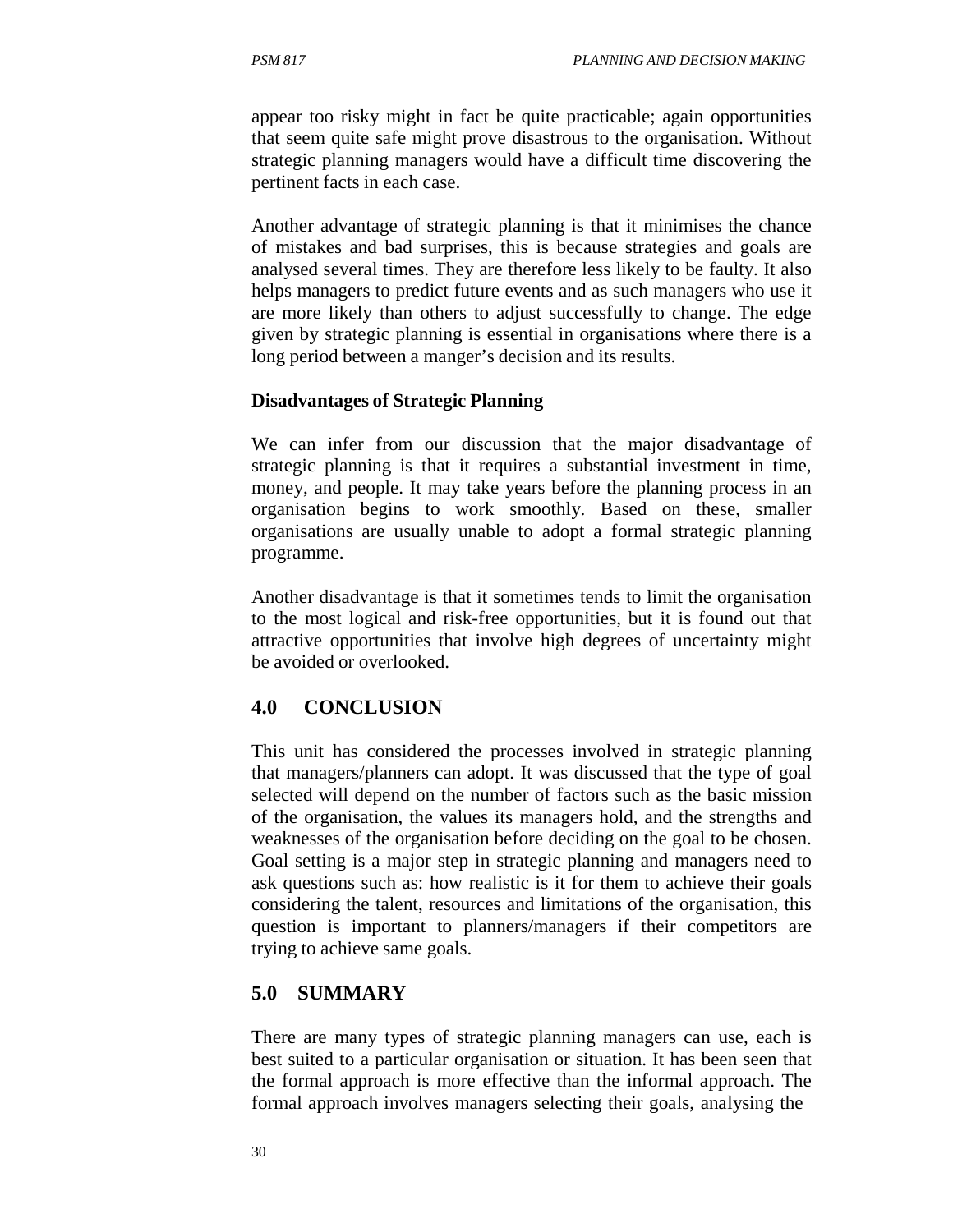environment of their organisation, establishing measurable goals so that their goals will be easy to work with. These basic steps in the formal planning approach are likely to be structured differently in various types of organisation.

## **6.0 TUTOR-MARKED ASSIGNMENT**

- 1. Explain why strategic planning is important to managers and the organisation.
- 2. Describe the responsibilities of a planning staff.
- 3. Critically evaluate the advantages and disadvantages of strategic planning.

# **7.0 REFERENCES/FURTHER READING**

- Anderson, C.R. and Pine, F.T. (1975). *Managerial Perceptions and Strategic Behaviour*. Academy of Management Journal, Vol. 18, No. 4.
- Stoner, J.A.F. (1978). *Management.* New Jersey: Prentice-Hall Incorporation.
- McCasky, M.B. (1974). *A Contingency Approach to Planning, Planning with Goals and Planning without Goals.* Academy of Management Journal, Vol. 17. No. 2.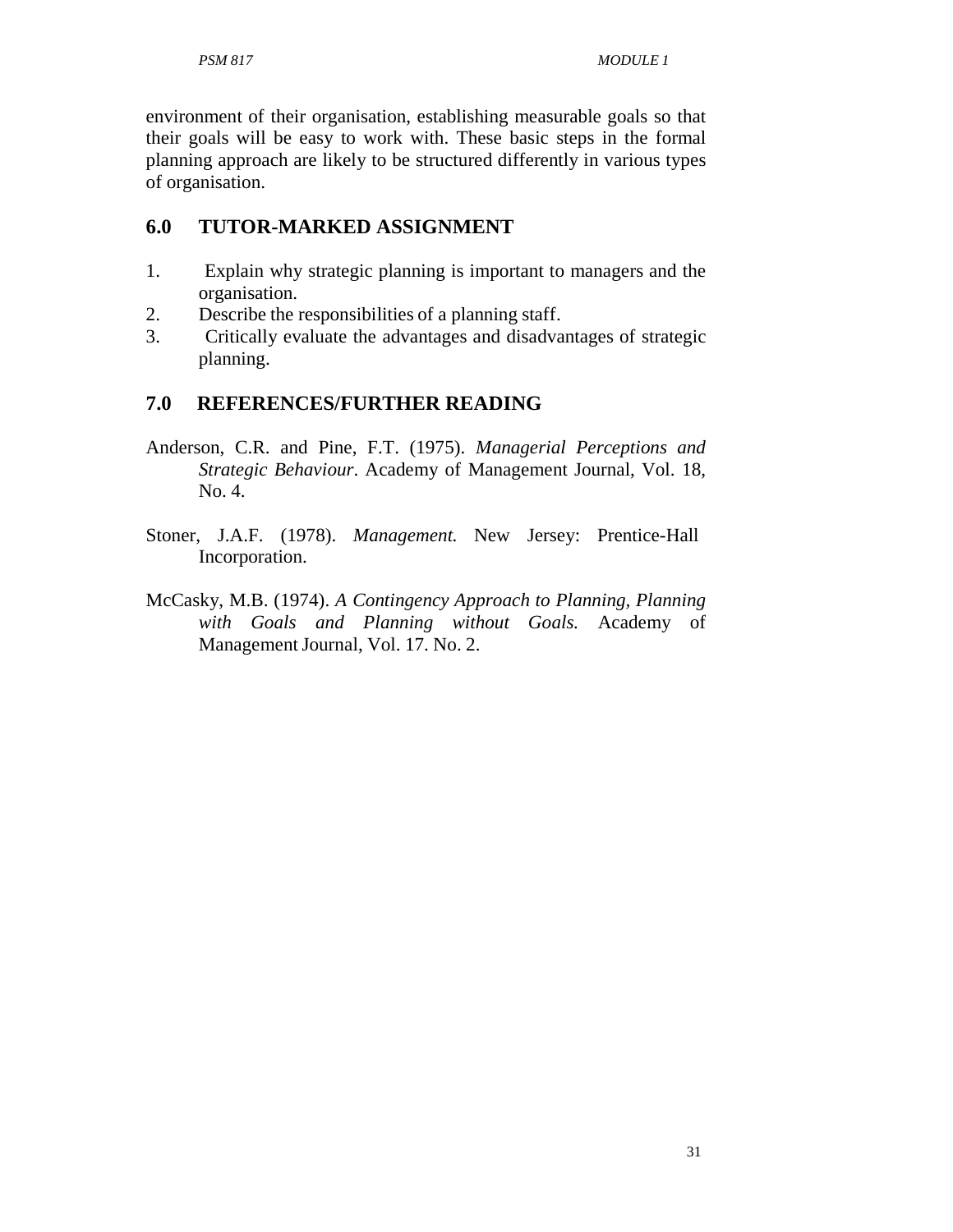#### **UNIT 6 BARRIERS TO STRATEGIC PLANNING**

#### **CONTENTS**

- 1.0 Introduction
- 2.0 Objectives
- 3.0 Main Content
	- 3.1 Resistance to Change
	- 3.2 Barriers to Formal Strategic Planning
	- 3.3 Obstacles to the Effectiveness of Strategic Planning
- 4.0 Conclusion
- 5.0 Summary
- 6.0 Tutor-Marked Assignment
- 7.0 References/Further Reading

### **1.0 INTRODUCTION**

This unit will research into the various barriers or problems that managers encounter when planning. We will start by realising that there are typical problems that occur when managers establish or attempt to put their plans into operation. This problem becomes barriers to effective planning when managers cannot beat or has failed to realise them. We have basically two types of obstacles to effective plans. One is the planner's internal resistance to establishing goals and making plans to establish them. This can be referred to as the individual's unwillingness to take on meaningful goal-oriented activities.

The other type of barrier is that which exists outside the planner, this is the general lack of enthusiasm of members of the organisation to acknowledge planning, this is as a result of the kind of changes this bring into organisation. It should be noted that it is not the actual 'planning' idea that is discarded but the new activities and goals it forces on those who implement the plan.

#### **2.0 OBJECTIVES**

At the end of this unit, you should be able to:

- state the barriers to effective planning, what it entails, factors responsible, etc.
- describe and identify the likely barriers planners face.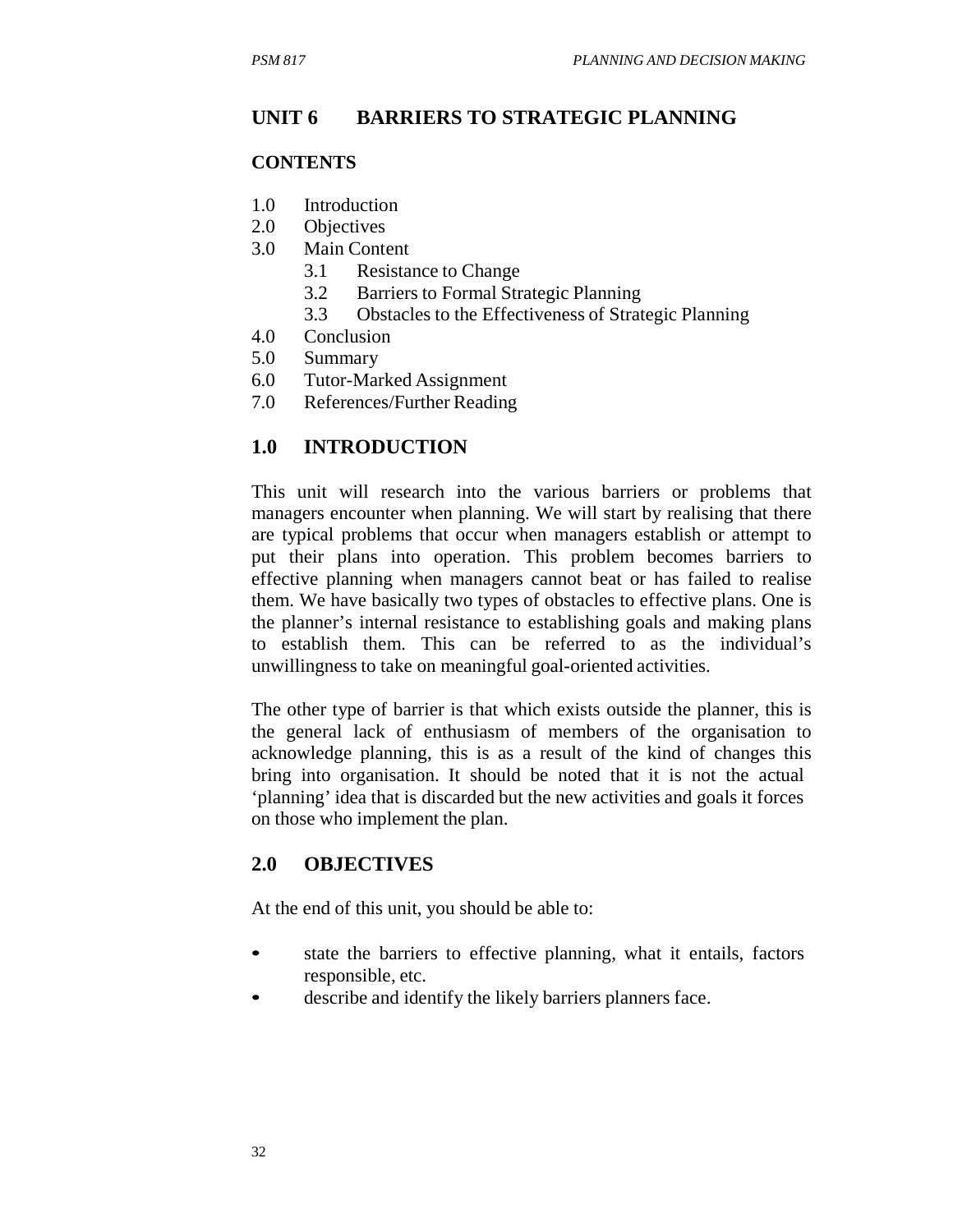## **3.0 MAIN CONTENT**

### **3.1 Resistance to Change**

The barrier to planning involves the planners' internal resistance themselves. Resistance to change on the other hand occurs among members of the organisation i.e. from the top management to the employees who must perform the planned activities. This has been pointed out by a writer as 'the most universal' barrier to planning. This is because those that are meant to perform the planned changes resist them and as such it becomes hard to implement these changes. There is no single reason for members of an organisation being resistant to change, but we could say that the fear of the unknown is a common factor. Some people also prefer the security of the activities they are used to rather than yield to potentially threatening new situations and responsibilities. Generally, people are not comfortable when they feel they are being controlled, this occurs when they feel the plans were established with their involvement or contribution.

In addition, people or members of an organisation are resistant to change when a new plan conflicts with their interest: that is, it may remove or reduce certain benefits or rewards that they enjoy; e.g. power, influence, etc. For instance, managers might object to a plan that reduces the size of their unit or department. Planning may also be resisted if it limits people's freedom to be involved in work or activities of their choice or unwanted tasks are imposed on them or just because they fail to see the value of the planned changes. Most members of an organisation will begrudge new policies that will add to their workload especially if workload is increased without corresponding increase in salary.

After the discussion on the likely causes to resistance to change, Stoner (1978) also identified ways to reduce or eliminate this objection to planned change, they are:

- 1. Giving members of the organisation the necessary information needed about plan so they have an understanding on the need for the change and the benefits of such change on the organisation.
- 2. Taking into consideration the feelings of those that will be affected.
- 3. Rewarding organisational members when contribution is made towards planning activities and its implementation.
- 4. Encouraging the members of the organisation in the planning process.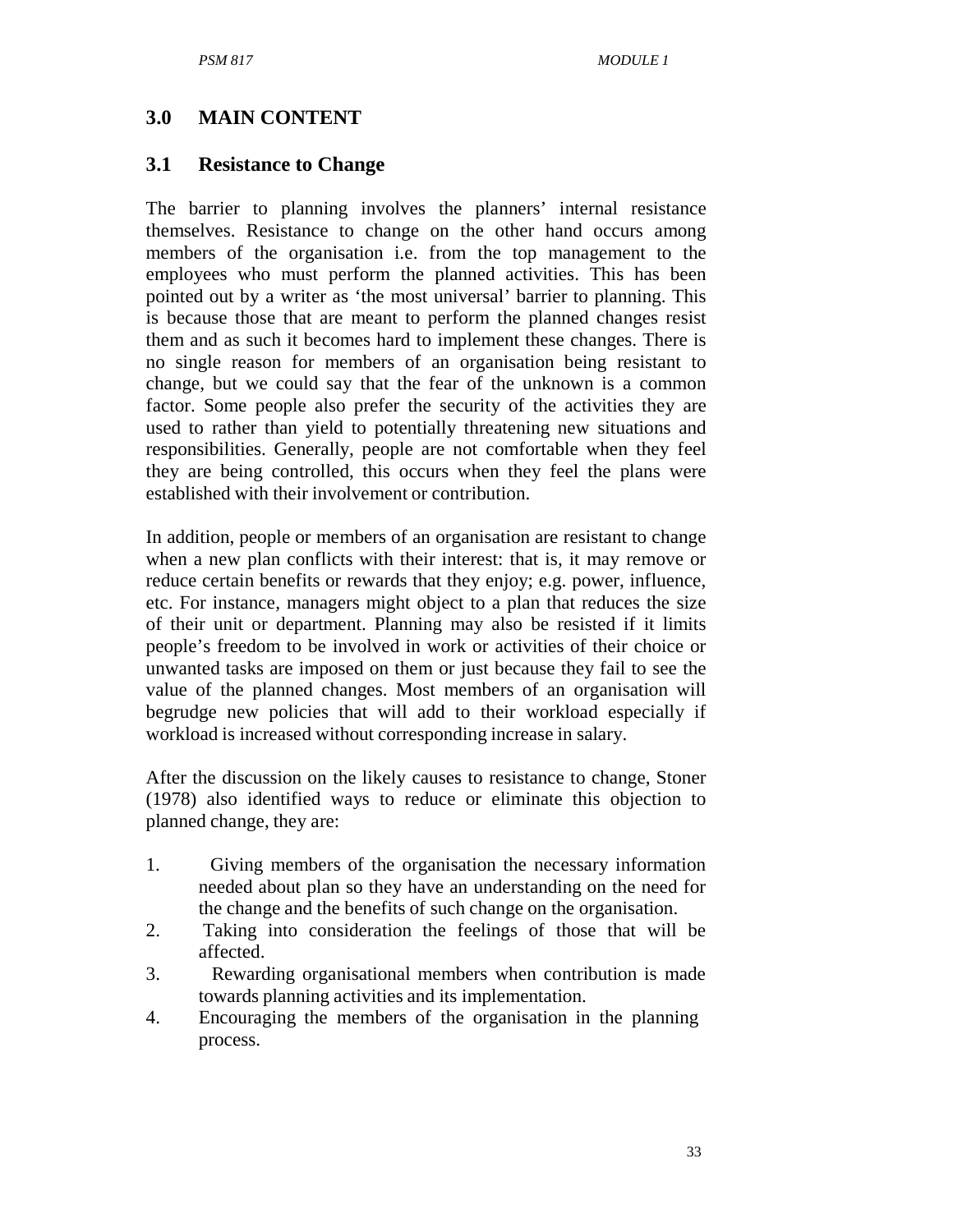# **3.2 Barriers to Formal Strategic Approach**

Long term planning or strategic planning is more complex, expensive and it takes a lot of time than short term planning; and its outcome are much less clear-cut. The features that make formal strategic planning distinct in several ways are the same reason its barriers are also unique to it. The obstacles that discourage strategic planning include:

### **i. Inconsistency between strategic planning and management style**

When formal planning and control are imposed on managers who are not willing to accept the responsibility the result and effect of this can be harmful to the organisation. Naturally, quite a number of managers will desire to make quick decisions when problems or difficulties occur, rather than make decisions slow with more logical approach which is the requirement of strategic planning. As a result of this, many executives will more often than not resist formal planning.

### **ii. Possible inappropriateness of strategic planning**

Business organisations with restricted resources that face strong competition must focus on making profits now and in the future. Small organisations cannot practice formal strategic planning, this is simply because they cannot afford the time, money, and personnel needed to establish and maintain a formal strategic planning system. Also, the establishment of a formal planning system has to do with regular written communications such as reports, budgets, etc. which is not too common with small organisations.

## **iii. Cost of strategic planning**

Formal strategic planning is expensive, the energy and time of members of the organisation with significant amount of money is needed to set up a practicable planning system. Planners who want to bring the system must be able to defend the huge cost involved.

### **iv. Too much emphasis on measurable aspect of strategic planning**

Formal planning system stresses so much on quantitative and economic facet of strategic planning and not much on the creative aspect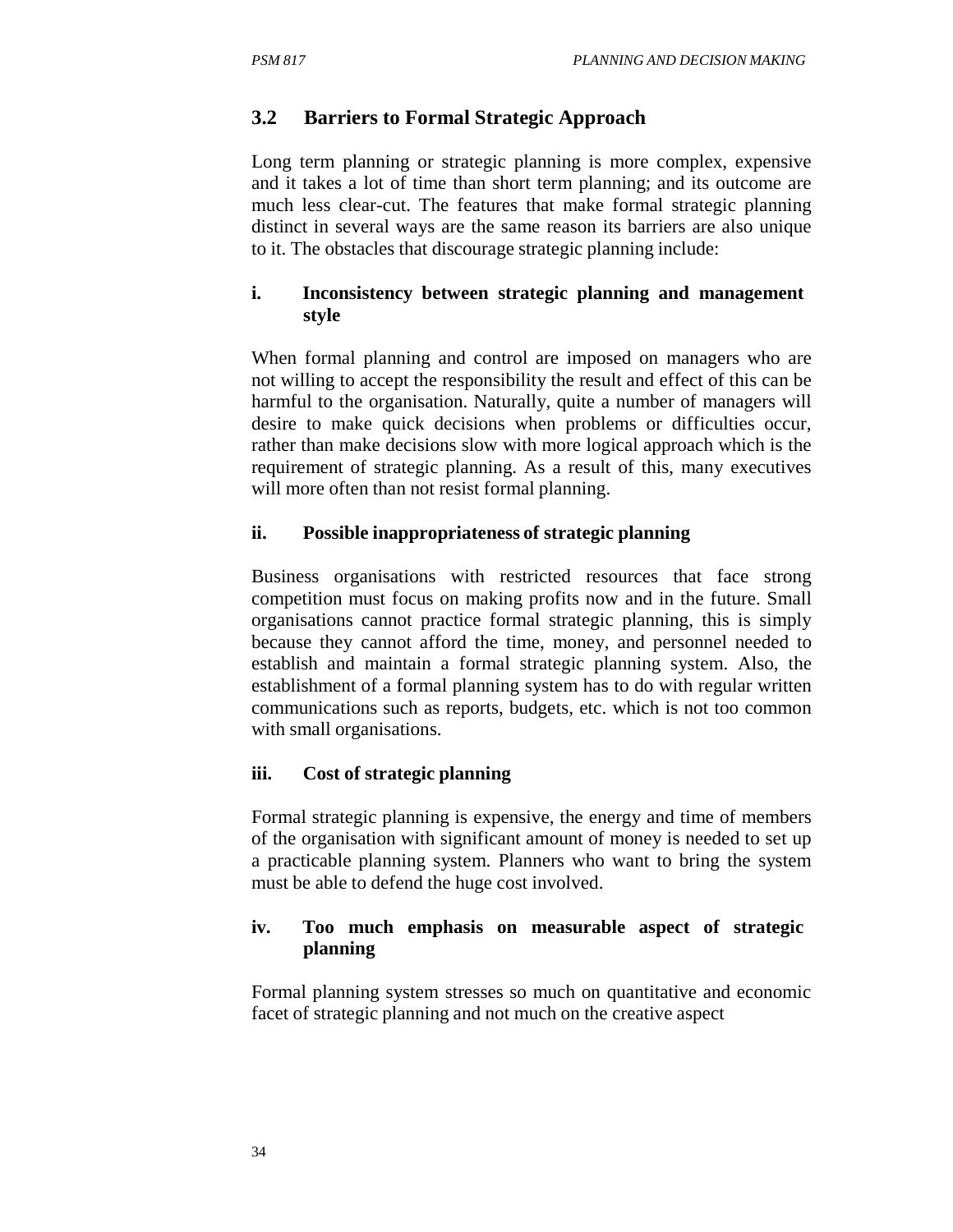### **v. Vulnerability of strategic planning to the unexpected**

Unforeseen changes in the environment can disrupt strategic planning. Formal strategic planning relies heavily on predictions about the future environment based on long term predictions.

## **3.3 Obstacles to the Effectiveness of Strategic Planning**

The various obstacles to effective implementation of strategic planning will be discussed. According to Stoner (1978) when failure occurs in planning, two or more of the following reasons we will be considering will take place at the same time in the organisation. The reasons are:

- 1. Formal planning is not accepted into the organisation's total system of management: Managers who do not have proper understanding of the potential benefits of formal planning fail to cooperate when the development of the planning system is ongoing, this they achieve by not dedicating time and energy needed to make the plan succeed.
- 2. Planners not having full understanding of some aspects of formal planning: Managers might fail to notice a crucial step(s) in the planning process due to lack of understanding of the process.
- 3. Not all managers in an organisation take part in the planning activities: Those who must execute plans should be actively involved in producing the plan. Hence, top management must give direction to an organisation's planning effort and ensure all managers are involved.
- 4. Planning department is given the sole responsibility of planning: Management most times leaves the sole responsibility of planning to planning department alone without carrying the managers that would actually see to the implementation of the plan along.
- 5. Managers choose an inappropriate system: Plans fail because the system employed is not right for the people involved. For instance, the system might be too complex for the organisation using it.
- 6. A good plan is not regarded by managers: A plan might be developed that meets the organisation's needs, but more often than not, managers are found to develop plans and then go back to old patterns of behaviour.
- 7. Managers/planners confuse forecasting and budget projections with planning: - Taking past events and results into the future is forecasting and not planning; although forecasting is a part of planning but not the whole. Initially, management may substitute forecasting for planning, it may work for a while but when future events do not conform to what is expected the organisation will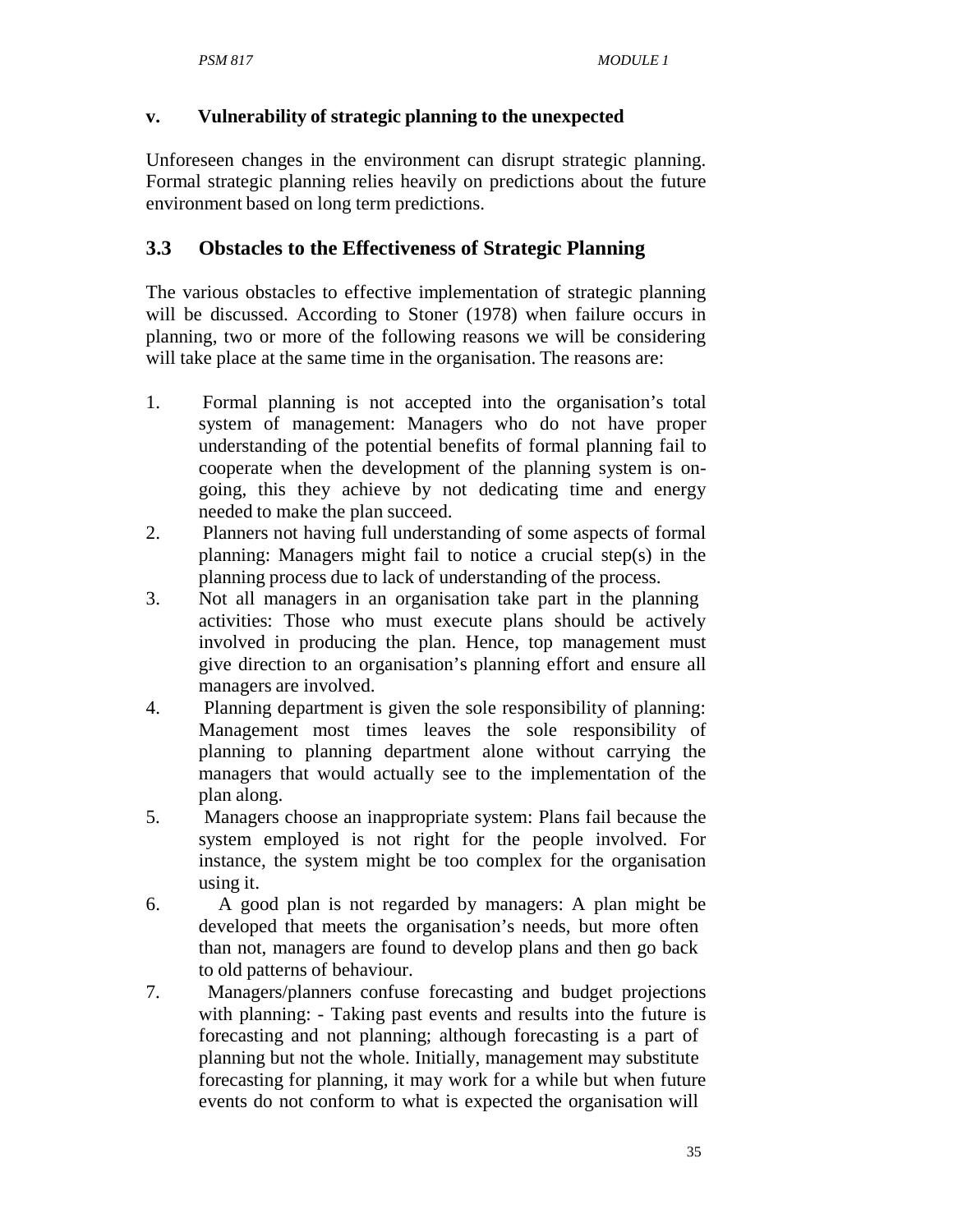be in trouble. In the same vein they always confuse budgeting with planning. In doing that too much importance is placed on finance and other measurable results and little attention is paid to the underlying factors such as regular monitoring and revising of plans.

8. Inadequate information for planning: Managers fail in their planning effort because they do not realise that the data usually available to them; e.g. monthly report is usually prepared for the aim of controlling and may not be useful for planning.

# **4.0 CONCLUSION**

The unit examined the various barriers and obstacles to effective planning and some of the reasons why planning fails. Managers most times pay so much attention to little details that they eventually lose sight of what they were trying to achieve through their planning efforts initially. Planners should carefully consider the points raised in this unit and try to overcome the obstacles.

# **5.0 SUMMARY**

Various barriers to planning were considered and it was found that strategic planning may not be suitable for certain managers, in some type of organisation or even under certain conditions. Also, in organisations where strategic planning is used, it may not be applied properly. For example, managers may not take part adequately in planning activities or the strategic plan may not be amended to replicate changing conditions in the organisation. Hence, this will affect the outcome of the planning for the organisation. This also is a barrier to planning.

# **6.0 TUTOR-MARKED ASSIGNMENT**

- 1. Explain why members of an organisation resist plans and also give ways to overcome this.
- 2. What are some of the obstacles to effective strategic implementation of strategic plans?

# **7.0 REFERENCES/FURTHER READING**

- Mockler, R.J. (1972). *Readings in Business Plan and Formulation*. New Jersey: Prentice-Hall Incorporation.
- Stoner, James A.F. (1978). *Management.* New Jersey: Prentice-Hall Incorporation.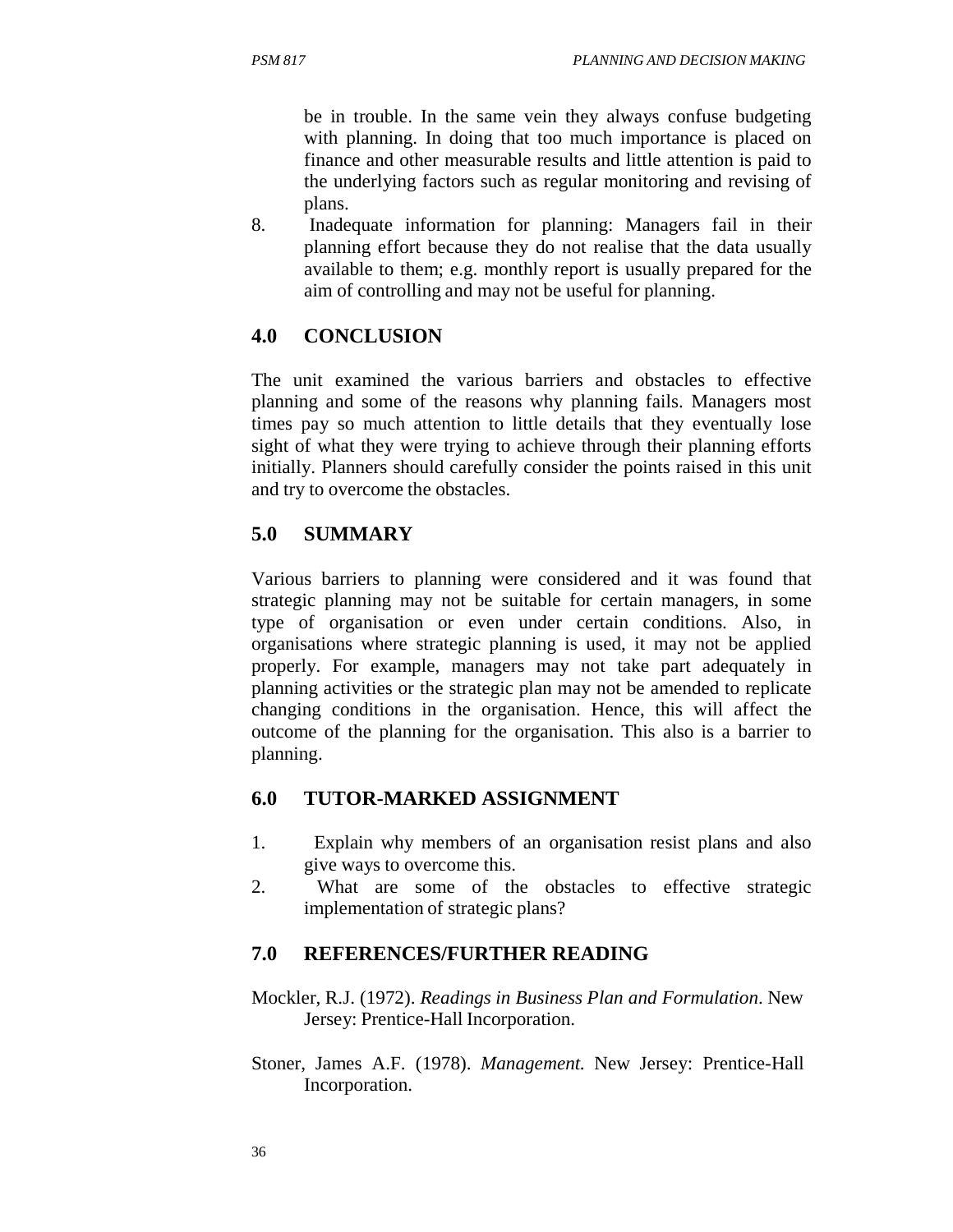# **MODULE 2 FORECASTING TECHNIQUES**

- Unit 1 Budgeting
- Unit 2 Management by Objective (MBO)
- Unit 3 Forecasting Techniques

# **UNIT 1 BUDGETING**

### **CONTENTS**

- 1.0 Introduction
- 2.0 Objectives
- 3.0 Main Content
	- 3.1 What is Budgeting?
	- 3.2 Budgeting Process
	- 3.3 Types of Budget
	- 3.4 Approach to Budgeting
	- 3.5 Functional and Dysfunctional Part of Budget System
- 4.0 Conclusion
- 5.0 Summary
- 6.0 Tutor-Marked Assignment
- 7.0 References/Further Reading

# **1.0 INTRODUCTION**

This unit will expose you to what budget is, its various types and approaches. Budgeting lays out the financial targets for our businesses, it helps predict problems and compare what has actually happened with what is expected; it is the most widely used means for planning and controlling activities at every level of an organisation. This will be discussed in details in this unit.

## **2.0 OBJECTIVES**

At the end of this unit, you should be able to:

- define budgeting
- state the various types of budgets
- describe types of budgeting process.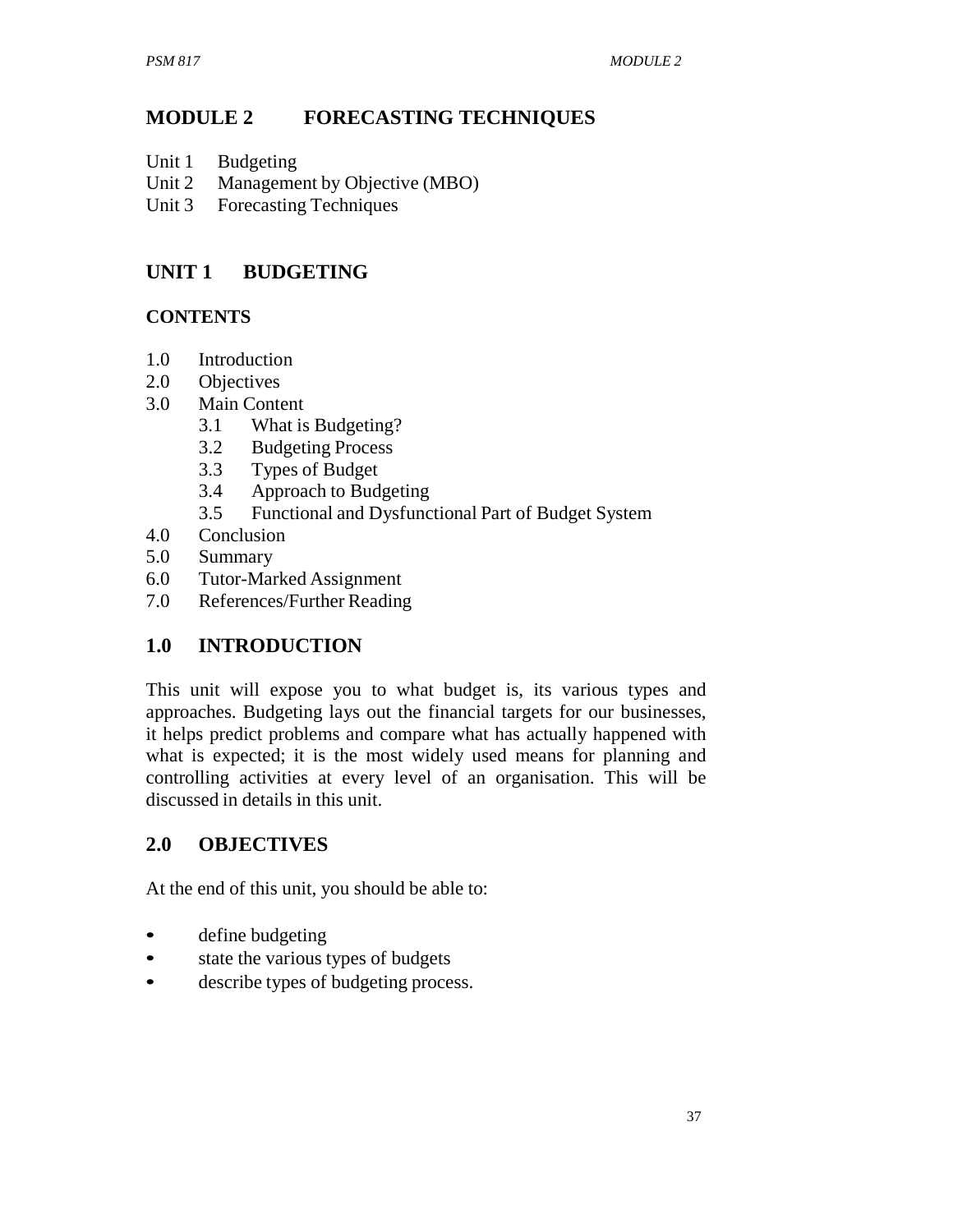## **3.0 MAIN CONTENT**

### **3.1 What is Budgeting?**

Most of us have at least a little knowledge or understanding about budgets, because one way or the other we have learnt to apportion our resources carefully so that we do not waste it or use it carelessly without being able to account for it.

Robins & Coulter (1998) defines budget as 'a numerical plan for allocating resources to specific activities'. Budgeting lays out the financial targets for your business. It helps to predict problems and compare what has actually happened with what was expected.

Budgets are also reports of the financial resources separated for carrying out specific activities (Stoner 1978). Hence, they are devices used to manage all activities the organisation is involved with; for example, sales budget shows sales target for a given area in which sales force operates. Budgets can also be considered singularly in its own way this is because managers and even individuals often use budget–developing process as a guide to making decisions on how to assign or apportion resources among many alternative activities. According to Stoner (1978), if allocation of resources during the budgeting process does not take strategic objectives into account, the organisation's strategy can at best have only a limited effect on its actual activities. As a result of this, the budgeting process is often the key to planning process around which all other activities are coordinated and planned.

A budget could also be defined as a plan that outlines an organisation's financial and operational goals. It could also be considered as an action plan; preparing a budget helps a business allocate resources, evaluate performance and formulate plans. Budget preparation can take place at any time. For many business organisations, budget planning is done annually whereby the previous year's budget is reconsidered and then projections are made for the next 3 or 5 years.

Budgets form an essential part of the organisation because the monetary phase of budget means that they can expressly convey information on a key organisational resource - capital and on a key organisational goal profit. This is mostly used by profit–oriented organisations; another reason budget is widely used is because it creates clear and unambiguous measures of performance and as such digression can be easily detected and acted upon. Thus, for these reasons budgets are not only a major control device but also one of the major means of coordinating the activities of the organisation, Stoner (1978).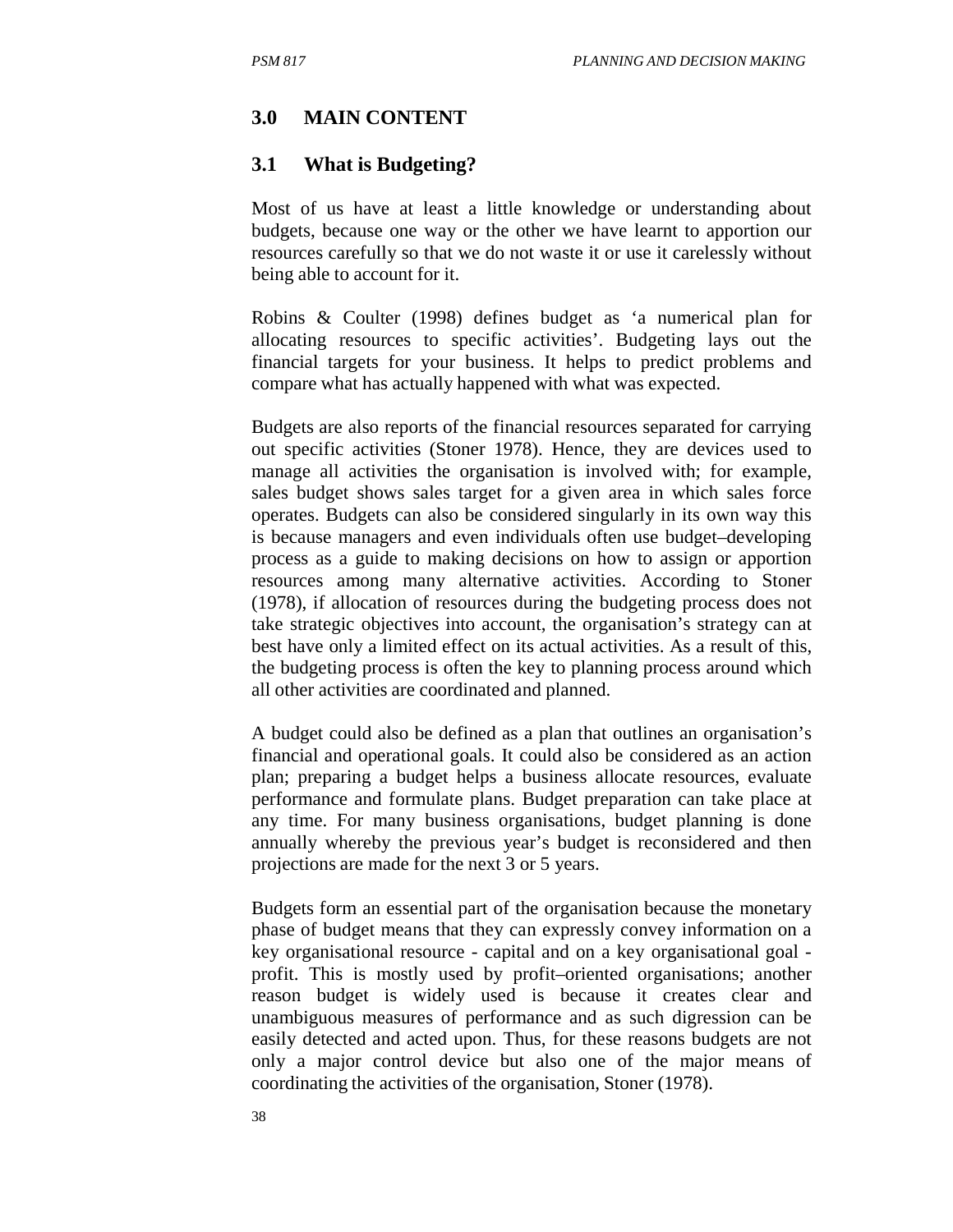*PSM 817 MODULE 2*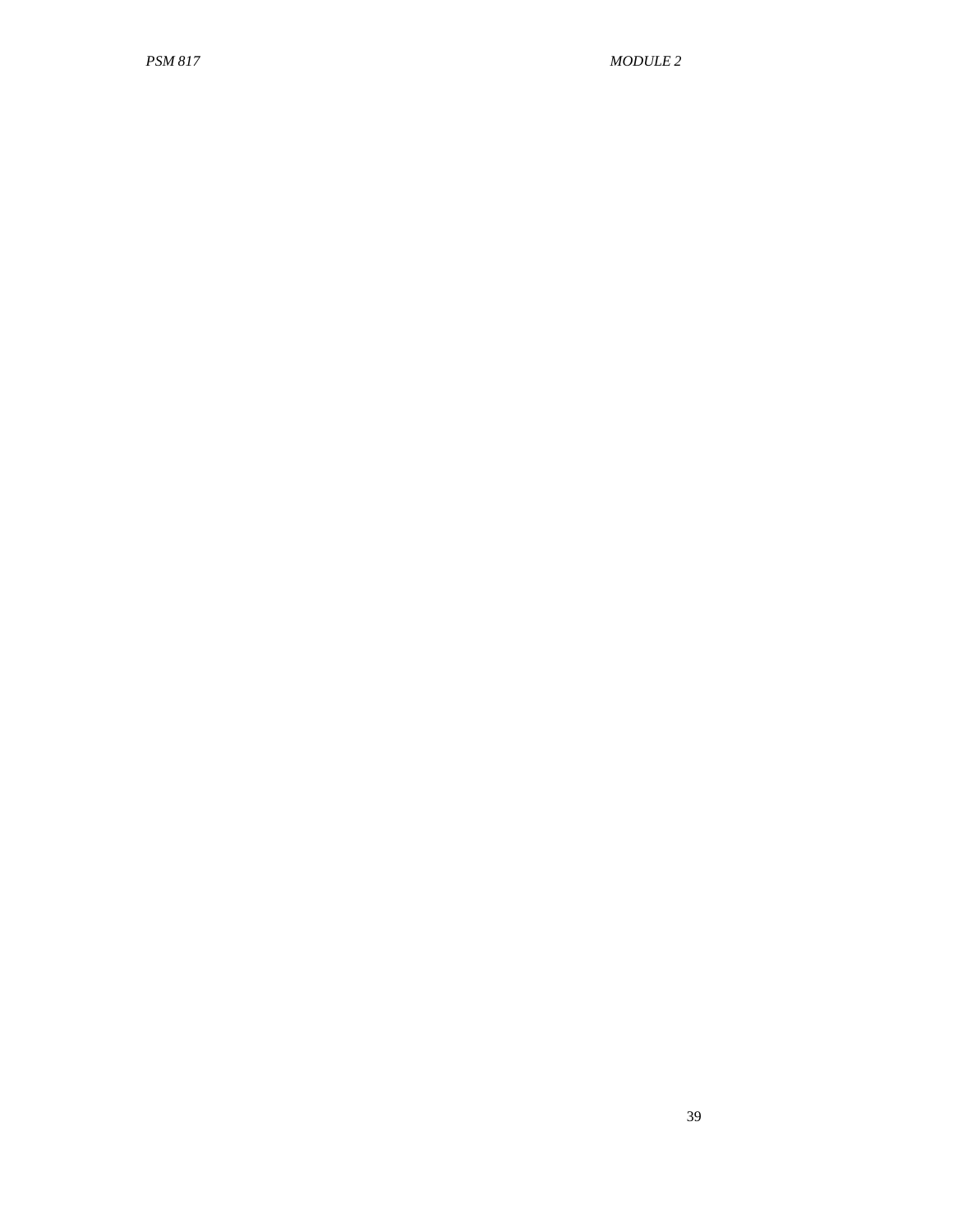## **3.2 Budgeting Process**

For the budgeting process we will consider four major areas; how budgets are drawn and approved, the role of the budget department and committees, budget revision, and the problems of budget when being developed.

#### **1. Budget Drawing and Approval**

The budgeting process starts when managers get the economic forecast of sale and profit objectives for the coming year from the organisation's management. A timetable stating when the budget must be completed will also be sent. Managers of different departments will develop their budget based on the forecast and objective given by top management. In some organisations, the top managers establish the overall goals and the detailed objectives and also impose the budget on the lower managers without discussing with them or seeking their advice.

However, most organisations now adopt the 'bottom-up' type of budgeting in which the budget is prepared by lower-level managers and then sent to the management for approval and then if accepted, implementation follows. It is believed that with this approach the morale and satisfaction are usually higher when individuals participate actively in making decisions that affect them.

After each unit has prepared its own budget proposal within the limits given by upper management, it is passed on to the manager for approval or adjustment as the case may be and these are then taken to another authority for approval. Finally, the master budget goes to the board of directors. The plan goes into effect when the board approves (Stoner 1978).

#### **2. Role of Budget Department and Committees**

Many large organisations have formal budget departments and committees. The budget department provides budget information and support to organisational units, they design the budget systems, they also put together the various departmental proposals into a master budget for the whole organisation and gives report on actual performance relative to the budget. The budget committee on the other hand reconsiders individual budget of various units, bring together differing views, amend or approve the budget proposals and refers the integrated budget to the board of directors. Thereafter, when the plans have been implemented the committee reviews the control report that monitor progress. The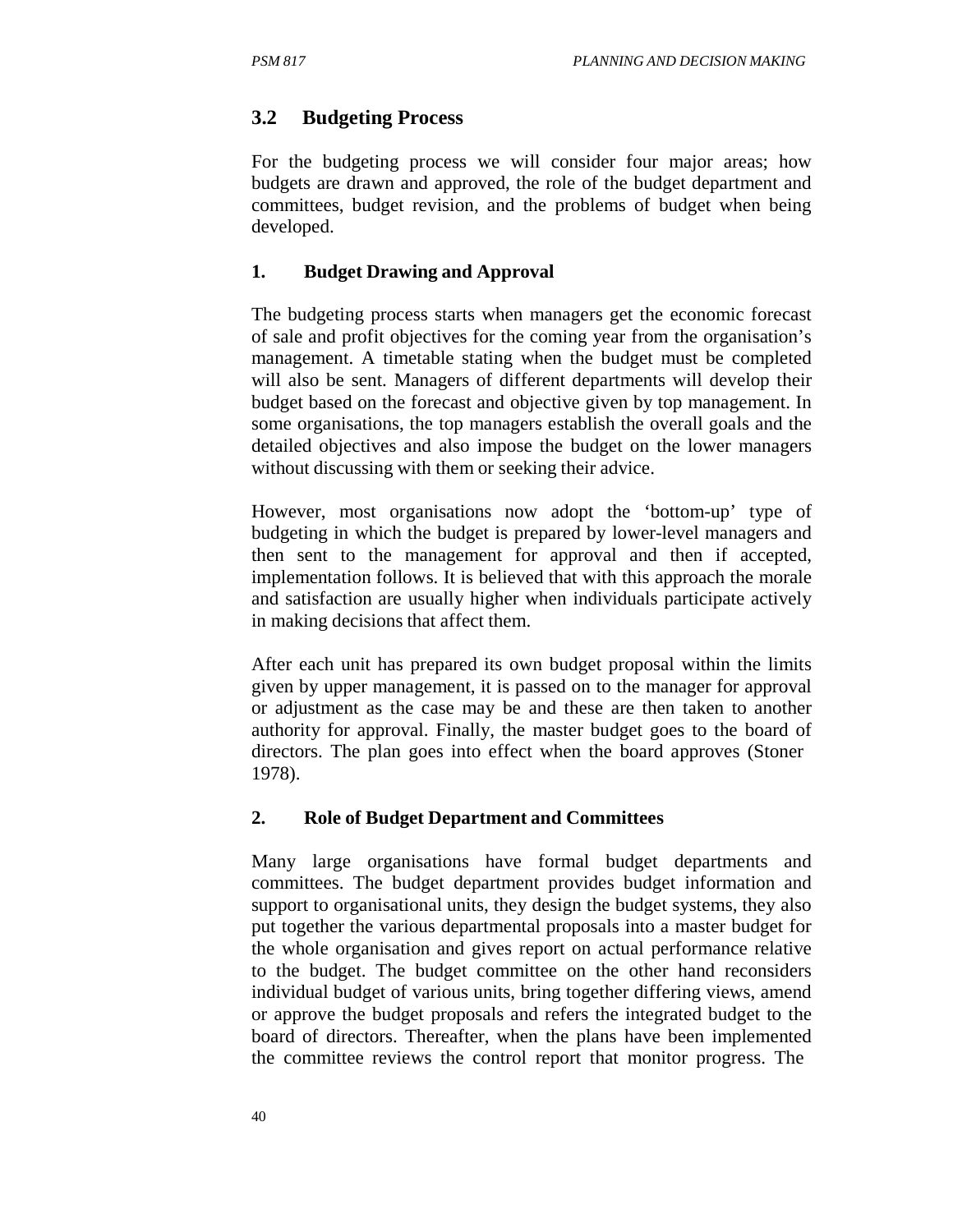budget committee need to approve any changes made during the budget period.

### **3. Budget Revision**

No individual can revise a budget at their discretion; otherwise, the whole process of review and approval would be a sham. In preparing a budget, provision must be made in order to allow for changes or revisions. This is because budgets are based on forecasts which may not be adequately correct and as such things may go wrong. Where budget is used mainly as a tool for planning; formal updating periods may be set up at declared times. In a situation where the budget is a main part of the control and evaluation system, revisions are restricted to cases where variations have made the approved budget unrealistic. The intention is to make a reasonable stability and firmness into the budget without being unnecessarily rigid.

### **4. Problems in Budgeting when being Developed**

There are a number of anxieties that commonly arise during the budget development process. During that process, the organisation's limited resources are allocated, managers may fear that they will not be given their allocation; tension will rise as the competition with other managers increases. They are also aware that they will be judged by their ability to meet or beat budgeted standards and as such anxious about what those standards will be. Conversely, their superiors are concerned with establishing aggressive budget objectives, and so will often be anxious to trim their subordinates' expenditure requests or to raise their revenue targets (Stoner 1978).

# **3. 3 Types of Budget**

The most common type of budget can be categorised into expense, revenue, and profit budget.

### **Expense Budget**

According to Stoner (1978), this has been divided into: engineered cost budgets and discretionary cost budgets.

## *Engineered Cost Budget*

These usually describe the material and labour costs involved in each production item as well as approximated overhead costs. They are designed to measure efficiency: going beyond the budget will mean that operating costs were higher than they should have been. The manager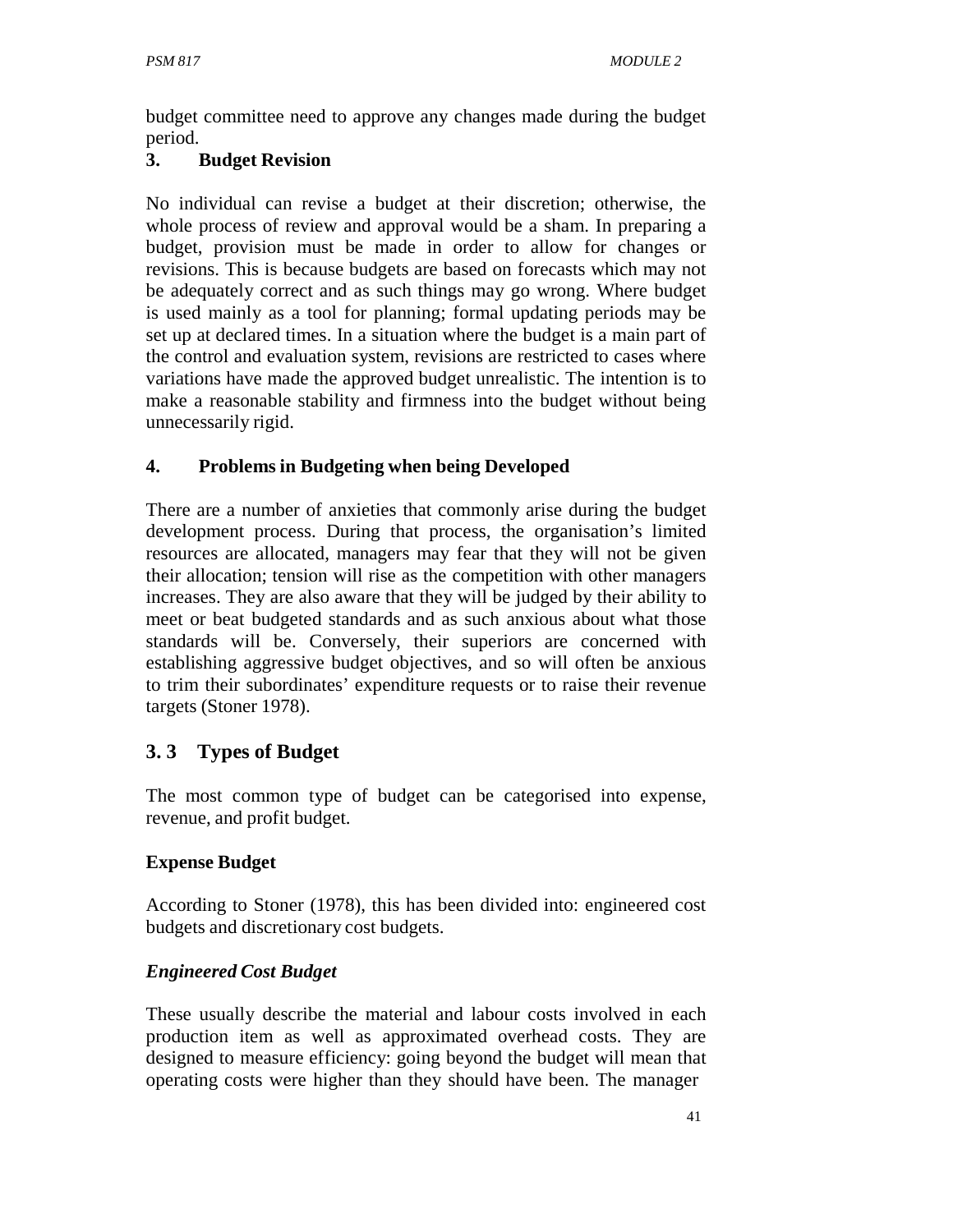here is meant to produce reliable cost estimates when preparing the budget and who controls many of the variables that will affect manufacturing efficiency. This is used in organisations where output can be accurately measured; it also does not need a higher level management to approve when budget is exceeded.

#### *Discretionary Cost Budgets*

This type of budget is used by departments whose output cannot be measured accurately. Cost here is controlled by setting limits on tasks that will be carried out and the effort used to carry out those tasks. Example of such department that uses this type of budget is administrative and accounting. Higher level management approval is needed when budgets is exceeded.

#### **Revenue Budgets**

This is a vital part of a profit budget, this budget is based on proposed future sales and as a result it is usually uncertain. Revenue budget are meant to measure marketing and sales effectiveness. Organisations with limited sales volume can make more accurate revenue forecasts than organisations with an unpredictable market. A revenue budget consists of the expected quantity of sales multiplied by the expected unit selling price of each product.

#### **Profit Budgets**

According to Stoner 1978, profit budgets are used by managers who are responsible for both the expenses and revenues of their units. Profit budget consists of a set of projected financial statements and schedules for the coming year. One of the uses of profit budget is that it provide standard that are useful in judging the adequacy of expense budgets. For example, if the budget indicates that profits will be low the expense budget might be revised downward.

#### *Capital Expenditure Budgets*

This reveals important projects the organisation will embark on and the financing that will be involved for the number of years into the future; for example, the purchase of a new manufacturing plant.

#### *Cash Budget*

This will regularly disclose information on the level of funds flowing through the organisation which states the cash receipts and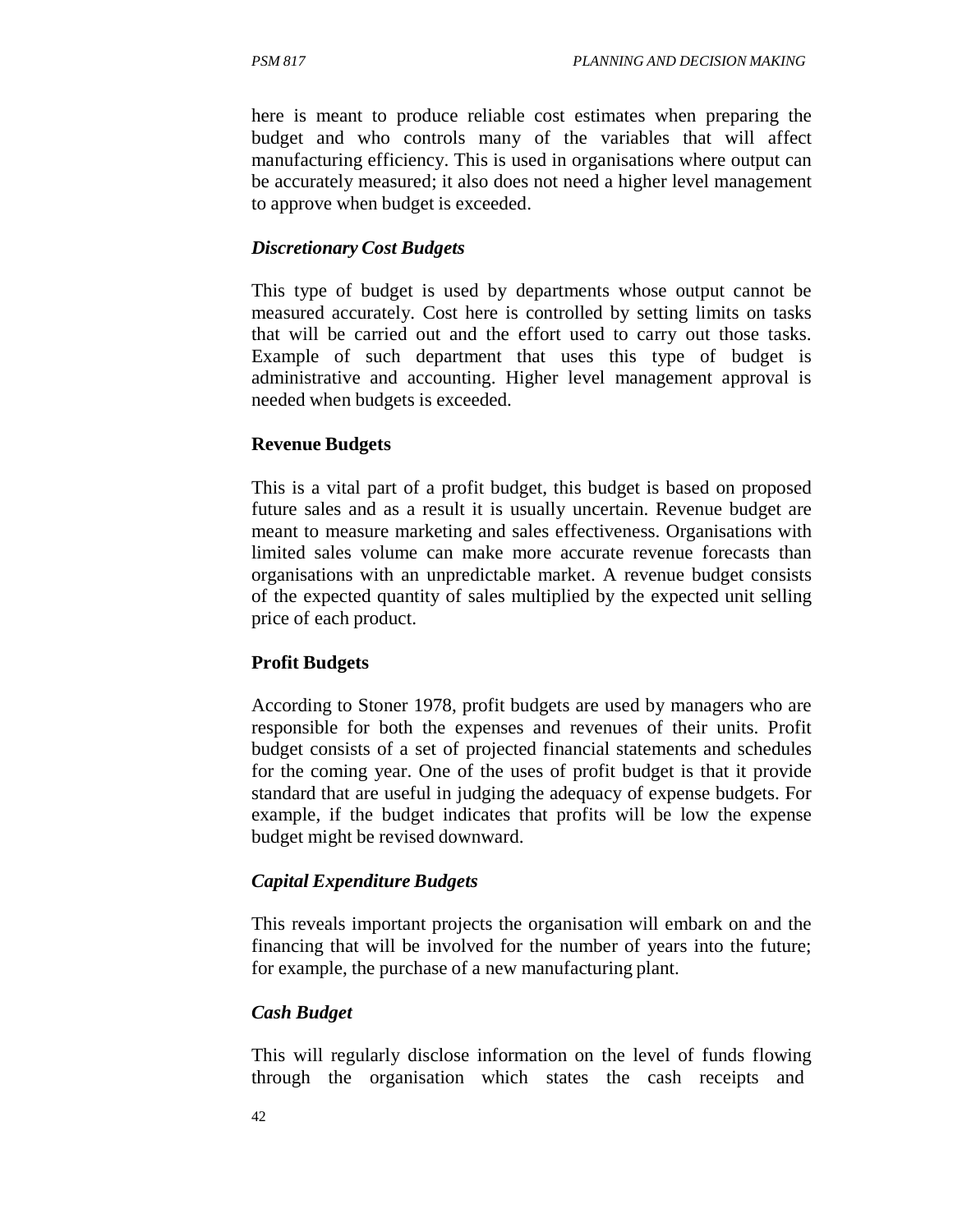disbursements the organisation expect will occur during the next year (Starke & Sexty, 1998). Cash budget also shows the organisation's budgeted estimates for revenues, expenses and new capital expenditures.

#### *Finance Budgets*

They are developed to assure the organisation of the availability of funds to meet the shortfalls of revenues relative to expenses in the short run and to plan medium and longer term borrowing. This is prepared along with cash budget to provide the funds the organisation will need at the time the need arises (Stoner, 1978).

#### *Balance Sheet Budgets*

This combines all of the other budgets to project how the balance sheet will look at the end of the period if actual results conform to planned results; this is called proforma balance sheet which can be considered as a final check on organisations planned programmes and activities. The analysis of the balance sheet may propose problems or opportunities that will necessitate managers to alter some of the other budgets.

#### *Variable versus Fixed Budgets*

A major difficulty with budget is that it is often too rigid and as such it is not considered appropriate to be used for situations that change beyond the control of those in charge. In a bid to solve these managers adapt what is called a variable budget. Fixed budgets state what individual costs should be at one specified volume; variable budget on the other hand are cost schedules that show how each cost should vary as the level of activity or output varies. Variable costs are therefore useful in identifying in a fair and realistic manner how costs are affected by the amount of work being done (Stoner, 1978).

### **3.4 Approaches to Budgeting**

This section will consider three fundamental approaches to the budgeting processes: incremental budgeting approach, zero-based budgeting and planning-programming budgeting system (PPBS).

### **Incremental Budgeting**

Here, the relative fraction of the entire budget made available to each unit in the organisation changes very little year in year out. In most companies each department's budget is largely determined by what the budget was last year with an amount for inflation. A major disadvantage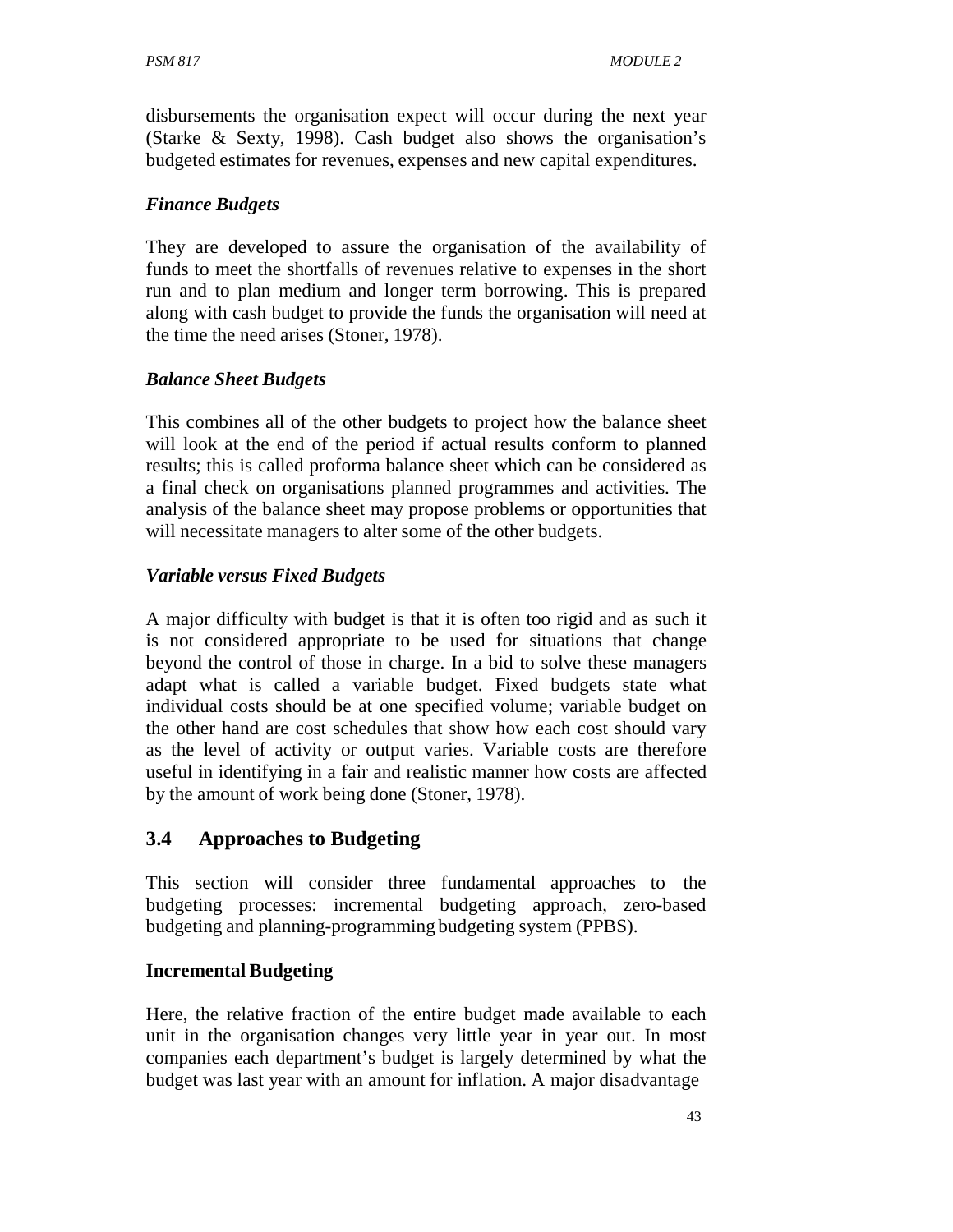of this budget is that little analysis is taken into consideration before the funds are allocated to the departments. This type of analysis is not enough as it may over look changes occurring in the organisation's external environment that demand alterations in budget allocation (Starke  $&$  Sexty 1978).

#### **Zero-Based Budgeting**

This has to do with allocating the funds of an organisation on the basis of a cost-benefit analysis of each of the organisation's major activities. Zero-based budgeting allows the organisation to consider its activities and priorities afresh unlike the incremental budgeting in which the previous year's resource allocations considered the basis of the year's allocations. As an alternative under the zero-based budgeting each departmental head have to justify afresh their entire budget request. The process involves three major steps:

- The activities of the various departments in the organisation are divided into 'decision packages'. These provide information that allows top management to compare the costs and benefits of each activity of the department.
- Evaluate the various activities and rank them in order of decreasing benefit to the organisation: More often than not each manager will grade the activities they are responsible for, a superior together with a lower manager establish rankings for all activities in the department. The process is done throughout the departments in the organisation until selection is made by the top management (Stoner, 1978).
- Allocate Resources: Organisation's resources are budgeted according to the final ranking that has been established.

#### **Planning-Programming Budgeting System**

This focuses on allocating budget money to programmes instead of departments. It was designed to recognise costly duplication of programmes by different departments and agencies to analyse the potential impact of government programmes and to tie in those programmes closely with the annual budget.

The following are the processes involved in the PPBS:

- a. specify and analyse basic objectives in each major area of activity
- b. the output of each programme is compared to the objectives of the programme
- c. the total annual costs of the programme are determined for a period of several years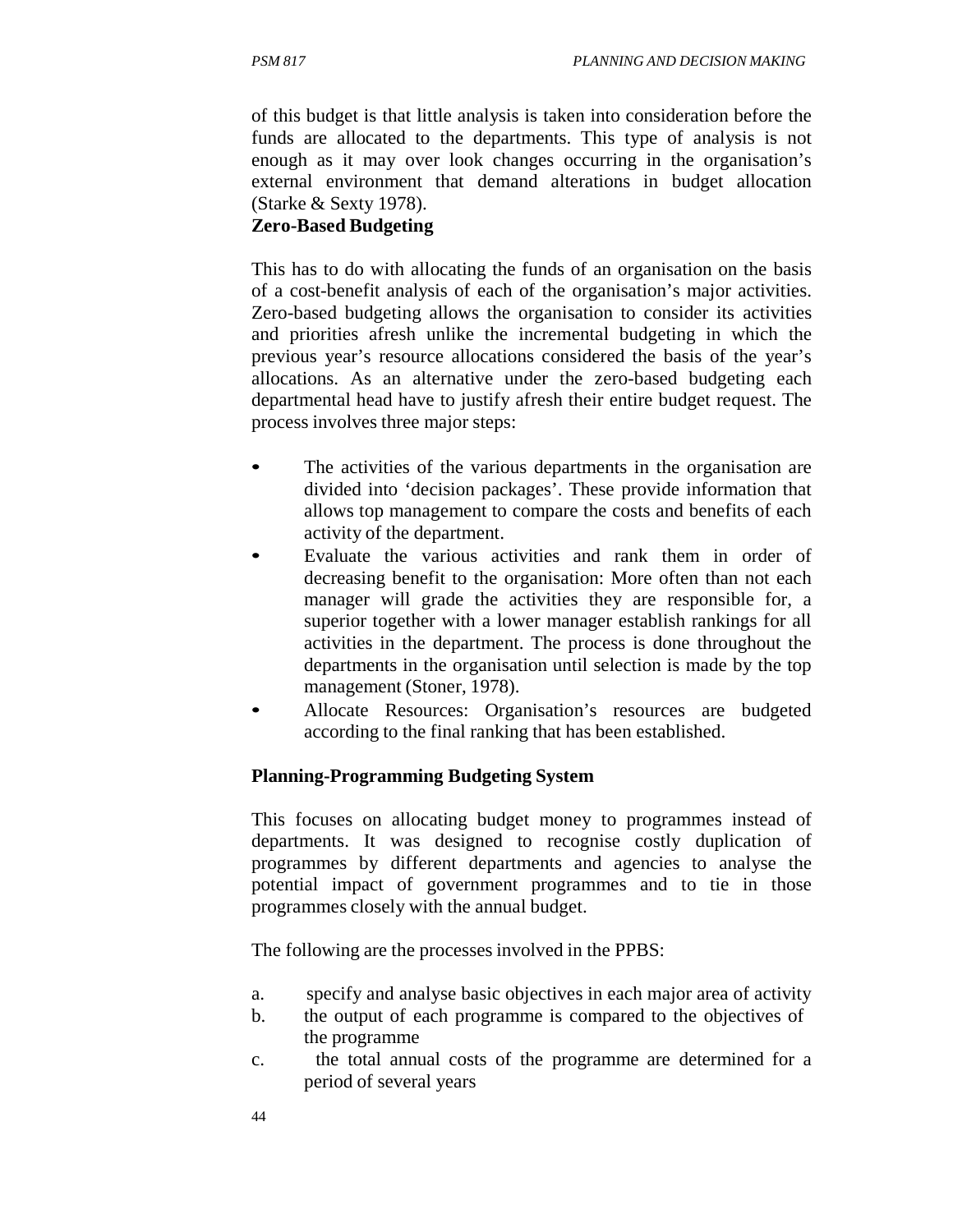- d. the most effective way to achieve programme objectives is determined
- e. the programme is systematically monitored to see if programme objectives are met.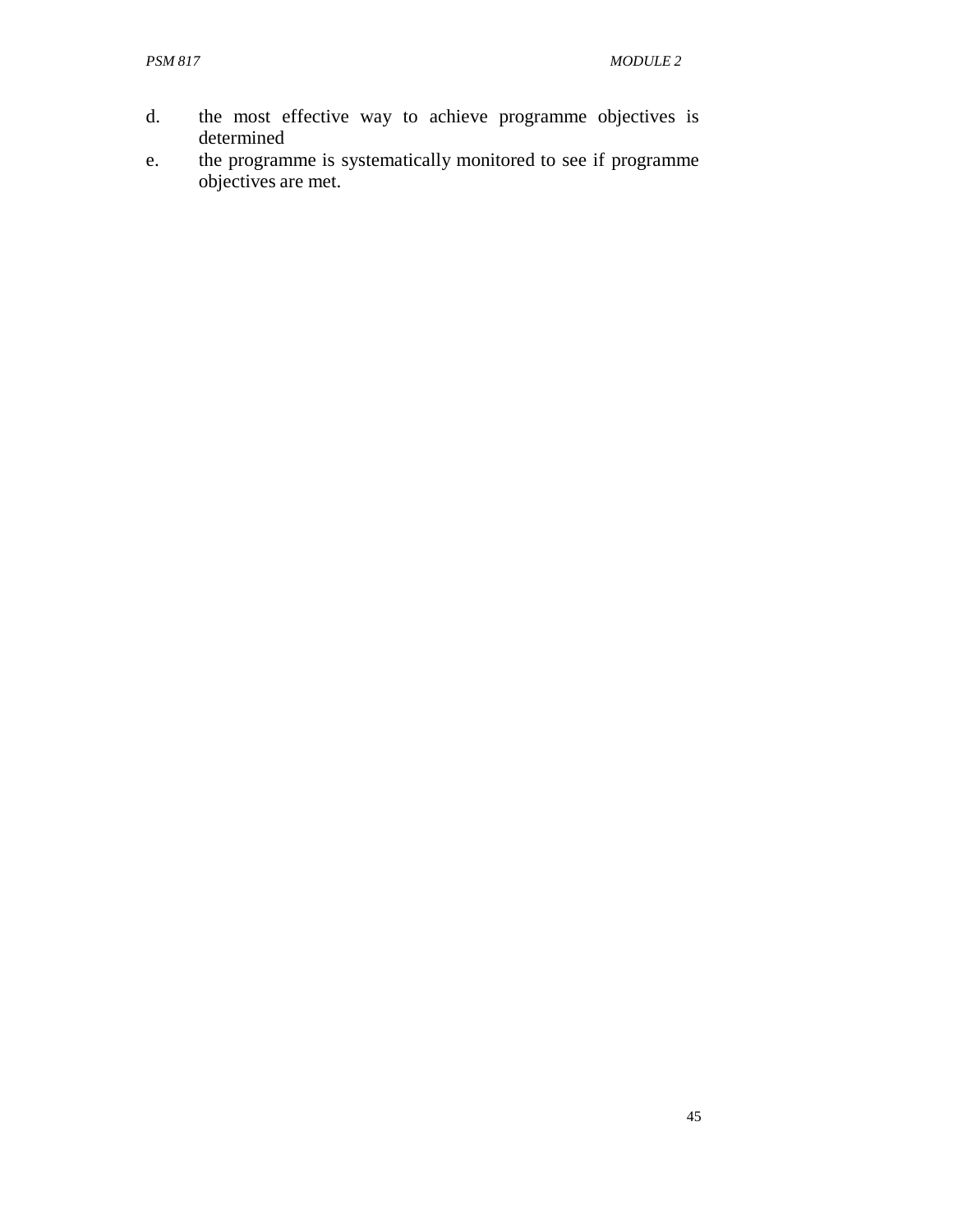## **3.5 Functional and Dysfunctional Aspects of Budget Systems**

Budgets have several facets with the possibility of helping organisations achieve their goals. The turnout of functional budgets when practiced will depend largely on the manager's effectiveness in conceiving and carrying out the budgeting process. It is important that the budgeting process like other types of control be clear and acceptable to the people whose activities it is intended to control.

### **Potentially Functional Aspects of Budgets**

The potentially functional aspects of budgets discussed here are given by V. Bruce Irvine (1970) and they are:

- 1. Budgets can have a positive impact on motivation and morale. A vital human need is to belong to and be accepted by one's group. Budgets activate this motivational factor by creating the feeling that everyone is working toward a common goal.
- 2. Budgets make it possible to coordinate the work of the entire organisation
- 3. Budgets can be used as a signalling device for taking corrective action; one major reason for a control system is to notify the appropriate department/unit that a standard has being violated.
- 4. Budgets improve the allocation of resources.
- 5. The budget system helps people learn from past experience.
- 6. Budget serve as a means of evaluation, this is because performance can more easily be measured against previously benchmarks.
- 7. Budgets help lower level managers see where they fit in the organisation- it gives these managers goals around which organise their activities.
- 8. Budgets allow new employees see where the organisation is going. Here, the budget can enhance the morale of junior managers because it helps them become acclimated to the organisation's goal and priorities. It also helps them to easily determine the nature of their responsibilities.

### **Potentially Dysfunctional Aspects of Budgets**

Often after the preparation of a budget it is found that unintended and unanticipated consequences arise from the budget systems. This can interfere with the attainment of the organisation's goal. The dysfunctional aspects of the budget are: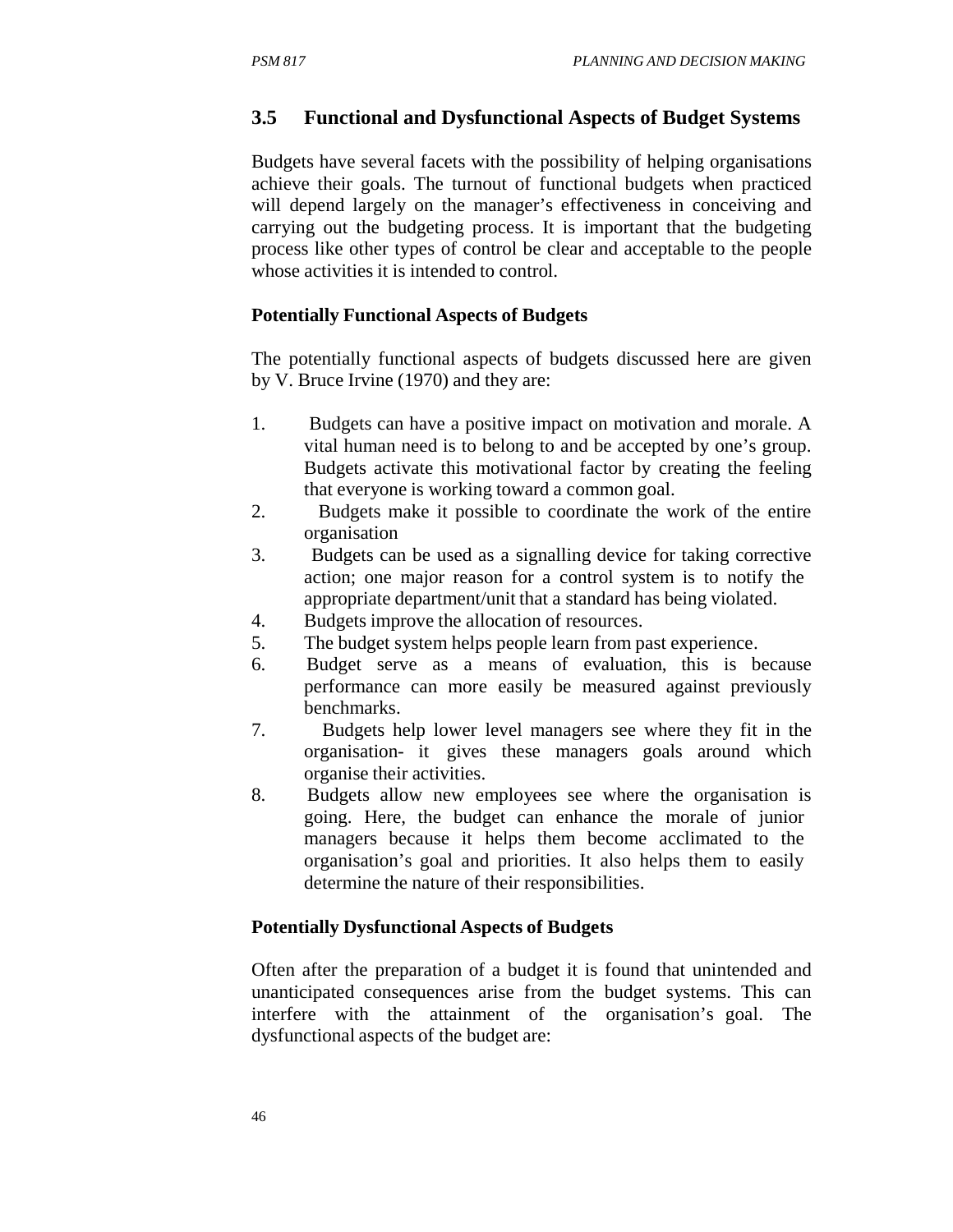*PSM 817 MODULE 2*

- 1. Differing perceptions of budgets by line members and by budget staff members. Irvine (1970) identified some reasons why budget is said to be dysfunctional.
	- i. Budgets are useful for analysing the past and charting the future, but they are seen as little help in handling the here and now problems that supervisors have.
	- ii. Budgets are used to evaluate results, but the causes of failure or success are not frequently investigated. Budgets would be regarded as more fair and useful if the reasons for budget deviations and mitigating circumstances were taken into account.
	- iii. Budgets are often too rigid, sometimes the approved standards have been left unchanged for two or three years: meeting budget in such cases would hardly represent efficient performance.
- 2. Mechanical Difficulties with budgets: Certain negative effects of budgets can be traced to the mechanics of budgets and the budgeting process. There are expenses involved in installing and operating a budget system; if these costs outweigh the benefits obtained by the system, the organisation's goal are not being effectively achieved. The fact that budgets involve estimates of future costs and events may also lead to problems since these estimates may prove to be grossly inaccurate.
- 3. Goal Difficulty and Achievement: According to Stoner (1978) he said that 'much of what management writers have noted about negative reactions to budgets is related to two common faults:
	- i. Budget goals may be perceived as too high for example, a very high sales or production level may have been set.
	- ii. The amount of resources allocated to attain the budgeted goals may be perceived as inadequate – for example the expense budget may be too restrictive for the goals to be accomplished.

## **4.0 CONCLUSION**

Budgeting as we have discussed in this unit is among the most widely used devices for controlling and coordinating the activities of an organisation. Its process also begins with top management setting the goals and strategies for the organisation. How a budget is being drafted and approved was also considered and we saw that it is the lower-level managers that draft budget for their unit within the confines of the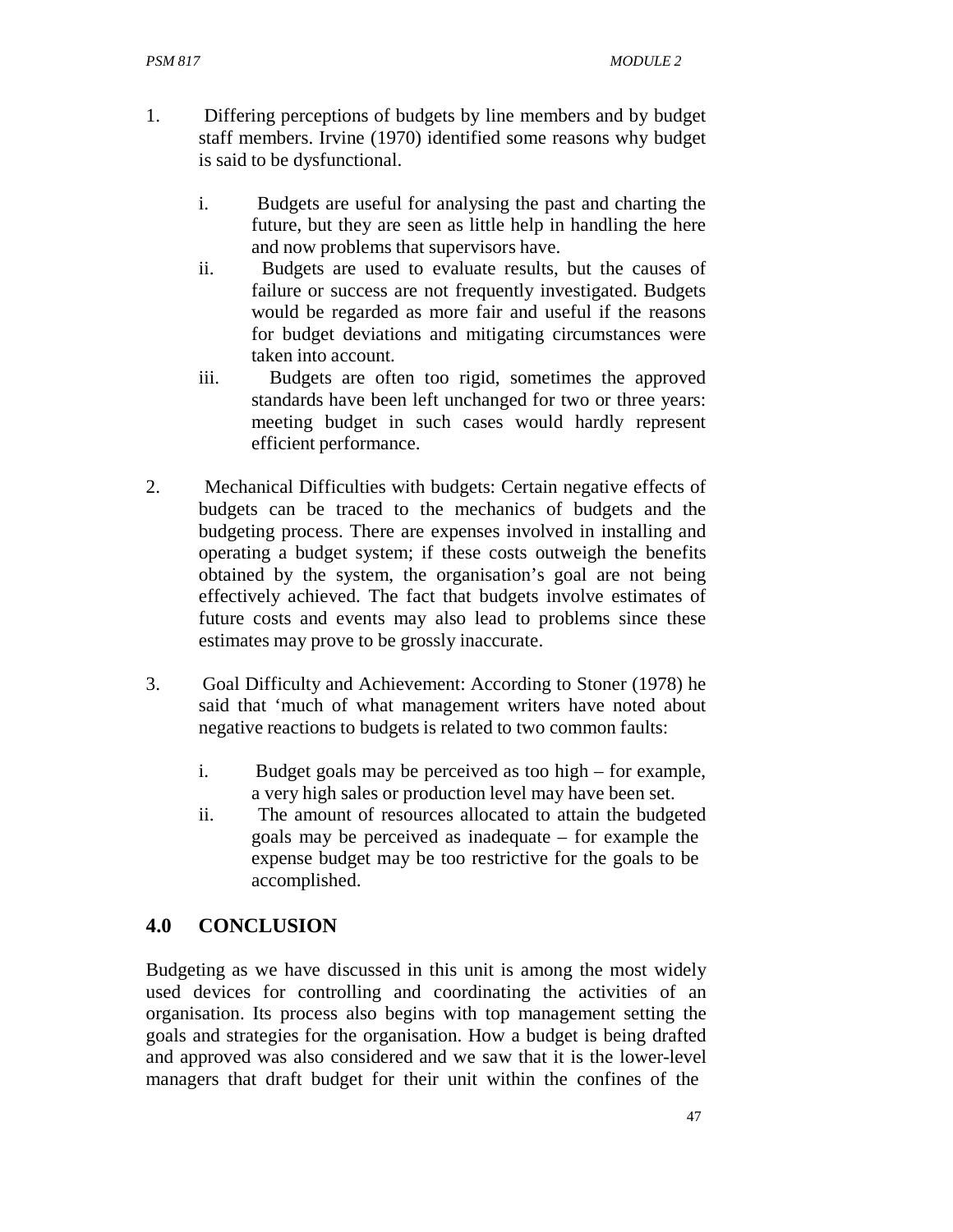guidelines set by top management which is then reviewed by the senior managers who will then pass them on to the board for the final approval of the budget for the organisation.

The functional and dysfunctional aspect of budget was discussed; the functional aspect we said includes higher motivation and morale, improved coordination, etc. and the dysfunctional aspect include mechanical problems and unnecessary and harmful pressures on organisational members. It was discussed that if some of these pressures are reduced if attainable budget goals are set.

# **5.0 SUMMARY**

This unit has extensively considered what budgeting is, the major types of budgeting that we have. The functional and dysfunctional part of system; it was concluded that budgeting is also a form of control for the organisation. It was considered that an organisation's budget may be operating or financial. Specific types of budgets include expense, revenue, profit, cash expenditure, etc. Budgets may also be fixed, variable or semi-variable. The two special budgeting approaches are the Planning-Programming Budgeting System (PPBS) which evaluates organisational programmes more closely, and Zero-Based Budgeting (ZBB) which base resource allocations on current rather than historical needs.

### **6.0 TUTOR-MARKED ASSIGNMENT**

- 1. Explain the budgeting process.
- 2. List and explain the types of budget.
- 3. Critically evaluate the functional and dysfunctional aspect of budgeting.

### **7.0 REFERENCES/FURTHER READING**

- Bruce, V. Irvine (1970). *Budgeting: Functional Analysis and Behaviour Implications, Cost and Management*. Vol. 44, No. 2.
- Fredrick, A. Starke and Robert, W. Sexty (1998). (3rd ed.). *Contemporary Management.* Canada: Prentice – Hall .
- James, A.F. Stoner (1978). *Management*. Englewood Cliffs N.J.: Prentice- Hall Inc.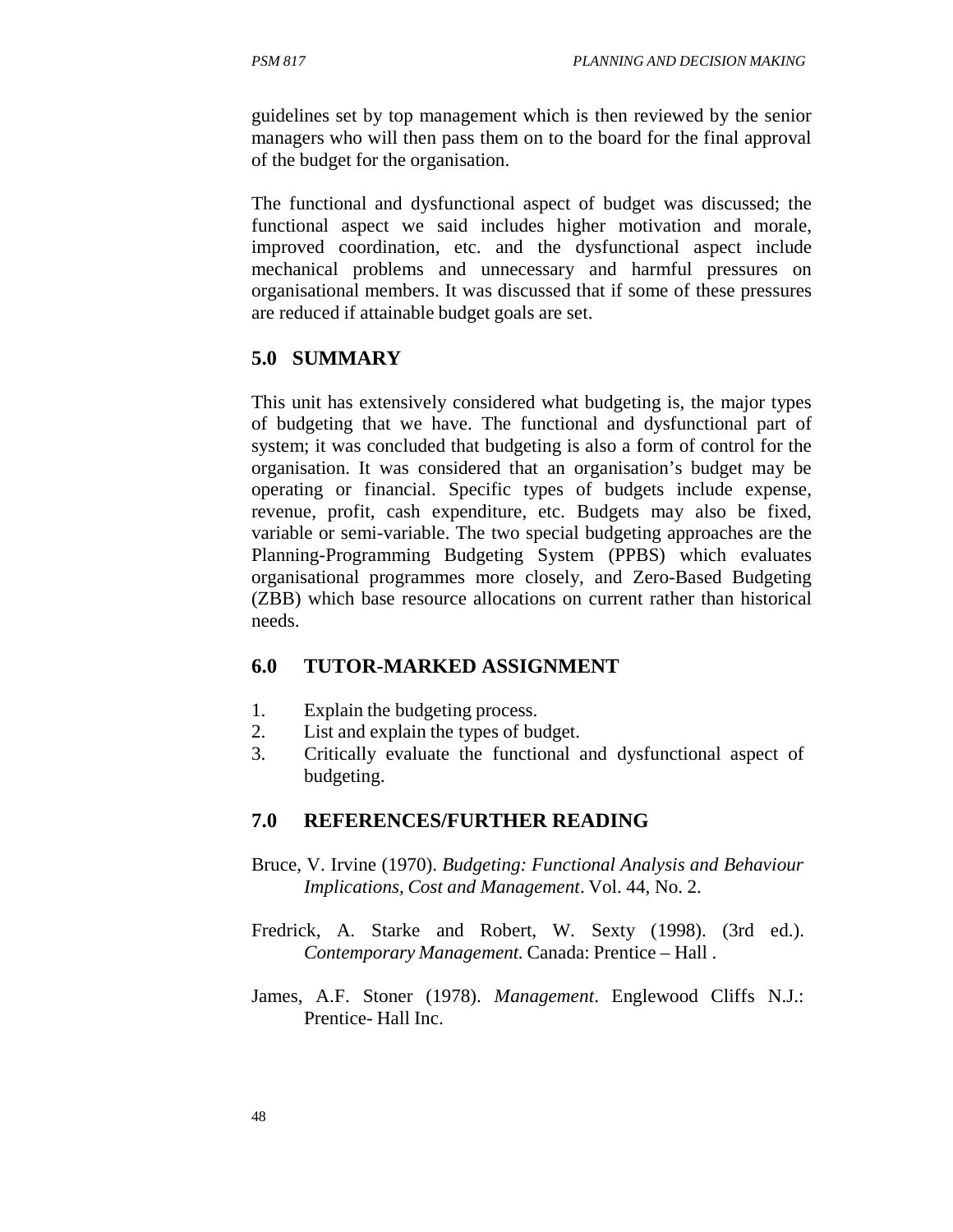# **UNIT 2 MANAGEMENT BY OBJECTIVES**

### **CONTENTS**

- 1.0 Introduction
- 2.0 Objectives
- 3.0 Main Content
	- 3.1 What is Management by Objectives?
	- 3.2 The Philosophy behind the MBO Concept
	- 3.3 The MBO Process
	- 3.4 The Advantages of MBO
	- 3.5 The Disadvantages of MBO
	- 3.6 The Practice of MBO in the Public Service
- 4.0 Conclusion
- 5.0 Summary
- 6.0 Tutor-Marked Assignment
- 7.0 References/Further Reading

# **1.0 INTRODUCTION**

The importance of bureaucracy to any organisation cannot be over emphasised and the efforts of Max Weber has not been in vain considering the fact that a number of criticisms has been put up on the theory. As a result of the criticisms which basically focused on nonrecognition of environmental factors by Max Weber, some researchers have given some techniques and strategies that would help to advance the performance of some organisations. One of such techniques is management by objectives (MBO). It has been found out by scholars that by using MBO managers can do away with some of the barriers and pitfalls of planning.

## **2.0 OBJECTIVES**

At the end of this unit you should be able to:

- explain in-depth what MBO is
- describe the application of MBO in an organisation
- state the advantage and disadvantages of MBO.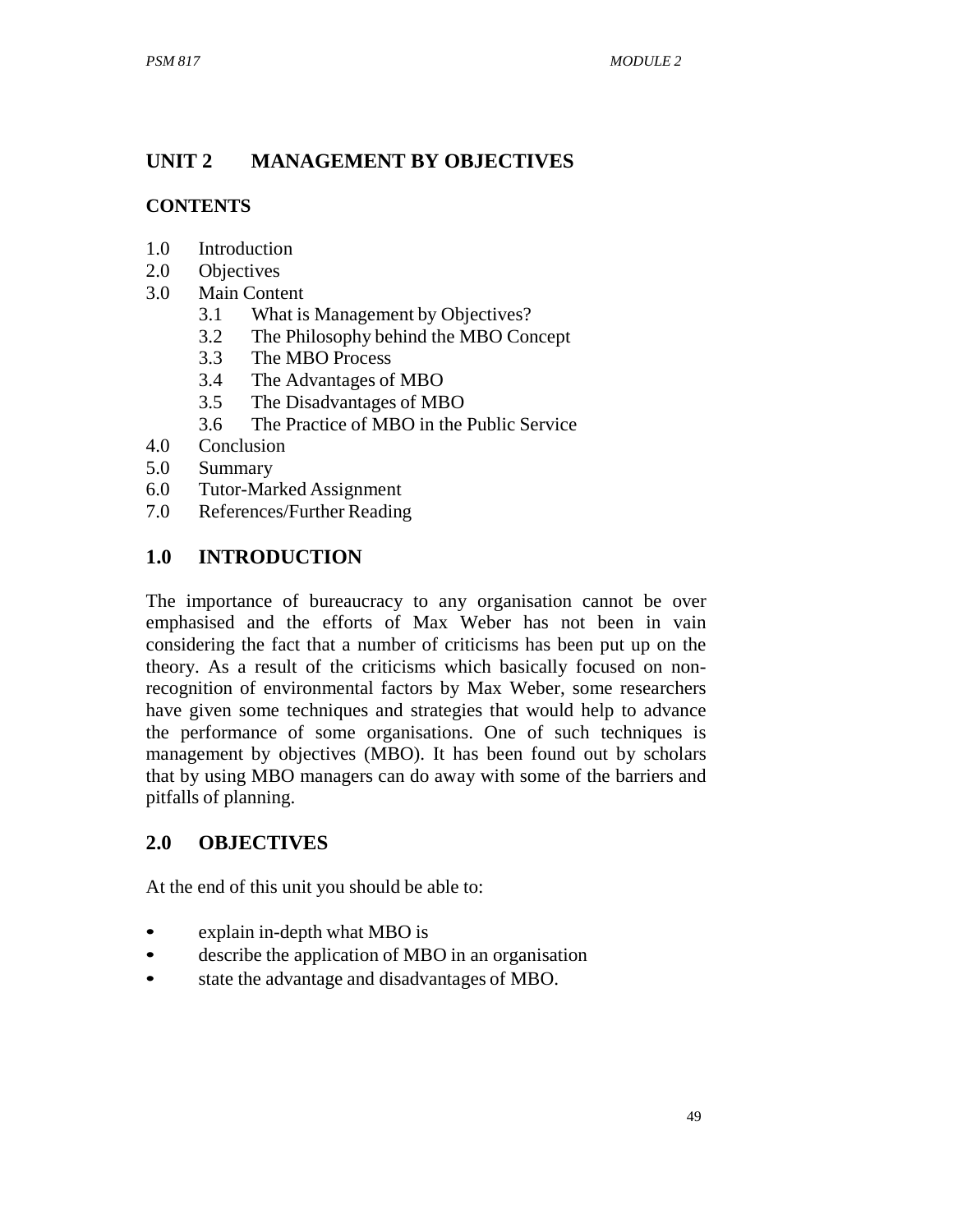# **3.0 MAIN CONTENT**

### **3.1 What is Management by Objectives (MBO)?**

The term MBO is linked with Peter Druker (1954) who thought that it would improve the effectiveness and efficiency of organisations. MBO is a process of identifying goals and objectives, defining managerial responsibilities in terms of expected results and measuring performance and achievement against these goals and objectives. It connects the goals and targets of the organisation with those of its managers.

In this approach, the top managers and subordinate managers in the organisation identify objectives in the main areas of responsibility that will be worked on. The managers come up with an action plan to accomplish expected results in those areas and place performance standard for acceptable work. In MBO, effective planning depends on every manager having clearly defined objectives that apply specifically to his or her individual functions within the company. Each manager's objectives must also contribute to the objectives of higher management and the company as a whole. As Drucker points out, managers must either set their own objectives or at least be actively involved in the objective setting process, forcing predetermined objectives on managers runs the real risk of either refusal to cooperate or half hearted attempts to implement someone else's objective. Drucker also advises that managers at every level should participate in setting the objective for higher levels than their own, with this they get to understand the broader objectives of the organisation. The main purpose of employing MBO is to achieve an efficient operation of the total organisation through the efficient operation and integration of its parts.

Another theorist, Douglas McGregor supports MBO because of its significance as a performance appraisal programme. He is of the opinion that individual managers after agreeing on their basic job responsibilities with their immediate boss should set their own performance objectives for a short period of time. This way the vagueness and tensions that usually accompany most other appraisal programmes can be reduced.

## **3.2 The Philosophy behind the MBO Concept**

To aid our understanding of MBO, some assumptions and theories upon which MBO is based will be considered. McGregor gave two assumptions on how people are motivated to work. The theory x and y assumption; theory X assumption is based on the traditional view that human beings see work as what must be done to live on. Hence avoids work whenever possible for them to do so, according to this view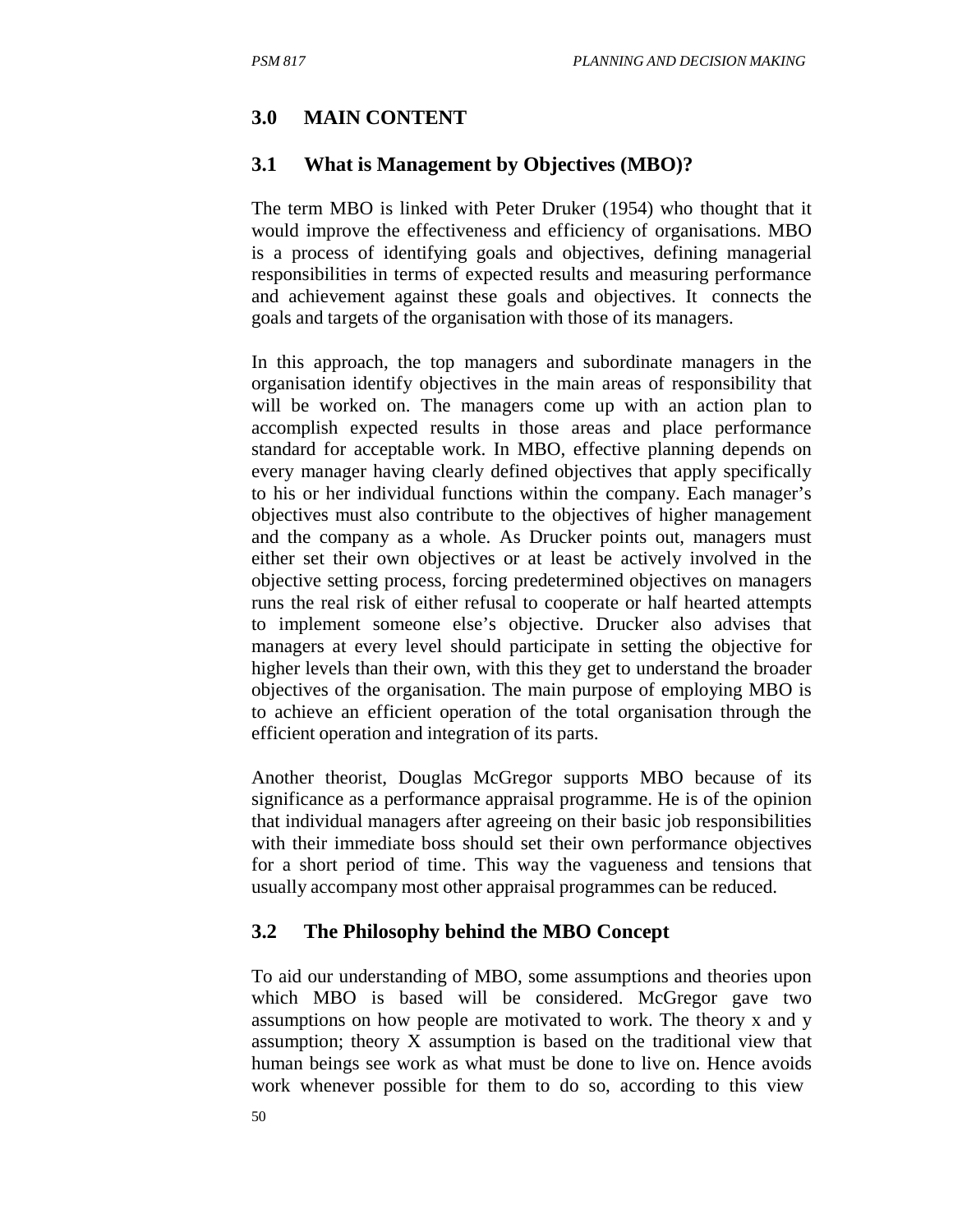managers have to be strict with subordinates otherwise little or no work will be done.

Theory Y on the other hand, represents a much positive evaluation of human behaviour. Here people do not naturally dislike work but can find it a great source of satisfaction, if some people avoid responsibility, lack purpose and are concerned with security only, it is as a result of life experience or situation. The extent to which managers subscribe to one theory or another will radically affect their attitudes to subordinates. Managers complain about the difficulty of maintaining high productivity; this complaint is usually based on theory X assumption that workers are not ambitious, theory Y on the other hand gives no such rationalisation for failing to reach an organisation's goals as lack of motivation among employees rather they assume that the failure is from the management in their not being able to provide a good working environment for the employees in order to realise their full potentials.

The manager's task according to theory Y assumption is not to control subordinates but to help them achieve their full capabilities within the organisation. This assumption (theory Y) forms the basis for the Management by Objective (MBO) system.

# **3.3 The MBO Process**

MBO programme may differ from one organisation to the other there are also varying differences in emphasis, managers concentrate on human needs and on increasing subordinate participation in goal setting rather than on strategy. Nevertheless, in most effective MBO systems, there are common elements such as:

## **a. Top Level Goal Setting**

Effective planning programmes for an organisation usually start with top managers setting preliminary goals after checking with other managers in the organisation. These goals are usually declared in specific terms. This also helps the employee to have a clearer insight of what top management wants to achieve.

### **b. Individual Goal Setting**

One characteristic of effective MBO programme is that each manager and subordinate will have clearly defined job descriptions and objectives. The purpose of these is to help managers and subordinates have a realisation of what is to be achieved. To be useful, the objectives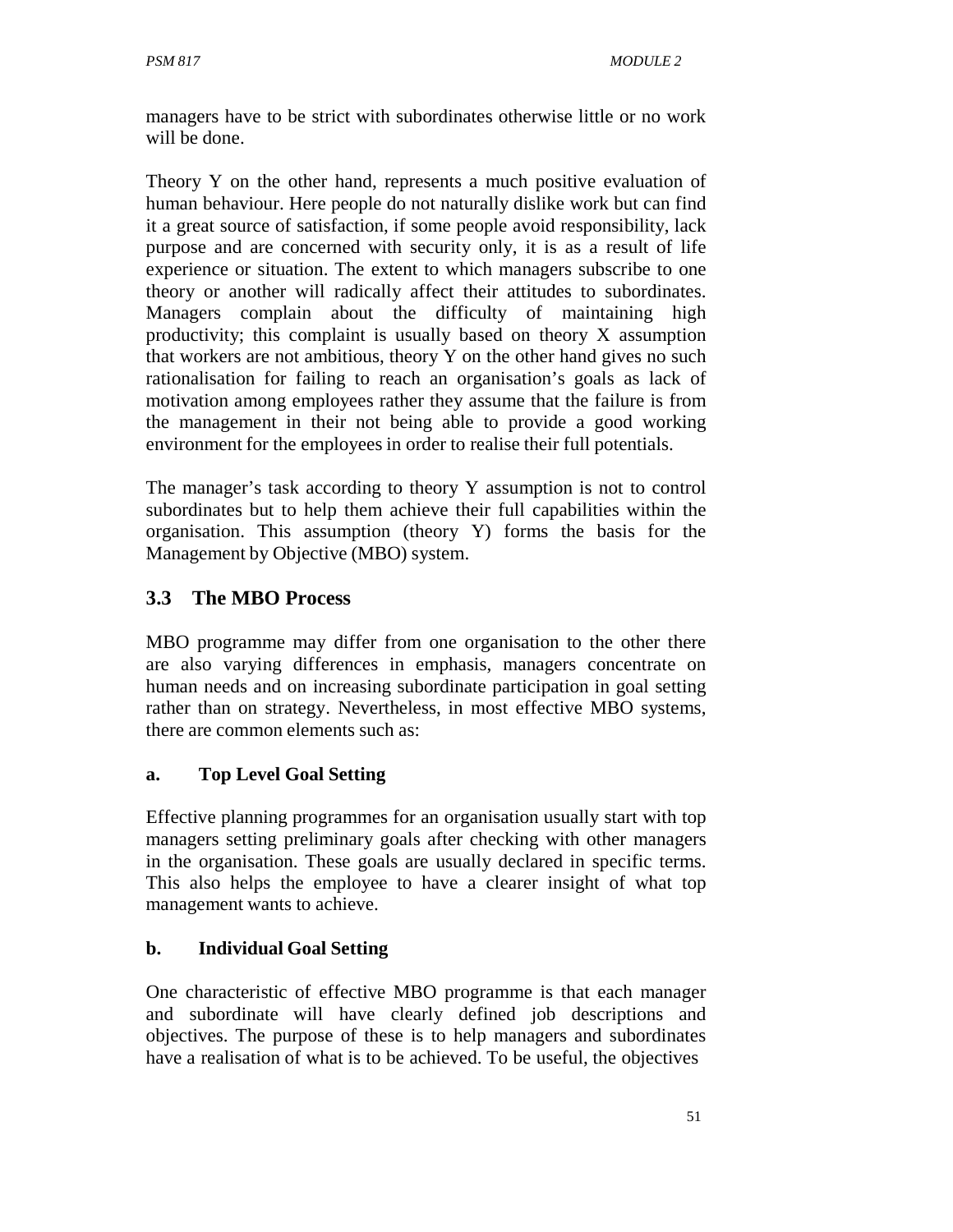for each individual are reached by joint manager-subordinate consultation.

#### **c. Participation**

The degree of subordinate involvement in the setting of objectives can vary; on one hand subordinates might participate only by being present when objectives are laid down by management, on the other hand subordinates might be free to set their own objectives and methods for accomplishing them. Neither of these is likely to be effective. As a broad rule, the greater the joint participation of managers and subordinates in the setting of goals, the more likely it is that the goals will be accomplished.

### **d. Autonomy in Implementation**

Once the objective has been set and consented to, the individual has a wide range of discretion in choosing the means for achieving the objective. This phase of MBO is one that is most appreciated by managers in an MBO programme.

#### **e. Review of Performance**

Normal periodic interviews are held between manager and subordinate to re-examine progress towards previously set objectives. For it to be just the review must be based on specific, measurable performance results rather than on subjective criteria such as ability.

### **f. Commitment to the Programme**

For an MBO to be successful it requires time and energy for implementation, as a result of this full support of all in the organisation from top management down the hierarchy is needed.

### **3.4 The Advantages of MBO**

MBO allows individuals in the organisation to have an understanding of what their superiors expect from them, which will enable them to focus their effort where it is needed and probably get rewarded for it. Subordinates will also not need to get agitated of being assessed on their personal traits or attitudes, but rather will be examined on how well they have achieved specific objectives that they have helped to create. The resultant effect of these is that individuals in the MBO process are more likely to carry out their responsibilities well than others.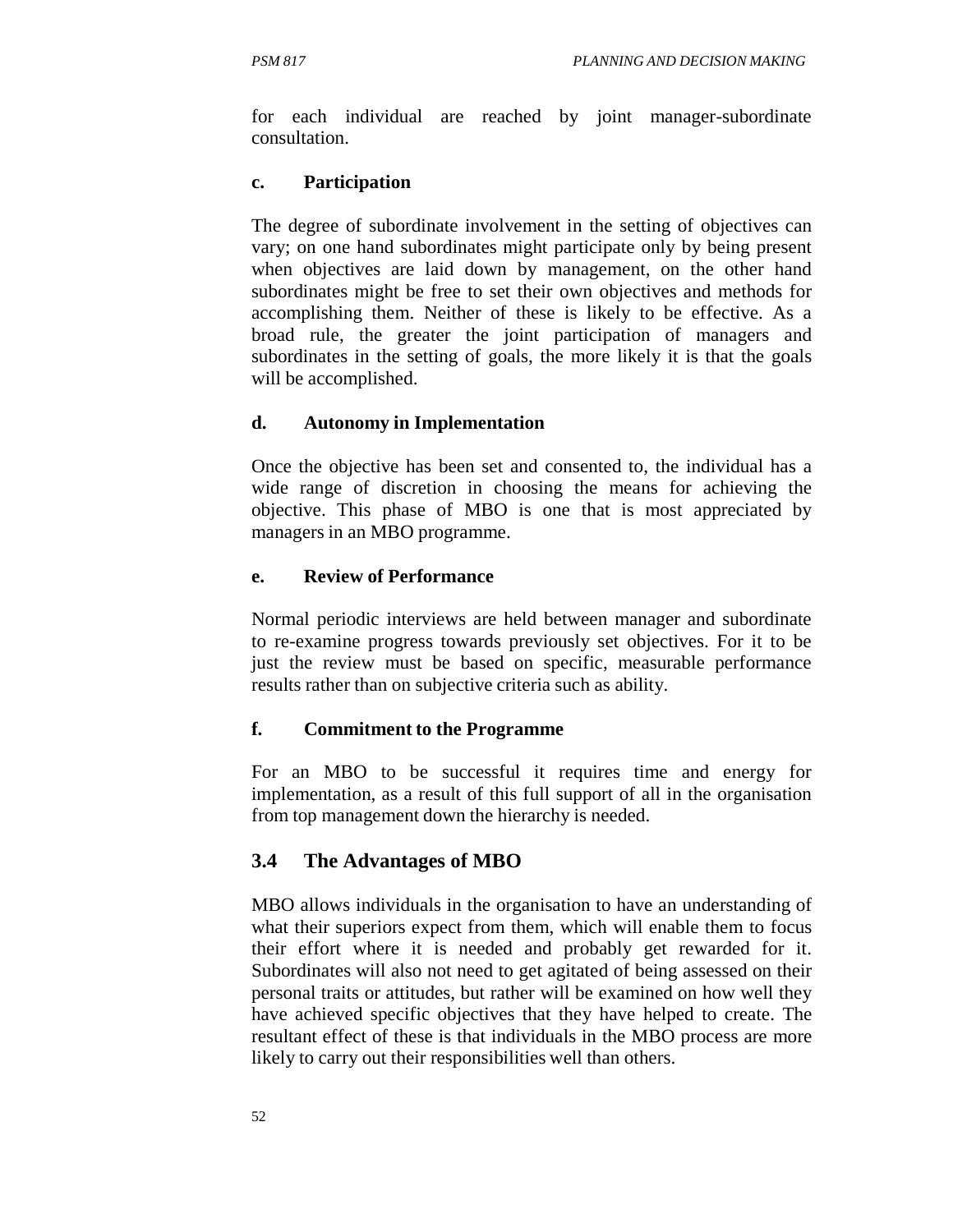Another advantage of MBO is that since all levels of the organisation help in setting objectives, the organisation's goals and objectives will be more realistically based. Also, the improved communication that results from MBO can assist the organisation in accomplishing its goals as its activities will be better organised. MBO aids organisations to implement its policies and programmes on time. It emphasises the importance of time in delivering goods and services to the people. MBO converts paper plan into definite accomplishments.

Above all, MBO enhances the sense of unity in the whole organisation: subordinates are more aware of top management's expectations and in turn assist in establishing attainable objectives.

### **3.5 The Disadvantages of MBO**

The disadvantages of MBO are divided into two:

First is the disadvantage as a result of the MBO process, this includes the significant time and effort involved and the manager's unwillingness to carry out the paper work required. The second aspect is those that theoretically should not exist but that do occur during the implementation of MBO programmes. Firstly, it had been discovered that verifiable, attainable, and unambiguous objectives is not easy to develop this problem is more pronounced in public service institutions where many objectives are not clear and definite, expected results would be mere misapprehension.

Another disadvantage is that managers often come up with arbitrary, unchallenging objectives or goals to the point that the basic organisational goal would not realised in the long run.

Finally, when MBO is used as a performance appraisal method, there is always an error of the use of standards that cannot be applied to all workers. Such standardised rating procedure might be devoid of any consideration of environmental or situational forces and influences. For instance, environmental forces can limit the performance of some workers in a certain location than those of others doing the same job in a better environmental condition. For example: if the same standard is used for all marketers in Access Bank all over Nigeria, it may be found that those in Lagos State would be rated higher, this is as a result of the economic activities and business potentials, the presence of blue chip companies, than their counterparts in Sokoto State or Taraba State whose population is majorly made of salary earners and the religious unrest which do not encourage industrialisation.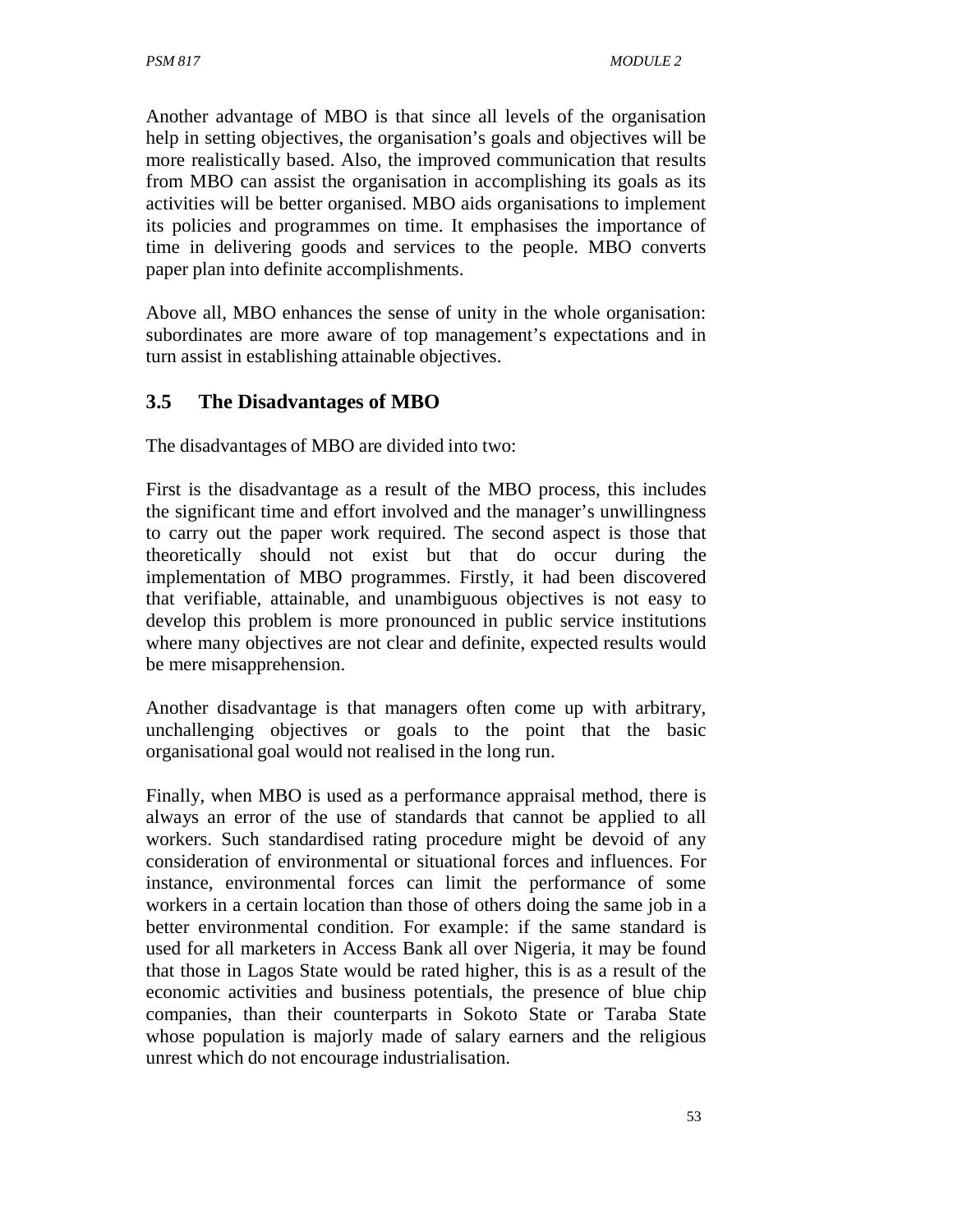### **3.6 The Practice of MBO in the Public Service**

According to Obasi (1983), objectives in the public sector are ambiguous, undecided and lopsided and they are not easy to quantify measure or verify. There is no common agreement to what public goals and needs will be; this might be as a result of varied ideological beliefs. Public policies are mostly decided by those in power but these changes as government is changed hence, goals created may be abandoned.

Government ministries, departments and agencies are more vulnerable to unrelated factors and pressures than those of private organisations. The demand of public accountability puts more emphasis on correctness regardless of cost rather than an efficiency and effectiveness. The nature of the public service is one that does not encourage participatory style of management, public servants are told what is to be done even decisions are made for them from above. It is therefore pertinent to emphasise that public service managers should try to adopt MBO in their work place. The use of MBO may not be entirely successful in the public sector as in the private sector but conscious and dedicated effort to install and operate it may bring desired result. The time when public servants are told what to do, how it is to be done has gone. Inefficiency and effectiveness that cripple the public service can be forestalled through the committed use of MBO.

## **4.0 CONCLUSION**

MBO is majorly known as a system for corporate planning or strategy development. When MBO is properly introduced it motivates the employees. It was discussed that the MBO programme should include (1) the establishment and acceptance of specific goals, (2) timely and accurate feedback on performance against those goals and (3) the active involvement of individuals and organisation's performance.

It should also be noted that MBO do not solve all the problems in an organisation.

## **5.0 SUMMARY**

This unit has considered extensively the concept MBO, it essentially involves managers and their subordinates meeting to come up with detailed objectives and reviewing periodically the progress towards the achievement of the objectives. It was also seen that MBO does not require a great deal of time and energy to make it work effectively and when executed properly it leads to improved performance and high morale.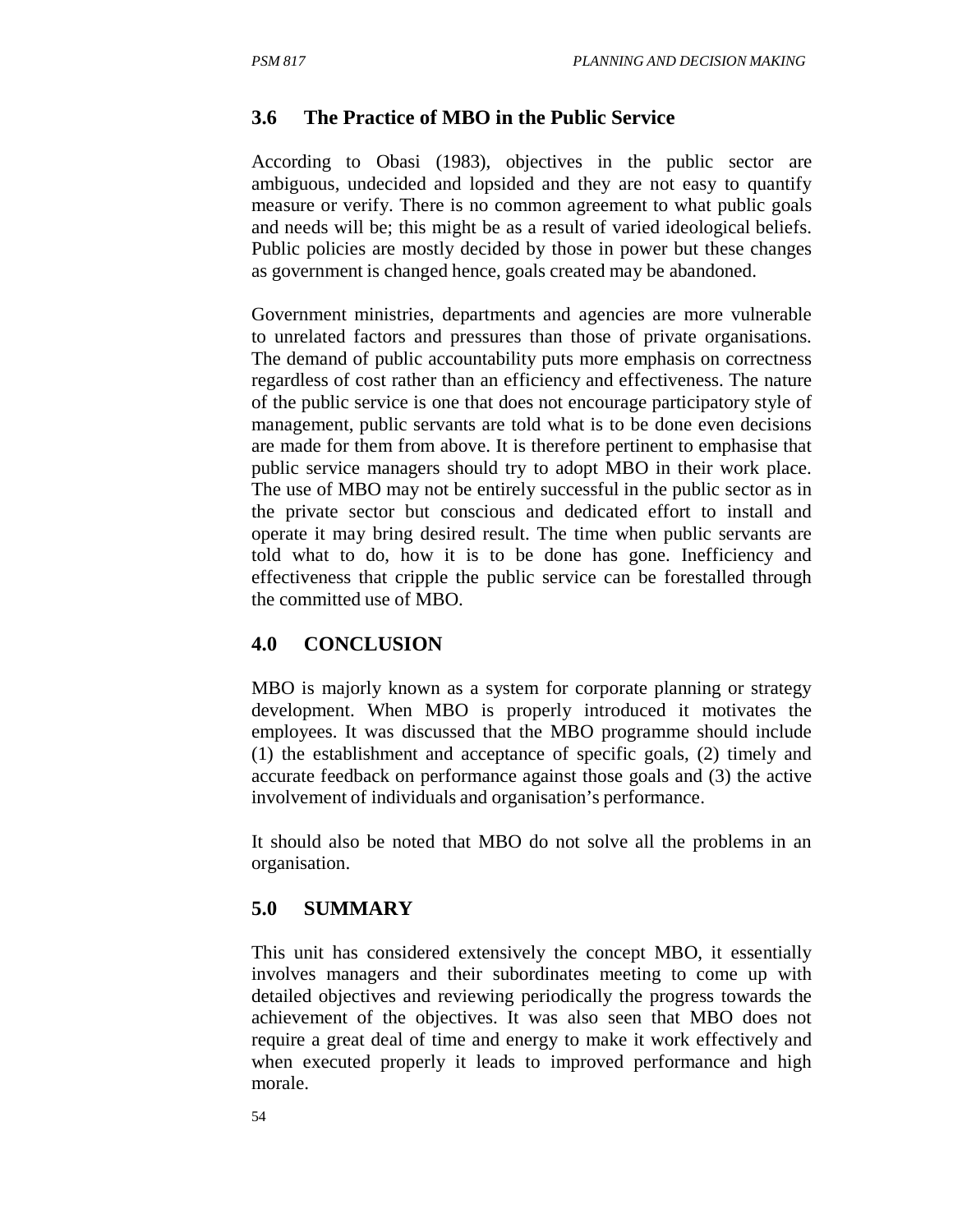### **6.0 TUTOR-MARKED ASSIGNMENT**

- 1. Identify and discuss the elements of effective MBO programmes.
- 2. Discuss the major strengths and weaknesses of MBO.
- 3. Distinguish between theory X and theory Y assumptions, how does these affect a manager's approach to subordinates.

### **7.0 REFERENCES/FURTHER READING**

- Drucker, P.F. (1964). *The Practice of Management.* New York: Haper and Brothers.
- McGregor, D. (1960). *The Human Side of Enterprise*. New York: McGraw-Hill.
- Obikeze, O.S. and Anthony, O.E. (2004). *Public Administration in Nigeria*; *A Developmental Approach*. Nigeria: Bookprint Limited.
- Stoner, J.A.F. (1978). *Management*. Englewood Cliffs N.J: Prentice-Hall Incorporation.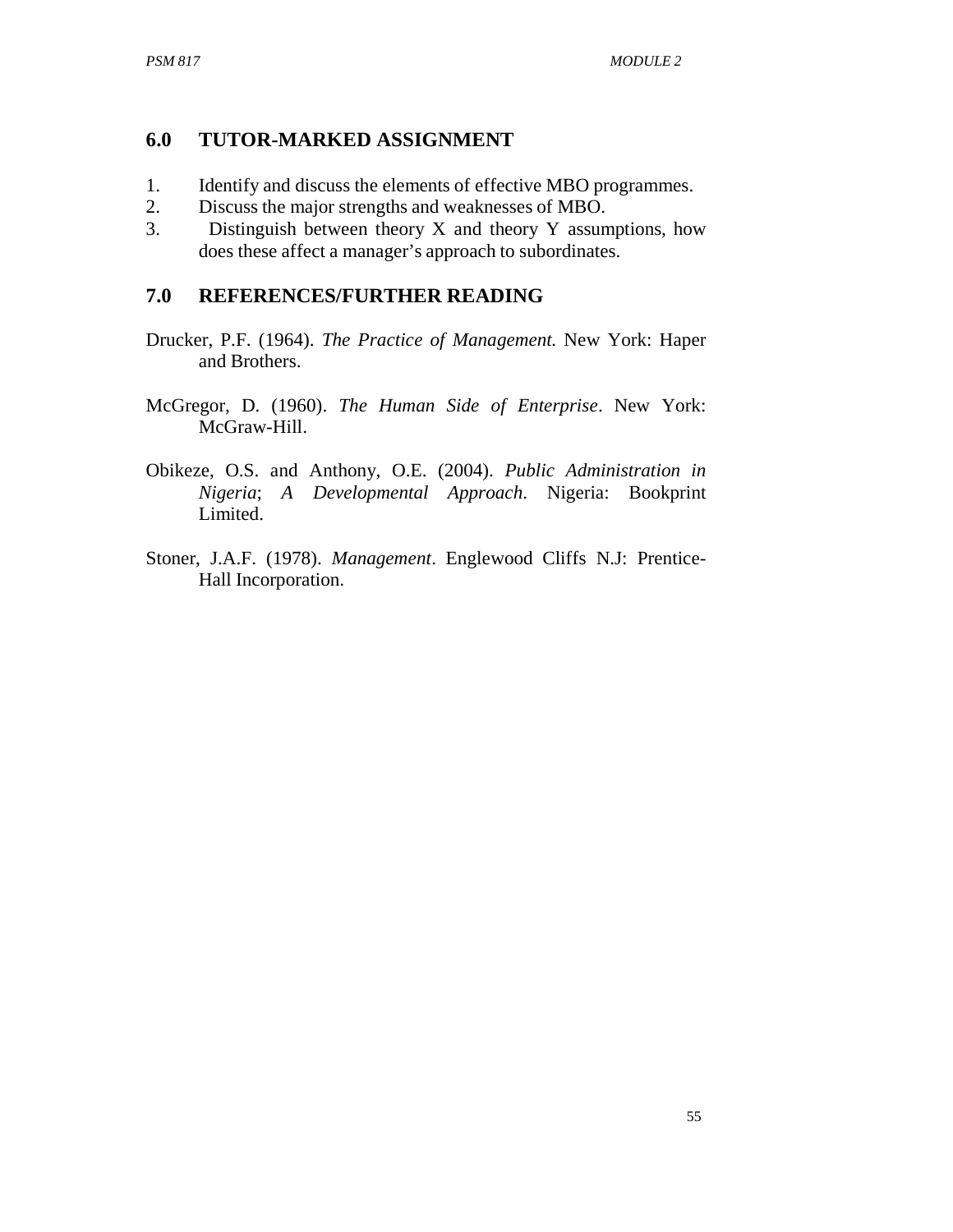### **UNIT 3 FORECASTING TECHNIQUES**

#### **CONTENTS**

- 1.0 Introduction
- 2.0 Objectives
- 3.0 Main Content
	- 3.1 Forecasting and Production Planning
	- 3.2 Demand Forecasting
	- 3.3 Forecasting Techniques
		- 3.3.1 The Quantitative or Judgemental Approach
		- 3.3.2 Time Series Analysis
		- 3.3.3 Economic Forecasting Models
- 4.0 Conclusion
- 5.0 Summary
- 6.0 Tutor-Marked Assignment
- 7.0 References/Further Reading

## **1.0 INTRODUCTION**

Forecasting is habitually has to do with the environment in an unusual way this is because it includes predictions of how other individuals, groups or organisations will respond to the actions that are planned; Forecasting means predicting the future events that will have positive or negative effect on the organisation (Starke & Sexty 1998). Forecasts can be based majorly on intuition or on systematic studies that costs lots of money.

### **2.0 OBJECTIVES**

At the end of this unit, you should be able to:

- state the importance of forecasting
- discuss comfortably the various forecasting techniques.

### **3.0 MAIN CONTENT**

#### **3.1 Forecasting and Production Planning**

Forecasting is a vital tool for effective production planning. Production planning is a set of related activities that are concerned with such diverse responsibilities as the determination of what units of product to manufacture, the kind of material to be used, how the product will be requested for the type of production routine to be adopted, etc. After certain period of time the area of production planning is one in which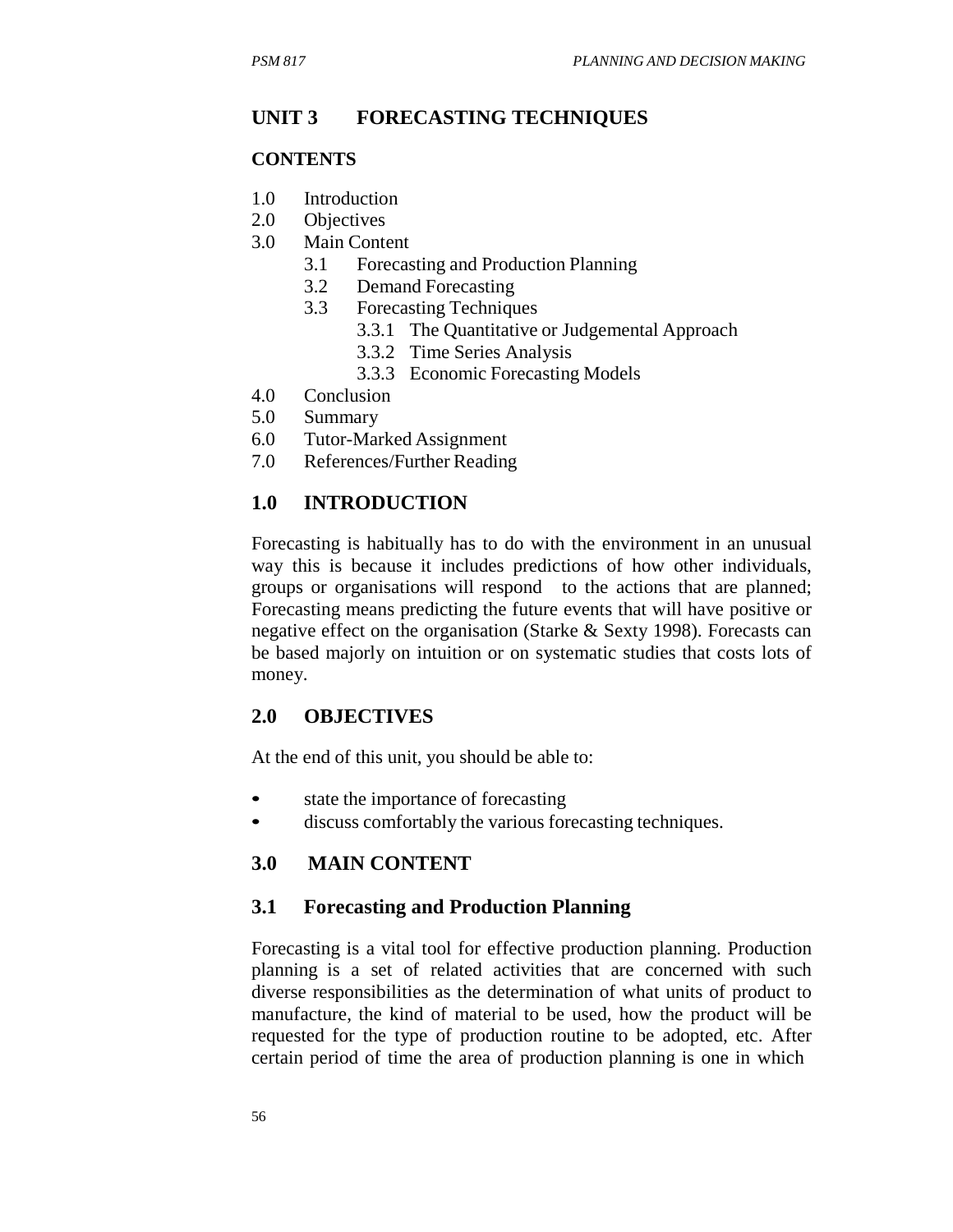the organisation is concerned with the attainment of the following basic objectives:

- the production of the required quantity of a given product or service
- the production of that required quantity at the appropriate or scheduled time
- the minimisation of the unit cost of production
- the maximisation of the efficiency of the whole production system (Unyimadu, 2007).

In achieving the first two objectives mentioned is an important factor on forward planning. It is crucial for organisations to have planned their production activities before the demands of their customers come; this is because it takes different products different times for its production to be completed. The most advantageous number of machines, materials, etc. to have ready is stated by the scale of operations, it is therefore pertinent to anticipate the level of customers' demands and map out to get ready the productive capacity that the expected demand will require. Identifying what the anticipated demand level will be would help the production manager to convert the likely sales level into demands that will be generated for productive resources. The act of knowing what the expected demand or sales level will be is known as forecasting; this is the core of production planning, demand forecasting is thus the first step in production planning.

# **3.2 Demand Forecasting**

Forecasting is an important aspect of managerial planning and particularly production planning (Unyimadu, 2007). Managerial decisions are taken based on forecasts or predictions of future occurrence. For example, if an individual wants to entrust large amount of money into business, the individual will need to do some estimations based on the expected rate of demand on the product he is about to produce and predict on a certain amount of sales he would likely make on the new product, all this individual would achieve through forecasting.

Furthermore, according to Unyimadu (2007), forecasting is useful in the balancing of sales and production requirements thus, helping to minimise the considerable problems caused by unexpected gap between units produced and units sold; Based on the sporadic level of demand forecasting permits the operations manager to shift resources from one product to the other as it is assumed that if one product decreases in demand and the other increases in demand. Forecasting is a nonstop process, that as changes occur operating forecasts are tailored to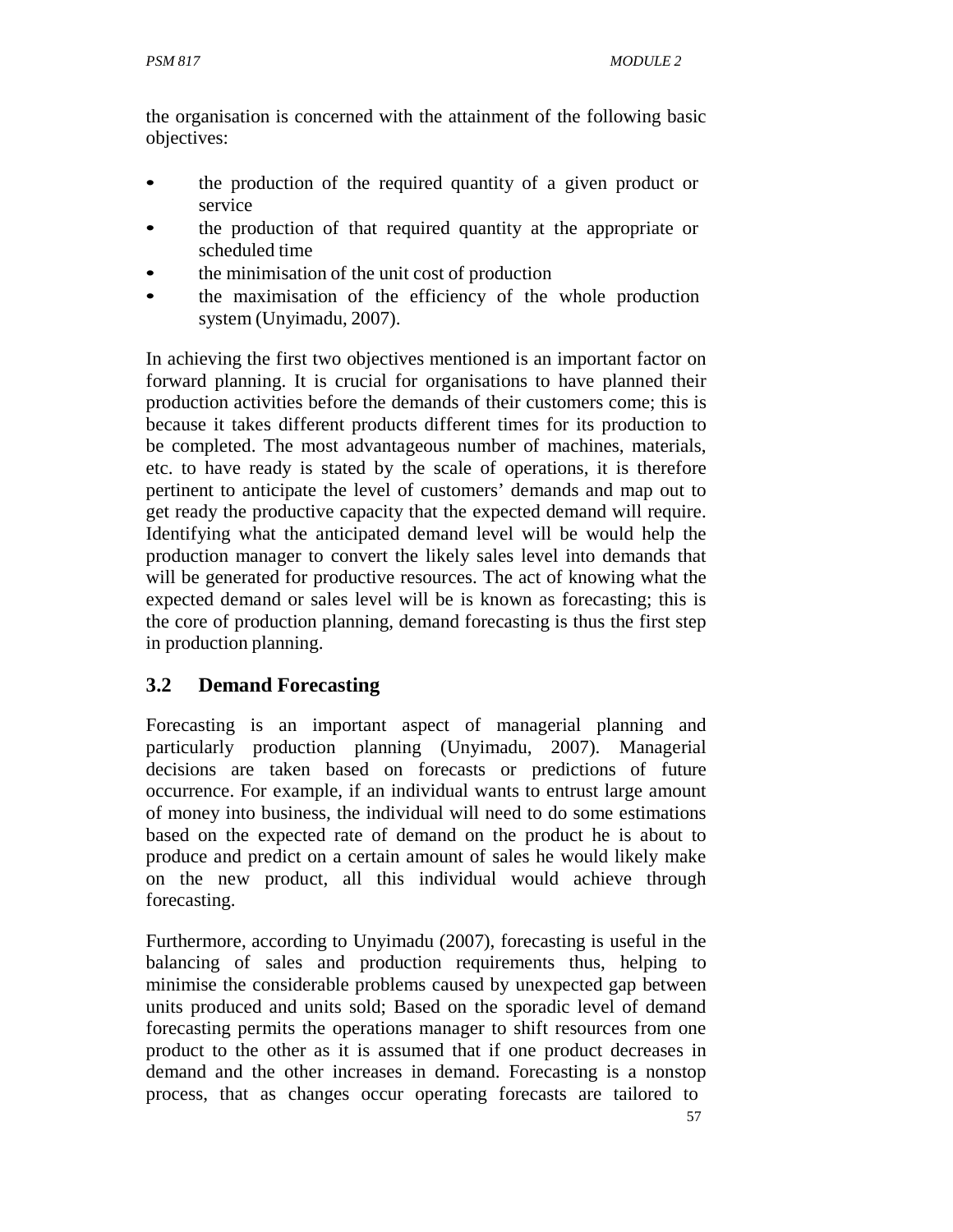replicate current happenings. For managers to perform managerial planning and decision making it is done majorly by forecasting, for this to be totally depended on it must be founded on accurate information if the right decision is to be gotten.

For forecasts to be accurate it depends on the following factors as given by Unyimadu (2007):

- the method or methods used in forecasting
- the type and quality of data made available for forecasting and the adequacy of such data
- the time horizon available during which to prepare the forecast
- the expertise of the forecaster or the forecasting team either within the organisation or outside it
- the available computing facilities for forecasting within the organisation, or the ease with which such facilities can be made available to the company from outside.

# **3.3 Forecasting Techniques**

Forecasting techniques are used to predict future problems and events, this is because it is mainly concerned with the future and as such involves many uncertainties. Hence, most forecasting techniques tend to be qualitative rather than quantitative; forecasters have observed that 'the only certain thing about a forecast is that it will be wrong'. These points to the fact that forecasts do not have to be 'right' to be significant, it simply have to predict future events closely enough to make actions in the present valid and purposeful. Hence, forecasts assist managers' access alternatives and improve their chances of reaching effective decisions (Morrell, 1972).

Based on the importance of forecasting future economic and sales information, our discussion on forecasting techniques will centre on these areas; same techniques can be applied for forecasting other variables; for example: The management of NOUN can use any of the forecasting techniques in predicting the number of students applying for admission into the university for a particular session or year. The three main types of forecasting techniques will be discussed which are:

- the qualitative or judgemental approach
- time series analysis
- economic forecasting models.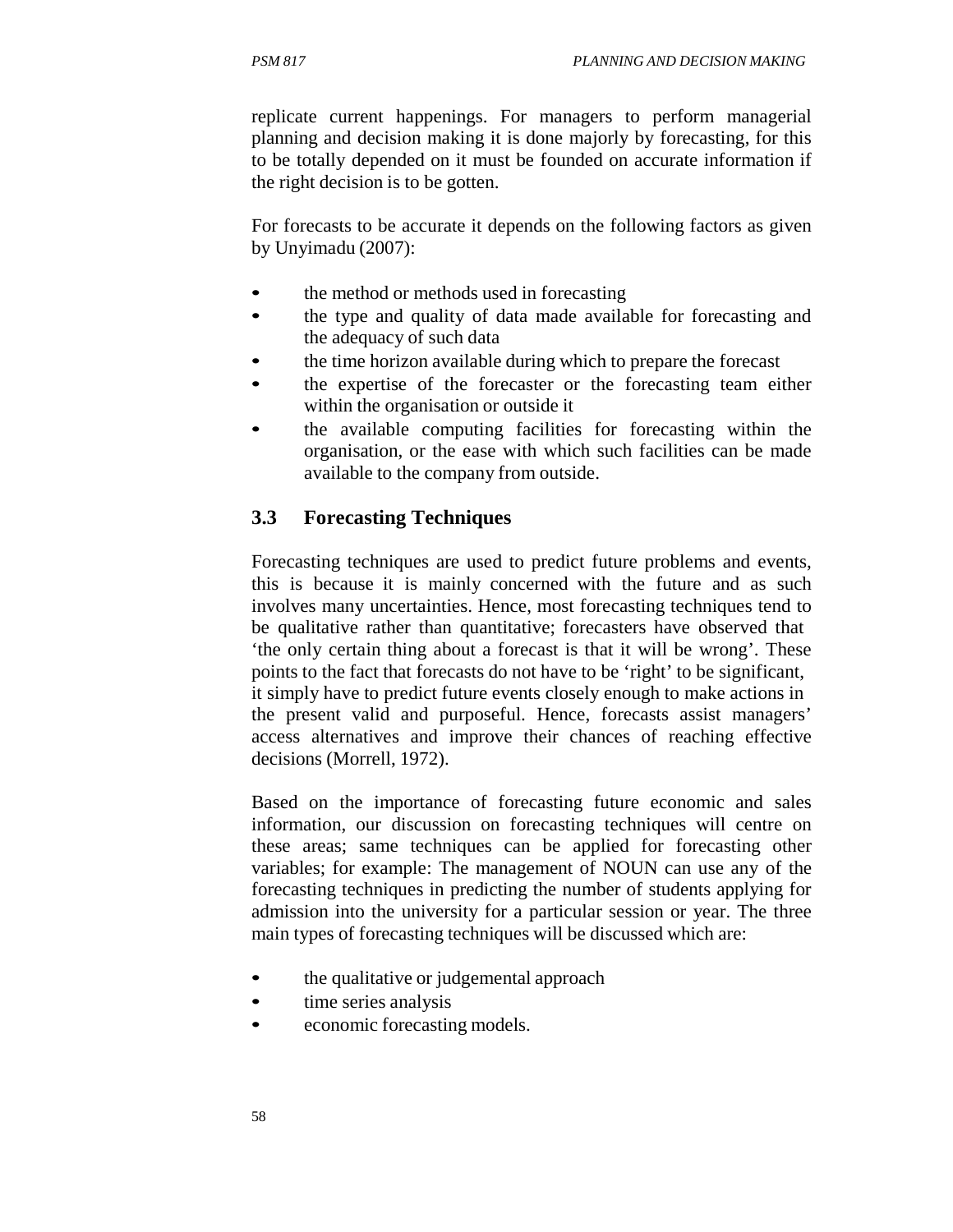# **3.3.1 The Qualitative or Judgemental Approach**

This approach depends largely on human judgement that is the opinion, instinct and influence of people. This method is suitable when hard data are scare or difficult to use, for instance, when a new product is launched experiences from the past is not a reliable channel for appropriating what the close effects will be. The reason for this technique is to collect information in a logical, unbiased and orderly manner. According to Stoner (1978), examples of qualitative techniques are (i) the jury of executive opinion (ii) Sales force composite, (iii) Customer expectation methods.

### **i. The Jury of Executive Opinion**

The manager may assemble top executives form major functional areas of the organisation, the manager provides the group with backdrop information on the issue to be forecasted; the manager then takes an average of the group's view on the issue. An advantage of this technique is that complex mathematical calculations are not needed.

### **ii. Sales Force Composite**

This technique as the name implies is restricted to sales organisations and its approach is similar to that of the executive jury, except that in this case the opinion of sales people and those in the field is what is required, the focus will be on forecasting the outlook for precise products.

### **iii. Customer Expectation Methods**

This has to do with researching the organisation's customers. The research is done either by survey or by the sales force interviewing selected customers, the reason for this is to establish the customer's needs and requirements.

## **3.3.2 Time Series Analysis**

Here, managers or planners make use of projection of future possibilities based on current trend. A capable way to make such a projection is to extrapolate from past experiences. For instance, a livestock farmer in the long-term planning may want to know what his product sales will likely be in the next 6years; what the farmer needs to make his projection is his sales trend from the past and with that he can for sure predict if the pattern will continue in the future.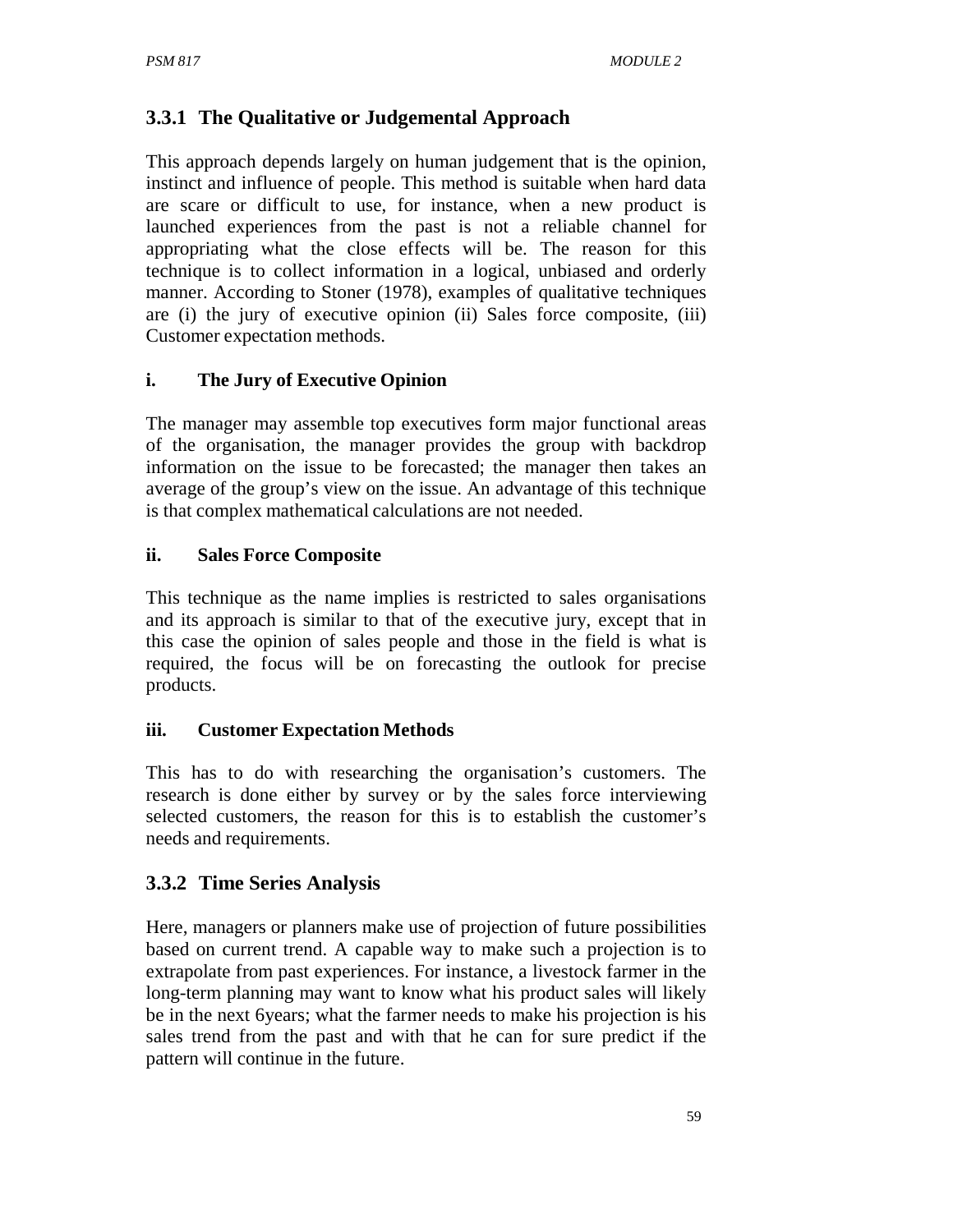Time series analysis is a procedure for discovering patterns in information that has been accumulated over time, for example; let's assume Cadbury Nigeria want to project what their sales will be per month for the next two years; a time series analysis would need to be carried out on the sales record they had in the last four years, to do this they will need to divide the sales record into months by so doing Cadbury's sales department would be able to forecast what their sales would be as there would be a pattern of sale from month to month and a pattern of growth from year to year, doing this will give them a rough information of what they need.

### **3.3.3 Economic Forecasting Model**

This is used in knowing the cause and effect relationships that exist among variables. This assist in identifying those causative factors which describes changes in the variable we want to know about, it can also be used for prediction. For instance, a rise in the sales volume of cement can be described either as a rise in income or a drop in the per unit price, subsequently an increase in the number of houses built can be expected to be followed by an increase in the sale of cement.

An example of the economic forecasting model is the simple linear regression model.

• The Simple Linear Regression Model

A regression model as given by Unyimadu (2007) is a statistical tool that utilises the relationship between two or more quantitative variables can be predicted from the other. This attempt to state a functional relationship between a dependent variable called Y and an independent variable called X. this is written as:

 $Y=f(x)$ 

Which means the behaviour of Y is a function of X

The relationship between Y and X can be expressed as

 $Y=a + bx$ 

Simple linear regression model is written as

 $Y_i = a + bx + e_i$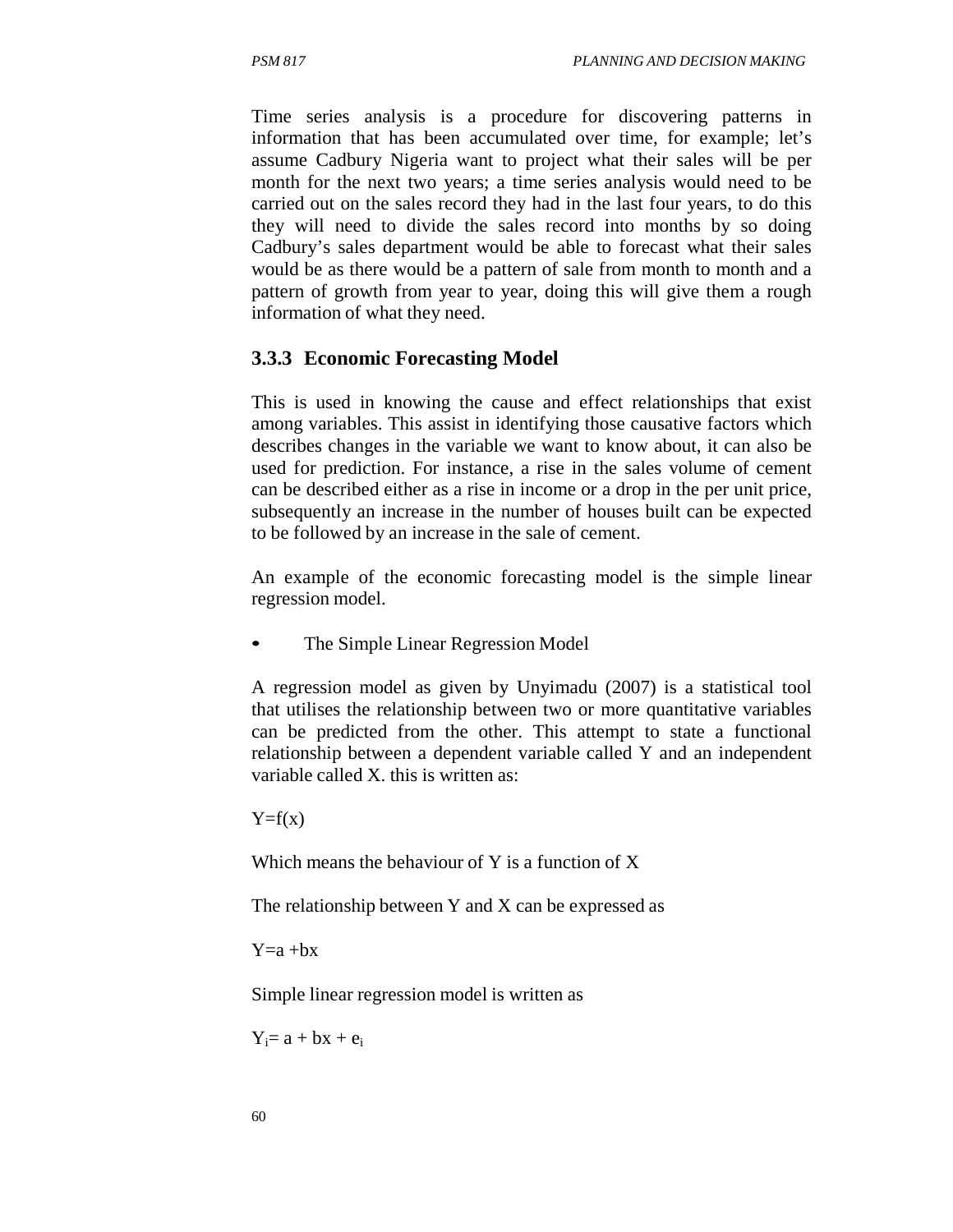Where,

 $Y_i$  is the value of the dependent variable in the ith trial

- a= the intercept b= the slope of the regression line  $e_i$ = the error term
- $x_i$ = the value of the independent variable in the ith trial



The intercept 'a' gives the value of Y when  $X = 0$  while the slope 'b' indicates the amount of change in Y with various levels of X. Both a and b are called regression coefficients or regression parameters.

Where the relationships between these variables and the factor to be forecasted are known, the econometric forecasting model can be constructed. If managers have information about the relevant variables the model allows them to make a prediction about the matter affected by those variables.

## **4.0 CONCLUSION**

Forecasting as we have dwelt with in this unit is used to anticipate future problems and events because they are mainly concerned with the future. Forecast help managers weigh options and advance their chances of reaching effective decisions.

Forecasting and production planning was considered and it was seen that forecasting has to do with our day to day living in our individual lives,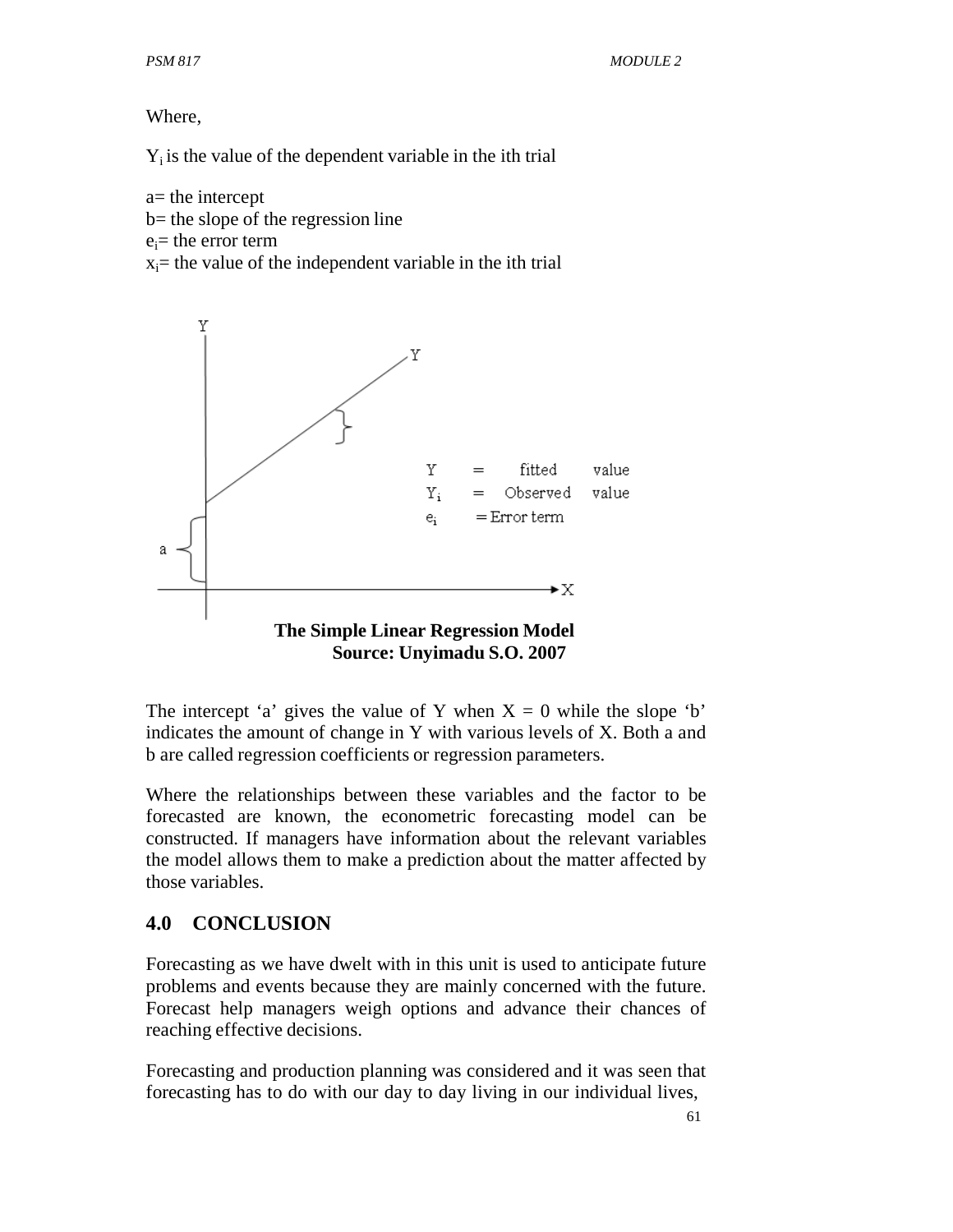as managers or even decision makers that is however, you want to view it from will determine the type of forecast, for instance; as an individual we choose what we wear based on our prediction of the day's weather and as such our lives is built around making forecast hence its importance in the determination of the success or failure of an organisation.

### **5.0 SUMMARY**

This unit has dealt extensively with the study of forecasting and areas such as forecasting and production planning, demand forecasting and the techniques of forecasting was considered; It was also mentioned that forecasts are essential, because without them we are at the mercy of future occurrence. When we predict the future, we make it more likely that our decisions and actions will be good. We also discussed that in putting together plans and making decisions, managers and decision makers enables them to consider the alternatives available to them; in effect, predict how occurrences within and outside the organisation will affect each option and what the result of each option will be. These forecasts are the basis upon which manager's planning and decision making are based.

#### **6.0 TUTOR-MARKED ASSIGNMENT**

- 1. Clearly explain the role of forecasting when planning.
- 2. Discuss in your own understanding the different forecasting techniques with practical examples.

#### **7.0 REFERENCES/FURTHER READING**

- James, A.F. Stoner (1978). *Management*. Englewood Cliffs N.J: Prentice–Hall Incorporation.
- James, Morrell (1972). *Management Decisions and the Role of Forecasting*. Baltimore: Penguin Books.
- Fredrick, A. Starke and Robert, W. Sexty (1998). (3rd ed.), *Contemporary Management*. Canada: Prentice – Hall Inc.
- Pisal, Yenradeea, Anulark Pinnoib and Amnaj, Charoenthavornying (2001). *Demand Forecasting and Production Planning for Highly Seasonal Demand Situations: Case Study of a Pressure Container Factory.*
- Unyimadu S.O. (2007). *An Introduction to Project Management and Feasibility Studies*. Benin, Nigeria: Harmony Books.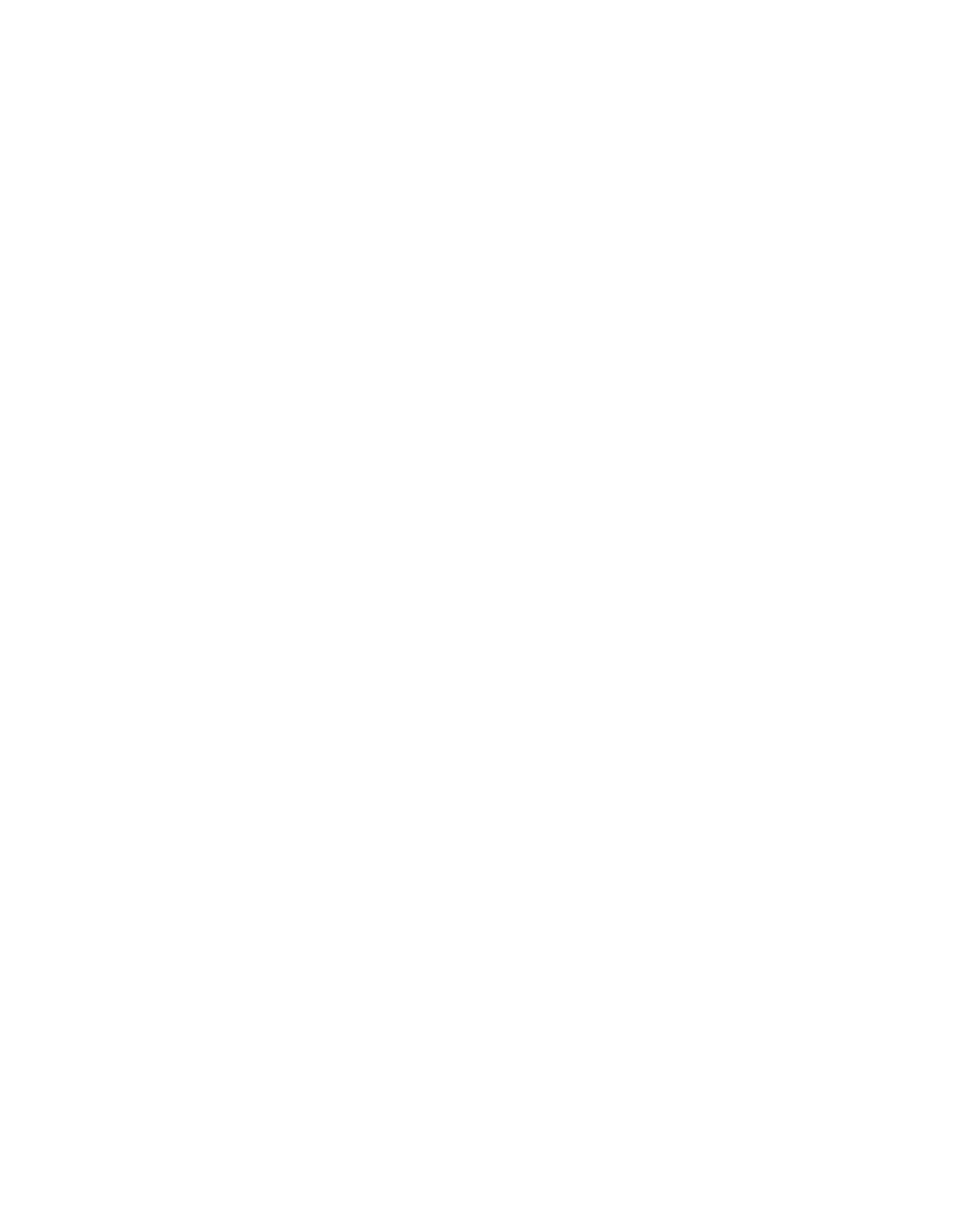## **MODULE 3 DECISION MAKING CONCEPT**

- Unit 1 What is Decision Making?
- Unit 2 Types of Decision Making
- Unit 3 Conditions of Decision Making
- Unit 4 Models of Decision Making
- Unit 5 Management Science Approaches to Decision Making
- Unit 6 Nature of Managerial Decision Making

## **UNIT 1 WHAT IS DECISION MAKING?**

## **CONTENTS**

- 1.0 Introduction
- 2.0 Objectives
- 3.0 Main Content
	- 3.1 What is Decision Making?
	- 3.2 Definitions of Decision Making
	- 3.3 Types of Decision Making
- 4.0 Conclusion
- 5.0 Summary
- 6.0 Tutor-Marked Assignment
- 7.0 References/Further Reading

# **1.0 INTRODUCTION**

Making a decision is part of our daily life. This is because at every point on a daily basis we take decisions; for example, decision on whether to take breakfast before leaving home or not. No matter how unimportant we feel a matter is a decision must still be made. This unit will look at decision making, what it involves, its types and all.

# **2.0 OBJECTIVES**

At the end of this unit you should be able to:

- state the different definitions of decision making
- identify and explain the types of decision making
- define what decision making is.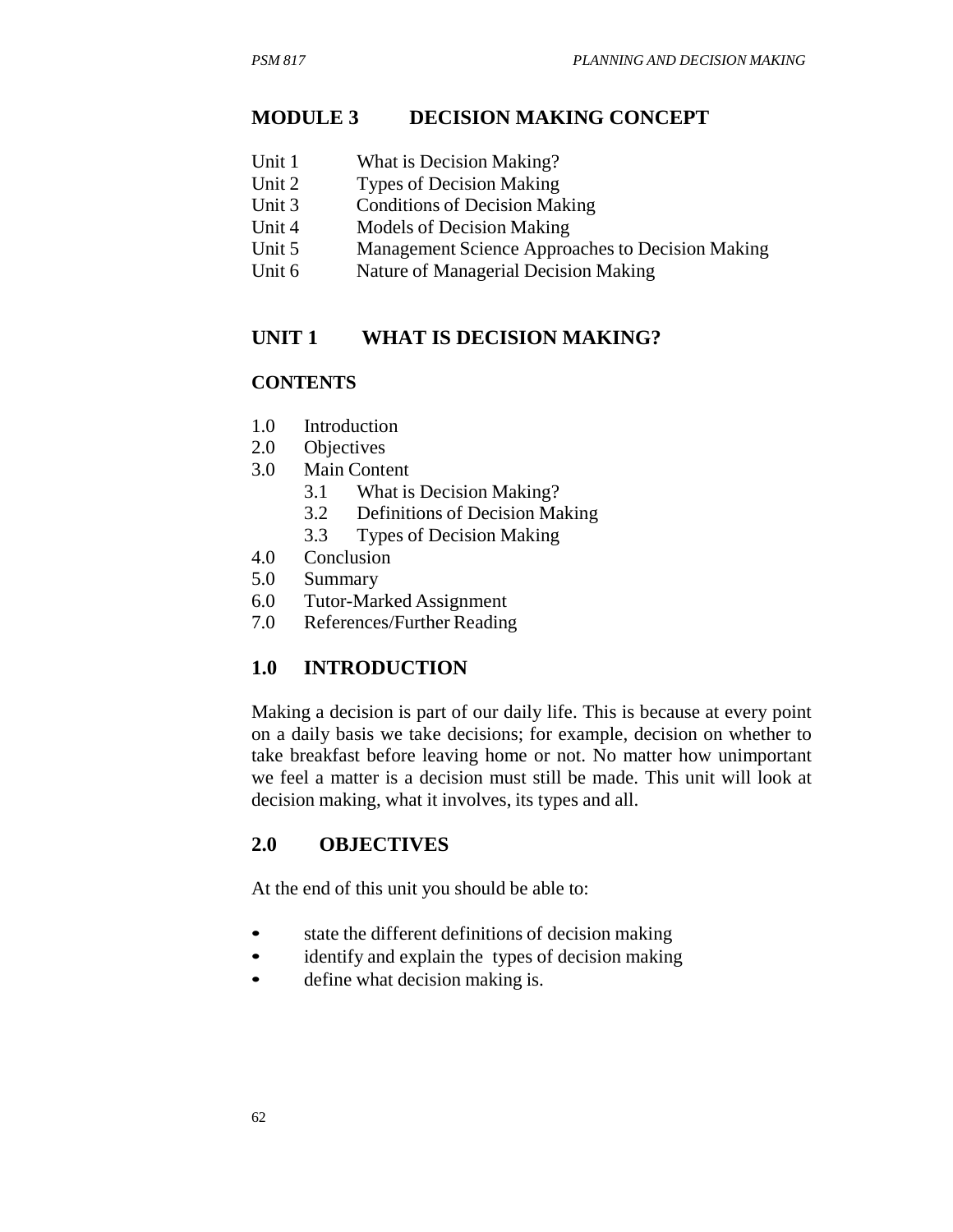# **3.0 MAIN CONTENT**

## **3.1 What is Decision Making?**

Different writers have given decision making in different perspective and as such refined their definition to reflect such. Cregg (1957) says that in organisations, decision making is a central responsibility of the manager and it is at the core of planning. He sees it as a vital part of the administrative process and leadership, thus equating management with decision making. As Weihrich & Koontz (1994) notes, managers see decision making as their central job because they must constantly choose what is to be done? Who is to do it? etc.

Decision making is defined as the process of thought and deliberation that results in individuals or members of an organisation choosing from among alternative ways of achieving an objective or responding to both opportunities and problems and providing a solution to a problem (Peretomode 2008). Making decision is a very important step in planning; a plan cannot be said to exist unless a decision is taken.

Decision making according to Starke & Sexty (1998) is the process of choosing between alternative courses of action to cope with crises, solve a problem or take advantage of an opportunity. The substance and focus of managerial decisions differs across organisations but the cause of the process of decision making is still the same. Problem solving refers only to those managerial actions that are crucial to determine what the problem is and why it took place. Thus, decision making has to do with the entire process while problem solving is one part of the process, Starke & Sexty (1998).

## **3.2 Definitions of Decision Making**

A decision is defined as the selection process leading to a particular action. It is sometimes difficult to distinguish without being pedantic between action and a decision but strictly an action is the realisation of a decision (Gregory, 1988).

The word decision is derived from the Latin root *decido* meaning to cut off. The generic concept of decision therefore is settlement, fixed intension, bringing to a conclusive result, judgement and resolution. A decision is a choice made by a decision maker about what should or should not be done in a given situation'. It tries to trace the root of the courses (Steiner, 1969).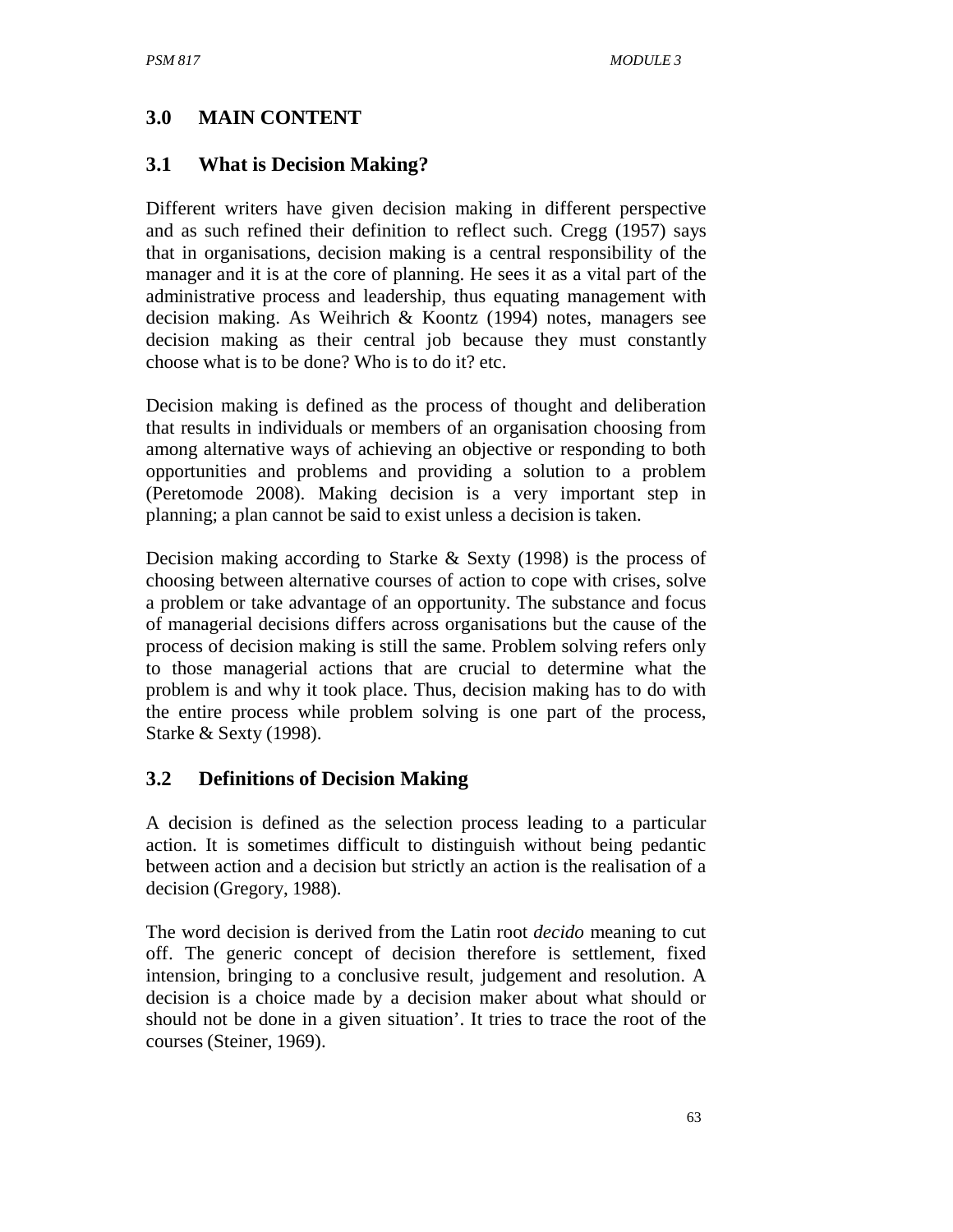### **3.3 Types of Decision**

Different types of decisions are made by managers, they can be categorised under programmed and non-programmed decisions. This dichotomy by March & Simon (1958) is based on the nature or type of problem to be dealt with or opportunities to be tackled.

#### **Programmed Decisions**

Programmed decisions are reoccurring decisions on everyday matters that are made using established procedures. More often than not, there are specific rules and procedures written or unwritten policies for handling them; for example, the Registry Department of NOUN making a decision on how to register students each semester. For a programme decision, the decision maker uses a performance programme, a standard sequence of behaviours that organisational members follow routinely whenever they encounter a particular type of problem or opportunity.

Programme decisions are also referred to as 'routine decisions' it is also easy for managers or administrators to make because there are guidelines or procedures that can be followed easily instead of thinking afresh how to go about certain problems or opportunities. High risk is not involved therefore it can be easily delegated (Peretomode, 1991).

Also according to Stoner *et al.* (1995) programme decisions to an extent limit our freedom because the individual has less liberty in deciding what is to be done. However, programmed decisions are essentially intended to be liberating. The policies, rules, or procedures by which we make programmed decisions serve time, allowing the decision maker (us) to dedicate attention to other more important activities.

#### **Non-Programmed Decisions**

The non-programmed decisions are those that are made in response to relatively novel problems and opportunities in the organisation. If a problem has not come up often enough to be covered by a policy or is so important that is worthy of special treatment. Problems such as how to allocate an organisation's resources, what to do when a product is failing; most problem a manager faces usually requires non-programmed decisions. For instance, how to manufacture a newer and stronger product to tackle typhoid is a non-programmed decision for GlaxoSmithKline.

As one moves up the organisational hierarchy, the ability to make non programmed decisions becomes more important. When making non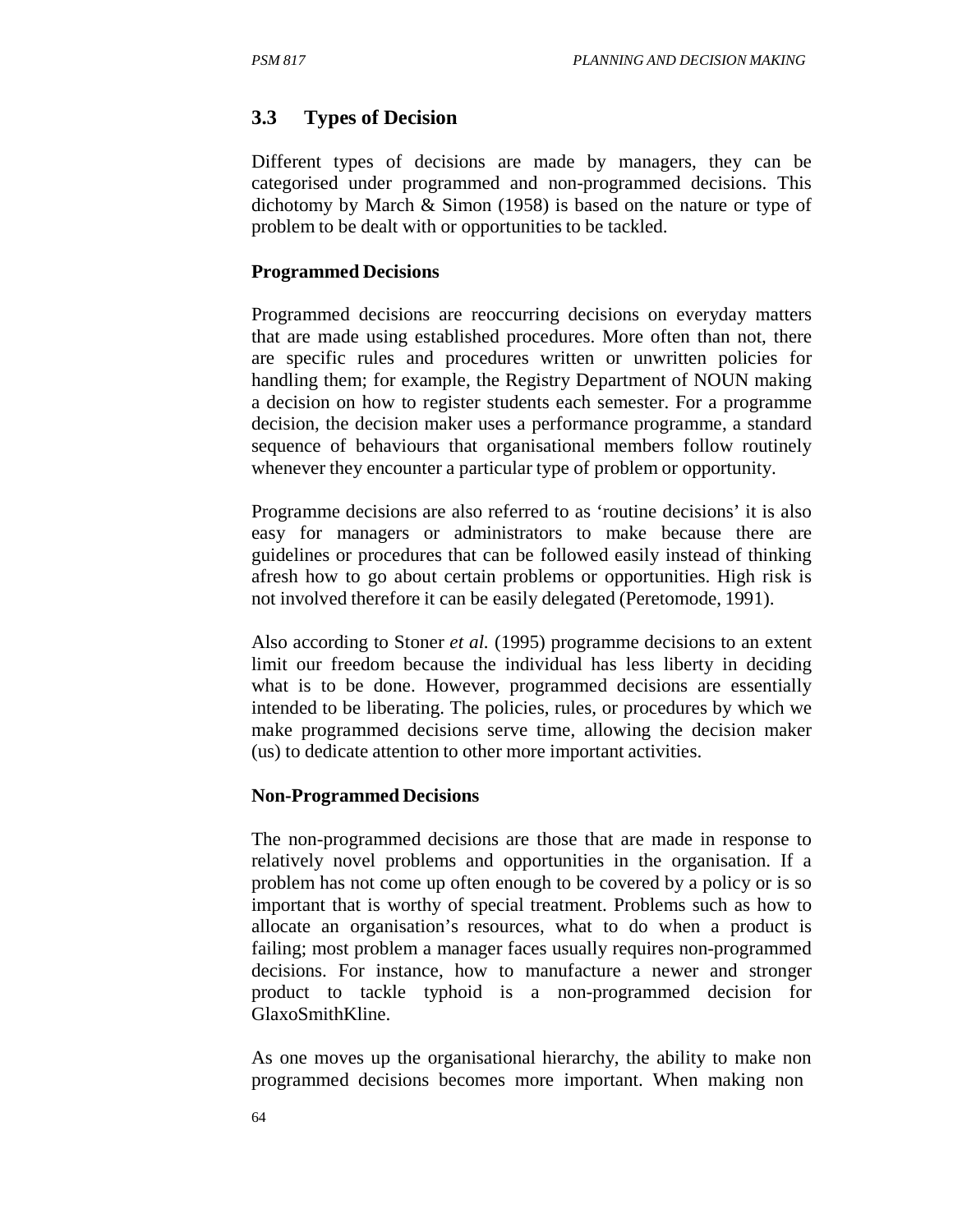programmed decisions the manager or administrator must search for any information that may be useful will depend largely on their problemsolving ability, intuition, tolerance for ambiguity and good judgement. Non-programmed decision making entails high risk that cannot be easily assessed.

## **4.0 CONCLUSION**

This unit has considered what decision making is, its various types and its definitions. Decision making is a key part of a manager's activities this is because when managers plan they decide such matters as what goals or opportunities their organisations will follow, the resources to use and what task will be performed by whom. The whole planning process involves them regularly in a series of decision making situations and this will to a large extent determine how good their plan will be. Programmed and non programmed decision was discussed, programmed decision we said is the easiest for managers to make because it simply refer to a policy that is already in existence rather than having to think and proffer a solution on one's own while in non-programmed decision help to differentiate between effective and non effective managers this is because managers will have to depend totally on their problem solving ability.

# **5.0 SUMMARY**

Managers make decisions that must be carried out by others, their decision making approach must be modified to suit particular problems and situation. Programmed decisions are those that are given by habit or policy, non programmed decisions are those that are new and original, important decisions will be non-programmed as they will require careful and logical consideration.

# **6.0 TUTOR-MARKED ASSIGNMENT**

- 1. Explain with practical examples the link between planning and decision making.
- 2. Critically examine programmed and non-programmed decisions and in your opinion state the one you think is better and why?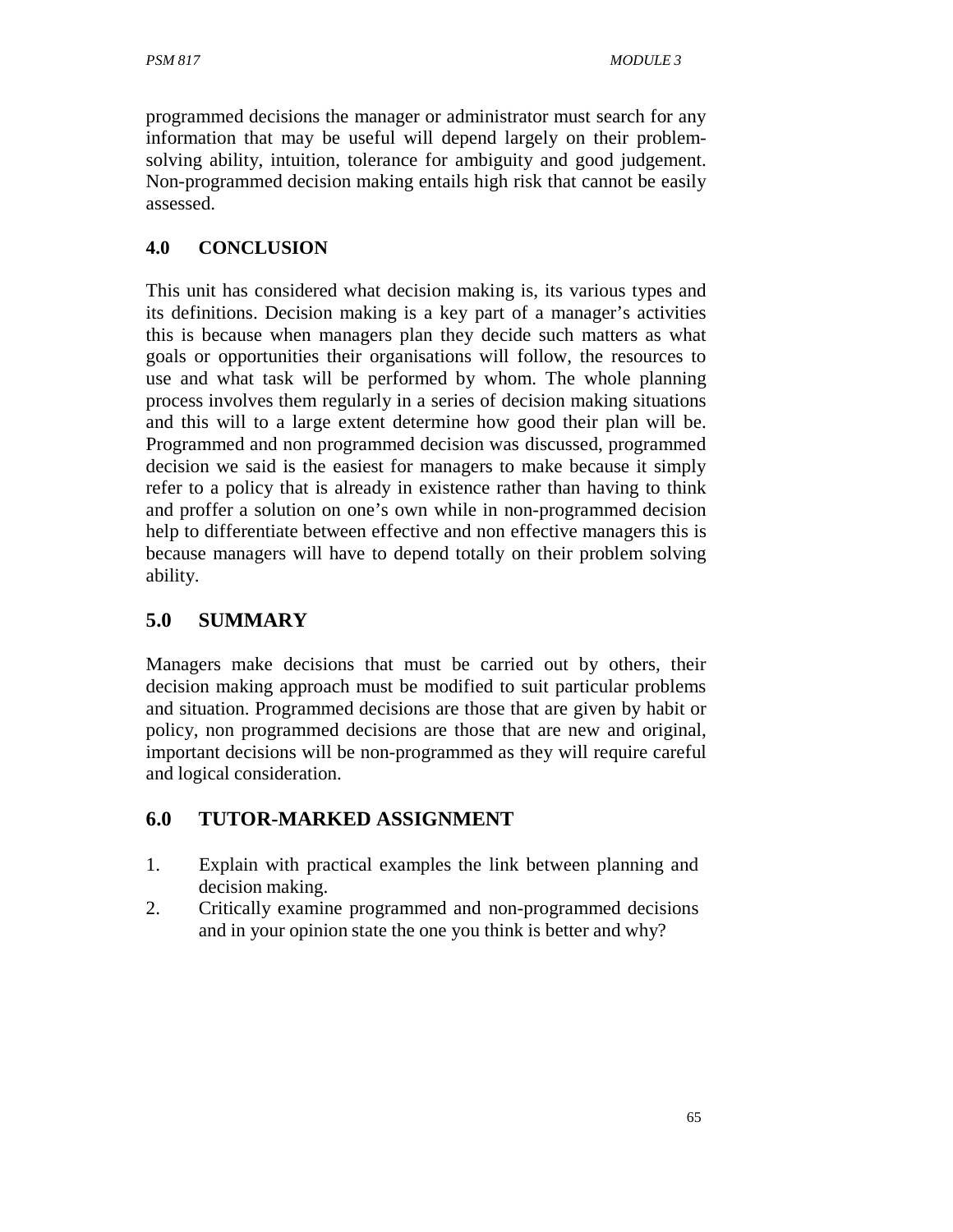#### **7.0 REFERENCES/FURTHER READING**

- Fredrick, A. Starke and Robert, W. Sexty (1998). (3rd ed.). *Contemporary Management*. Canada: Prentice – Hall Inc.
- James, A.F. Stoner (1978). Englewood Cliffs N.J: *Management*. Prentice – Hall Incorporation,
- Peretomode, O. (2008). *Fundamentals of Management and Organisational Behaviour.* Lagos: Onosomegbowho Ogbinaka Publishers Ltd.
- Weihrich, H. and Koontz, H. (1996). *Management*: *A Global Perspective.* New York: McGraw-Hill Inc.
- March, J.G. and Simon, H.A. (1958). *Organisations*. New York: Wiley.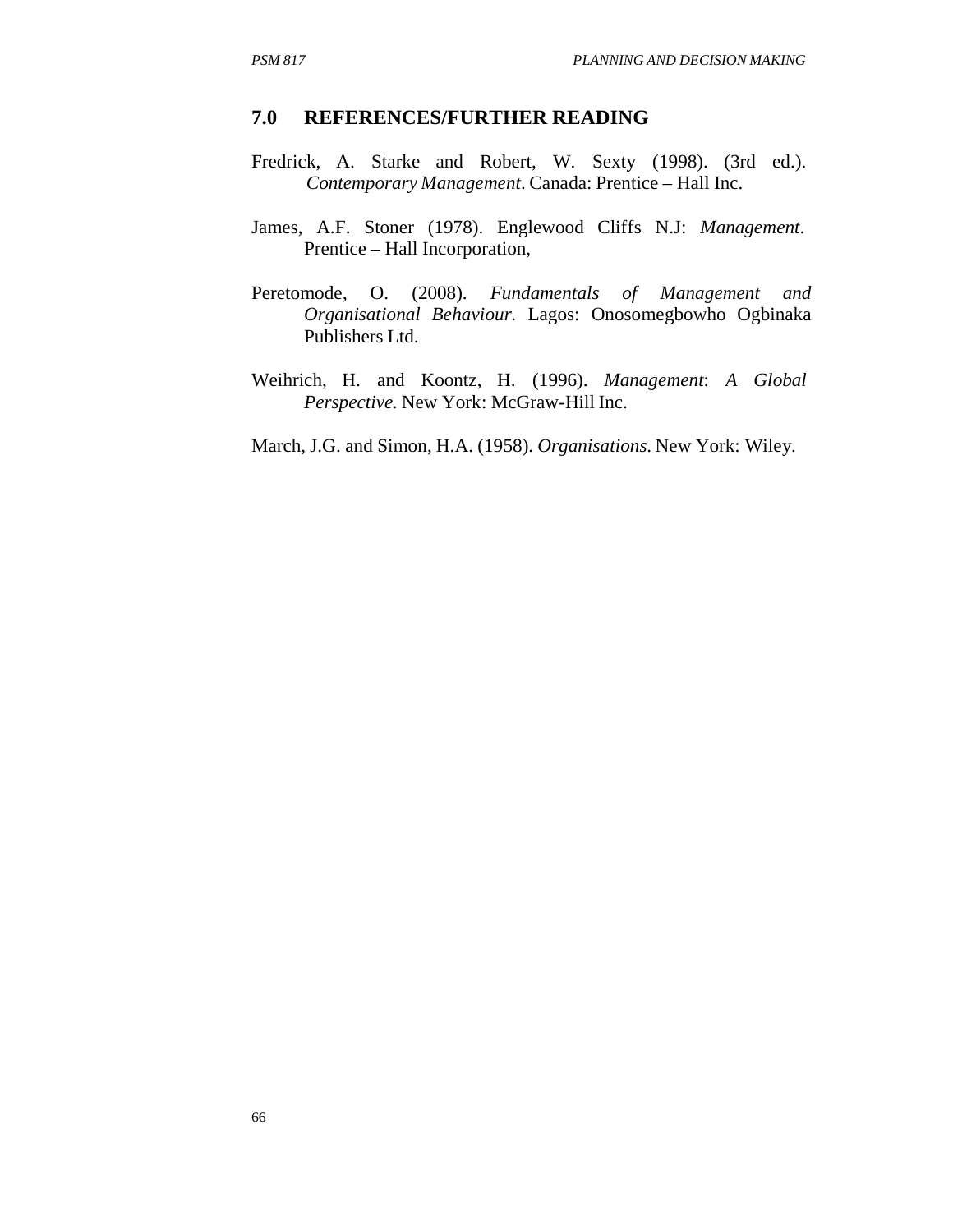# **UNIT 2 TYPES OF DECISION MAKING**

### **CONTENTS**

- 1.0 Introduction
- 2.0 Objectives
- 3.0 Main Content
	- 3.1 Conditions of Decision Making
		- 3.1.1 Decision Making under Certainty
		- 3.1.2 Decision Making under Uncertainty
		- 3.1.3 Decision Making under Risk
	- 3.2 The Decision Making Process
	- 3.3 Factors affecting the Decision Making Process
- 4.0 Conclusion
- 5.0 Summary
- 6.0 Tutor-Marked Assignment
- 7.0 References/Further Reading

# **1.0 INTRODUCTION**

An individual's life is filled with taking decisions daily; for instance, decisions need to be made whether to go out or not, or to dress in a particular way or not, etc. When it comes to an organisational setting, managers are also saddled with the responsibility of constantly making decision like where to invest profits, what to do about a persistent challenge in the organisation, etc. Hence, decision making is an important aspect of a manager's activity. We will also see that planning has a lot to do with decision making, how good a decision is will determine to a large extent how effective the manager's plan will be.

## **2.0 OBJECTIVES**

At the end of this unit you should be able to:

- describe the different conditions under which decisions can be made
- explain the processes involved in decision making
- state the factors that affect decision making.

## **3.0 MAIN CONTENT**

## **3.1 Conditions of Decision Making**

When making decisions all managers must weigh alternatives many of which involve future events that are difficult to predict such as a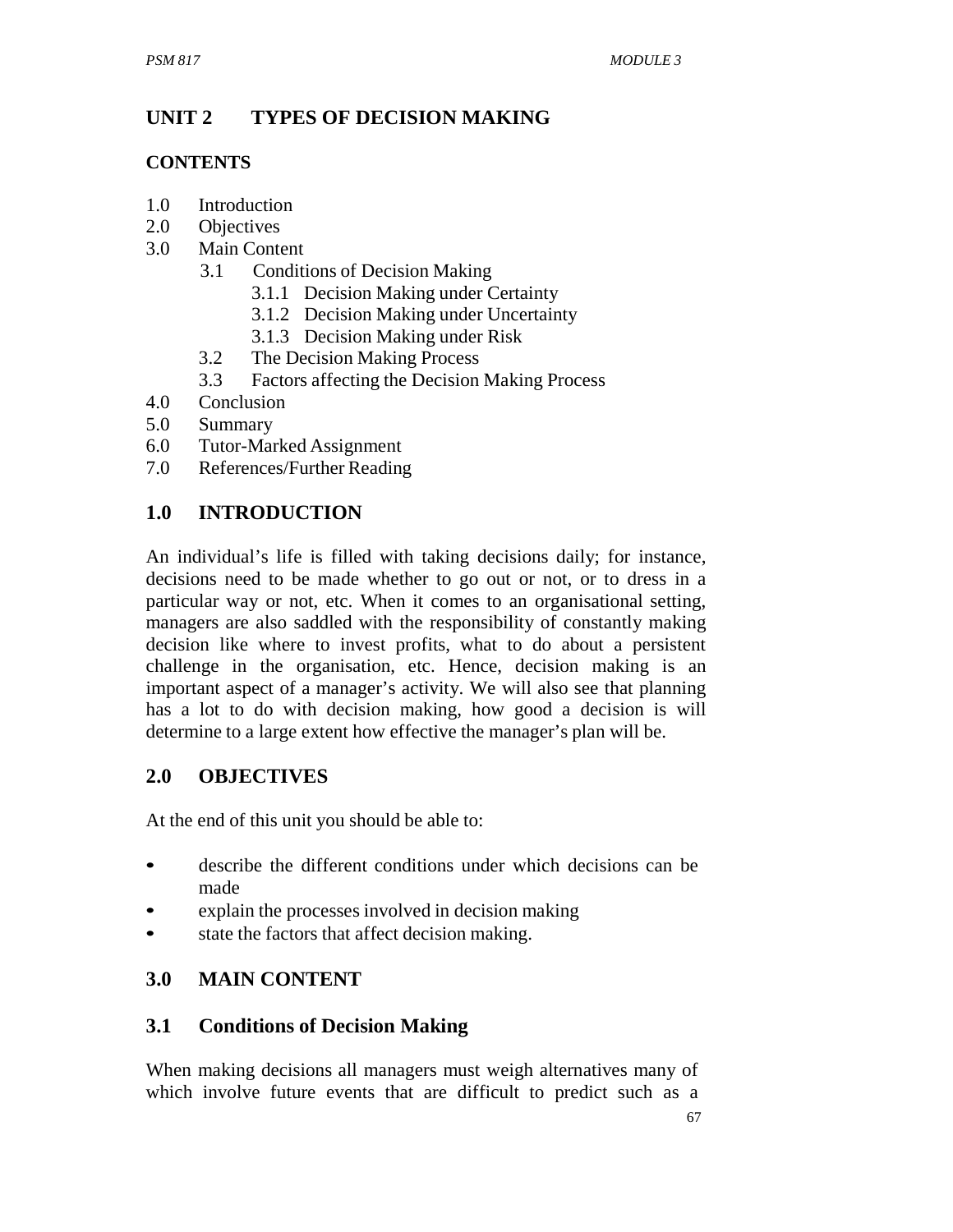competitor's reaction to a new price list or the reliability of a new supplier. Decision making conditions are categorised on a scale ranging from certainty (highly predictable); risk and uncertainty (highly unpredictable) Stoner *et al.* (1995). The categorisation is based on the adequacy of information or data available to the decision maker.



**Adapted from Stoner** *et al.* **(1995)**

#### **3.1.1 Decision Making under Certainty**

A decision is made under conditions of certainty when manager knows the available alternatives and benefits or costs associated with each. In this type of situation there is a perfect knowledge about available alternatives and their consequences. These decisions are 'routine decisions' as Gleuck (1980) observed that the trouble is that in today's real complex and rapidly changing organisational life, few significant problems or opportunities fit these characteristics of conditions of certainty; conditions that are exceptions rather than rule.

#### **3.1.2 Decision Making under Risk**

This occurs in a condition where the risk manager does not have enough information or total knowledge of the problem or opportunity. This risk exists when the manager is able to define the problem clearly, can list many alternatives and can estimate the probability of the payoffs for each alternative. In this state there is no way to certify that a particular alternative will lead to a particular payoff; for example, if Guinness decides to open new outlet in another location, Guinness cannot predict how much profit or sales the new outlet would produce. However, because of the amount and quality of information that the manager has, he is sure that the result will most likely fall within a certain range of outcomes. In other words, the decision maker has some probabilistic estimates of the outcomes of each alternative and consequently 'the probabilities of the various possible outcomes associated with the decision' (Peretomode, 2008).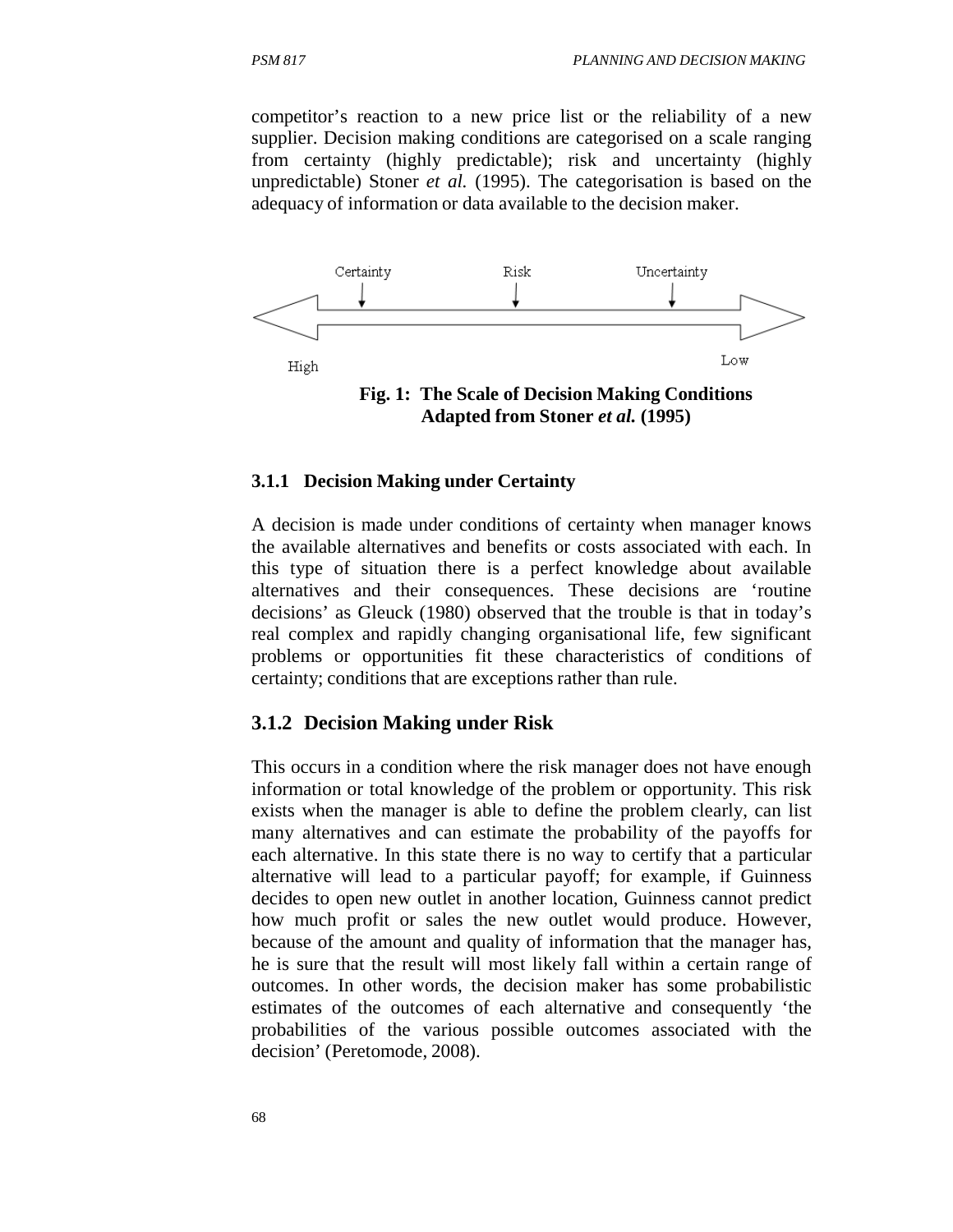Probability theory is often used by managers to cope with risk. There are two types of probabilities:

## **a) Objective Probabilities**

These are based on quantifiable facts. The simplest example of these is the tossing of a coin; the probability of it being head is 50 percent because there are only two sides to a coin. Objective probabilities are not infallible (perfect) since circumstances change over time and data developed in one period may not be useful in another.

## **b) Subjective Probabilities**

These are based on management intuition, values, preferences and experience with similar situations. For instance, if the human resource manager is recruiting someone for the position of brand manager and the organisation has never had such a position before, the human resource manager can only make subjective estimate of the probability of success of a candidate probably based on the interview(s) he had with the candidate before he was given the position.

Hence, in decisions under risks alternatives are recognised but their outcomes are usually in doubt. Managers however usually assess the likelihood of various outcomes occurring based on past experiences, research and other information.

# **3.1.3 Decision Making Under Uncertainty**

A decision is made under conditions of uncertainty when a manager does not know the available alternatives, the likelihood of their occurrence or their potential outcome. Decisions under conditions of uncertainty are the most difficult; in such situations, a manager has no knowledge on which to even estimate the likelihood of various outcomes.

In most cases, managers have some experiences upon which to base their decisions but there are situations such as launching new businesses, developing new products, or expanding into foreign markets where conditions of near uncertainty do exist. In each case, the number of factors to be weighed and evaluated could be overwhelming.

Glueck (1980) identified three strategies which decision-makers use to deal with uncertainty: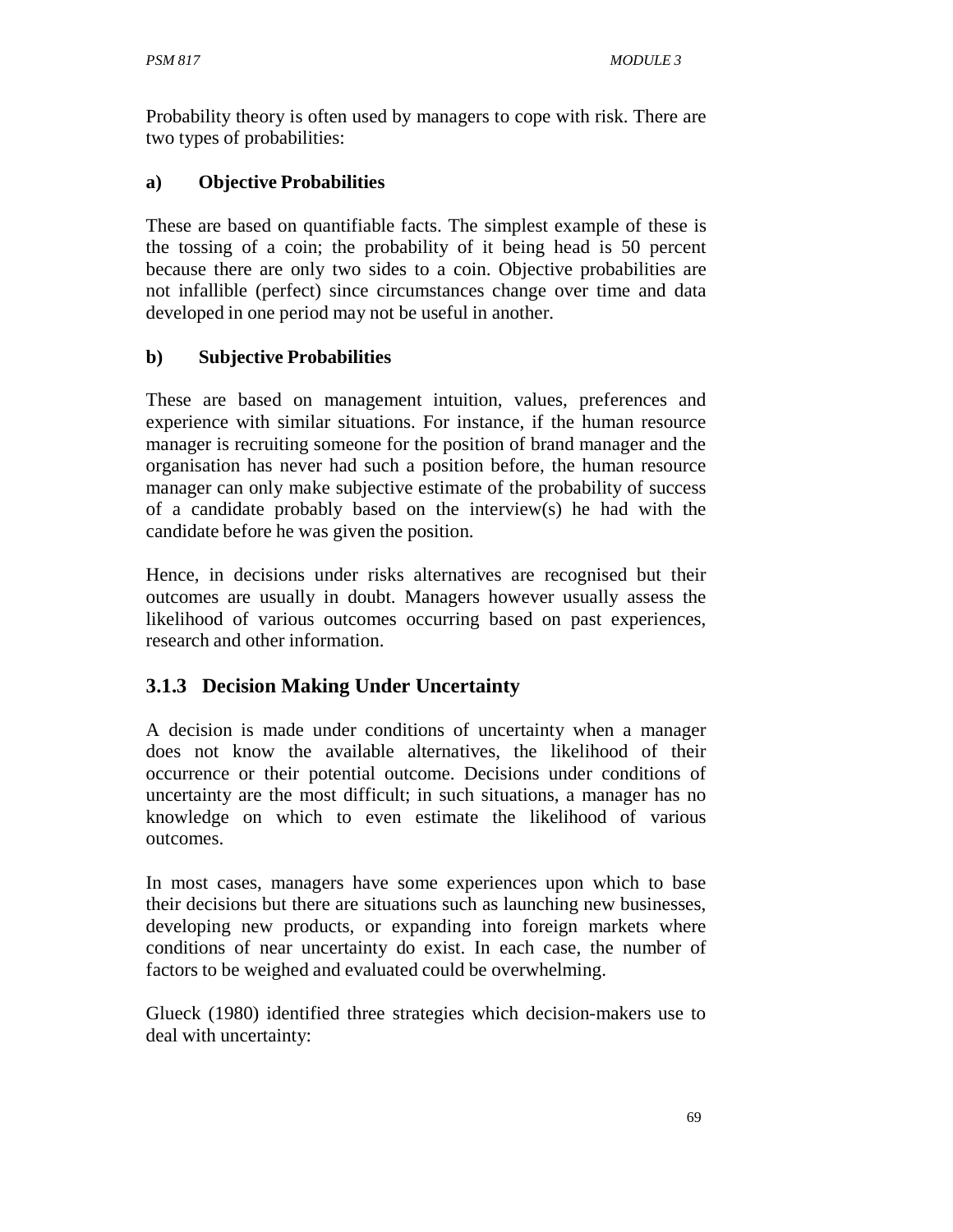- Avoid uncertainty: Ignore the sources of uncertainty and hope for the best. This is an uncommon strategy.
- Reduce the uncertainty to certainty: Pretend that the future will be like the past and decide as in the past. This is a frequent strategy
- Reduce the uncertainty in the environment: Negotiate with the source of uncertainty. Thus, if supplies are uncertain, the manager may sign a long-term contract (to reduce the uncertainty of future prices).

### **3.2 The Decision Making Process**

Decision making has been identified as a process of thought and consideration that results in a decision. Decision is what mangers used to respond to problems and opportunities a comprehensive search for information is required by organisations especially if it involves nonprogrammed decisions, an in-depth understanding of the processes involved in rational decision making is vital because the process to a large extent determines how good or bad the decision is likely to be.

Decision making involves quite a number of stages and as such managers need to go through these stages before taking a decision because this helps them think thoroughly about the problem and establish alternative strategies. It should be noted that there are no universally accepted laid down procedures or stages for managers to follow before making a decision, what is of upmost importance is that whatever process or stages, managers want to adopt it must be rational, reasonable and systematic. For this unit, we will consider the following processes involved in decision making:

### **Stage 1**

Recognise, diagnose and define the problem. The first stage of the decision making process is the recognition that a problem or opportunity exists working against achieving objectives and finding out the origin of the problem and then describing the real problem. Pounds (1969) identified 3 sources of information helpful to managers in the recognition of problem:

- Historical data: This is gotten using the organisation's performance, when the current data show a relative decline in performance when compared to past performance data then a decision is likely.
- Planning data: When the results do not meet the planned objectives.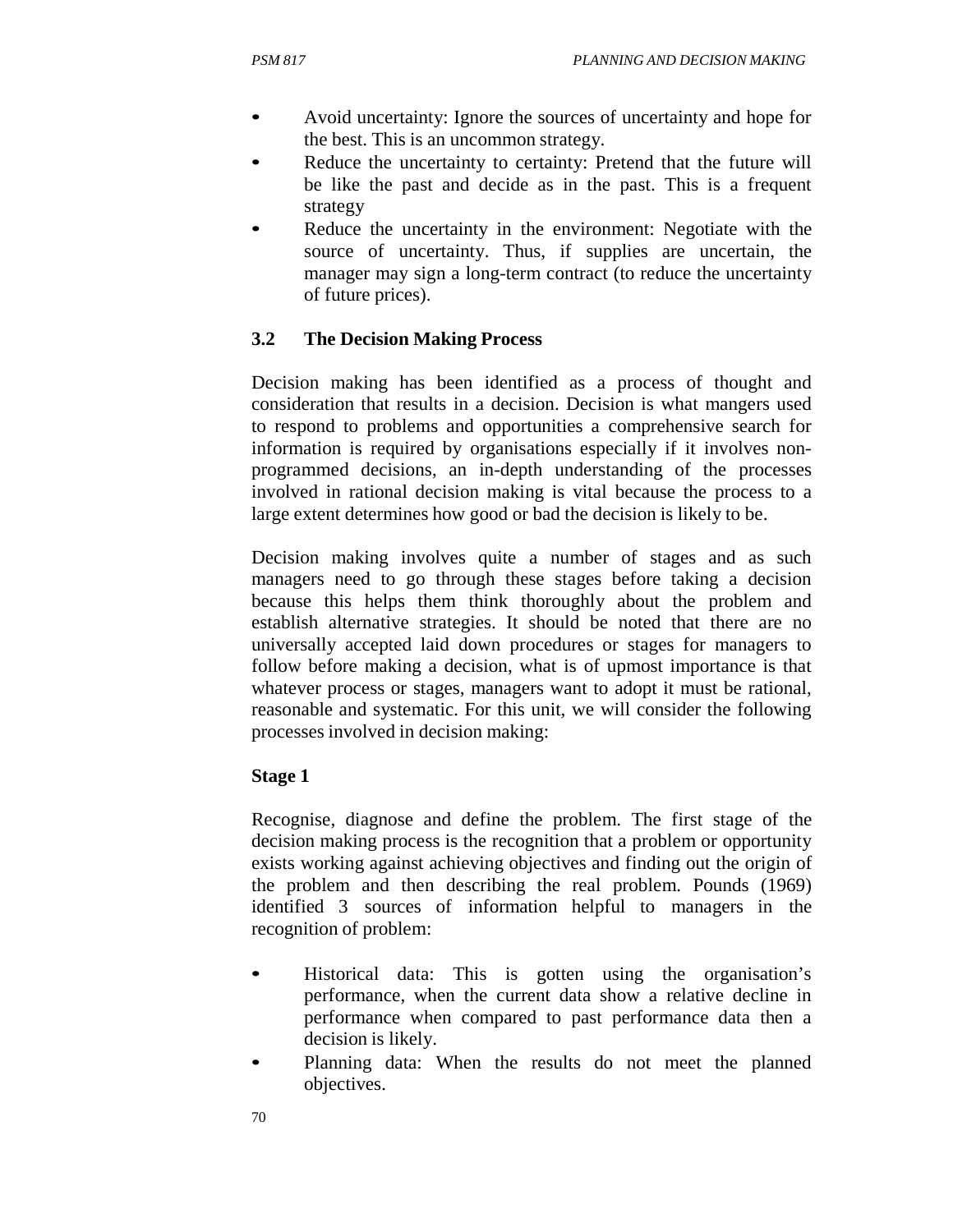• Criticism: When outsiders point out problems or when results are compared unfavourably of those of similar enterprises a decision is likely.

This first stage in decision making can be affected by problems such as:

- i. The decision maker ignoring information and thus becoming blind to the problem,
- ii. The wrong problem and or causes are identified from information,
- iii. The decision maker skips over the problem recognition stage, attempting to solve the problem before it is clearly defined and recognised (Watson, 1976).

### **Stage 2**

Search for, gather and analyse relevant facts or information. Once we have defined our problem, the manager would now decide what he will do about it; to go about this the manager must first decide what facts they will need to make an accurate decision and then try to obtain as much of this information as possible to be able to put together possible solutions (Stoner, 1978).

### **Stage 3**

Develop Alternative Solutions - After identifying and defining a problem and putting together relevant information, managers must at this stage develop possible alternative solutions from which a choice will be made. These alternatives represent different responses to the problem or the opportunity.

### **Stage 4**

Evaluate the Alternative Solutions – Once managers have built up a set of options for the solutions, they must source for new information that will enable them further evaluate each of the alternatives in terms of the goods and resources of the organisation and how it will help solve the problem or confront the opportunity. This stage has to do with listing the possible outcome of each alternative. Stoner, 1976 put forward that managers based on their intuition, knowledge, experiences each arrange alternatives in a hierarchy from most preferred to least preferred and decide which alternatives are most desirable or attractive. This is done after both the positive and negative consequences of all the alternatives have been examined.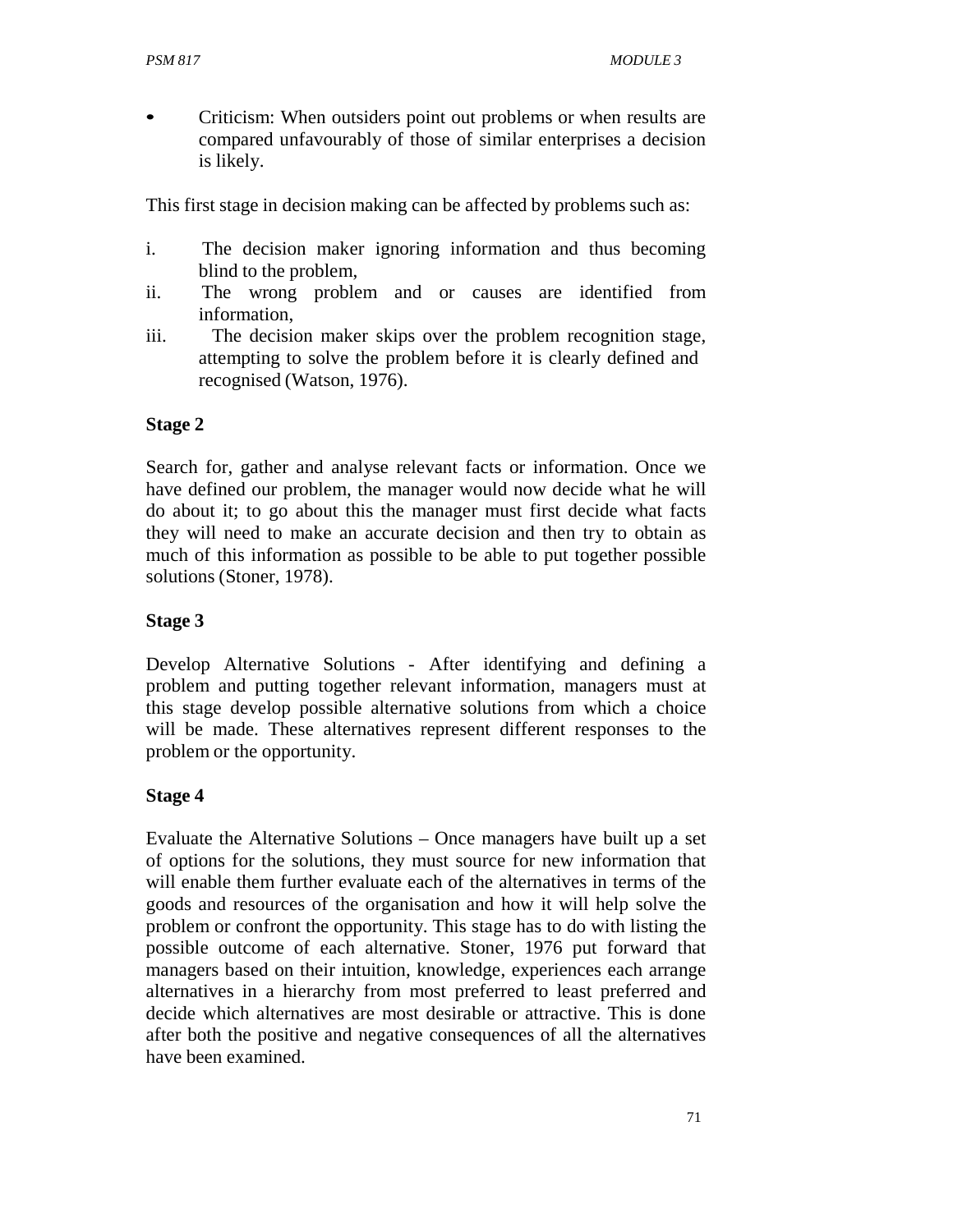### **Stage 5**

Select the best alternative solutions – the decision maker must choose one of the identified alternatives. The alternative chosen will be one that best solves all the factors of their problem at the lowest cost to their organisation.

### **Stage 6**

Implement the decision – The process of decision making is not complete if the alternative chosen has not yet being implemented. Decision implementation involves communicating the chosen option/alternative to those to be affected by it or the members of the organisation and assigning resources and responsibility in implementing it (Gleuck, 1980).

### **Stage 7**

Evaluate and Control – At these stage managers should set up a procedure for regular, periodic feedback in form of reports on the progress of the course of action that has been implemented. They should also set up 'early warning system' to let them know as soon as possible of some problem with the action being implemented (Stoner, 1979); a form of control system.

### **3.3 Factors Affecting the Decision Making Process**

Decision making varies from one organisation to the other. The different decisions made by managers are often dependent on several factors which are:

- significance of the decision
- time pressure
- factors in the decision environment
- factors affecting decision maker(s) decision mode, politics and individual or group processes, attitudes, feelings, abilities motives and his personality.

## **4.0 CONCLUSION**

In conclusion, we have seen that the conditions under which managers make decisions will vary with the amount of information they have. Under conditions of certainty, managers know precisely what the results for each option available to them will be. Under the conditions of risk, they know within a small margin of error the probable outcome of each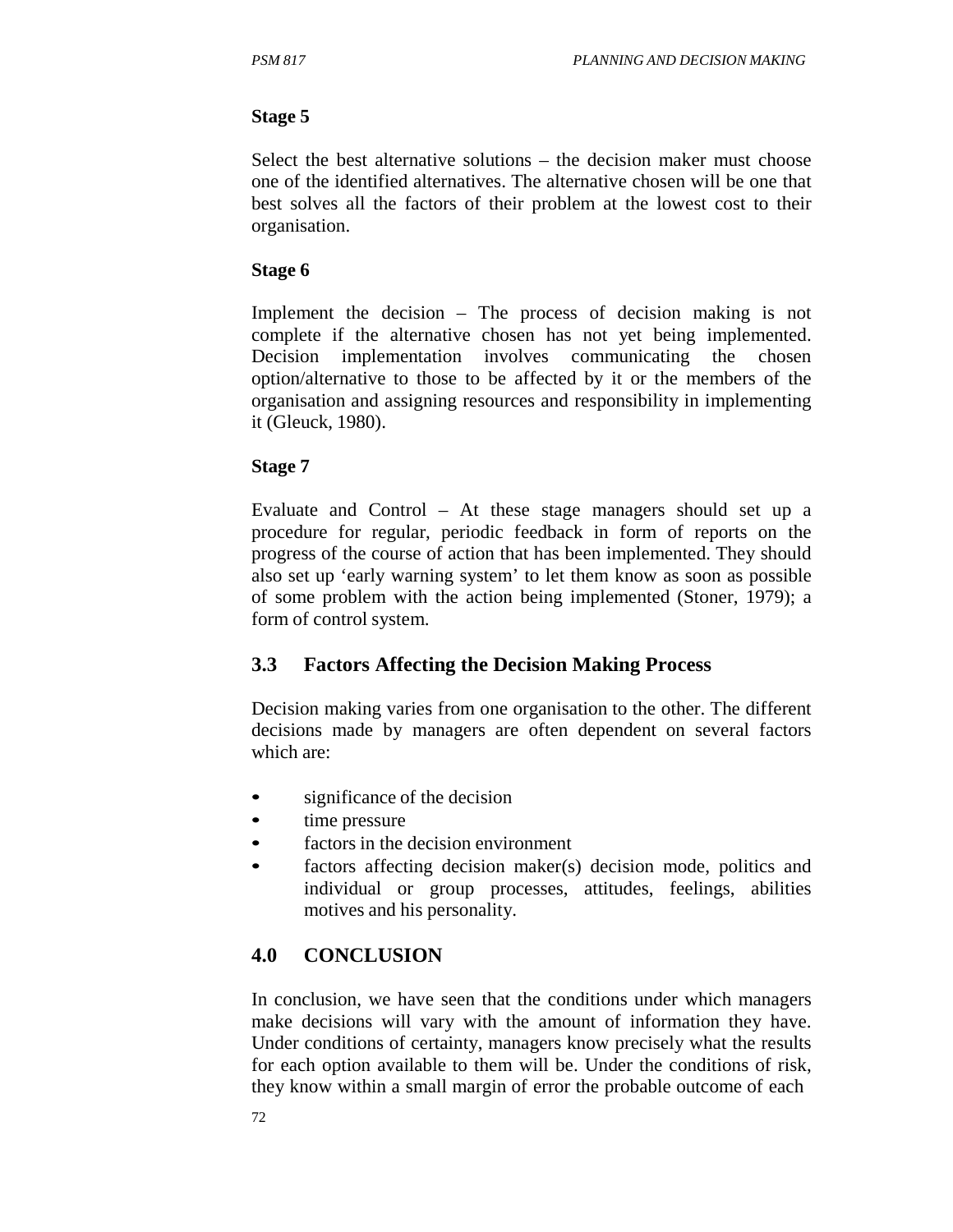option. For conditions of uncertainty on the other hand, the probabilities are not known precisely.

In most organisations decisions are made under some degree of uncertainty, this is one reason managers try to reach satisfactory stage, rather than ideal decisions. Managers do not wait for problems to arise but they actively look for opportunities and problems.

# **5.0 SUMMARY**

Managers make decisions that must be carried out by others, the types of decisions made and the conditions under which they are made will vary and as such they shape their decision making approach to the particular problems and circumstances. The conditions under which managers make decisions will vary with the amount of information they have; under conditions of certainty managers know precisely what the results will be of each of the alternatives available to them, under conditions of risk, they know within a small margin of error the probable outcome of each alternative. Most management decisions are made under some degree of uncertainty. This is one reason managers try to reach satisfaction rather than ideal decisions.

## **6.0 TUTOR-MARKED ASSIGNMENT**

- 1. List and explain the types of decision making we have.
- 2. Critically examine the decision making process.
- 3. Do a critique of the probabilities involved in decision making.

# **7.0 REFERENCES/FURTHER READING**

- James, A.F. Stoner (1978). *Management*. Englewood Cliffs N.J: Prentice – Hall Incorporation.
- Glueck, W.F. (1980). *Management*. Hinsdale III: The Dryden Press.
- Peretomode, O. (2008). *Fundamentals of Management and Organisational Behaviour*. Lagos: Onosomegbowho Ogbinaka Publishers Ltd.
- Pounds, W.F. (1969). *The Process of Problem Finding, Industrial Management Reviews.*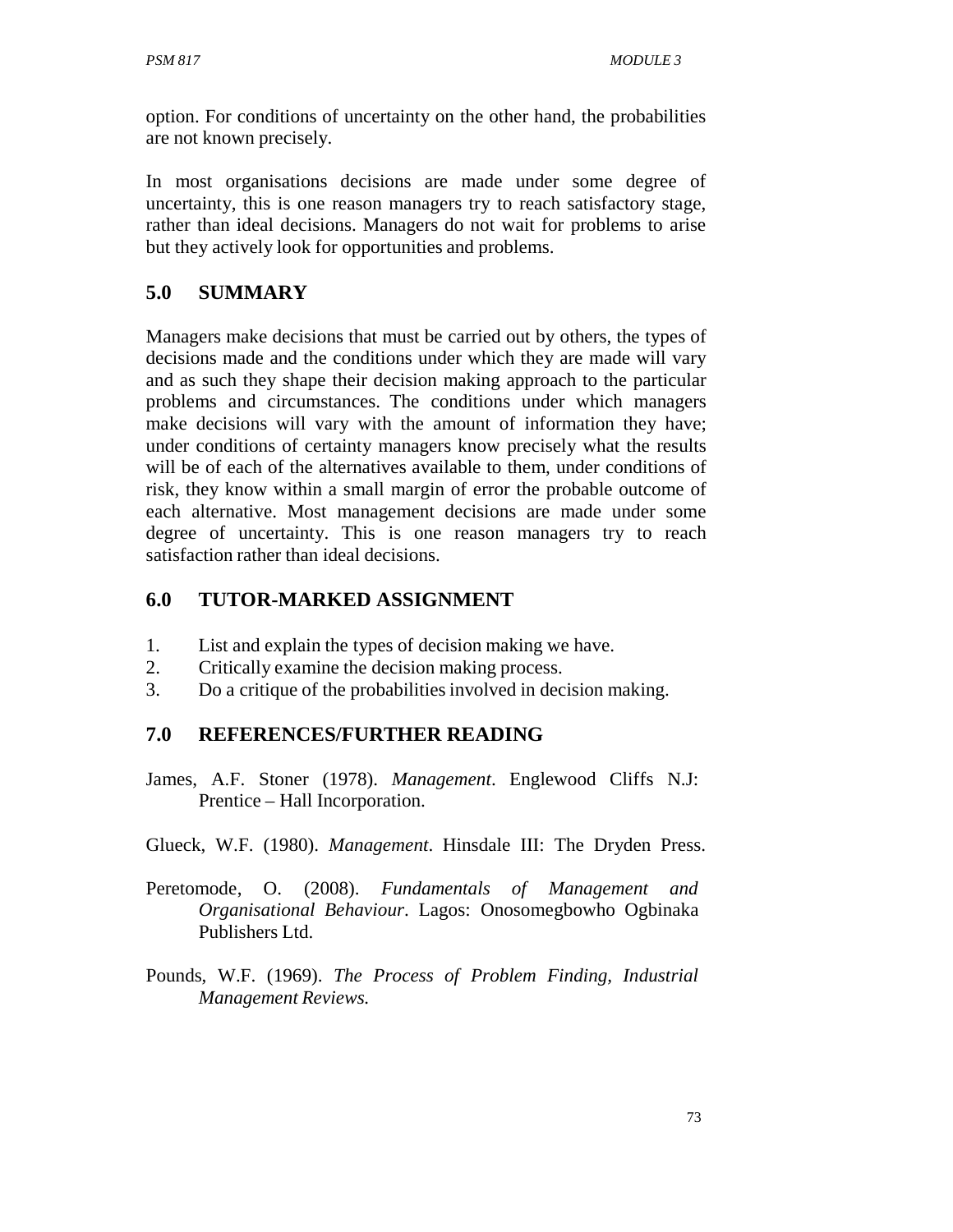# **UNIT 3 CONDITIONS OF DECISION MAKING**

### **CONTENTS**

- 1.0 Introduction
- 2.0 Objectives
- 3.0 Main Content
	- 3.1 Decision Making Trees
	- 3.2 Decision Matrix
	- 3.3 Brainstorming
	- 3.4 The Delphi Technique
	- 3.5 Nominal Grouping
	- 3.6 Dialectical Inquiry
	- 3.7 Advantages of Group Decision Making
	- 3.8 Disadvantages of Group Decision Making
- 4.0 Conclusion
- 5.0 Summary
- 6.0 Tutor-Marked assignment
- 7.0 References/Further Reading

## **1.0 INTRODUCTION**

We have said that managers must frequently make decisions when the information they have is not complete, the major reason for this is that managers cannot always predict the aftermath of their decisions. Quite a number of techniques have been developed to help managers make better decisions, in this unit, we will be considering six of the most popular decision making techniques.

### **2.0 OBJECTIVES**

At the end of this unit, you should be able to:

- demonstrate the various decision making techniques
- explain the type of decision making technique to apply for each problem or challenge they come across
- describe the decision making matrix.

## **3.0 MAIN CONTENT**

### **3.1 Decision Making Trees**

74 Managers are faced with difficult problems in which the likely result of each of the alternative solutions available to them will be difficult to predict. Decision trees were developed to assist managers make a series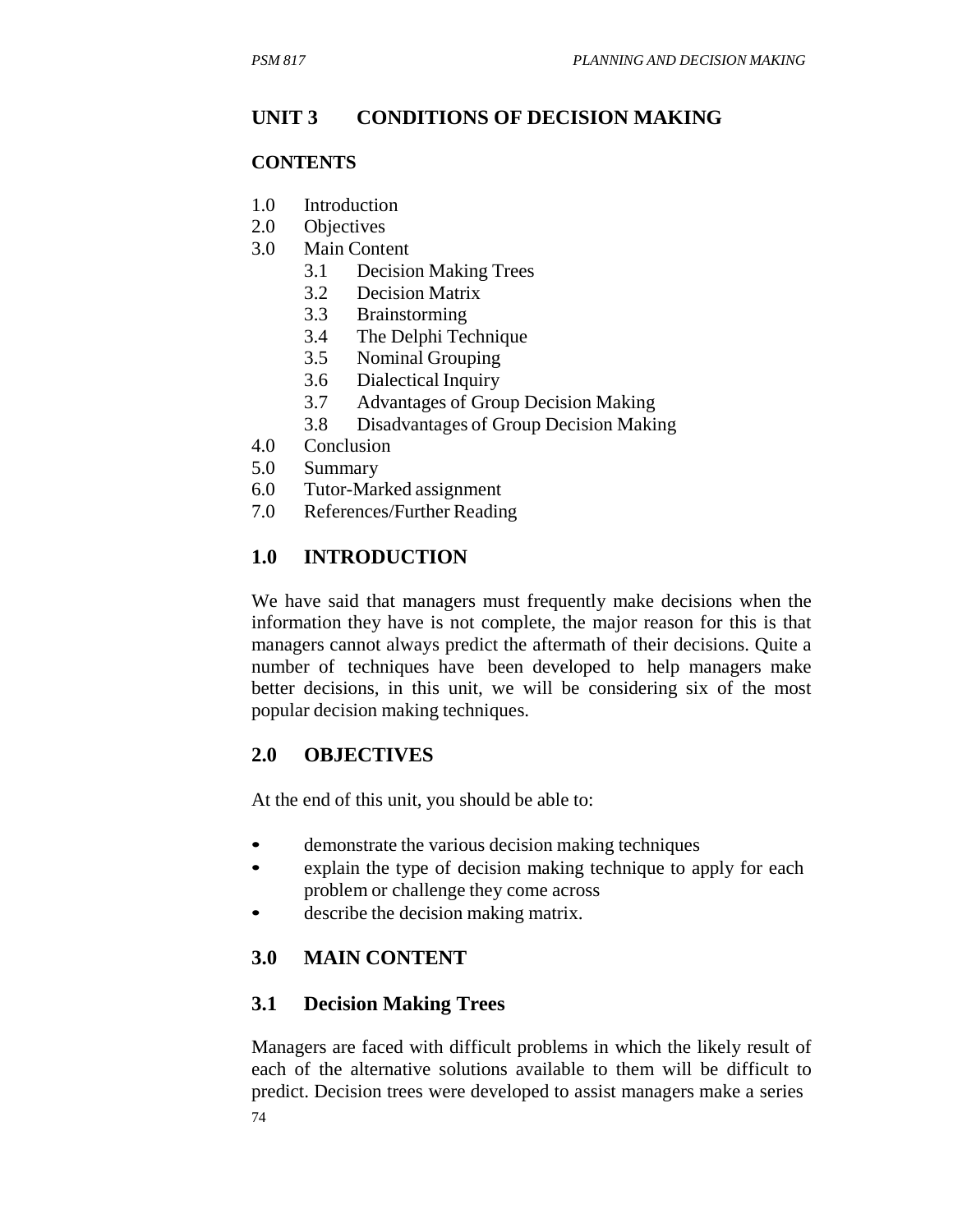of decisions that has to do with uncertain events. A decision tree is a device that displays graphically the various actions that a manager can take and how these actions will relate to the various future events that occur (Stoner, 1978). It should be noted that using a decision tree will not make a decision for the manager, the manager will still be required to make a judgement; Although, in proper situations using a decision tree will help to decrease the potential confusion in a complex problem and allow the manager to analyse the problem rationally.

We will look at a typical problem and see how a decision tree is used in making a decision: for example, assuming Honda Motor Company Ltd. at present is producing vehicle or cars which are only gasoline powered. The company's managers however, considered that the market potential for solar vehicles is growing fast. They must decide whether to keep on producing only gasoline vehicles or start producing only solar vehicles. If they decide to continue to produce only gasoline motors they may subsequently decide to invest in new facilities that will enable them to produce both gasoline and solar vehicles.

To create the decision tree that would help their company decide on what to do according to Stoner (1978), the managers involved would go through a 3-step procedure:

- a. Identify the decision points (that is the points at which a decision might be made) the alternative actions available at each point and the possible events associated with each alternative action. In this case there are two possible decision points with two alternatives available at each point; first, 'continuing to produce gasoline vehicles' versus 'producing only solar vehicles' and second 'invest in new facilities to produce both vehicle types' versus 'do not invest in new facilities. The possible outcomes of each alternative action are illustrated in the tree.
- b. Estimate the probability of each possible event and the payoff associated with each action event combination. As was stated earlier, under conditions of risk, managers will be able to assign precise probabilities for each event; under conditions of uncertainty; approximate probabilities will have to be assigned. In any case, the probability figures give managers a measurable basis for deciding which events are most and least likely to occur. Similarly, the estimated payoffs (return) will be put in measurable terms; e.g. profits in a naira.
- c. Analyse the decision tree to determine which decision will have the highest expected value in terms of its payoff and the probability that it will occur.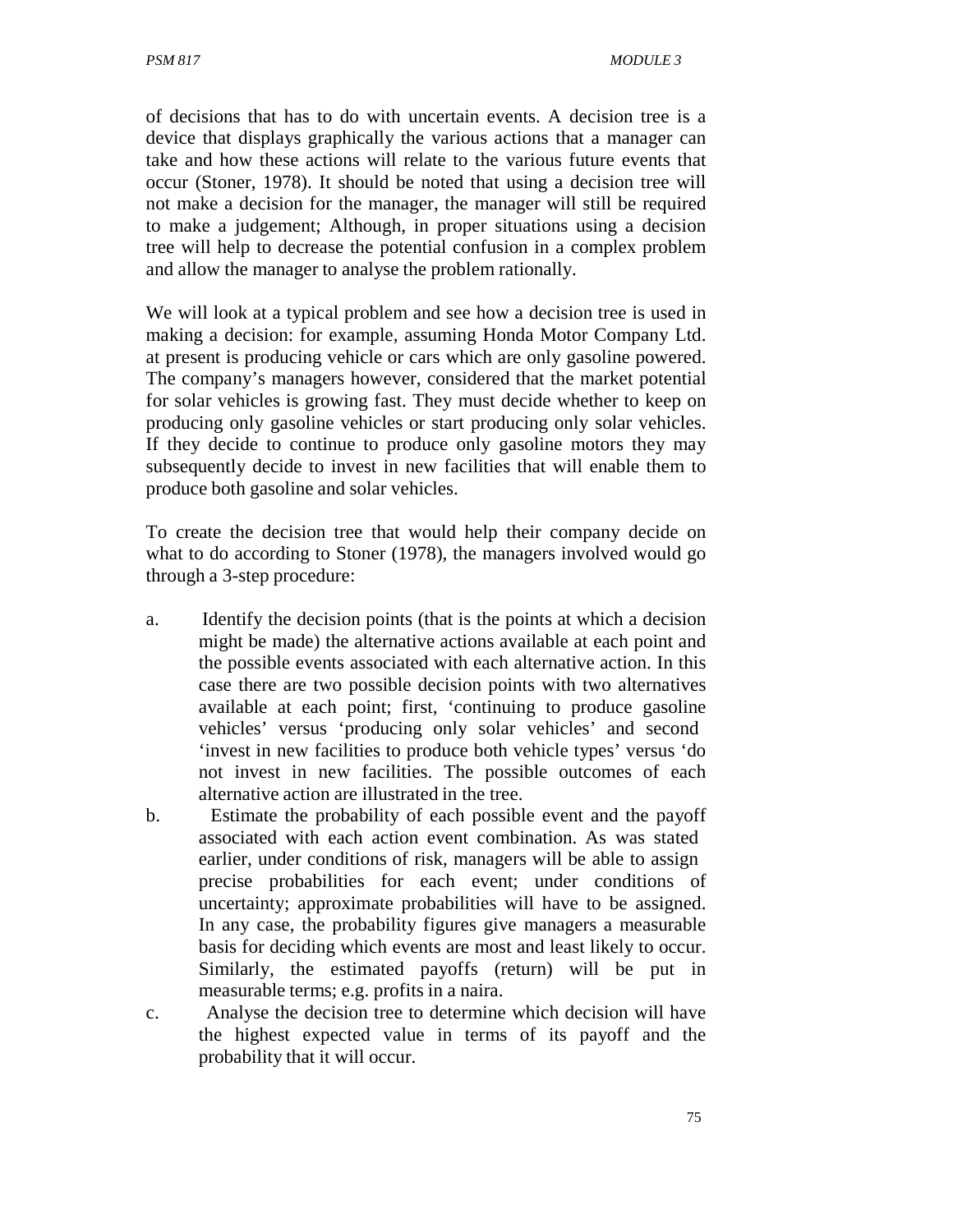

When the appropriate information has been put into graphic form as a decision tree, the managers must evaluate the tree to see which action has the highest expected value. The action with the highest expected value would normally be the most attractive based on assumptions and expectations underlying the tree. The managers begin the analysis by working backwards on the tree, from its end branches toward the first decision point. (This process is called 'rolling back' the decision tree). At each stage the expected value is determined by multiplying the probability of each event by the appropriate payoff; the results for all the possible outcomes of each managerial action are then added together, this figure becomes the expected value of the action it represents the average result the manager can reasonably expect from that action.

*Note:* The company conducts market tests and concludes that two levels of sales are possible for each product; high (probability  $=0.6$ ) or low  $(probability = 0.4)$ , the predicted profits in million.

The company managers of Honda would start their analysis with the decision at point C, at that point the outcome is presumed to be known. The decision to expand production would be the most logical one to make, since its payoff  $(M6 \text{ million})$  is greater than the payoff for not expanding production  $(A3 \text{ million})$ . Thus, the expected value of this decision - N6 million will become the payoff in the event that there is a low demand for gasoline vehicles at event point.

Moving backwards to event fork  $A_1$ , the expected value for the two possible outcomes is calculated.

Expected value for decision to produce gasoline only: i.e  $A_1$  $(0.4 \times 8m) + (0.6 \times 6m) = 6.8m$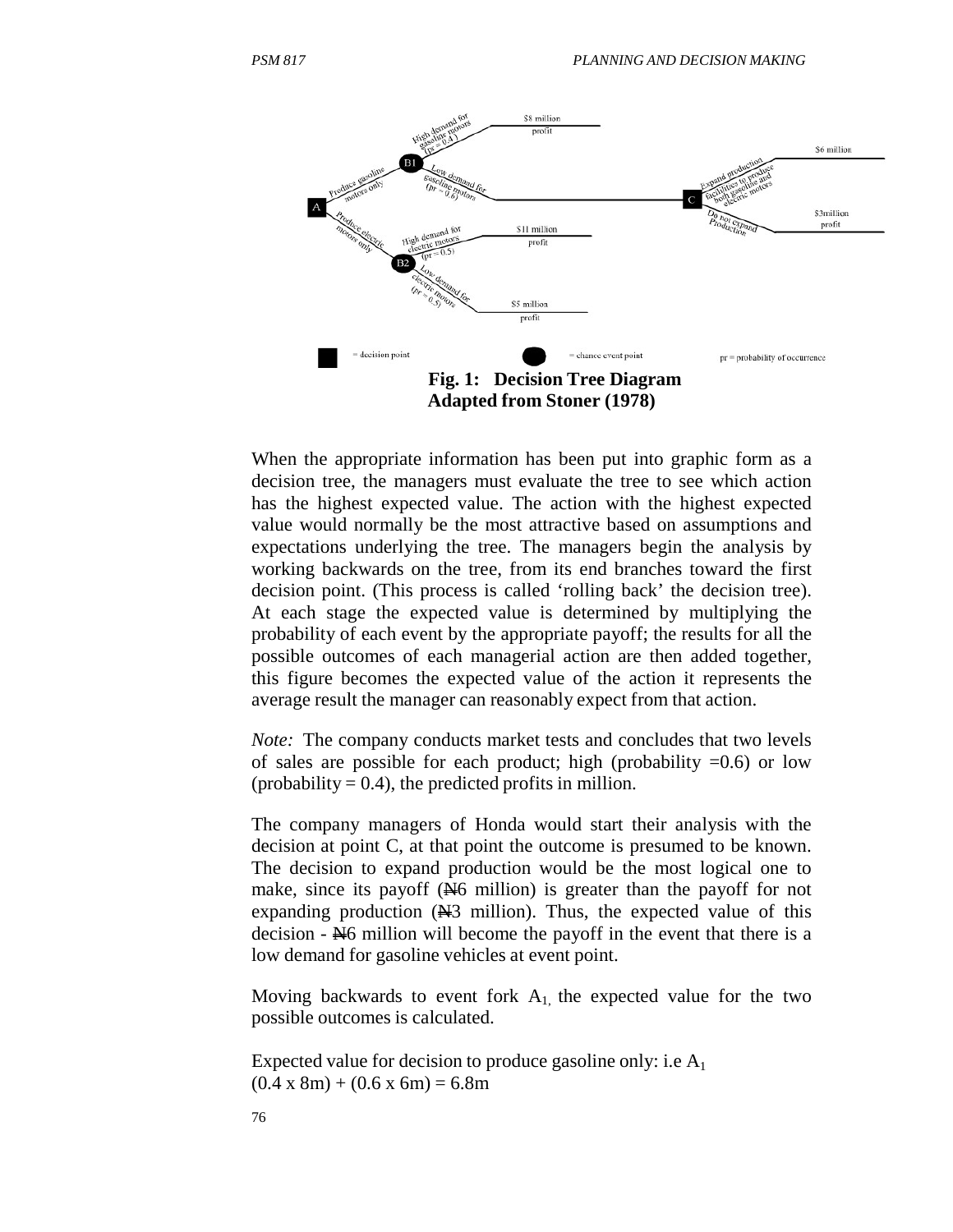Expected value for decision to produce solar vehicles:  $A_2$  $(0.5 \times 11m) + (0.5 \times 5m) = 8m$ 

*Note:* A 0.5 probability was used for product  $A_2$  because it is a new product and we are projecting that the demand for the product will be 50/50 chance of demand.

On the basis of the expected value calculation, the decision to stop producing gasoline vehicles and start producing solar vehicles would be most profitable- however, the managers will still have to use their judgement before making a final decision. For example, although the decision to produce only solar vehicles has the highest expected value, this decision also has the lowest profit if things do not work out well  $(X5m$  versus  $N6$  million) if the managers are reluctant to accept risk of a profit as low as N5 million, they may not wish to produce solar vehicles despite its higher expected value.

Decision trees can become quite detailed and complex if the number of possible alternatives, events, and payoffs increases. Nevertheless, they can help managers think about their decisions in a more logical way and make them more aware of the possible outcomes of their decisions (Stoner, 1978).

## **3.2 Decision Matrix**

Managers are more often than not forced with problems in which various criteria must be considered before a decision can be made. In such cases a decision matrix can be useful, a decision matrix helps the decision maker to systematically develop and weigh the criteria that are to be used in making a decision. Starke & Sexty (1998) describes the steps that are involved in the decision matrix:

- 1. Listing alternatives: Listing the alternatives involved; for instance, Producer A, B, C, etc.
- 2. Establishing criteria: For a decision matrix to be used criteria must be decided upon, for instance; for credit terms, discount, etc.
- 3. Weighing the criteria: The manager or department involved in making a decision will choose the most important criterion and would be assigned a weight to it based on its importance, e.g. a weight of 200 and the other criteria would also be weighed accordingly.
- 4. Rating each alternative on each criterion. For instance, credit terms can be judged based on the firm's financial condition;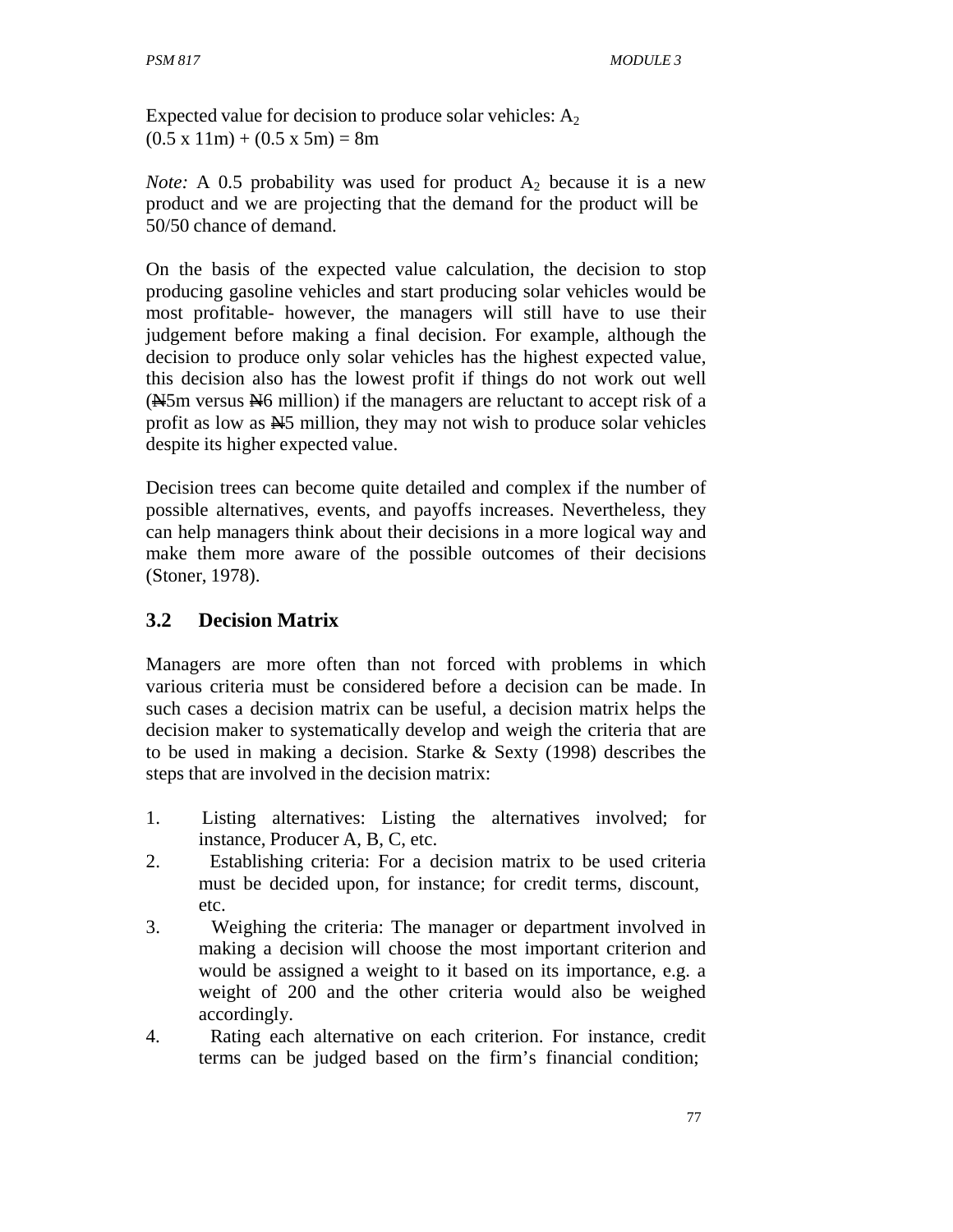reputation, etc. and this will inform how many points will be given to each of the alternatives based on this.

- 5. Calculating the score for each alternative: For each alternative, the weight for each criterion was multiplied by value for each criterion. Then the weighted ratings for each alternative were added together.
- 6. Choosing the alternative with the highest score: After the calculation on the 5th stage the alternative with the highest score will be chosen.

The decision matrix may be used in either individual or group decision making. In the individual the manager simply decides on the criteria that will be used to assess the problem, and the weights that should be attached to each criterion. In a group setting, debates may occur about the criteria and the weights and lengthy group discussions may take place before a consensus is achieved.

## **3.3 Brainstorming**

This is designed to encourage creativity by having group members present freewheeling solutions to problems in a non-judgemental setting. Brainstorming usually involves getting  $8 - 12$  people together for about an hour to come up with creative solutions to problems, the design in brainstorming is to create an atmosphere of zeal and spontaneity so that suggestions flow without fear of being judged. This technique was developed by Alex Osborn (1957); the following guidelines are used in brainstorming sessions:

- i. Criticism of ideas is not allowed.
- ii. No idea is considered too ridiculous, people are encouraged to express any idea that come to mind.
- iii. Participants are encouraged to build on the suggestions of other group members. The emphasis is on group, not individual, development and ownership of ideas.
- iv. As many ideas as possible are encouraged, the greater the number of ideas the greater the chance that one will be found that is useful.

Brainstorming technique has been used in many firms in both the public and private sector. Some managers use it because it helps achieve broad goals like building team spirit, making work more enjoyable, and improving communication among employees and management, Starke & Sexty (1998). Brainstorming also has its shortfalls, during the 1960s and 1970s studies were carried out which consistently indicated that brainstorming actually produced fewer and lower quality ideas than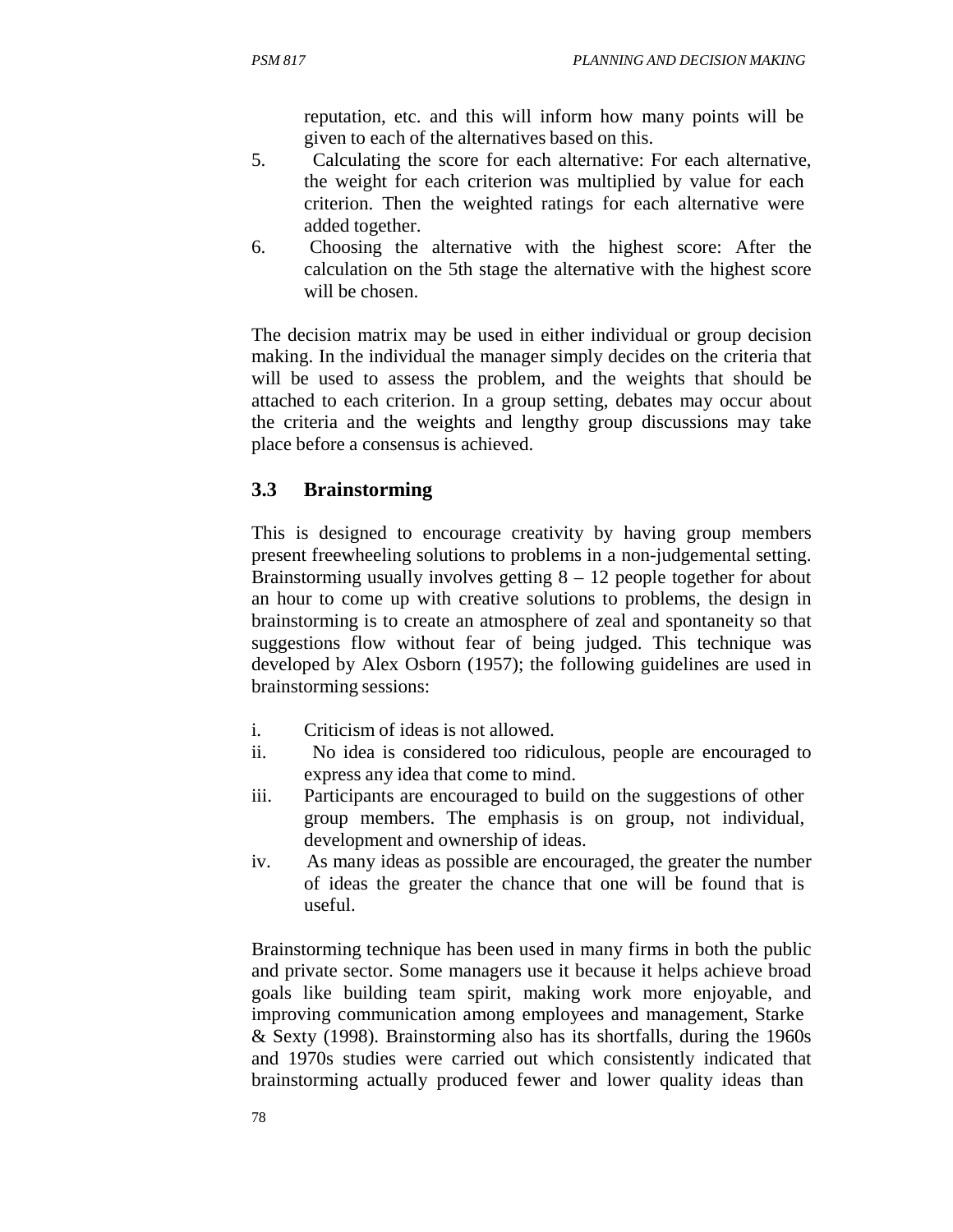those produced by individuals working alone, it appears that brainstorming is not as effective as it might be because people do not work as hard in groups as they do individually, this is because they are reluctant to express their ideas for fear of ridicule and because everyone cannot talk at once Gallupe (1991).

Advancement in computer technology enhances the performance of both when individuals work alone and then combine their ideas and situations where individuals interact during discussion of the problem. In electronic brainstorming group members type ideas into a computer; these ideas then show up at the same time on the computer screens of other group members, studies showed that electronic brainstorming indicate that performance increases as group size increases.

# **3.4 The Delphi Technique**

This is a procedure for getting consensus among experts through the use of questionnaires and the feedback of results. This method is mainly used for forecasting future events or assessing current needs, the procedure for this method is:

- 1. The organisation identifies about 15 to 20 experts on a particular area they are interested in and then prompts each expert to give an individual opinion. The experts are not brought together to form a group nor do they talk to each other.
- 2. A questionnaire is sent to the experts asking them to give numerical estimates of the likelihood that a particular future event will occur. These questions can deal with practically any issue ranging from interest rates to prices of products.
- 3. The responses of the experts are tabulated and a summary of the results is given to each one. The summary shows the average and medium responses, as well as the range of answers on each question; the experts are asked to consider the information in the summary and then fill out the same questionnaire again.
- 4. The second round of questionnaires is summarised to give the same type of information as the first round. This summary may draw some conclusions about what the emerging consensus is on the issue under examination; experts who have given responses that are not close to the emerging consensus may be asked to justify their opinions.
- 5. The experts are then asked to make a third estimate. A final summary is developed from these answers and presented to the management of the organisation doing the study.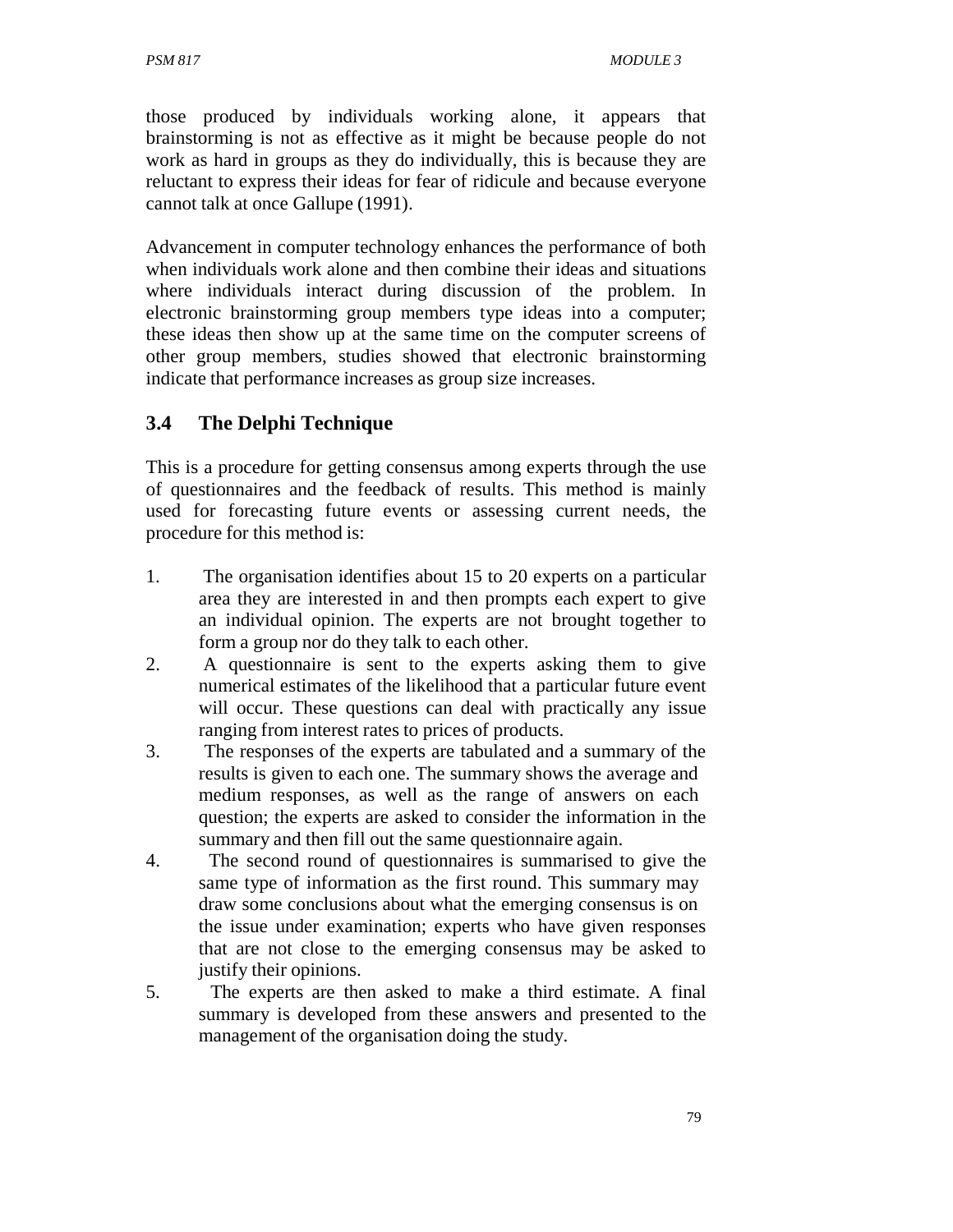The Delphi technique has one major advantage over other group decision-making techniques it is free of any face-to-face interaction among participants. As a result it is impossible for particular strongwilled individuals to dominate the group; experts simply give their responses on the questionnaires and consider the summaries they receive. They know that the other respondents are also experts in the field and so take the other views that are expressed seriously.

## **3.5 Nominal Grouping**

Nominal grouping is a decision making technique emphasising the equal contribution of a group member through the mechanism of voting (Delbecg, 1975). Five to ten individuals are assembled in a room and asked to write solutions to a problem that has been given to them by the group moderator. An example of the task that might be given to the group is 'How to Train Employees so they can be more Productive', etc.

Procedure for using nominal grouping is:

- 1. Listing: This is a situation whereby individuals write down their solutions to the problem without discussing them with other members of the group.
- 2. Recording: At this stage after like 20 minutes individuals are asked to give the solutions they have written down to the group recorder. The recorder writes each person's solution on a flip chart, no discussion of any solution is permitted until all solutions have been written on a flip chart.
- 3. Clarification: After all solutions are listed on the flip chart, a general discussion takes place. The purpose of this discussion is to clarify what each solution involves; critiquing solutions is not allowed.
- 4. Voting: Ballots are distributed to members of the group and they are asked to rank the solutions that are listed on the flip chart. The ballots are then tabulated and the alternative with the highest score is designated as the choice of the group.

A review of the study shows that nominal grouping with comparison with other techniques shows that it is as good with respect to decision quality and participant satisfaction. This technique also motivates people to implement decisions that have been made using nominal grouping.

## **3.6 Dialectical Inquiry**

This is an approach to group decision making that deliberately introduces conflict into decision making deliberations so that conflicting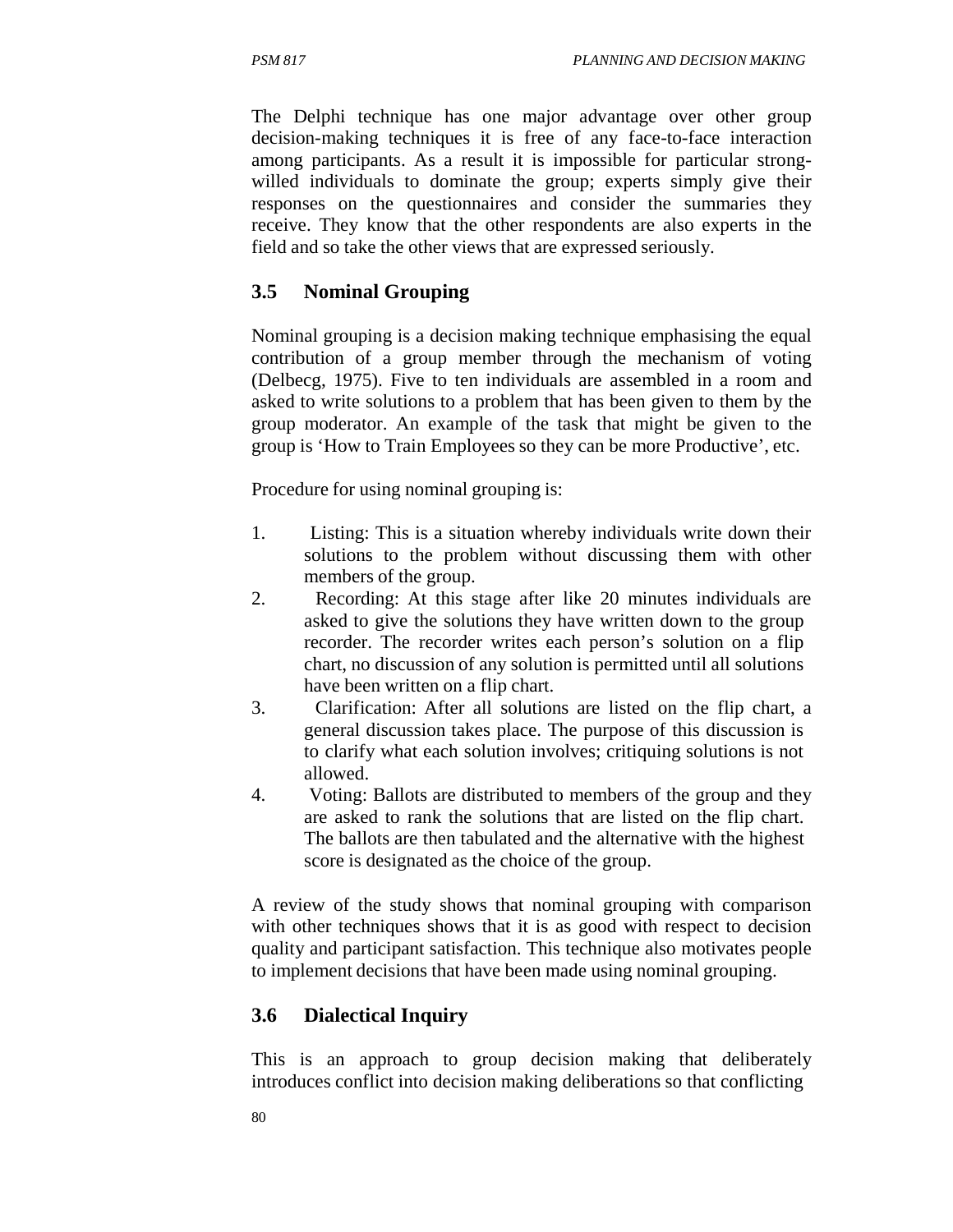assumptions and solutions will be seriously considered (Mason, 1969). Dialectical inquiry has most frequently be used in strategic management decision making where a group of 15 or more people make decisions that will affect the entire organisation.

This process has four basic phases: (1) clarifying manager's assumptions about the problem and the ways in which they feel it should be solved; (2) identifying assumptions that are opposite to those identified in the first phase; (3) integrating the opposing assumptions and (4) deciding what course of action to take. The purpose of dialectical inquiry is to develop and clarify opposing points of view.

However, introducing conflict into group deliberations may also reduce participant commitment because negative interpersonal feelings may develop during the discussion process. As a group decision making technique, dialectical inquiry appears most promising in situations where the participants are in agreement on fundamental issues. For instance, the organisation's reason for existence, and they wish to develop some specific strategies to fulfil the organisation's mission.

Furthermore, if participants are hostile to each other at the beginning of a dialectical inquiry session, it is unlikely that very much will be accomplished (Nutt, 1982).

# **3.7 Advantages of Group Decision Making**

Group decision making has several advantages which are as follows:

- Group posses the knowledge of more than one individual all of which can be brought to bear on the problem that needs to be solved or the opportunity that might be exploited.
- Each person views a situation from a different perspective a group can consider various approaches to a problem or opportunity. An individual making decisions without ideas from others may become stuck in a pattern of thinking that is unsuitable for solving the problem at hand.
- Group decision making means increased participation by the individuals in the group. Although the participation of many people does not guarantee a high-quality decision, it does increase member satisfaction. Employees who have been involved in making a decision are more likely to support and accept it than those who have simply had the decision imposed on them.
- Collective decision making tends to improve the participants' understanding of the issues in the decision. Through group discussions on a specific issue, a person gains insight into the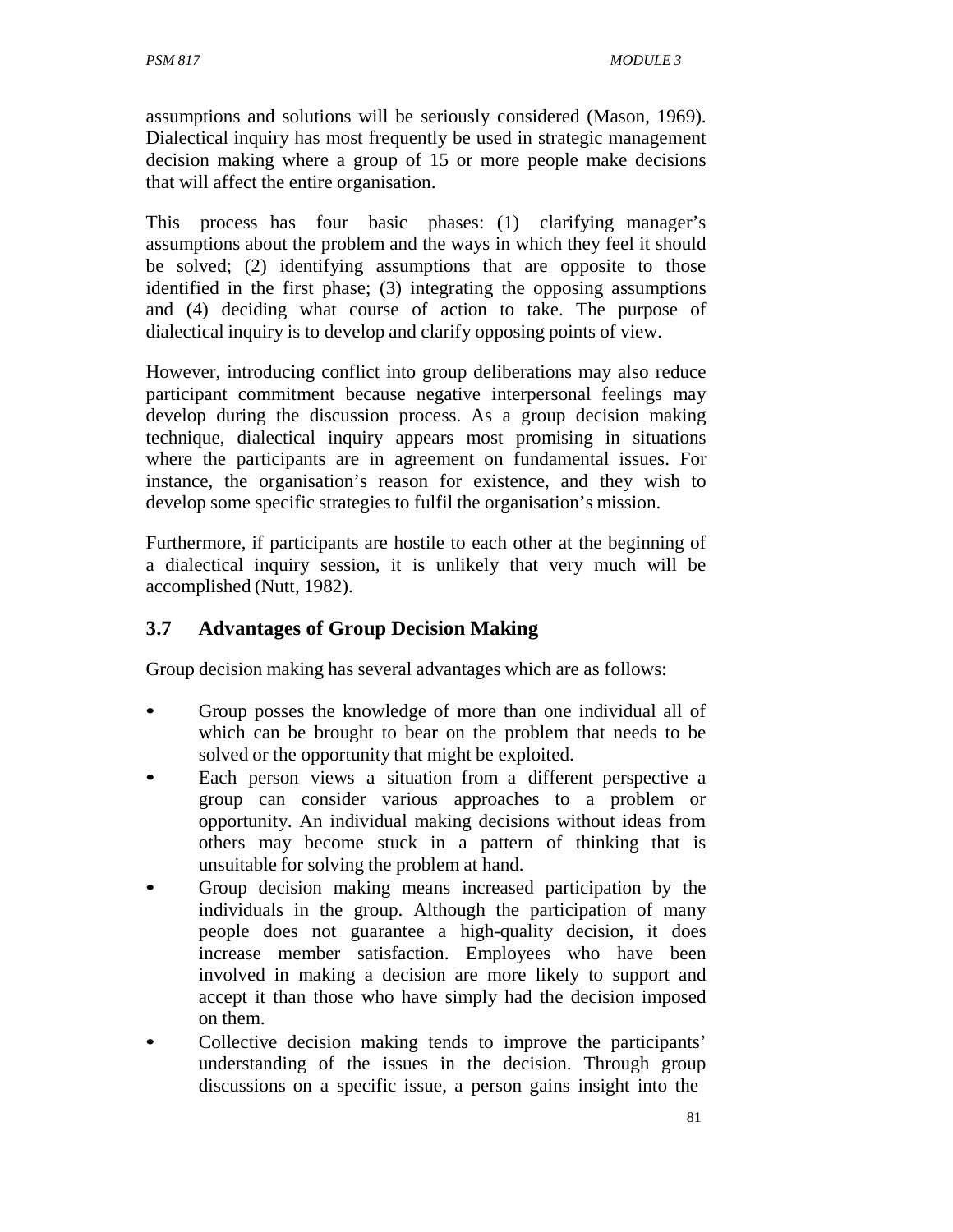need for a decision; the factors that influence the decision and people's feelings about the issue.

## **3.8 Disadvantages of Group Decision Making**

- The most obvious disadvantage of group decision making is the time required to make decisions. In most organisations, the need for action is urgent but groups have a reputation for being slow. Decisive individuals can become frustrated waiting for a group to make up its mind.
- Problem of dominance: Certain individuals dominate group discussions, as a result, the dominant person's preferences and ideas may be accepted while other equally worthy ideas may be ignored.
- The compromise that may occur as groups try to work through controversial issues; this may mean low commitment to the decision since, neither side got what they wanted.
- Social loafing: This is the tendency of individuals to put forth less effort in a group than they do when they work individually, it will most likely occur when the nature of the task makes it difficult to tell how hard a person is working and when the person's interest in the task is low.
- Another is that the group members maybe concerned about solidarity that they fail to come to grips with the problem facing them.

A technique used to litigate these disadvantages is one referred to as 'step ladder technique'. This reduces the probability of some of these problems by structuring the entry of group members into a core group. In a four-person group for example, two members (the core) first work on a problem together, a third member then joins the core and presents his or her solution, after a three-person discussion follows. A fourth person then presents his or her solution and a four-person discussion ensues. According to Rogelbert *et al.* (1992), the step ladder group produce significantly higher quality decisions than conventional groups.

# **4.0 CONCLUSION**

In conclusion, managers do not only wait for problems to come up but they also keenly look for opportunities and as we have seen not all problems that the managers face need the same decision making technique to be solved. One of the most important duties of managers is to determine which opportunity or problem they should react to first an example of this as was seen in this unit is the decision making matrix.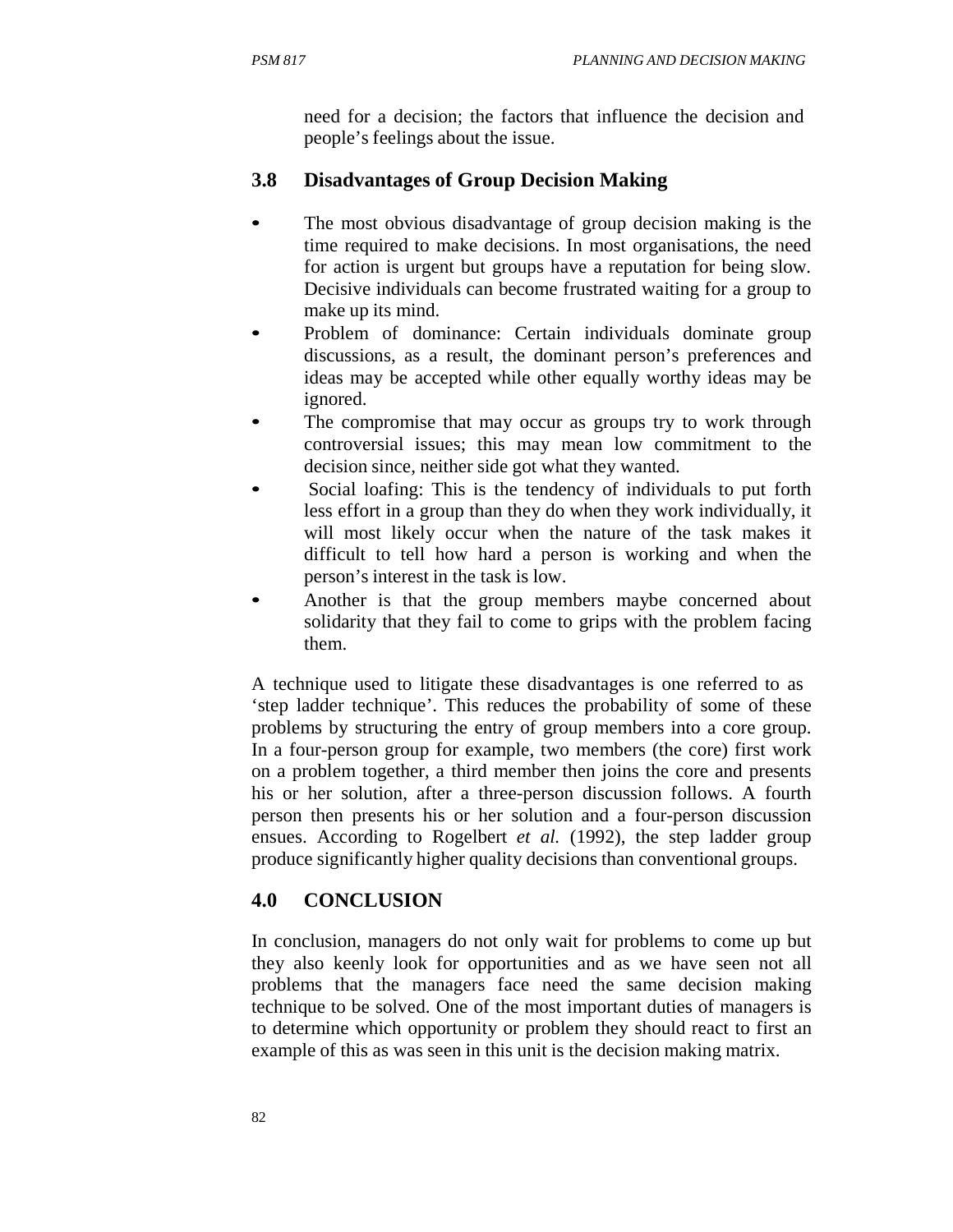## **5.0 SUMMARY**

The unit considered the decision making technique that could be used by managers or decision makers to make decisions. Whenever we want to make a choice between options that have multiple characteristics that must be weighted we saw that employing the decision matrix will be appropriate in the case, while decision trees are used when payoffs can be measured and chances can be stated with assurance. The dialectical inquiry however, intentionally brings conflict into group decision making so that differing views are considered.

The unit also examined the advantages and disadvantages of group decision making and it was concluded that group decisions are generally of higher quality than those made by the average group member but lower than those of the best members.

### **6.0 TUTOR -MARKED ASSIGNMENT**

- 1. Differentiate between decision matrix and decision tree technique and give the conditions under which they can be applied
- 2. With the aid of a diagram only explain the decision tree.
- 3. Describe the brainstorming technique and give its advantages and disadvantages.

### **7.0 REFERENCES/FURTHER READING**

- Delbecq, A.L, Van de Ven, A.H, Gustafson, D.H. (1975). *Group Techniques for Programme Planning: A Guide to Nominal and Delphi Processes*. Illinois: Glenview Scott Foresman and Company.
- Fredrick, A. Starke and Robert, W. Sexty (1998). (3rd ed.). *Contemporary Management*. Canada: Prentice–Hall Inc.
- James, A.F. Stoner (1978). *Management*. Englewood Cliffs N.J: Prentice – Hall Incorporation.
- Mason, R.O (1969). "A Dialectical Approach to Strategic Planning." *Management Science Journal*, 15.
- Nutt, P.C (1982). *Hybrid Planning Methods, Academy of Management Review*, 7.
- Rogelbert, S, Barnes-Farrell, J and Lowe, C (1992). "The Stepladder Technique: An Alternative Group Structure Facilitating Effective Group Decision Making." *Journal of Applied Psychology*, Vol. 77.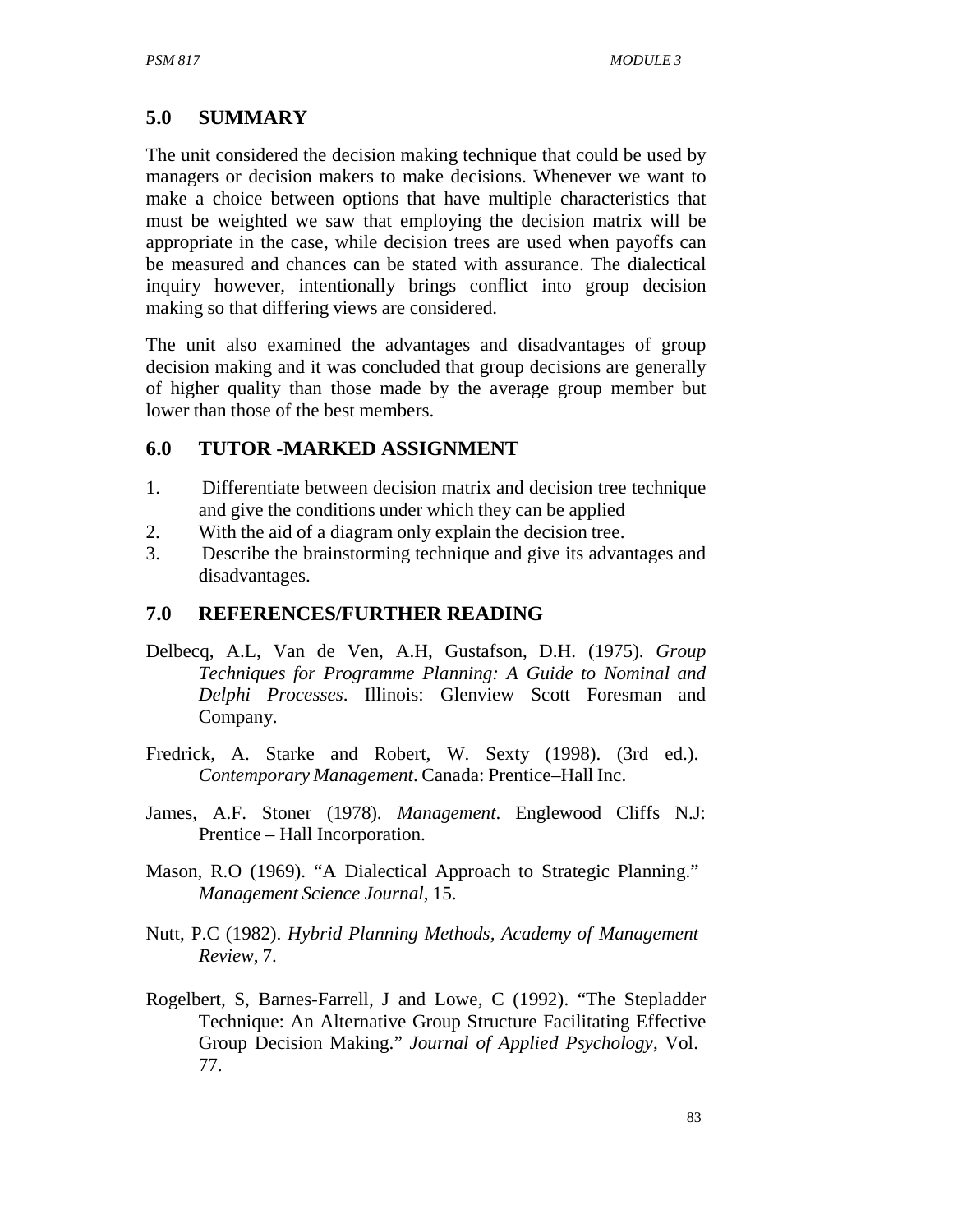### **UNIT 4 MODELS OF DECISION MAKING**

### **CONTENTS**

- 1.0 Introduction
- 2.0 Objectives
- 3.0 Main Content
	- 3.1 Models of Decision Making
	- 3.2 The Rational Model
	- 3.3 The Bounded Rationality Model
	- 3.4 The Garbage Can Model
- 4.0 Conclusion
- 5.0 Summary
- 6.0 Tutor-Marked Assignment
- 7.0 References/Further Reading

### **1.0 INTRODUCTION**

The process that managers use to make decisions has been the subject of much research. Several competing models of managerial decision making behaviour have been identified. Managers will often say that they follow rational procedures when making decisions, but if asked to analyse a successful decision they may attach more significance to the process than is warranted.

### **2.0 OBJECTIVES**

At the end of this unit you should be able to:

- state the models of decision making
- explain the garbage can model.

#### **3.1 The Rational Model**

The rational model of decision making assumes that decision makers proceed through a series of well defined steps before a decision is made. If the decision maker is dealing with a problem or crisis, the process starts at step 1; for opportunity decisions, the process starts at step 5.

**A. Problem Analysis Phase:** The decision maker's goal is to come to a clear understanding of what the problem is, four steps are involved in this phase.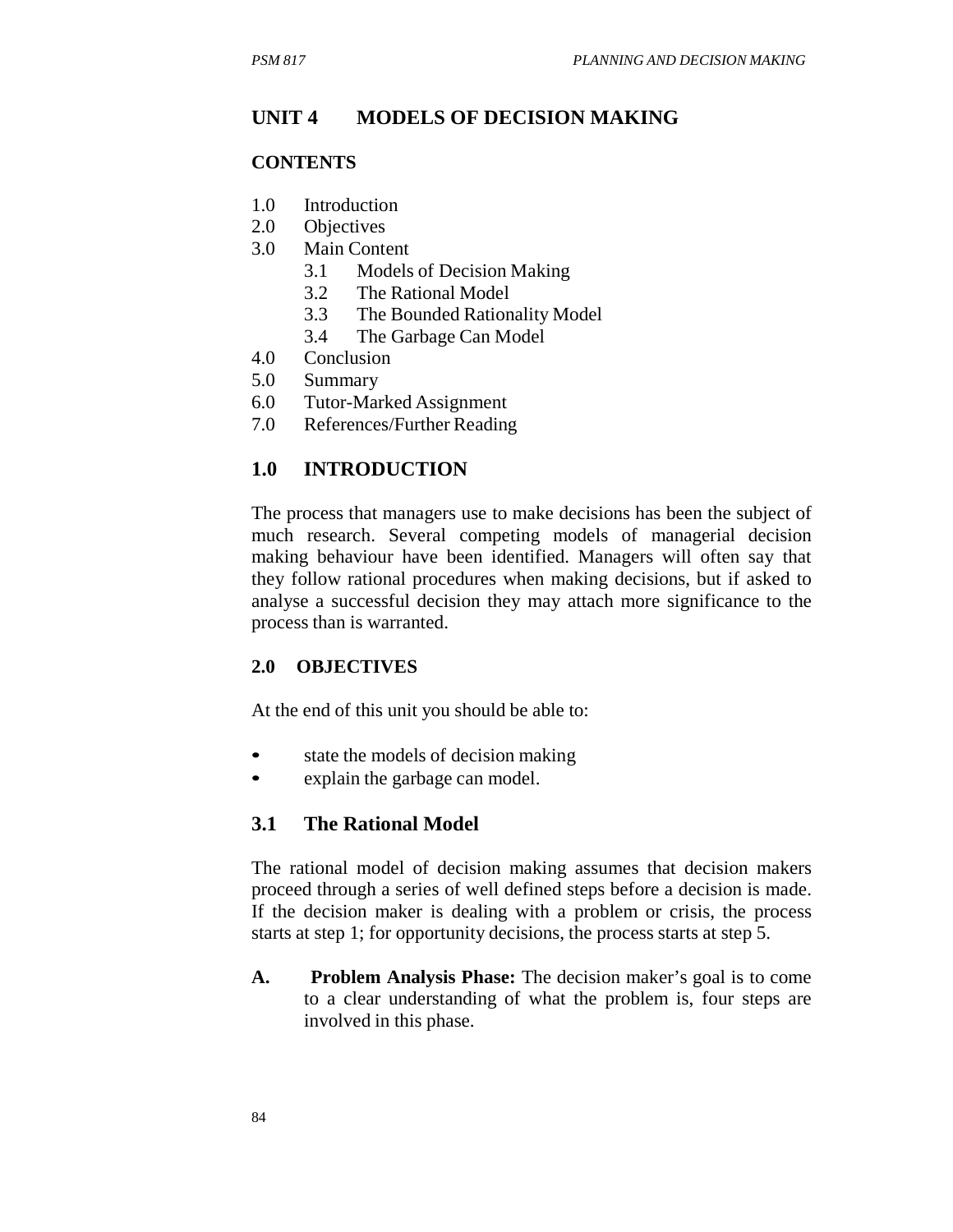### **Step 1**

### **Develop Standards**

Standards indicate the level of performance that should be achieved under normal conditions. Standards can be stated qualitatively or quantitatively but because quantitative measurement is easier to achieve and subject to less interpretation it is preferred. Unfortunately, the development of standards often causes much controversy and conflict. Individuals who will be governed by the standard may feel that they have too little input when the standard is first set. Even if workers are involved in setting the standard, they may feel that the way in which output is measured is inappropriate; employees may also feel that management will use performance standards against them or that their jobs cannot be quantified.

### **Step 2**

### **Observe Deviations from the Standard**

The performance of either a machine or a person is observed in order to determine if there is a deviation from the standard such deviation may be either above or below the standard, but getting agreement on whether or not a deviation exists may be difficult even if everyone agrees on a standard.

## **Step 3**

### **Describe the Deviation Specifically**

A problem cannot be solved until it is clear what the problem is, this step requires that the observed deviation be described in detail. This involves stating the location, magnitude, and timing of the deviation as well as any additional information that gives the decision maker a better understanding of the deviation. Failure to describe the deviation specifically often results in failure to find the root cause of the problem.

### **Step 4**

### **Determine the Cause of the Deviation**

This requires the use of information that has been gathered in the previous three steps. If clear standards are set, if the deviation from the standard is observed and if this deviation is described in detail; the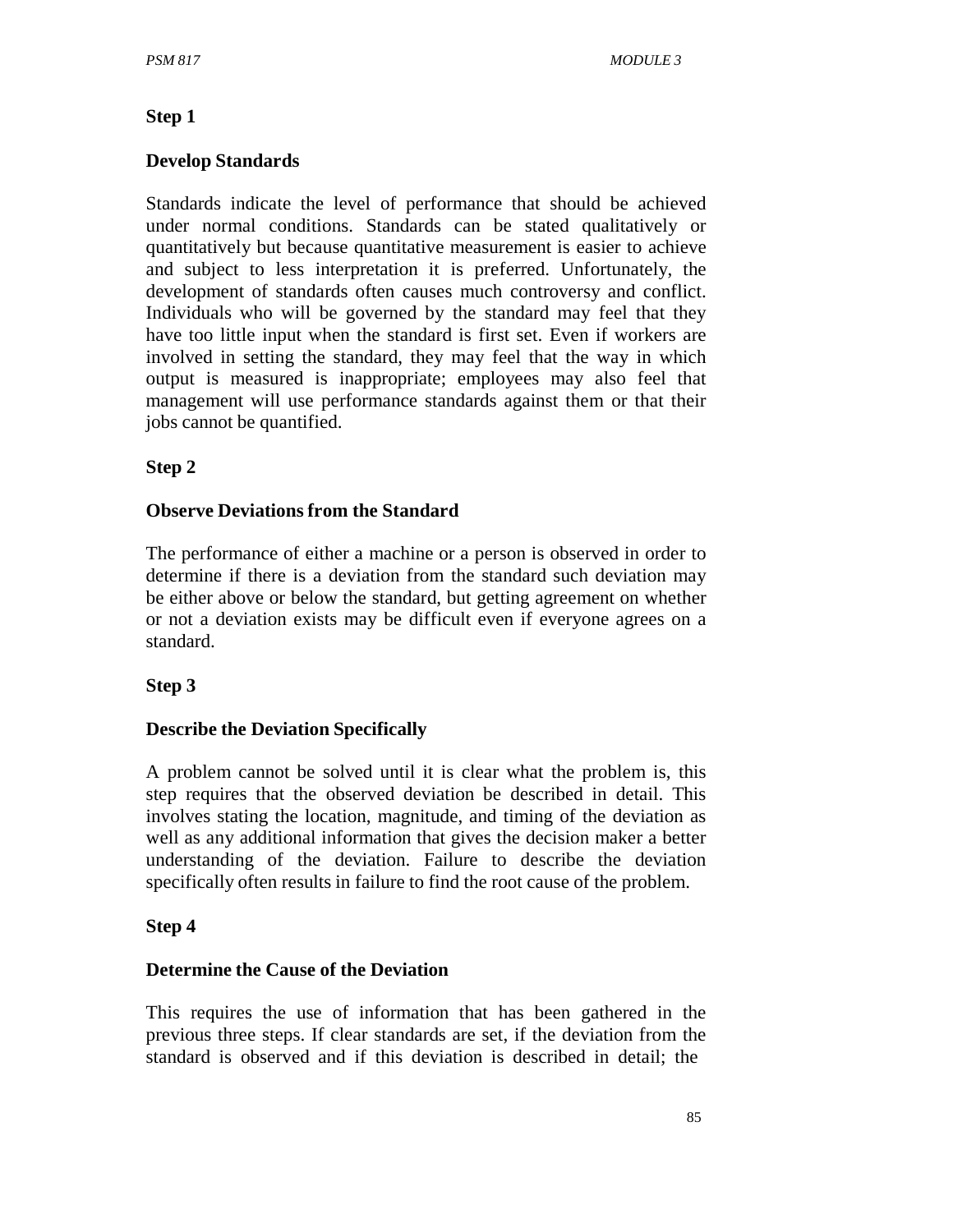decision maker will be successful in determining the cause of the problem.

### **B. The Decision Making Phase**

When the cause of a problem is known, the decision maker must decide how to resolve it. In this phase the decision maker develops a solution to the problem or capitalises on an opportunity that has arisen, 4 steps are required here:

### **Step 5**

### **State the Objectives of the Decision**

For problem decisions the objective is to solve the problem that has been defined 'step 4', for opportunity decisions the objectives must first be stated. These objectives deal with issues such as the level of profit or service desired, employee productivity, absentee rates or any other area where management would like to improve. It may be difficult to arrive at a consensus about the objectives because of human peculiarity that the organisation should pursue even with agreement on general objectives, different parts of an organisation may find themselves in conflict over specific issues.

### **Step 6**

### **Develop Alternative Solutions**

Here, the decision maker develops as many possible solutions to the problem as can be generated. Creativity is an important aspect in this step since innovative solutions often resolve problems that traditional measures will not, when people attempt to develop alternative solutions, they tend to suggest those that have worked in similar circumstances in the past. The conservative nature of most decision makers means that innovative alternatives are dismissed because 'we have never done it that way'.

### **Step 7**

### **Evaluate Alternative Solutions**

Once a list of potential courses of action has been created it must be analysed and the alternatives ranked. Some sort of criterion must be used so that the alternatives can be compared to each other. In practice,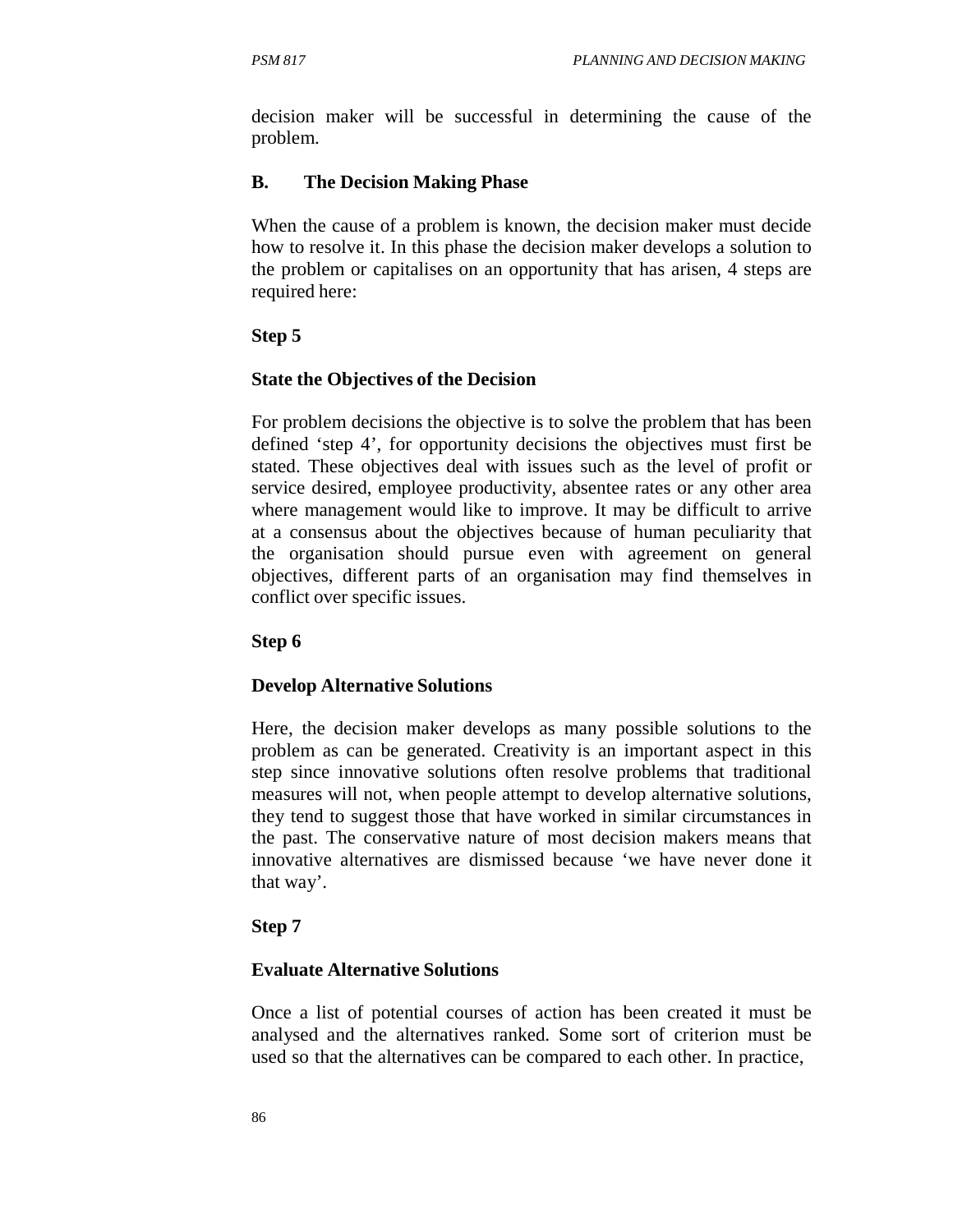individuals neglect evaluating the alternatives because they lack the necessary motivation to do the evaluation or the timing involved.

### **Step 8**

### **Choose the Best Alternative**

As soon as steps 1-7 or steps 5-7 have been completed the decision maker can choose the best alternative according to the criterion established once an option is selected the decision making phase is complete.

### **C. The Implementation Phase**

The goal is to put into practice the solution that has been chosen. In this phase, thoughts must be converted into actions and the key skill required is the ability to introduce change.

### **Step 9**

### **Plan the Action**

When a detailed plan of action is being developed certain questions must be answered for example: Who will monitor the implementation to see if it is working properly? What criteria will be used to determine if the proposed course of action actually solves the problem or achieves the desired objective? Problems in this step arise when people fail to plan their actions adequately, thereby rendering the actions ineffective.

## **Step 10**

## **Implement the Solution**

The most effective decisions are those that are of high quality and that are accepted by those they affect, as indicated in the following important formula:

Decision Effectiveness = Quality x Acceptance

A high quality decision that is not accepted by those who must live with it is useless; likewise a low quality solution that is implemented strictly because the employees will accept it will not be very effective either.

This stage can be exceptionally frustrating for decision makers. This is because those that will be affected by the change raise objections and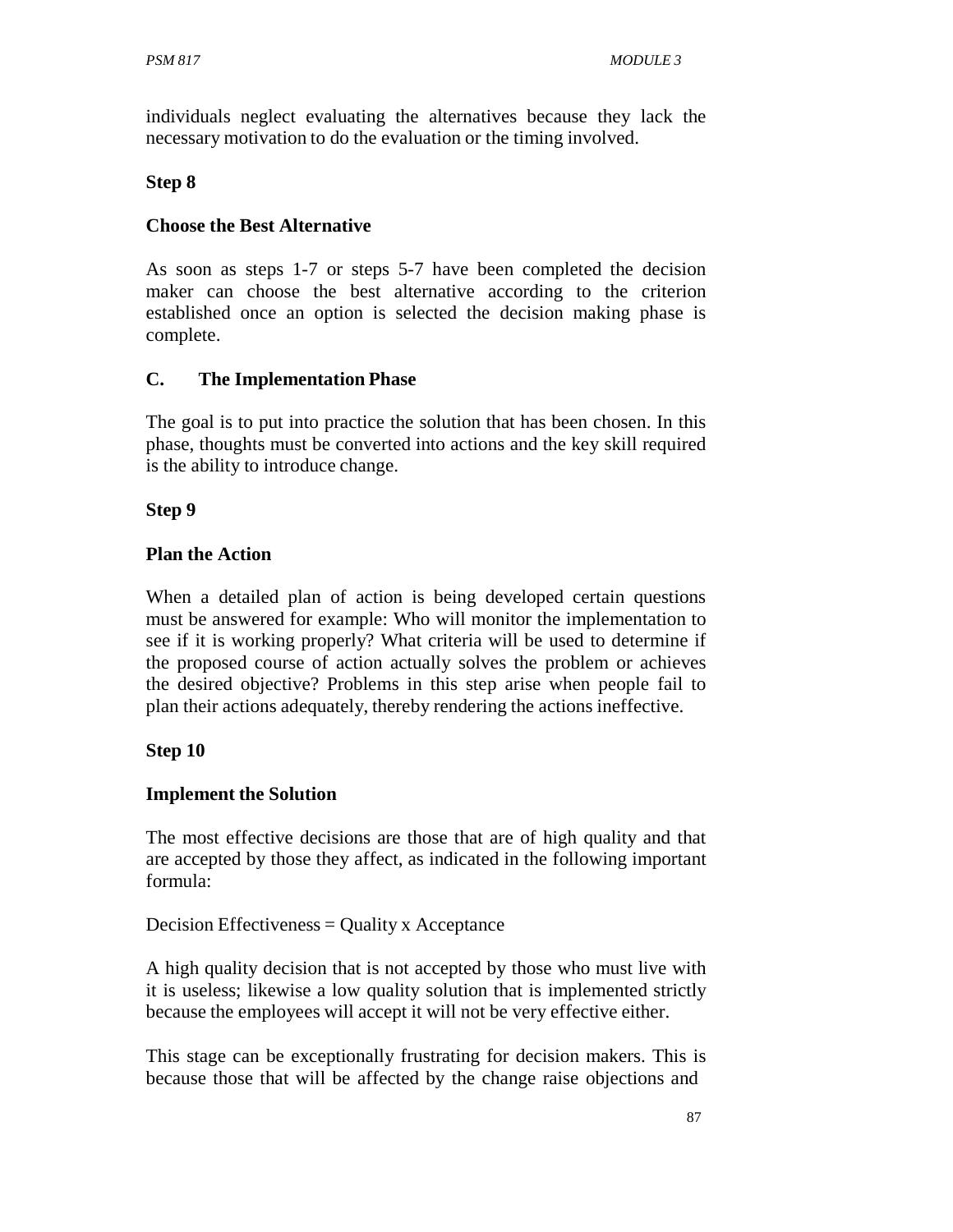therefore interrupt the change, these problems can be avoided by allowing those who will be affected to take part in the decision making phase but this process is often resisted by manager's because it takes much time and energy in their opinion.

### **Step 11**

### **Follow Up**

When a solution is implemented, management must monitor the extent to which it achieves what it is supposed to achieve. Hence, a control system must therefore be put in place to measure the success of the solution.

### **3.2 The Bounded Rationality Model**

The bounded rationality model tries to explain how managers actually make decisions unlike the rational model which prescribes how managers 'should' make decisions. This model makes the assumption that managers do not have perfect information about problems and that they do not use logical decision processes when they make decisions; this model is an attempt to take into account the fact that human beings cannot possibly deal with all aspects of all problems that they confront.

An important concept in this model is the idea of satisfying; satisfying means choosing an alternative that is acceptable but that is not ideal. For example you want to drink tea and needs sugar to take it but you suddenly found out that you have ran out of sugar and what is available is honey, in which you used for your tea. This decision is not optimal but it does allow you to achieve your fundamental goal of sweetening the tea.

The idea of bounded rationality helps to explain why managers sometimes stick with a course of action long after it has become unwise or unprofitable, a situation in which a manager becomes increasingly committed to a previously chosen course of action even though it has been shown to be ineffective, this is referred to 'Escalation of commitment'. It was found out that managers may fall into the trap of over commitment to a project as a result of one of these reasons:

- unwillingness to accept mistake
- they are hard-driving and success oriented and as such are motivated to defend their original decisions
- the fear that if the project does not come up successfully it may affect their career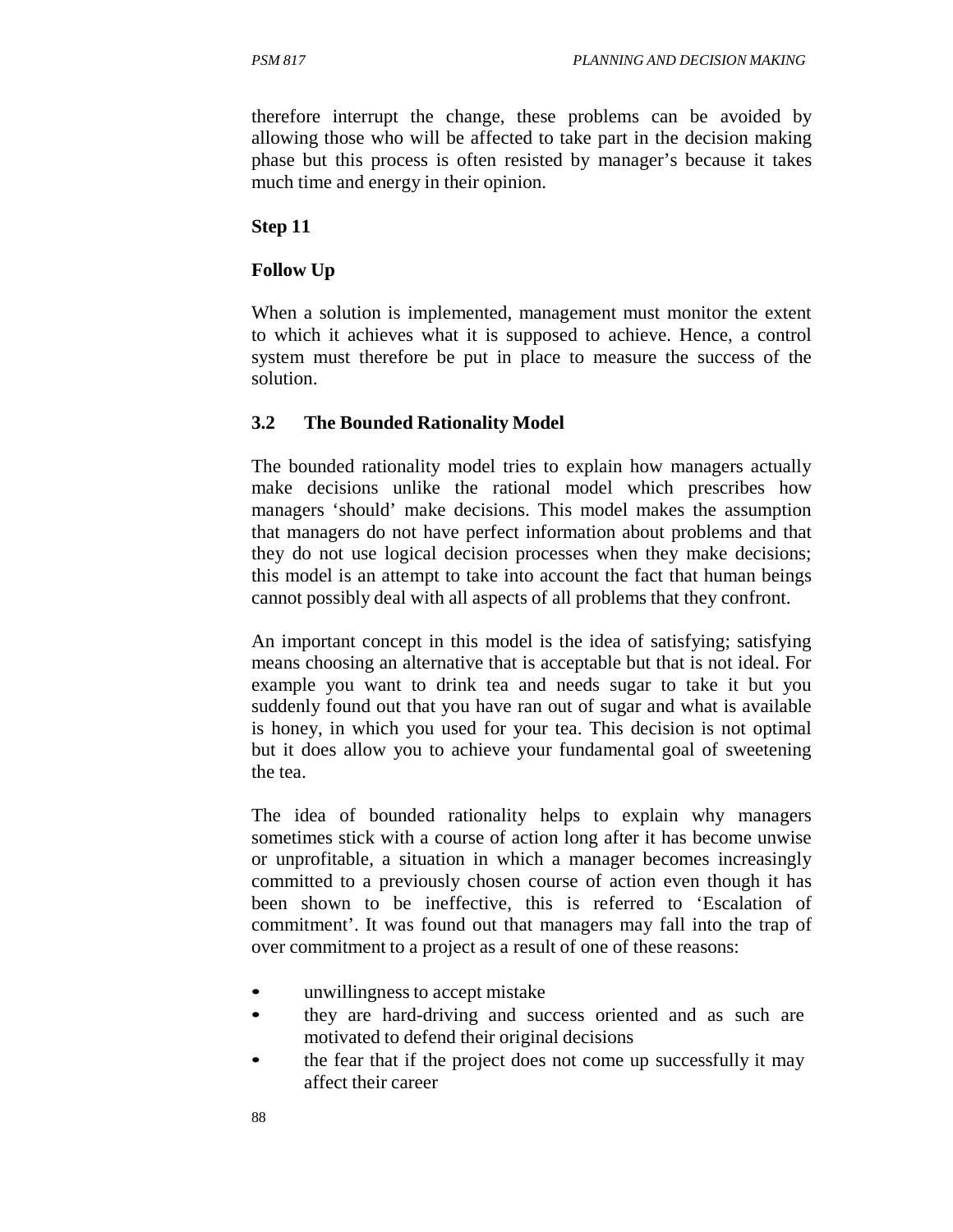• they are usually of the opinion that hard work will solve the problems faced during a project (Starke & Sexty 1998).

The setback of over commitment can be done away with by managers if they set precise goals ahead of time which states the amount of money to be used for the particular project and as soon that the maximum is attained managers should discard the project.

## **3.3 The Garbage Can Model**

The basis of this model is that the decision making process in organisations is complex and that makes it unworkable to illustrate how decisions are made, the garbage can model has to do with decisions that are made only when several factors are : i) a solution to problem is discovered, ii) the solution does not require excessive amounts of organisational resources and, iii) the problem and its solution are known to a decision maker who happens to have the time and interest in making the decision. Thus, in two situations that look very similar, two different decisions may be made (Starke & Sexty, 1998).

# **3.4 The Political Model**

This model assumes that the organisational decisions are made on the basis of whether or not they will increase the status, power or economic welfare of the decision maker. Like the bounded rationality model, it explains how managers actually make decisions. Different from either the rational or bounded rationality model, the political model is of the opinion that individuals will follow after their own self-interest, even if doing that will affect negatively others in the organisation. For example, if the manager of a particular marketing department makes a submission for the Public Relations department to be merged with his department. The submission will most likely be made on the rational of administrative competency, but what the manager really has at the back of his mind is his selfish interest of having more subordinates to control and a bigger budget or impress that would be accrued to him.

## **4.0 CONCLUSION**

This unit has reviewed the different models of decision making such as the rational model, the political and the garbage can model, the bounded rationality model we said is an attempt to take into consideration the reality that human beings cannot possibly deal with all aspects of the problems they face day-in day-out. The steps required for each phase of decision making was considered in this unit as well.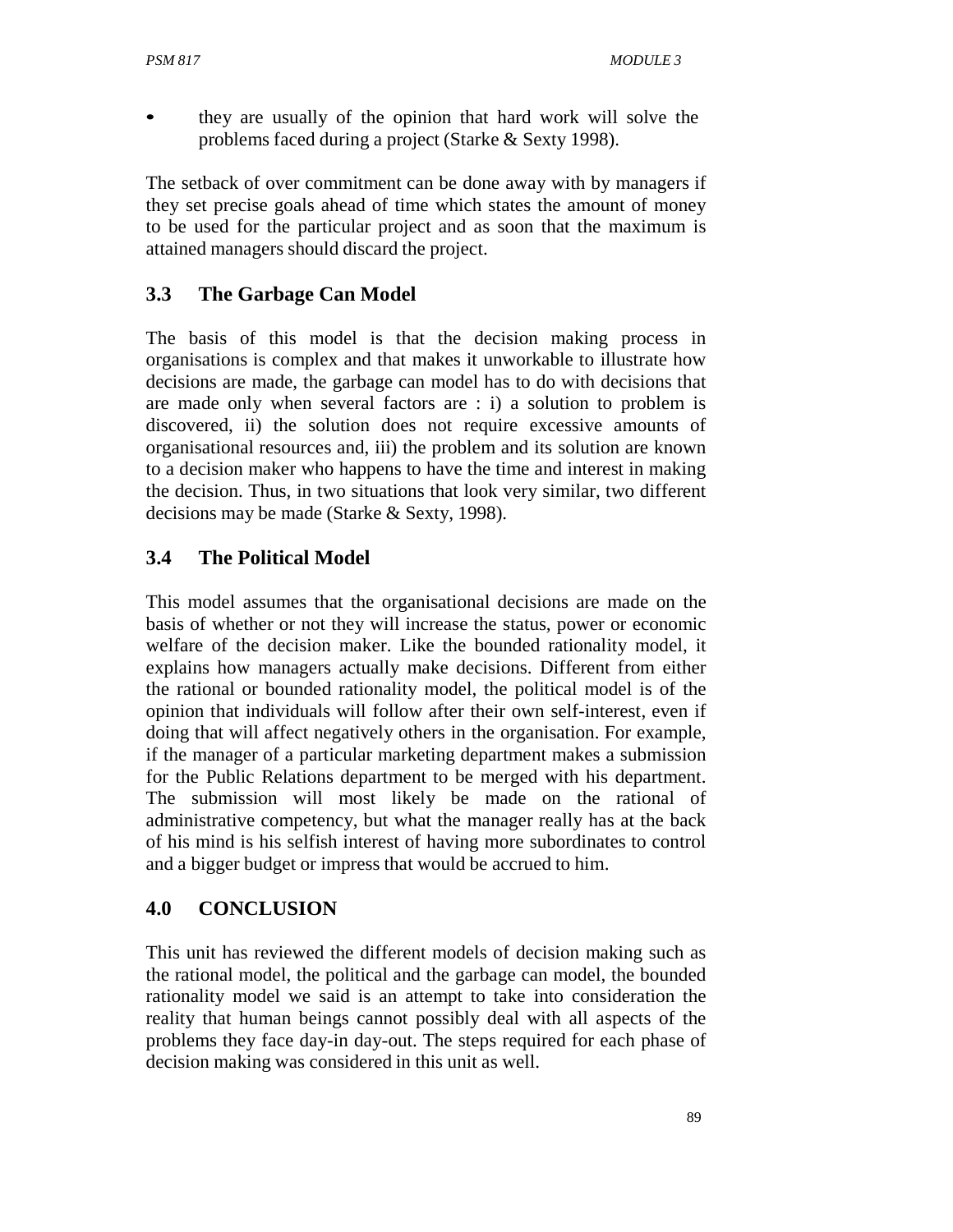### **5.0 SUMMARY**

The unit considered extensively the models of decision making. The rational model shows managers how decisions should be made; it breaks the decision model into three phases as discussed in the unit. The bounded rationality model on the other hand thinks that managers deal with complex problems by choosing the first option that comes rather than seeking for the best solution. We also looked at the political model which assumes that decisions are made in an organisational setting where individuals are influenced by power, status and economic climate when they make decisions, unlike the garbage can model which sees the organisation as a very complex place where decision makers, problems and solutions all fluctuates. Decisions like we considered are best made when these three factors come together.

#### **6.0 TUTOR-MARKED ASSIGNMENT**

- 1. Explain the major phases in the rational model of decision making and give the major goal of each phase.
- 2. Using example, explain the term 'satisfying' as a concept in bounded rationality model.

### **7.0 REFERENCES/FURTHER READING**

- Cohen, M.D, March, J.G and Olsen, J.P. (1972). "A Garbage Can Model of Organisational Choice", Administrative Science Quarterly, 17.
- Fredrick, A. Starke and Robert, W. Sexty (1998). (3rd ed.) *Contemporary Management.* Canada: Prentice – Hall Inc.
- Schaubroeck, J. and Williams, S. (1993). "Type of behavioural pattern and Escalating Commitment", *Journal of Applied Psychology*, Vol. 78.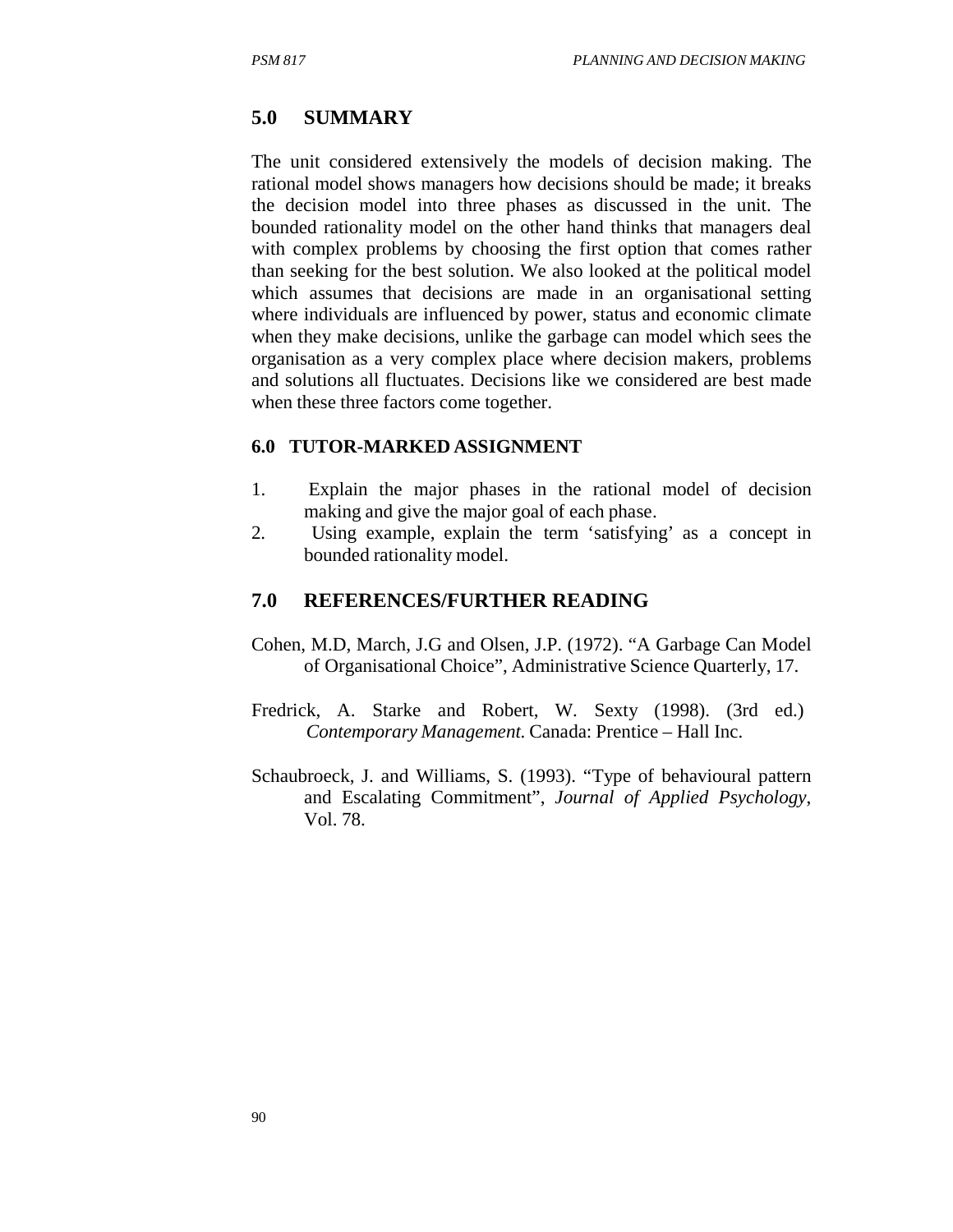## **UNIT 5 DECISION MAKING PERSPECTIVE**

### **CONTENTS**

- 1.0 Introduction
- 2.0 Objectives
- 3.0 Main Content
	- 3.1 Management Science Approaches to Decision Making
	- 3.2 Steps in the Management Science Approach
	- 3.3 Types of Models and Management Science Technique
	- 3.4 Advantages and Disadvantages of Operations Research (OR)
- 4.0 Conclusion
- 5.0 Summary
- 6.0 Tutor-Marked Assignment
- 7.0 References/Further Reading

## **1.0 INTRODUCTION**

Lately, the operations of organisations have grown to be more multifaceted and expensive to the extent that it has become both more difficult and more important for managers to make effective plans and decisions, to aid or assist managers in making the quality of their planning and decision making better; a number of techniques have been developed. In this unit the focus will be on the management science approaches to decision making, operations research techniques, etc. which helps in the decision making process.

## **2.0 OBJECTIVES**

At the end of this unit you should be able to:

- explain the major features in an operations research programme
- describe the steps in the management science approach to problem solving
- the advantages and disadvantages of operations research.

# **3.0 MAIN CONTENT**

## **3.1 Management Science Approach to Decision Making**

Management science or operations research (OR) gives the manager a scientific and quantitative way of scrutinising a problem and evaluating the aftermath of each possible decision. By employing the techniques of science and mathematics, operations research hopes to increase the logic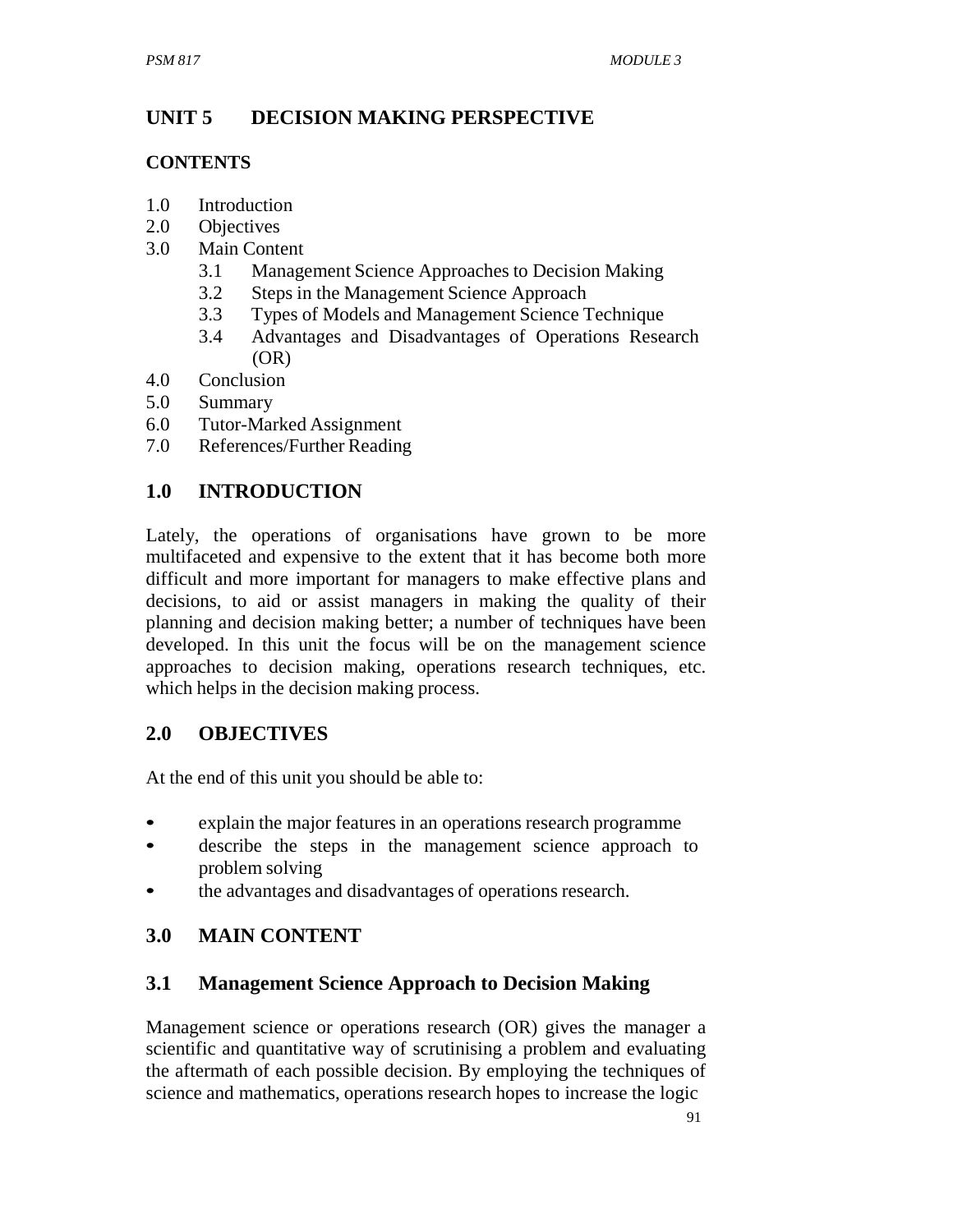and dependability of managerial decision making. There are six main features of an operations research (OR) programme which are as follows:

- a. A decision making focus: The result of operations research should help managers make a decision. It must not proffer something for managers that would be impossible to achieve. Hence, it is essential for managers to supply the OR process with enough information.
- b. Economic Effectiveness: The financial return on any action given by the OR should defend the cost of the action in terms of savings or revenues. An idea that will bring solution to the problem but would also lead to a net financial loss is not effective.
- c. The use of a mathematical model: OR reduces the elements of a complex problem to their mathematical equivalent. These are then used to construct a model on which experiments are made. It is presumed that these results would occur in the real situation if it were similarly manipulated (Stoner, 1978).
- d. Reliance on a computer: A computer typically is essential to process the model, as the computations entailed are too complex for human beings to deal with efficiently. As a result managers must sort out their assumptions and objectives earlier, so that the information supplied to the computer will accurately describe their problem.
- e. A team approach: Difficulties tackled by OR are usually too complex for an individual to solve independently the skills and knowledge of quite a number of specialists is needed.
- f. Systems orientation: OR considers what is best for the organisation as a whole rather than for a department or unit. Problems arises when the OR process must not only mediate differences between the parts and the whole but between the parts too.

## **3.2 Steps in the Management Science Approach**

According to Stoner (1978) there are five basic steps in the management science approach to problem solving. They are:

1. Diagnosis of the problem: The main elements of a problem must be identified before solving can begin. OR staff will seek answers to questions such as what are the most central parts of the problem situation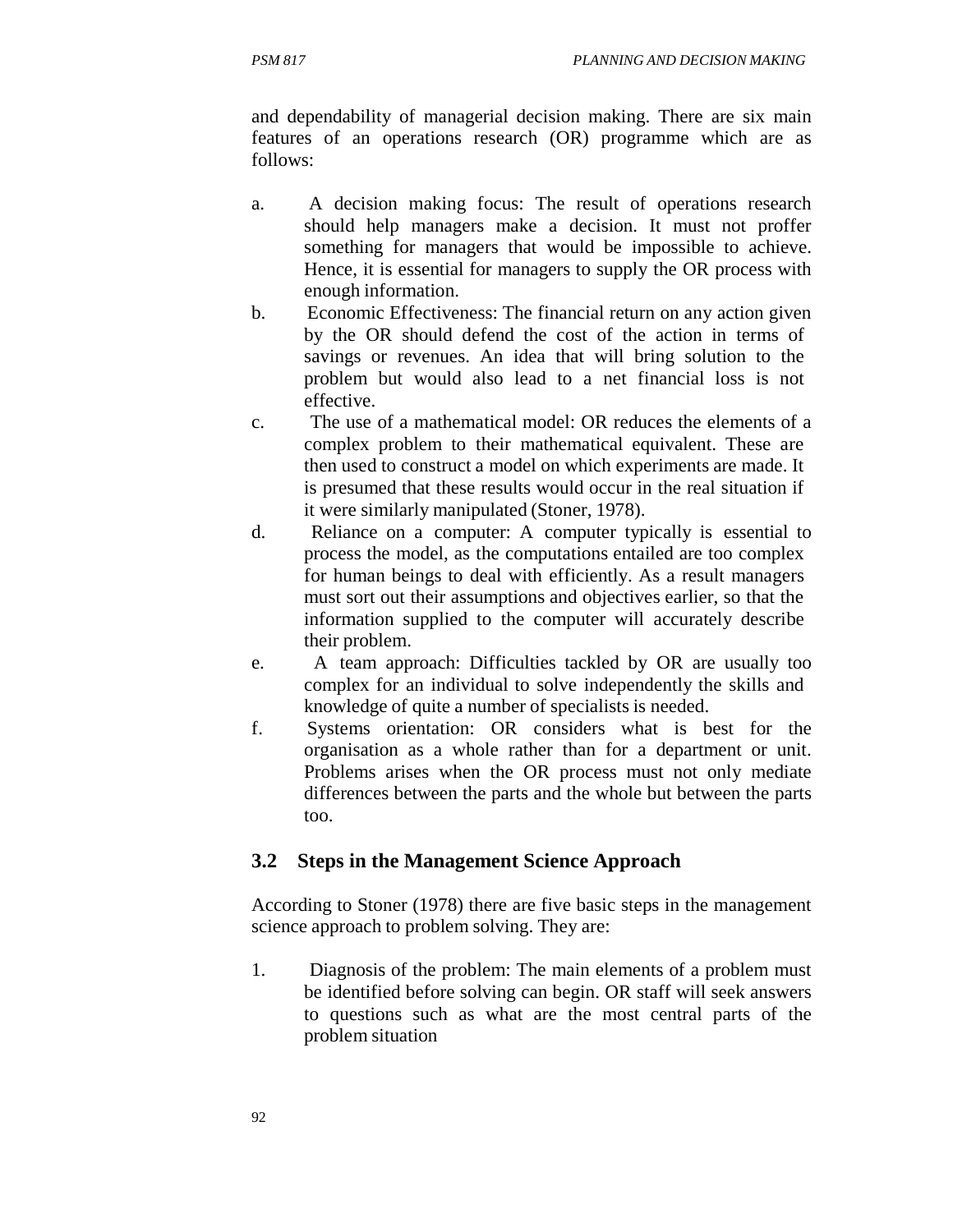- 2. Formulation of the problem: Immediately the main elements of the problem have been spotted, the OR team must start to formulate the problem in precise terms
- 3. Model Building: To determine the best solution to the problem many solutions must be examined. The OR team finds it difficult to experiment in real life, this is because of the changes in price, production rates, etc. Hence, OR team sets up a mathematical model that symbolically incorporates the elements of the problem.
- 4. Analysis of the model: As soon as the basic model is setup, a solution to the problem must be generated. What is done is, the values of the controllable variables will be changed and with each change the model will be analysed with the computer. The value that best meet the manager's intention will represent the solution to the problem.
- 5. Implementation of findings: The OR process will have meaning only if the manager implements the results.

## **3.3 Types of Models and Management Science Techniques**

Models established in OR must reflect certainty as much as possible if not it would not be useful. There are different types of models and management science techniques that are used for different types of problems. A useful distinction we can create is between normative and descriptive models; a normative model tries to explain what ought to be done, it is used to present managers with the best premium solution, an example of this is linear programming which will be considered later in this unit. A descriptive model on the other hand tries to portray things as they are. It gives managers information they require to make decisions which implies that it does not provide solutions to problems but suggests what would happen if problem variables were changed.

Out of the many problem-solving management science models and techniques, we shall discuss two models among the most popular.

- 1. Linear Programming Models: These are mostly used to decide the best way to assign limited resources to accomplish some desired end. The problems for which linear programming might be used are the ones that can be expressed in terms of linear - that is directly proportional relationships. Because they seek optimum solutions, linear programming models are regarded as normative.
- 2. Simulation Models: All models use the process of simulation in that they replicate reality. Simulation models are particularly designed to be used for problems that are too complex to be described or solved by standard mathematical equations. They try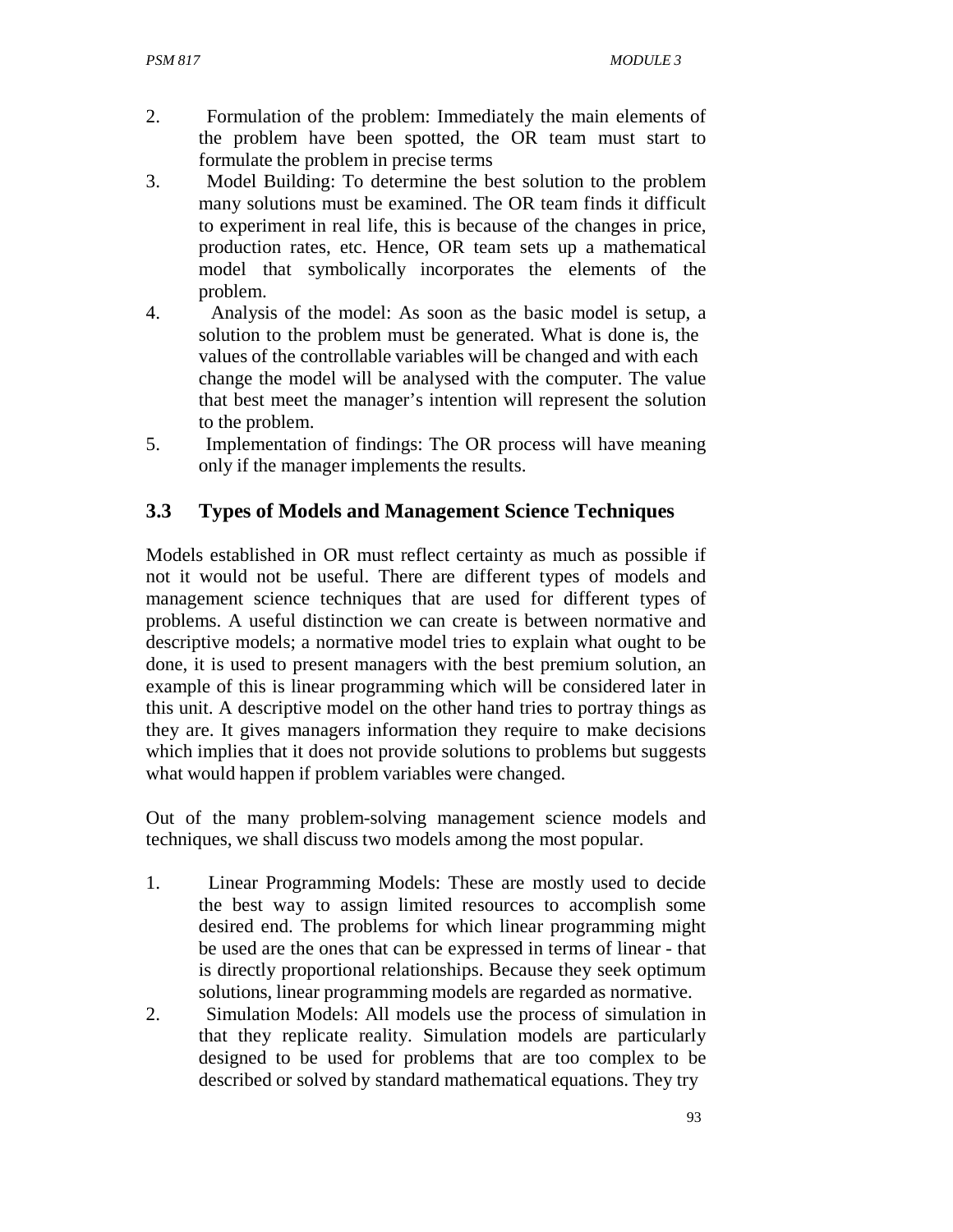to imitate a part of an organisation's operation in order to see what will happen to that part over time, or to experiment that part by changing certain variables.

Simulation models have a variety of uses including the testing of machine, systems and large scale operations such as airports. Like all models they permit experimentation to take place without interfering with actual operations. Another main advantage of simulation model is that they can be speed up to a point out within minutes what would happen in real life situation over a period of years. Simulation models are also descriptive rather than normative (Stoner, 1978).

### **3.4 Advantages and Disadvantages of Operations Research**

### **Advantages of OR**

The first advantage of OR is that it makes it feasible to break down complex, large-scale problem into smaller parts that can be easily detected and manipulated. Another advantage of OR is that it advances the possibility of a good decision. This is because OR researchers pay rapt attention to details and follow logical systematic procedures. Hence, it is difficult to make errors.

A third advantage of OR is that it is helpful in assessing alternatives for managers.

### **Disadvantages of OR**

A major disadvantage of OR is that its projects are too expensive. As a result of this each OR study has to be subjected to its own cost benefit analysis before the decision to go ahead is made. Another disadvantage of OR is that it cannot be effectively used in many situation. This is because some problems are too complex to be dealt with using mathematical tools that are available.

Furthermore, OR can easily become a technique divorced from reality, this might be as a result of shortcomings in the initial assumptions about a problem or because essential variables are ignored. Another shortfall of OR is that researchers tend to pay no attention to important aspects of a problem because they are not measurable.

### **4.0 CONCLUSION**

The term management science or operations researchers are used interchangeably. If found out that the decision making process relies on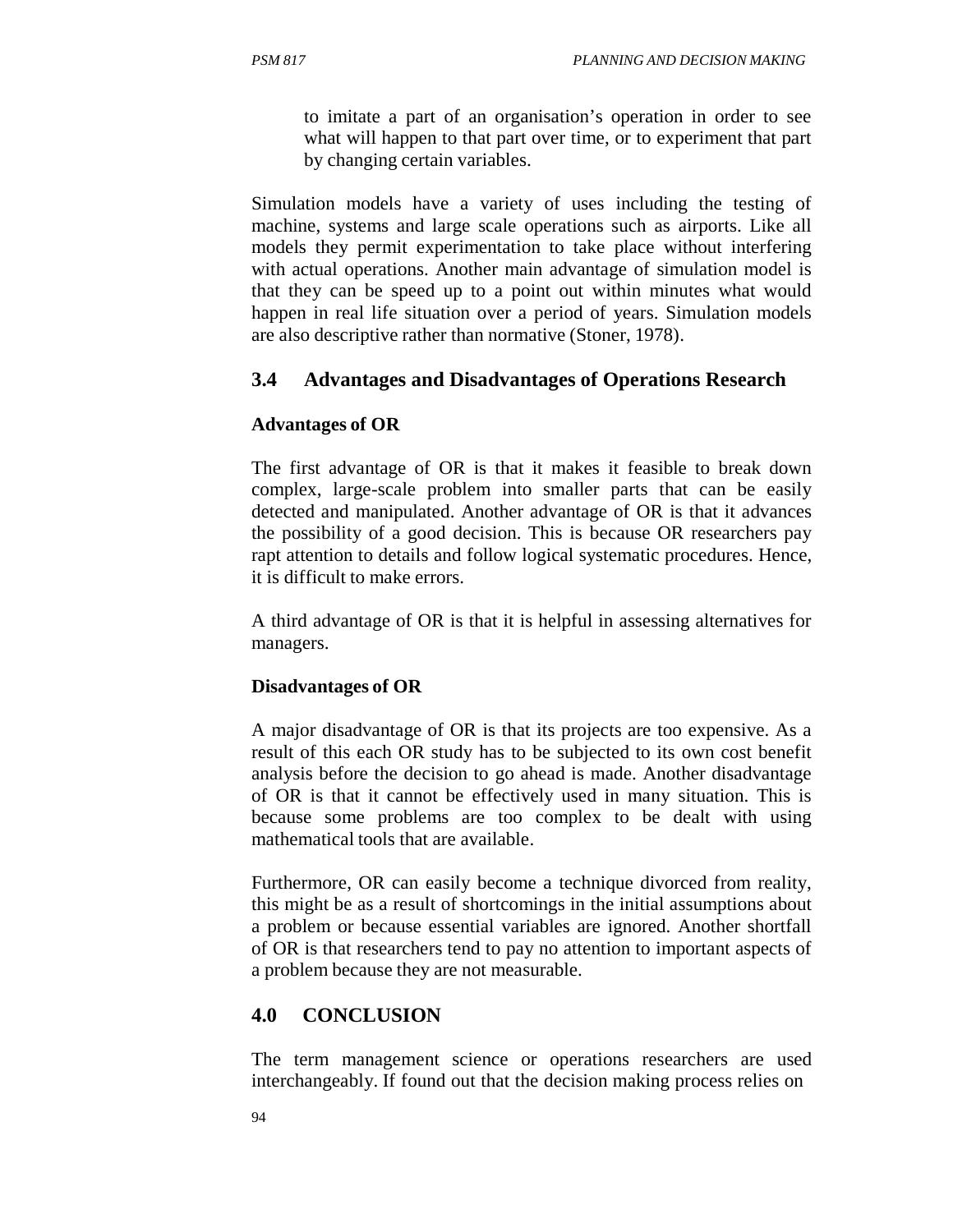logic while OR normally relies on a mathematical model. It is important to note that OR can provide guidance on a problem but it is not a substitute for managerial judgement.

### **5.0 SUMMARY**

In the course of discussion in this unit it was established that management science or operations research techniques assists managers in advancing the effectiveness of their decisions by systematically analysing a problem and alternative solutions. Some widely used OR tools are linear programming models and simulation models just as examined in the unit. The linear programming is normative because it put forwards a best solution, others such as simulation are descriptive and they suggest what will happen if a specific solution is adopted.

## **6.0 TUTOR-MARKED ASSIGNMENT**

- 1. Describe the major features of an OR programme.
- 2. State the steps involved in the OR approach to problem solving.
- 3. Explain the distinction between normative and descriptive models with examples.

## **7.0 REFERENCES/FURTHER READING**

- Hillier, F.S. and Lieberman, G.J. (1974). *Operations Research.* (2nd ed.) San Francisco: Holden-Day.
- Stoner, J.A.F. (1978). *Management*. N.J.: Prentice-Hall Incorporation: Englewood Cliffs.
- Ackoff, R.L. and Patrick, Rivett (1963). *A Manager's Guide to Operations Research.* New York: Wiley.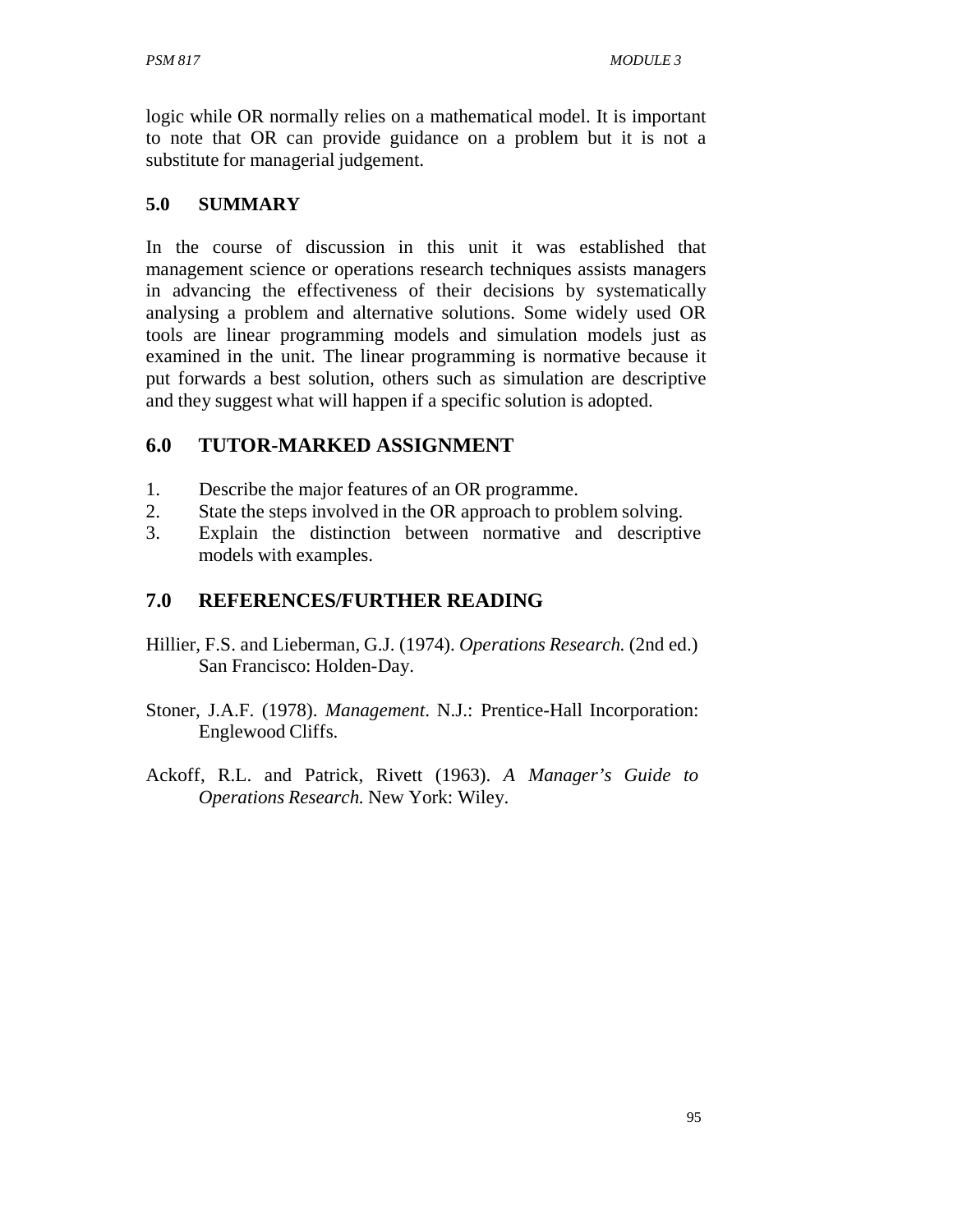## **UNIT 6 NATURE OF MANAGERIAL DECISION MAKING**

### **CONTENTS**

- 1.0 Introduction
- 2.0 Objectives
- 3.0 Main Content
	- 3.1 Defining the Situation of Decision Making
	- 3.2 Finding the Problem to Work On
	- 3.3 Methods of Problem Finding
	- 3.4 Matching the Decision Making Approach to the Problem
- 4.0 Conclusion
- 5.0 Summary
- 6.0 Tutor-Marked Assignment
- 7.0 References/Further Reading

### **1.0 INTRODUCTION**

In every organisational endeavour, one of the key functions of management is to make decisions on issues that affect the functionality of the enterprise. However, decision situation differ, not all decisions have the same level of importance, hence different decision situations demand the attention of different level management. Some decisions are taken by top level managers, others are made by middle level managers and the lower level manager also make decisions as it affects the day-to day running of the organisation. Decisions can also be delegated to subordinates under certain circumstances.

Thus, the following considerations should be made when organisational managers are presented with decision situations.

- What is the nature of the problem?
- Can the problem solve itself?
- Is it necessary for the manager to make the decision or delegate it to others?

The above considerations will help the manager conserve time and make effective decisions.

## **2.0 OBJECTIVES**

At the end of this unit you should be able to:

- define the decision making situation
- 96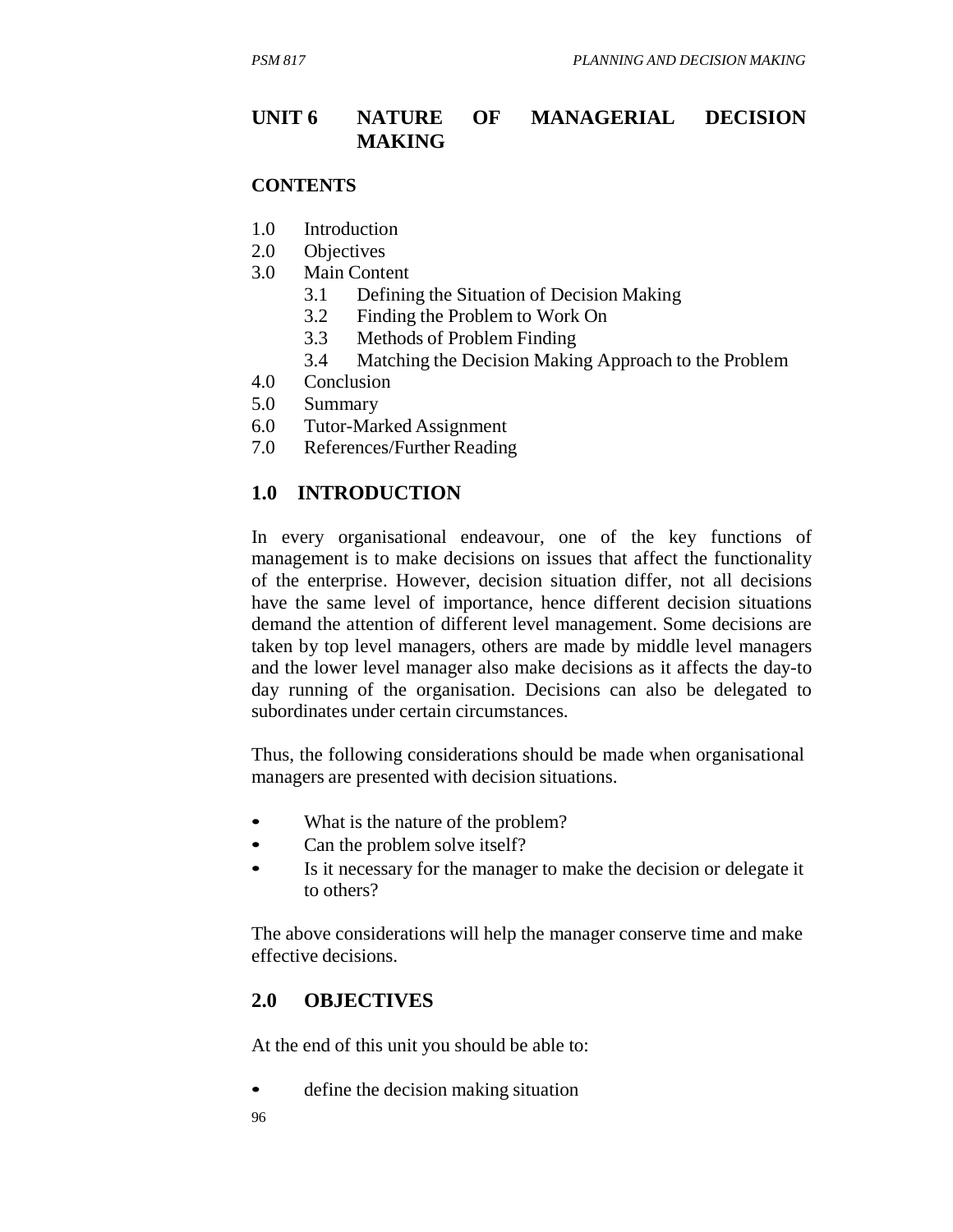- describe how managers find problems to work on
- explain the methods that managers use to find problems to work on
- describe the ways to improve the effectiveness of decisions
- explain how to match the decision-making approach to the problem.

# **3.0 MAIN CONTENT**

## **3.1 Defining the Decision Making Situation**

For effective decision making, the decision maker should first define the decision making situation. This can be done by understanding the nature of decisions to be taken. Not all decisions require the attention of the top managers as effective manager's reserve and conserve their time and efforts for those problems that really demand their decision making ability. Minor decisions or decisions of less strategic importance should be delegated to subordinates or other lower level managers. To determine whether or not to delegate a decision, decision makers should ask themselves the following questions:

1. What is the nature of the problem? - Is the problem easy to deal with or not? While some problems are very difficult to deal with and require a great deal of time and have far reaching implications for the organisations. For example, decisions on expansion, merger and acquisitions, and whether or not to acquire a subsidiary have far reaching implications, are time consuming and require extensive consideration of top management. Others are relatively easy to deal with and consume little amount of time. For example, a carton supplier might quickly decide to order better grade ink if he finds out that the ink in some of the cartons is fading or bleeding, such quick decisions should be taken since they resolve insignificant problems.

To be more effective, managers reserve the formal decision making process for those problems that are of strategic importance to the organisation.

2. Can the problem solve itself? - When prioritised, some problems occupy bottom position in the list. Therefore, effective managers pay attention to problems at the top first then later attend to those at the end. Considering that most times, managers have more problems than they can handle, they rarely have time for problems at the bottom, these problems worsens, and it simply achieves a higher priority and is then handled by the manager.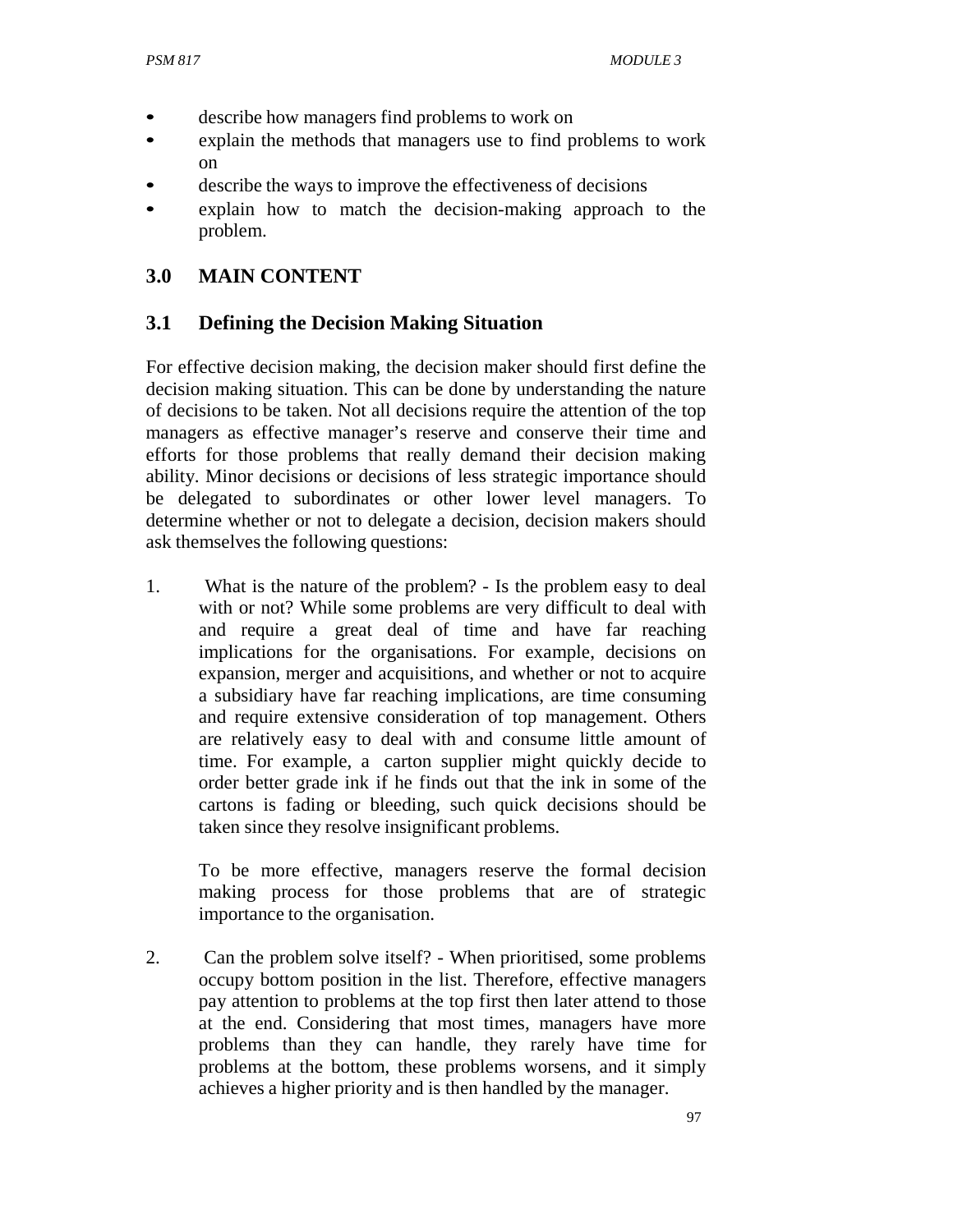- 3. Is it necessary for the manager to make the decisions or delegate it to others? - Here, a manager should determine whether he should handle the problem or leave it for someone else. Usually less decisions are passed to the top and more decisions are passed to those lower down the hierarchy since the managers still retain ultimate responsibility; managers can decide to pass the problem on to a superior when:
	- the issue affect other departments
	- when it will have a major impact on the superior's area of responsibility
	- when it requires information available only at a higher level
	- when it involves a serious breach of departmental budget.

If a manager is faced with an issue that is difficult to deal with, if it is an important problem that will not resolve itself, and if the manager must decide what to do about it, then he is in a 'decision making situation'. It will require the careful and logical decision making processes.

# **3.2 Finding the Problem to Work On**

Managers always try to anticipate problems and decide how to prevent them from occurring or what will be done if these problems arise. Also, they actively seek opportunities; they decide first which opportunities they pursue and then what to do to make them a reality. Therefore, the manager should be armed with the ability to select the right problem or opportunity to work on. The types of problem or opportunity a manager chooses to work on will be influenced by his values or background. For instance, if a manager is motivated primarily by economic values, he will want to make decisions on practical matters such as those involving production or profit.

## **3.3 Methods of Problem Finding**

Stoner (1978), presents four methods managers use to find problems to work on: 'when there is a deviation from past experience, when there is a deviation from the plan, when other people present problems to the manager and when competitors outperform the manager's organisation.

When there is a deviation from past experience: This will occur when for instance, sales are falling, expenses have suddenly increased, employee turnover is rising or the organisation is passing out too many defective products. These events represent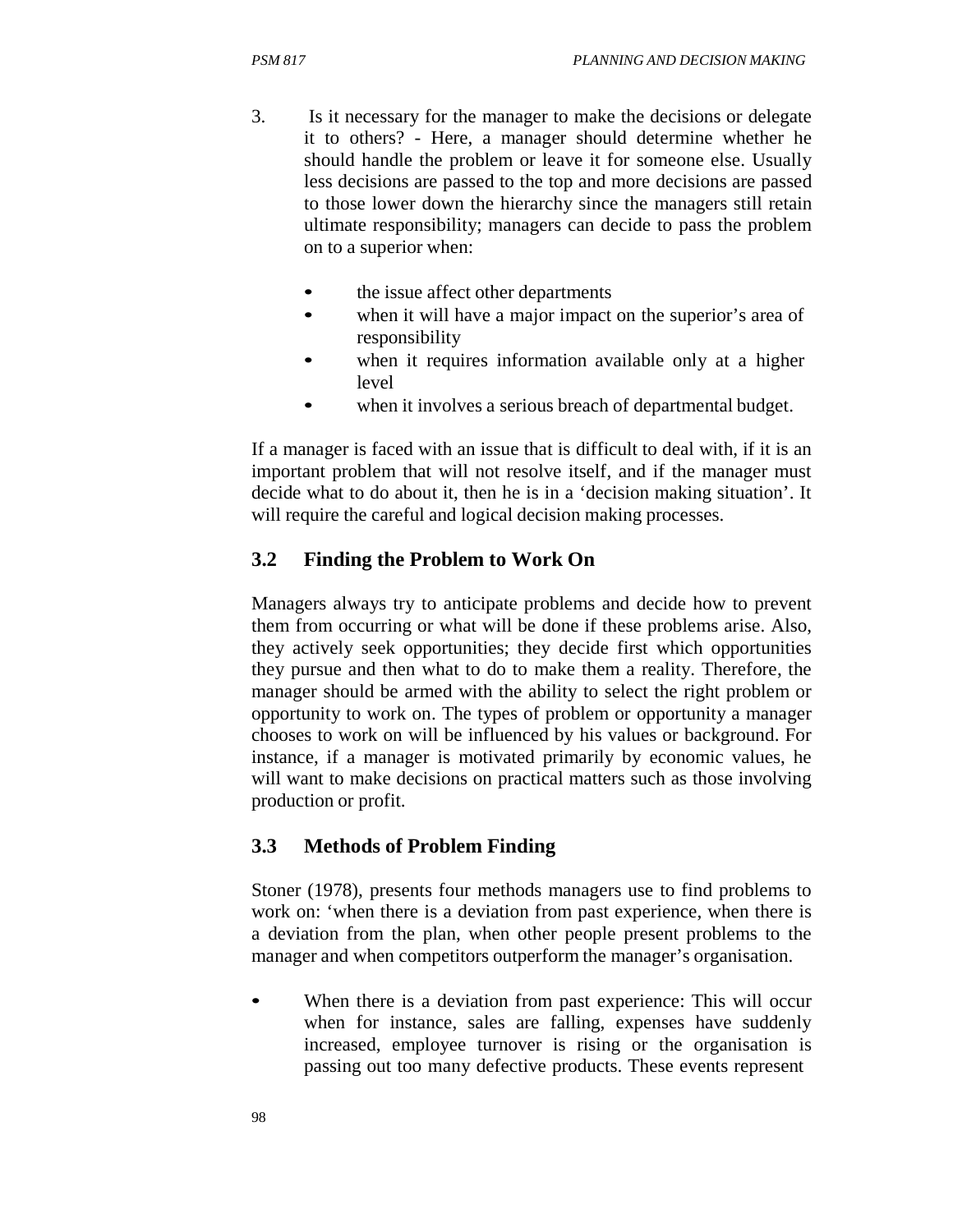a deviation from the past therefore the manager should figure out the causes of the problem and ways to correct them.

- When there is a deviation from the plan: When profit levels are lower than anticipated, a department is exceeding its budget, a project is off schedule. These events call for the attention of the manager.
- When other people present problems to the manager: Such problems may come from the customers who may complain about the late deliveries, high level managers may set new performance standards for the manager's department, subordinates may resign.
- When competitors outperform the manager's organisation: This represents challenges posed by the competition. Competitive forces present a lot of problems for managers; for instance, other companies may develop new processes or improvements in operating procedures.

## **3.4 Matching the Decision Making Approach to the Problem**

Vroom & Yelton (1948) developed a method to help managers decide when and to what extent they should involve subordinates in solving a particular problem as summarised below:

- 1. You solve the problem or make the decision yourself, using information at your disposal at the time.
- 2. Get essential information from subordinates, and then make a decision on the problem. Managers may decide not to inform the subordinates what the problem they want to use the information to solve is. The major role of subordinates in making the decision is to get the necessary information needed from them rather than generating or evaluating alternative solutions.
- 3. Managers can decide to share the problem with relevant subordinates individually, getting ideas and suggestions from them without bringing them together as a group. Then you make the decision to either reflect or not their influence.
- 4. Share the problem with your subordinates as a group, collectively obtaining their ideas and suggestions. Then you make the decision that may or may not reflect the subordinates' influence.
- 5. Share the problems with your subordinates as a group. Together you generate and evaluate alternatives and attempt to reach agreement (consensus) on a solution. Your role is much like that of a chairman; you do not try to influence the group to adopt your solution, and you are willing to accept and implement any solution that has the support of the entire group.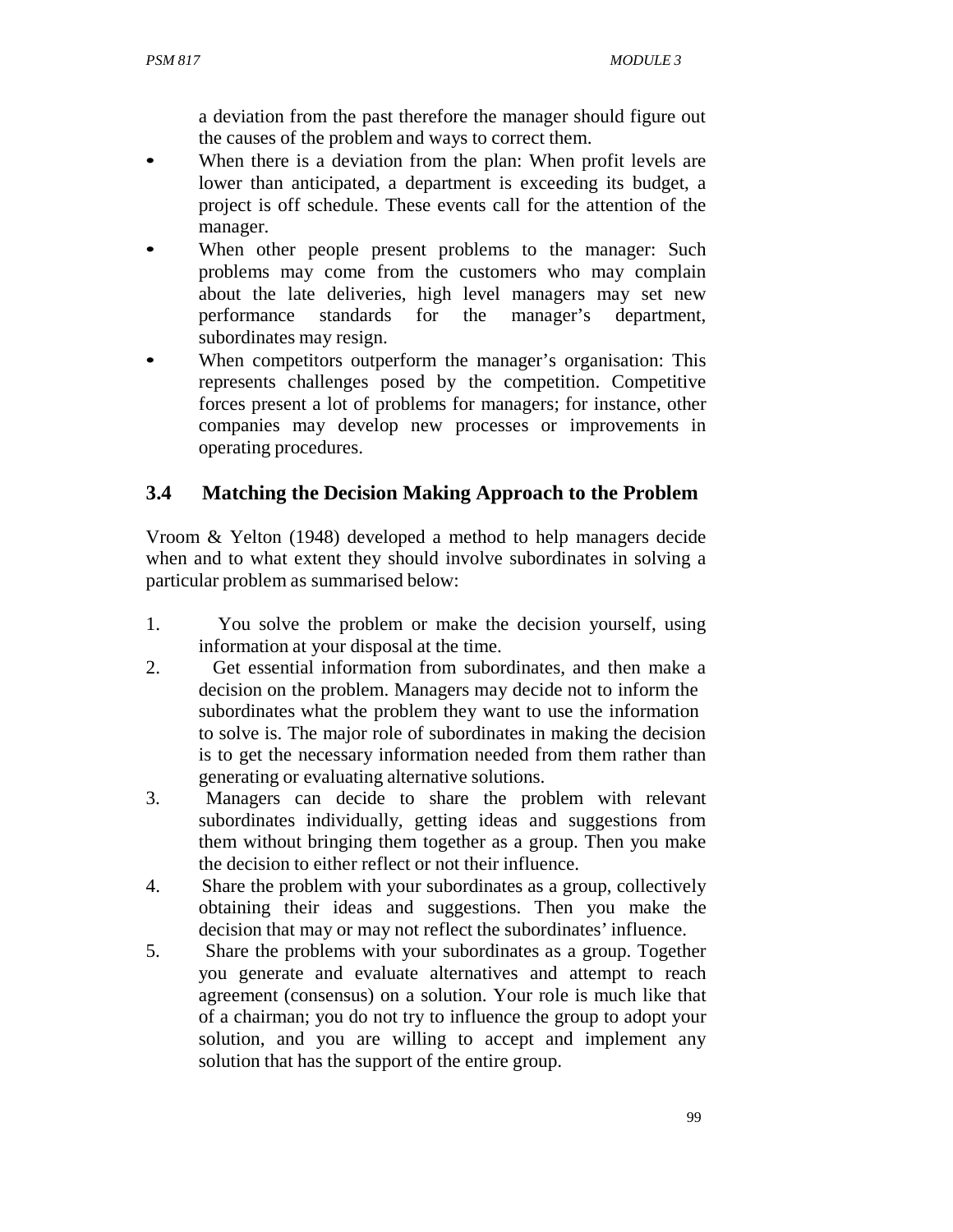Vroom & Yelton (1948) is of the view that since there are many problems where more than one management style applies, managers select the one that would cost them less in terms of time or resources.

#### **4.0 CONCLUSION**

Organisational endeavour require that critical decisions be made always by top management in areas that will impact on the growth of the enterprises. However, care should be taken to ensure that managers adequately identify areas or situations where decisions are needed, properly analyse each decision situations, correctly match decisions taken with situation and make effort to seek opinions from subordinates either as individuals or as groups.

## **5.0 SUMMARY**

This unit discussed the nature of decision making in formal organisations. It began with defining the decision making situation where it identified three pertinent questions that managers should ask themselves when presented with decision problems. Next, it considered how managers find problems to work on. Four methods of problem finding were identified as follows: when there is a deviation from past experience, where there is a deviation from the plan, when other people bring problems to the manager, and when competitors outperform the organisations. Other issues discussed by the unit are: improving the effectiveness of decisions by fully diagnosing the decision situation and matching the decision making approach to the problem by seeking the opinion of subordinates.

#### **6.0 TUTOR-MARKED ASSIGNMENT**

- 1. What are the two criteria by which managers can evaluate their decisions before they are implemented?
- 2. What are the five methods managers can use to help them find answers to problems?
- 3. What Vroom & Yelton's five styles of managerial decision making? How would you match each style to the appropriate decision making situation?

#### **7.0 REFERENCES/FURTHER READING**

Maier, N.R.F. (1963*). Problem Solving Discussions and Conferences; Leadership Methods and Skills.* New York: McGraw-Hill.